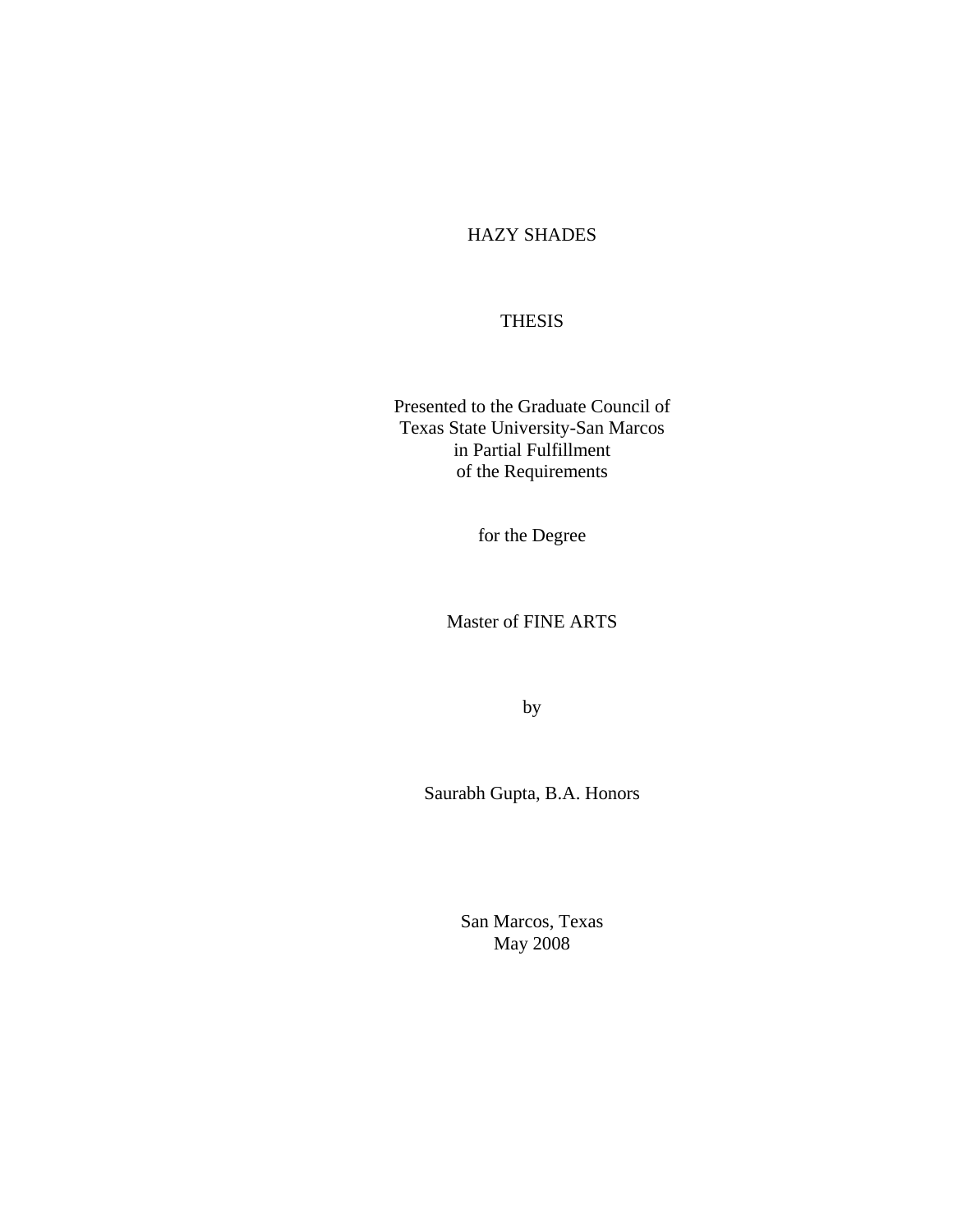## HAZY SHADES

Committee Members Approved:

\_\_\_\_\_\_\_\_\_\_\_\_\_\_\_\_\_\_\_\_\_\_\_\_\_\_\_\_\_\_\_\_\_\_\_

\_\_\_\_\_\_\_\_\_\_\_\_\_\_\_\_\_\_\_\_\_\_\_\_\_\_\_\_\_\_\_\_\_\_\_

\_\_\_\_\_\_\_\_\_\_\_\_\_\_\_\_\_\_\_\_\_\_\_\_\_\_\_\_\_\_\_\_\_\_\_

Tom Grimes, Chair

Sue Beebe

Kathryn Ledbetter

Approved:

J. Michael Willoughby Dean of the Graduate College

\_\_\_\_\_\_\_\_\_\_\_\_\_\_\_\_\_\_\_\_\_\_\_\_\_\_\_\_\_\_\_\_\_\_\_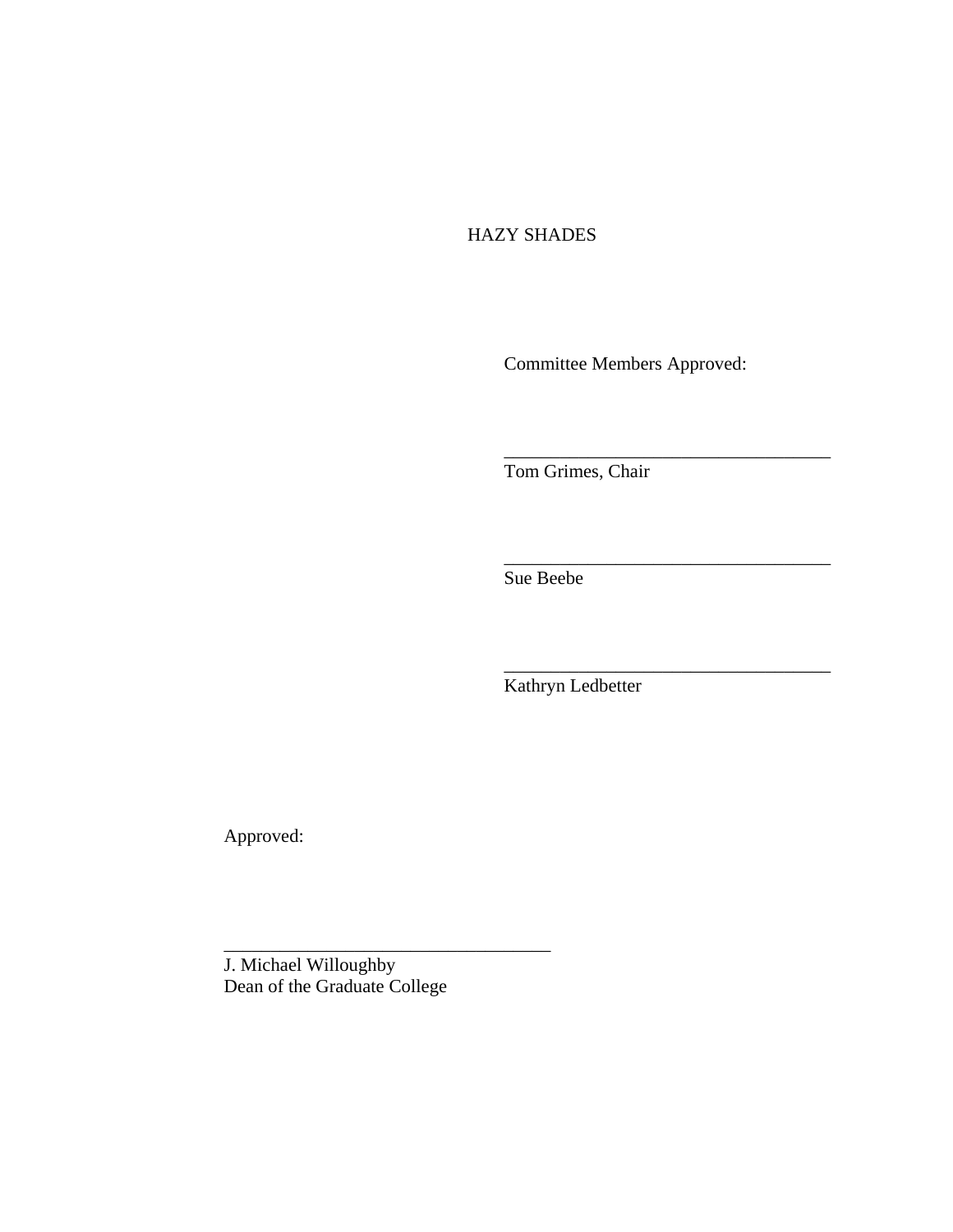# **COPYRIGHT**

by

Saurabh Gupta

2008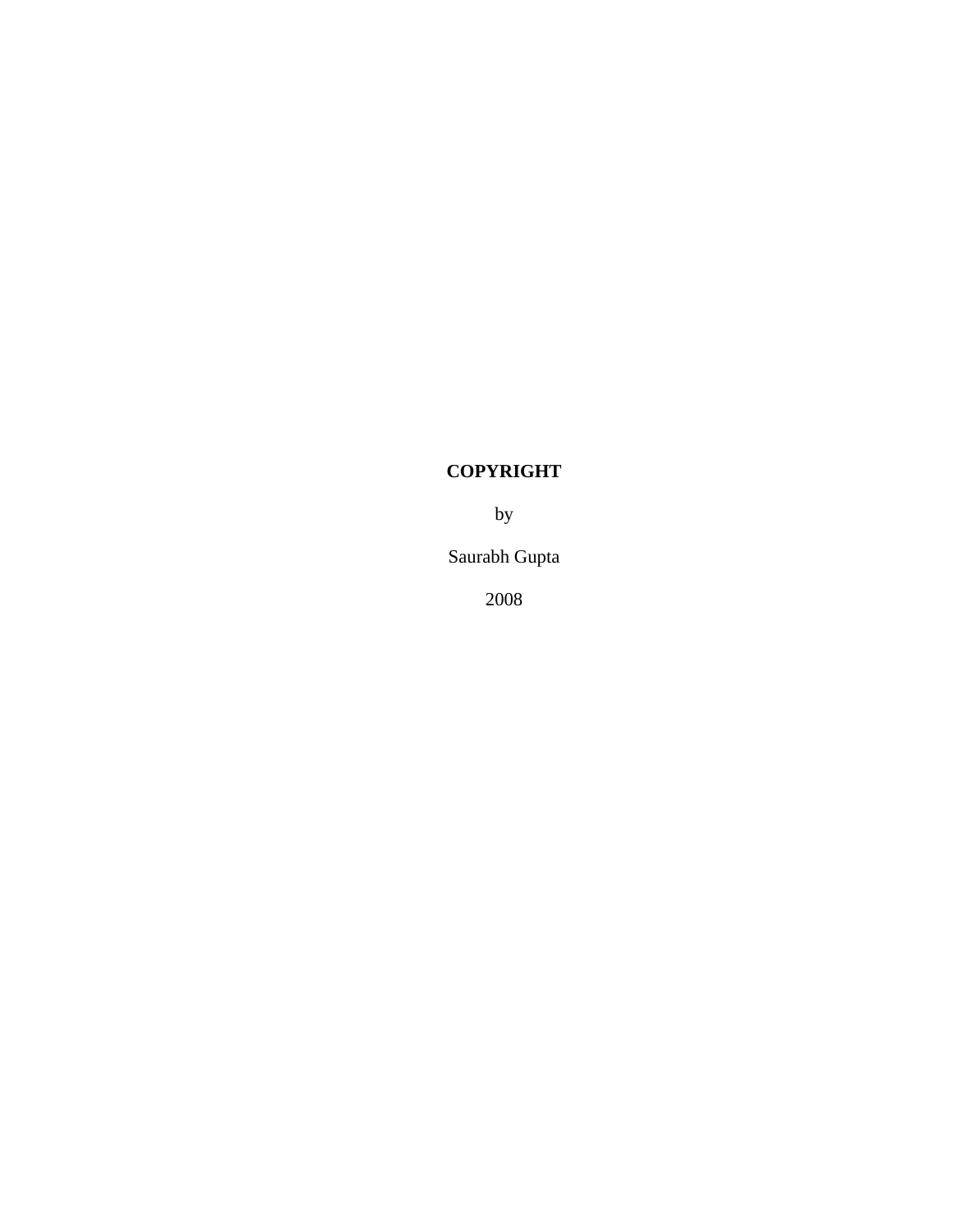# **DEDICATION**

To my mother, who taught me the art of storytelling.

To my father, without whose encouragement, I never would've set out to write this novel.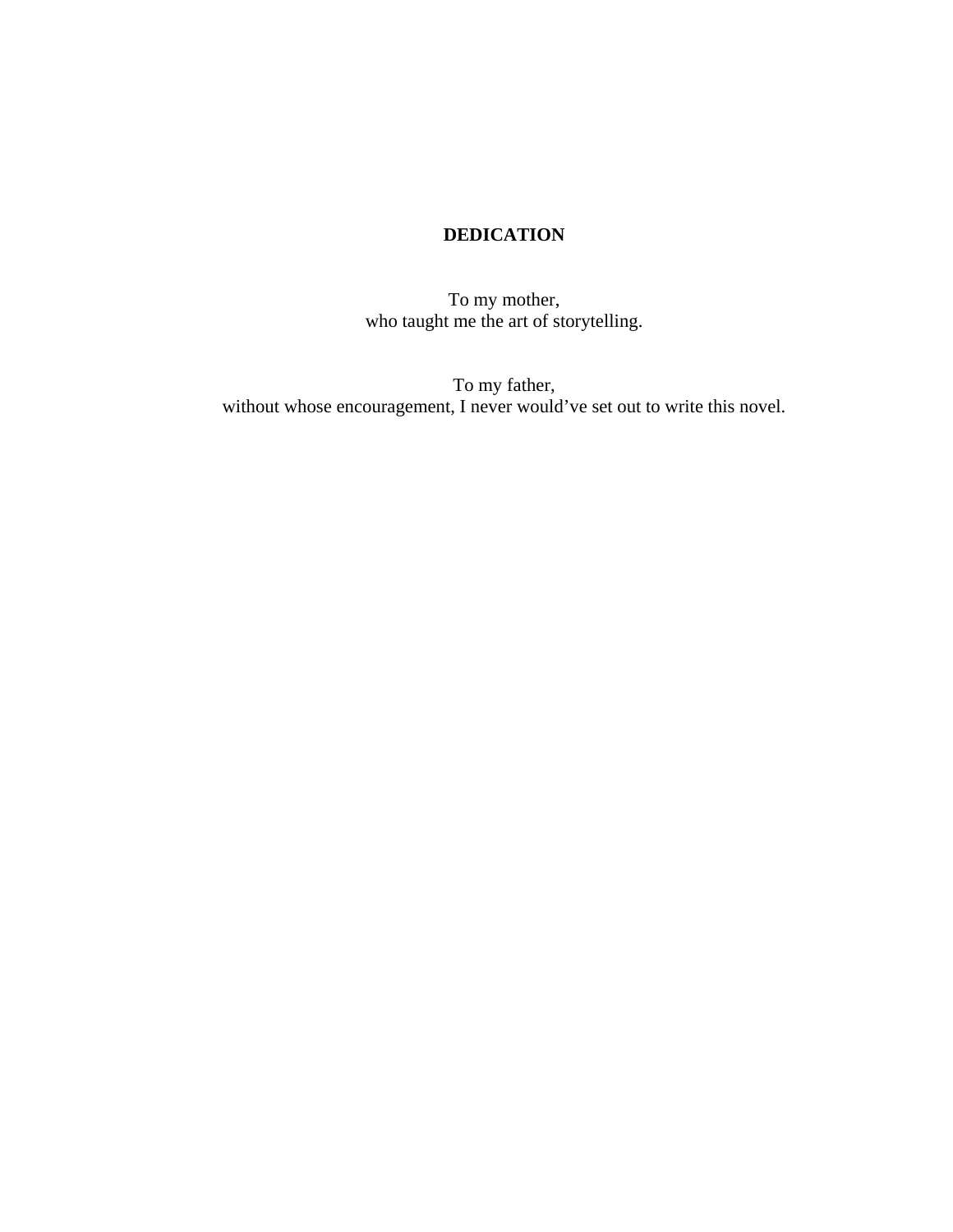#### **ACKNOWLEDEGMENTS**

I would like to thank:

--Tom Grimes, Director of the M.F.A. program at Texas State University-San Marcos, for believing in my writing.

--Sue Beebe, English Faculty at Texas State University-San Marcos, for being the most remarkable mentor anyone can hope for.

--Dr. Kathryn Ledbetter, English Faculty at Texas State University-San Marcos, for volunteering to read 328 pages!

--Dr. Peter Bailey, head of English Dept. at St. Lawrence University, for his constant motivation.

--Dr. Calvin Exoo, head of Government Dept. at St. Lawrence University, for introducing me to the word 'hegemony' among other things.

--Dr. Debra Monroe, MFA Faculty at Texas State University-San Marcos, for

helping give shape to the early chapters.

--Tim O' Brien for baptism by fire.

--My family for their love, even when they're on a different continent.

--And to all my friends (Collin, John, Robert, Courtney, and countless others).

This manuscript was submitted on March 5, 2008.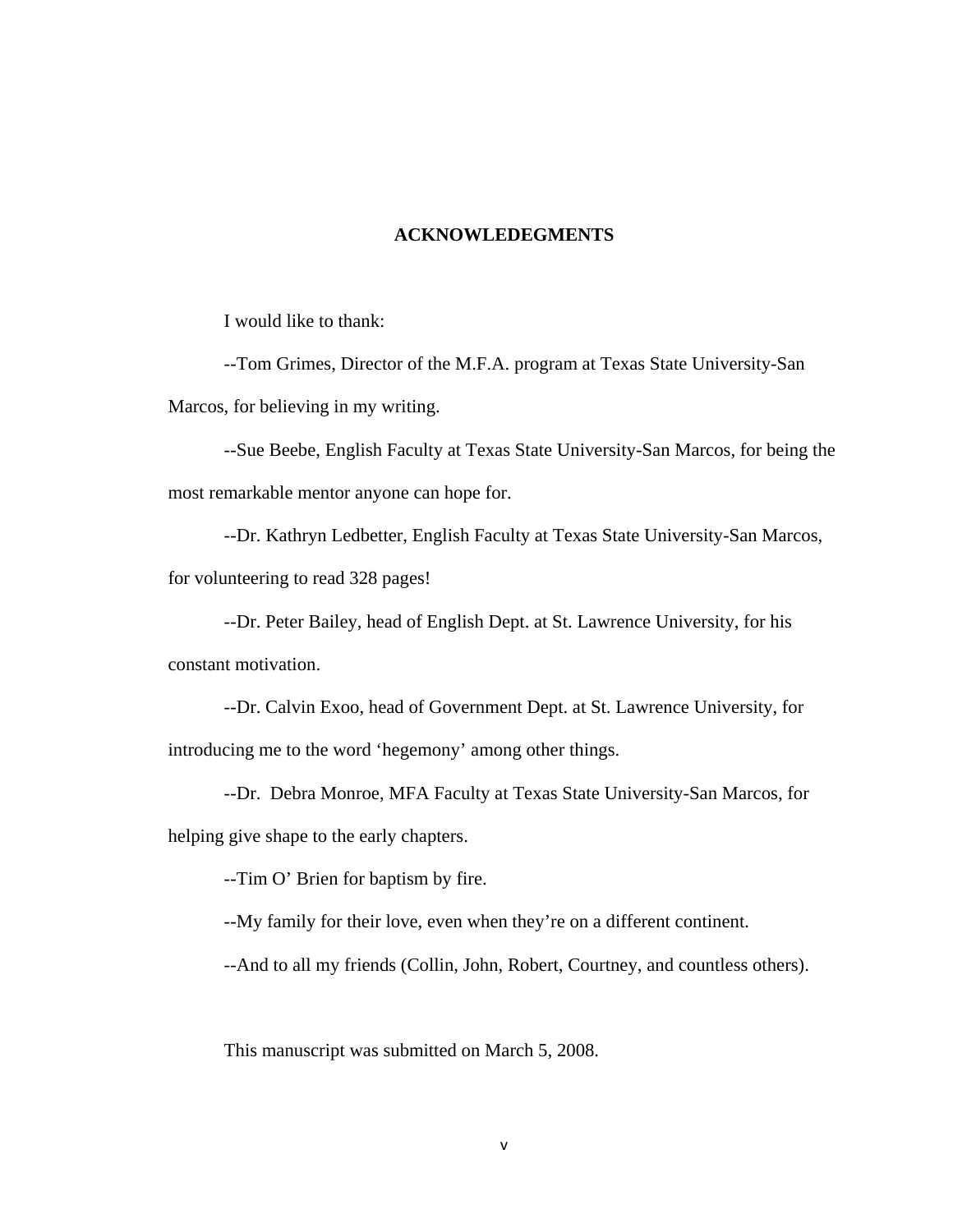## **TABLE OF CONTENTS**

| <b>CHAPTER</b> |                |  |
|----------------|----------------|--|
|                | $\mathbf{I}$ . |  |
|                |                |  |
|                |                |  |
|                |                |  |
|                |                |  |
|                |                |  |
|                |                |  |
|                |                |  |
|                | II.            |  |
|                |                |  |
|                |                |  |
|                |                |  |
|                |                |  |
|                |                |  |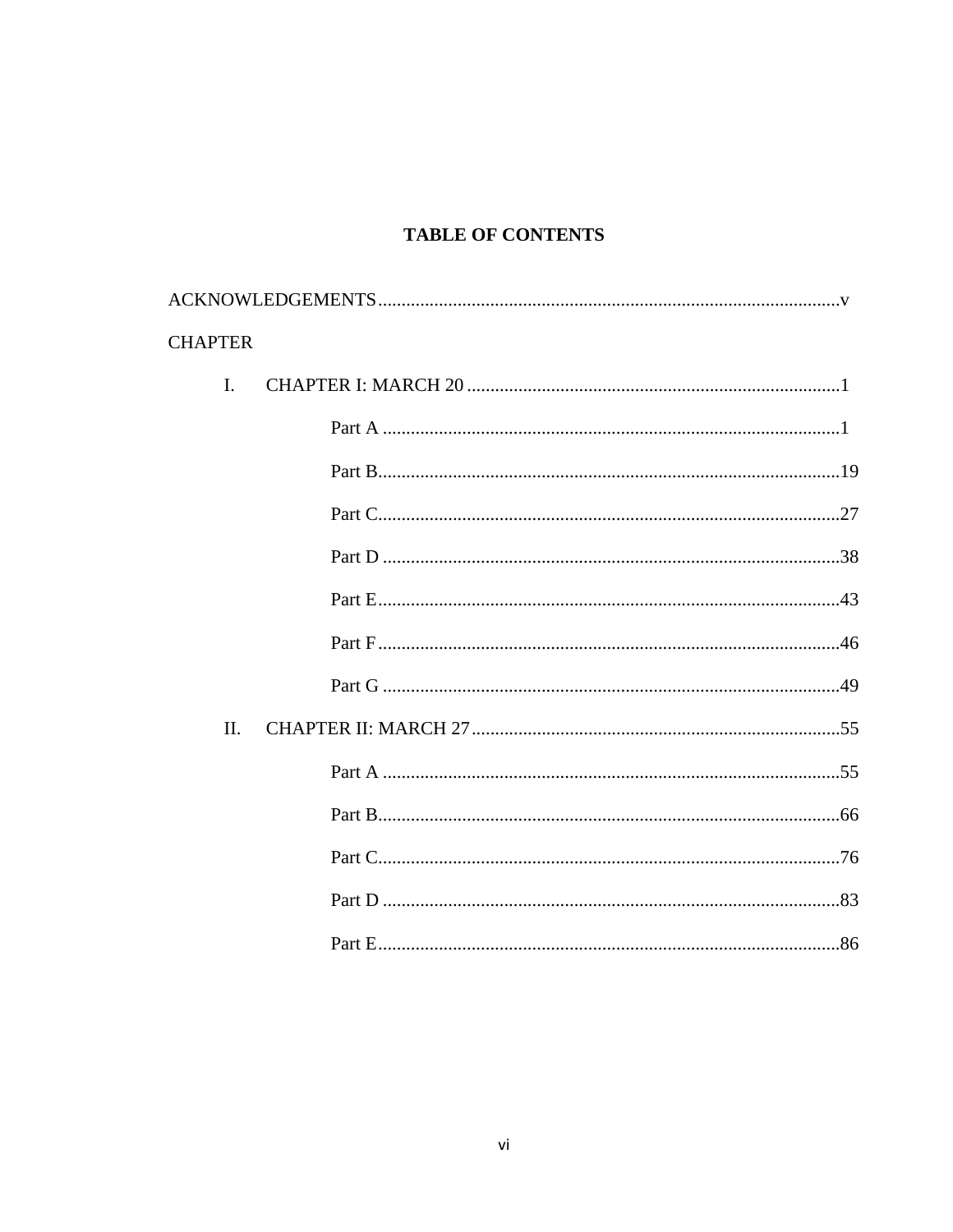#### **CHAPTER I: MARCH 20**

### **Part A**

The revolution started accidentally. The original plan did not account for a county-by-county uprising across the United States of America. In fact, it focused on very little other than winning a college election of no particular importance to anyone but Ravi Kashyap. Regardless, months later, as Ravi wiped the mist off the window and stared outside from his first floor apartment, planning for the secession of St. Lantfrid County in upstate New York had reached a critical stage—at least in the minds of those behind the Enclave, a student group that didn't exist in St. Lantfrid University's club directory but one that the administrators spent considerable time discussing.

With the sun about to set, the sky turned a hazy shade of red and even the snowcovered ground started to acquire the color of the horizon. Ravi smiled and said, "Is this the winter of the revolution?" Ravi, in his early twenties, a senior at St. Lantfrid University, one the most expensive private colleges in the nation, maintained that in a previous century, when conquering the world was still fashionable, he would've annexed at least a few continents. The light stubble and the unvanquished sparkle in his eyes gave the tall athletic frame a determined demeanor and projected the image of a man who believed he was entitled to a place in history. At a distance, an Amtrak rolled by. Trains

1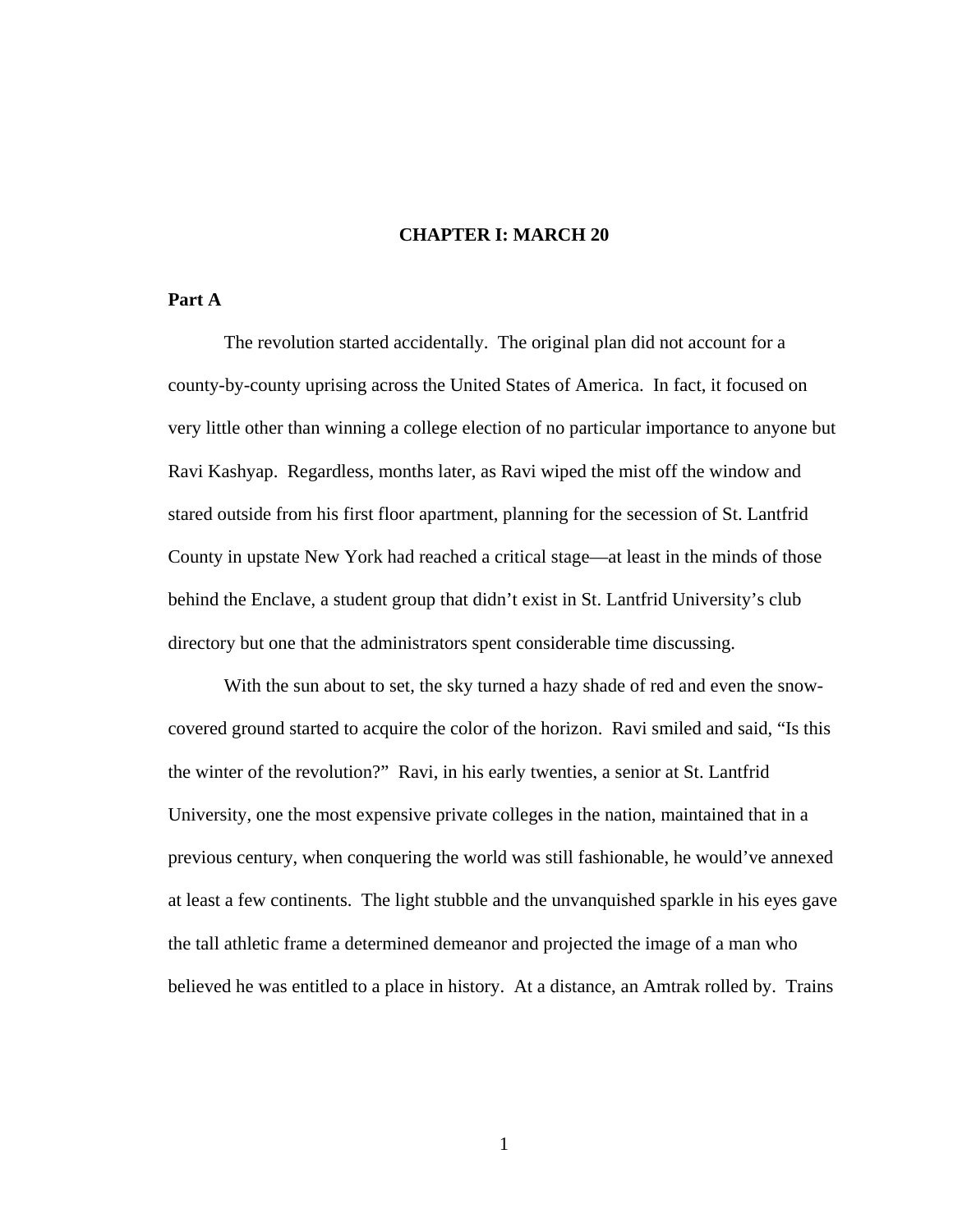never stopped here—not since, the dairy farming industry collapsed, anyway; but they always rattled the rusting town sign (*Welcome to St. Lantfrid: The best food in New York*) located next to the old train depot, which now housed a Church. A stranger could've mistakenly judged the text as ironical because a Chinese buffet competed with an all-youcan-eat pizza place for the title of *most luxurious restaurant in town*.

However, this was not the sort of town whose residents willfully engaged in creation of irony. In this age of mediocrity, Ravi had resigned himself to leading a town without hopes, ideas, or even conveniences that one expected from America. Yet, even in this excruciatingly dull and downtrodden town, to make people want and desire a revolution, Ravi needed to install a new set of hegemonic beliefs, which would then yank back the remnants of commonsense so completely annihilated by unadorned churches, seedy bars, and ice-hockey games that distracted the residents from focusing on changing their gloomy existence.

So even as the laborious process of talking with—as opposed to, talking at—the townspeople continued, that day, on March 20, the university awaited the arrival of America's latest fascist rage and the rising conservative star Bill Kaschi to speak at the Hepburn Auditorium. UC Berkeley mooned him, Harvard ripped off his mic, and Stanford burnt his books. He gave himself a purple heart after each university engagement for having successfully fought Christ's war against the deranged academia that volleyed with witty words against him, a simple Texan redneck. Before coming to a college, traveling with two armed guards and a swinging baseball bat, he always threw an open invitation to all 'liberal pussies' on campus, begging them to attack him. Ravi gathered that by issuing a challenge to St. Lantfrid University students, Bill Kaschi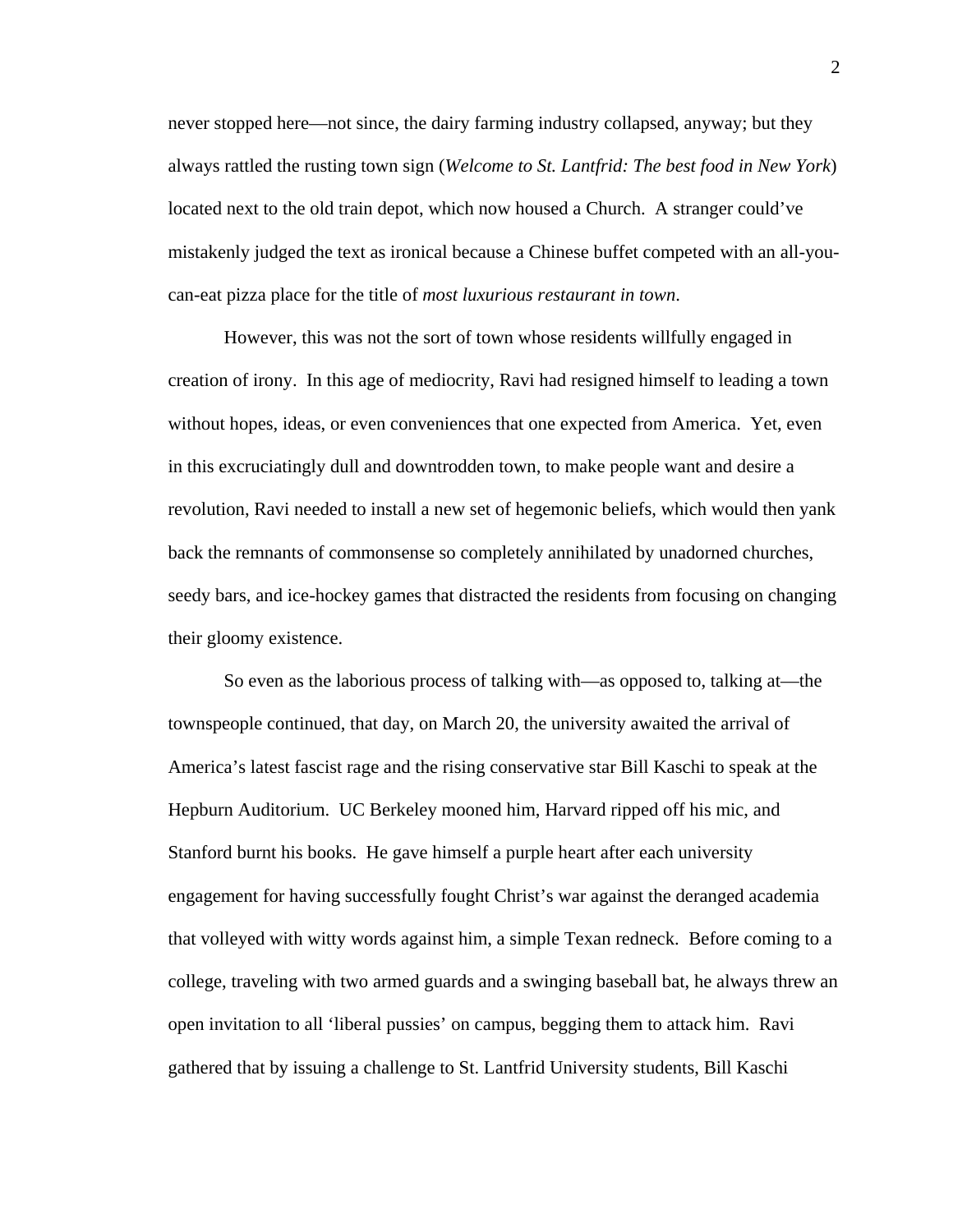(unfortunately for him) had counted on the continuance of chaotic hopelessness everyone wanted to be a rebel, but nobody knew what to do. During his performance, he especially enjoyed insulting those whose clothing gave away their fringe status in society. More than anything else, Ravi intended to take up Bill Kaschi's challenge, so he could establish the Enclave as a group of serious professional revolutionaries. And there was the little matter of securing his place in history.

The grandfathers clock in Ravi's small room tick-tocked its way to six musical chimes. David Quinn, three hundred pounds of hair and fat, banged on Ravi's computer keyboard, compiling an angry letter to the campus newspaper, the *Hill News*. David, wearing his usual cargo khaki pants and gray full-sleeve t-shirt that didn't cover his belly all the way, said, "Dude, do you think there's actually e-coli in spinach?" David, generally incompetent at life, always spoke with an accusatory finger dangling in the air. He scratched his stomach, then continued, "Maybe the government is trying to ration our food." An austere man, he suffered from acute paranoia and thought of all historic villains as mis-portrayed heroes.

Ravi's girlfriend, Ashley, short and curvy with flowing brown hair and an amiable face, sat on the bed staring at the chessboard with ivory pieces in front of her but appeared more interested in her diary where she'd occasionally write down a brilliant idea, hoping one of them would yield the perfect story. Weeks away from having a Bachelor's degree in Creative Writing, she never went past penning melodramatic love stories but remained firmly bullish about her work. "Kick him out of here," Ashley whispered to Ravi, pointing at David. "Seriously. It is almost six!" Time for daily sex. 'Six o' cock sex' she liked to call it. She flipped her hair and knocked a king and a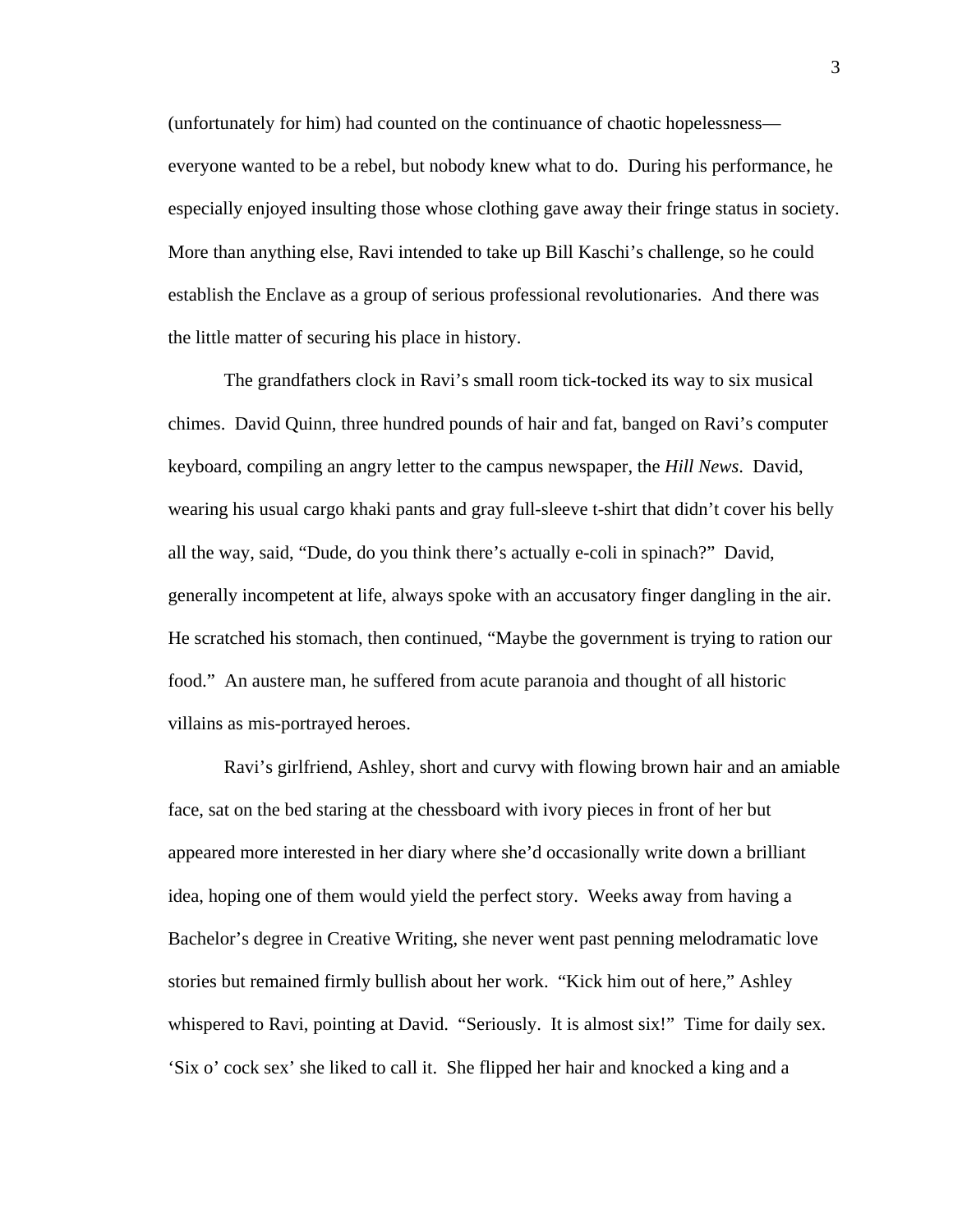bishop out of place. Ravi leaned over and carefully pushed the offending ends behind her.

Ravi waited on her for the next move. He, once again, stared outside the window. Students, mostly preppies, enjoyed the dying hours of the day by parading in their flipped collars, North Face jackets, and pink pants. At a distance, Amish buggies trudged along on US-11, the only highway that connected the county to the United States; the road led to Canada on the other side. After a long winter, temperatures had risen above zero at St. Lantfrid University. Despite the cold wind, the day struck a pleasant cord with upstate New Yorkers acclimated to much harsher conditions. Ravi heard shots—practice for the Civil War re-enactment festival nearby. A typical day in upstate New York, a haven for impoverished freaks and opulent universities. He knew the world consisted largely of oblivious fools, but he'd stumbled upon an idea to sprinkle hope on barren minds because, he believed, beneath the treacherous layers of the university administration still existed a common bond linking humanity through love, compassion, loyalty, kindness, friendship, and, possibly, beer.

"There are so few whose voices inspire us," Ravi said, absentmindedly, thinking of Bill Kaschi's popularity. "Your turn," Ravi reminded Ashley, noticing she'd still not moved.

Ashley pointed at David again. But Ravi didn't want to kick David out, though the idea of sex in the midst of the first battle did sound appealing. For four years, every week, David had written a letter of complaint to *the Hill News* defending various contradictory causes oscillating between Nazism and Anarchy; the letters served no purpose other than letting the world know that David Quinn hated everyone. The death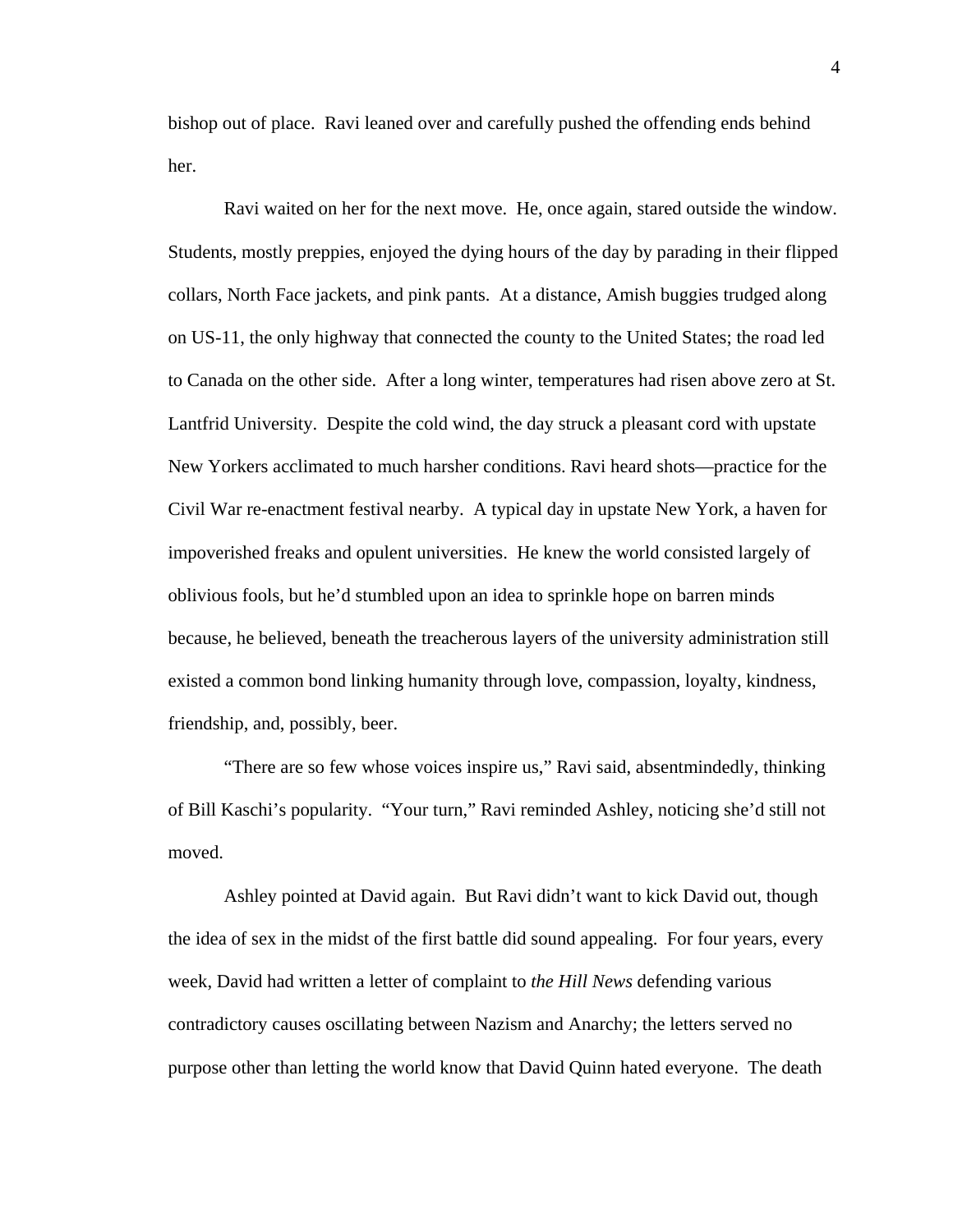of his PC hours before the letter's deadline made him flustered and for old time's sake, Ravi let David type on.

Ravi expectantly ran his fingers through Ashley's hair, hoping she'd finish the chess game. She never wanted to learn. But Ravi considered the habit essential for good character. Now she moved pieces for no reason. She moved them to keep the game going. She moved them because he wanted her to—but never to plot his defeat. 'It isn't like checkers,' he'd explained. 'It is like life.' He couldn't help but pass judgment upon her chess play. He tried to reason and wondered if he too had flaws, though no grievous ones came to mind.

"Why won't you wrap-up the game?" Ravi said. Sometimes people, even his closest friends, didn't think his actions made sense because he planned his moves two steps ahead—a quality he'd honed playing chess. Earlier that month she'd promised to play with an engaged mind if she heard him say, 'I'm giving up my socialist ideals. I'm now fully prepared to buy your love with a BMW, a house by the beach, or that long vacation in Europe you've always wanted.' But his time in history had arrived, and he could ill-afford to let the moment pass.

"Guess what? I'm going to write my novel," she said. "Actually, I'm thinking, since you don't like sex, make yourself useful, and listen to my Pulitzer acceptance speech." Lack of intercourse made her grouchy.

 "Pulitzer? You've written only thirty pages. Anyway, they don't give Pulitzers for your kind of subjects. Add some philosophy; make it deeper. Here, read this," he said, passing a copy of Nietzsche's *Antichrist—*his eighth attempt at getting her to read Nietzsche. Two years ago, he'd been madly attracted to her after sex for the first time.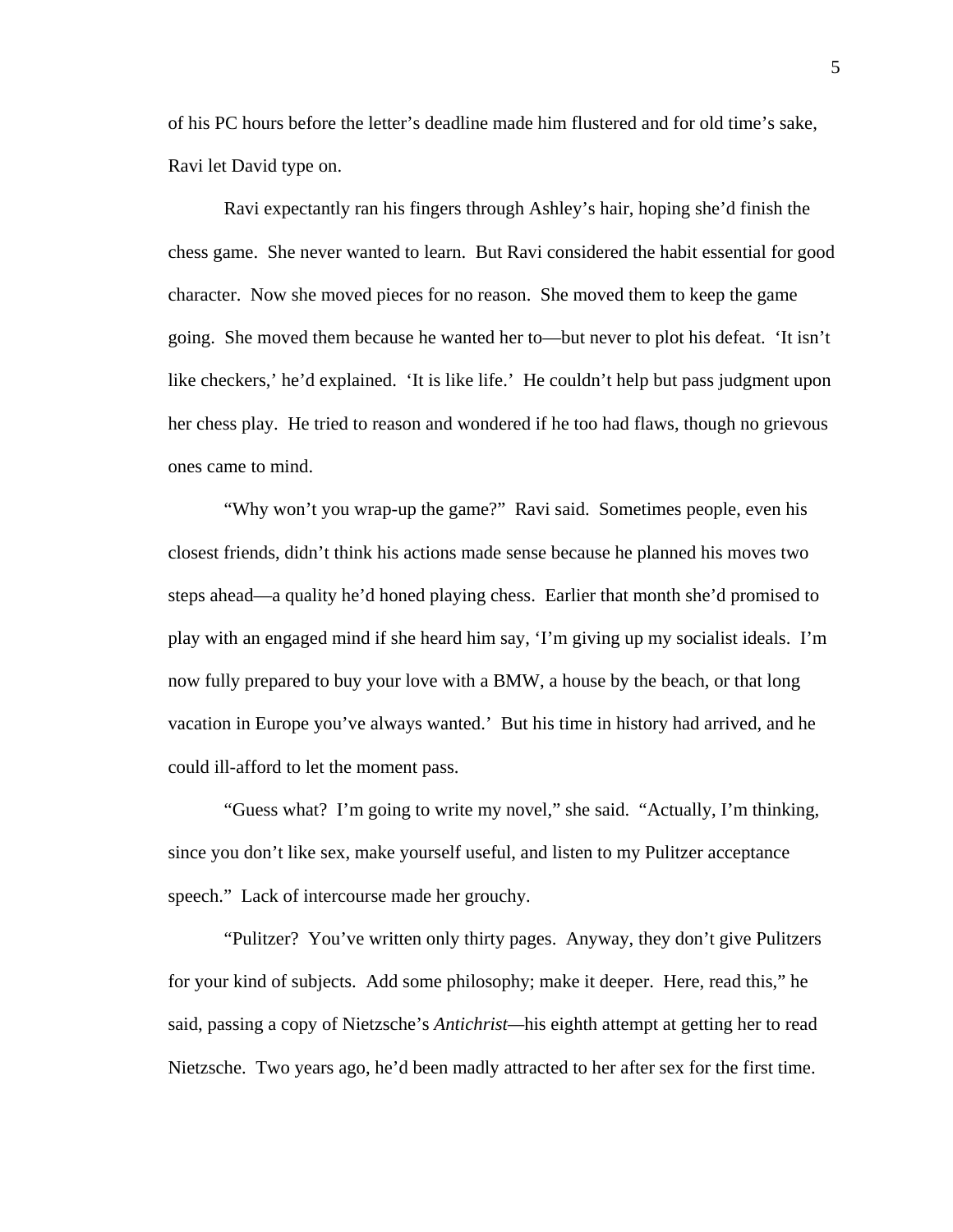She liked to talk in bed but not in random scenes or moans interrupted with point-of-view shifts; she created extremely satisfying and pleasing stories starring well-rounded characters. He'd imagined her writing would overflow with the same brilliance, but the lack of depth made the stories suffer, and for this reason, he picked up a copy of Gramsci's *Prison Diary* and said, "Well, if you don't want to read Nietzsche, you can try this instead."

"Screw you," she said.

With a knock on the open door, Sophocles walked in carrying a miniature scaled model of St. Lantfrid University. He put down the model on the floor and then tipped his hat to acknowledge Ashley. Majoring in theater and architecture, he loved beauty and found pretty buildings and females, in particular, irresistible, though his affairs with both (unfortunately) resulted only in platonic relationships. Ravi considered him his protégé and the heir to the Enclave.

"Yay," Ashley said, rolling her eyes. Her parched lips broke into a forced smile. "More friends. Sophocles, please come in, make yourself at home—consider this your own room."

A tall blond, runner's built and chiseled features, Sophocles came from a family of Greek historians who christened him with his pagan name. His parents disdained the illusionary American democracy, but Sophocles would be the first Waller to actively rebel against the deception. "I failed my calculus exam. Then I calculated the derivative of the black hole I've fallen into. I doubt I'll find a tangential to climb out," Sophocles said. He was, above everything else, nerdy. Throughout his education, honor roll (and now Dean's List) remained his middle name. Very early on in his life, when he'd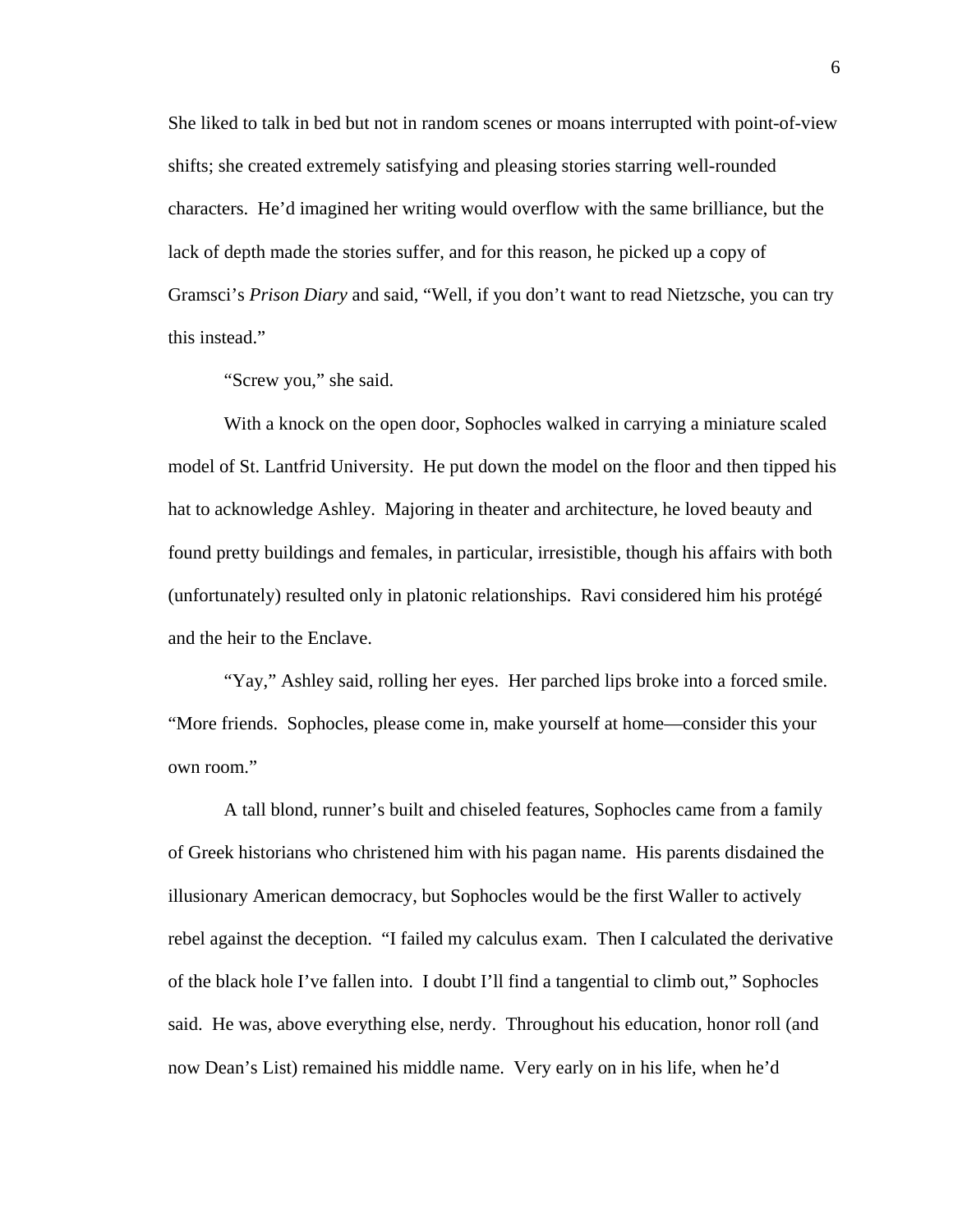thought he wouldn't make honor roll one time and it'll be alright, his parents let him know it wasn't; they denied him new architectural books until he made it back to the list. He'd lived a life of achievements—advance classes, programs for the gifted and special, etcetera. Everything educational needed to be overcome—until he met Ravi and then the passion for success transferred elsewhere.

Ravi inspected the model—a little red flag flew atop the student center. Nice

touch, Ravi thought. "Are the Bill Kaschi posters up?"

Sophocles handed him a sheet of paper, which read,



#### **Name:** Bill Kaschi

**Photo Credit:** The Zoo? (Sorry, we couldn't find a white ape though be assured the only thing black about this guy is his burnt brain)

**Education:** Bachelor's, Master's, and Doctorate from the same unaccredited online university (visit http://www.onlinediploma.com/ to buy yourself one too)

**Notables:** An unknown college drop-out until he married rich and divorced even wealthier (TBSTL reports that "divorce rates for conservatives is 29% higher than the national average—soon after

marriage, many Republicans realize marriage is more than a mutual hatred of gays, minorities, and Jews"). Much like other conservatives who don't graduate college, he's now the Director of the 'Accuracy in Academia' group. After months of denying that he flunked out, he now claims he didn't graduate because of leftist professors outnumbering the conservative ones 10:1. Not so fast, Billy. We got an excerpt of a paper you wrote in college...before you became a nutty speaker…remember?

*When President Bush is making a public speech or addressing the press, the media has a field day. He is a country boy from Texas and likes to talk fast which in turn causes him to slip up and say the wrong word or pronounce it incorrectly. The liberal media plays on this by saying he is uneducated. But he attended Texas A&M University, which is one of the most prestigious universities not only in Texas but the country. The press also takes advantage of the President when it comes to the war. They only count the number of dead soldiers and not what we have achieved in that country and in the war on terrorism. Iraq is now finally a world power and we've removed the dictator. The press has given the war a bad wrap but we are coming out on top. Go America.*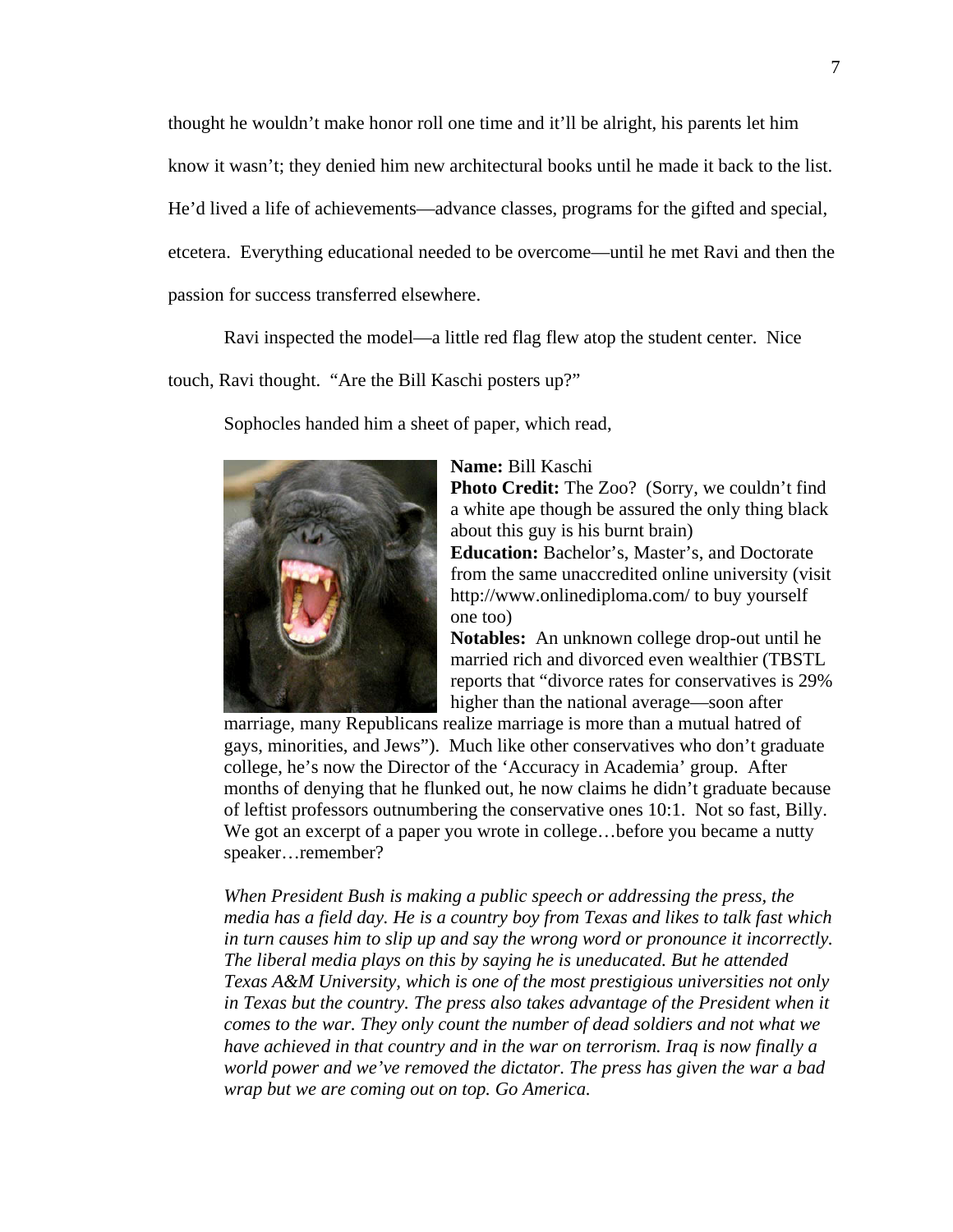He describes himself as a scholar and walks everywhere holding a baseball bat, ready to take on "liberal pussies." If America were to fall under Muslim hands, he'd supposedly die holding the flag aloft. Wants to wipe out the intellectual elite, socialists, anarchists, 'colored' lovers, and other remaining "pussies" from America. Loves to point out that minorities want to be ruled by another race and that's why they flock to America—but he himself is color blind. His books have, of course, received charming reviews from scholarly journals such as the National Review and Fox Online, which praise him for "avoiding over-simplistic clichés(!) and proving beyond reasonable doubt that liberals are anti-American, jealous of the great nation's triumph." Has a lot of anger issues, but trust us, we'll cool him down tonight. Much like all other right-wingers, he doesn't like women, Civil Rights, immigrants, Mormons, Jews, scientologists (okay, we don't like them either), scientists, teachers, and poor, sick, smart, old, gay, people... (We're running out of space)

**Quotables:** 1. "My idea of social security is that poor people need to stop reproducing. Next time you see a poor woman that's pregnant, tell her, 'shouldn't you have been working instead of having sex?'" 2. "When I was in college, I noticed White students excelling while minorities struggled because frankly they didn't belong there." (And then you dropped out and missed the lecture on irony?) 3. "I was shopping at Wal-Mart, a black lady helped me and I thought, 'wow, this is the greatest country in the world where blacks and whites live together peacefully—so, black people, tell me what is the problem?'" 4. "I'm sorry I have used the word 'freedom' so much tonight that I probably sound like a fascist." (!!!!!)

"There's one thing," Sophocles said. "When the water sprinklers go off while

Kaschi is speaking, I don't think the sprinkler heads will hold. The building is too old,

and those things haven't been tested in years."

"Twenty or thirty minor casualties at most," Ravi said. "Quite acceptable. Would

you like some tea?"

Sophocles nodded. He took out a CD from his pocket and placed it into the stereo

system. Ravi disappeared and returned carrying teapot, saucers, and cups.

"You've got to be kidding," Ashley said, jotting notes in her diary, "I mean,

saucers for a working man's hero?"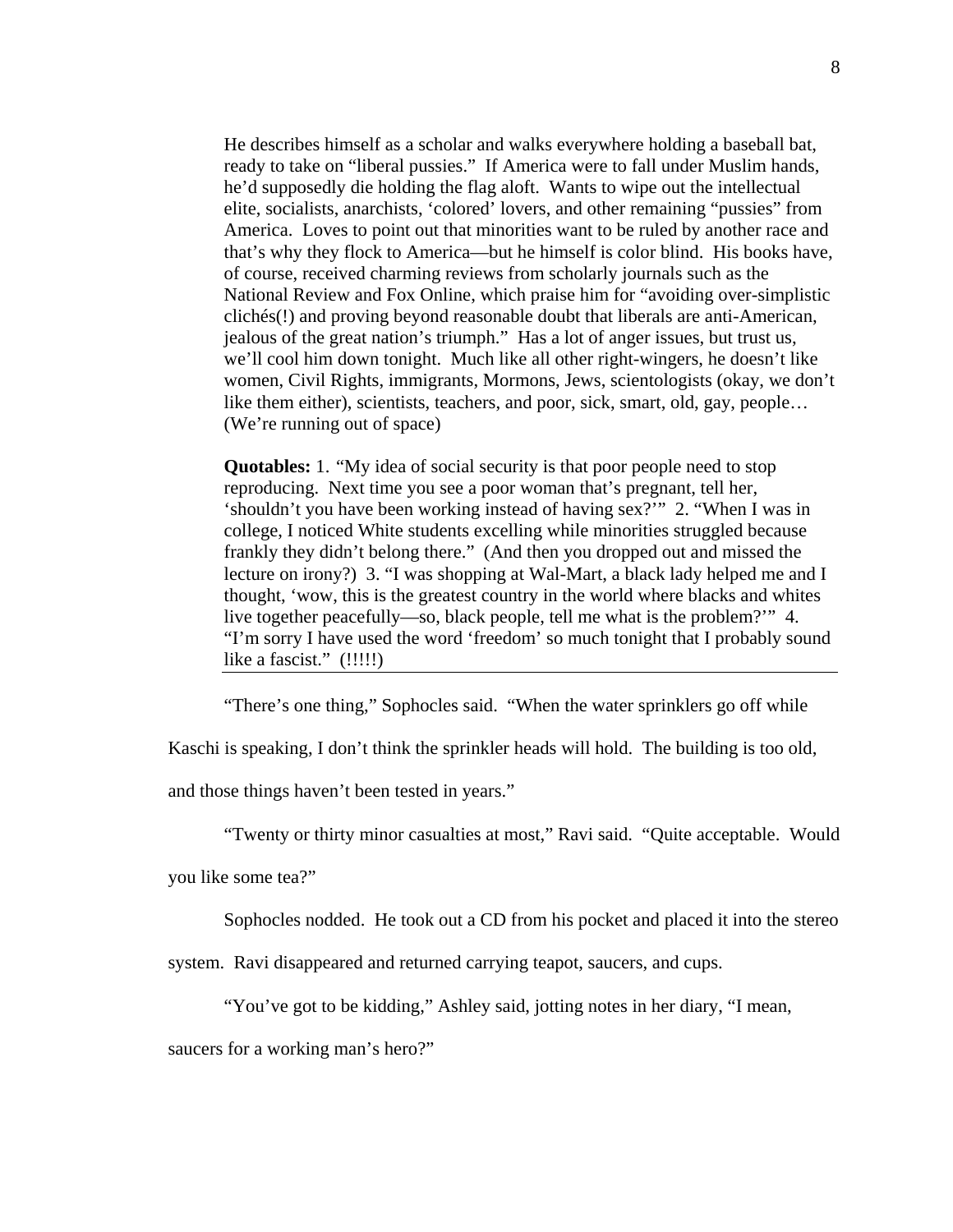"Oh, right, K-RAD Ashley," Ravi said, pouring tea into the china cups. A thoroughly refined gentleman, he preferred wine to beer and UniBall pens to Paper Mate. Yet somehow he'd become the de facto leader of the Left; under him, men and women who once smoked joints on Friday night, now took pleasure in torturing the administration. "Can't wait for your first Mills and Boon novel, a ferocious assault on materialism."

"Whatever," Ashley said. "My work is more psychology. I'm more Jane Austen than Mills and Boon. You know what I mean?" Revolution played no part in her musings, a basic requirement for any work written under a fascist regime—Ravi considered such works futile.

Outside the window, a large number of students, all slightly overweight and redeyed with braided hair and purposefully tattered clothes, began playing Ultimate Frisbee in fading light. What a tragedy, Ravi thought. Rich, healthy, well-fed, liberal Americans wasting their life. Did they not realize the cause needed all able-bodies? He imagined they'd all work at a vegan organic farm or a café one day, selling coffee to dim-witted pseudo-intellectuals, discussing *Da Vinci Code* and *Lord of the Rings*, while having the audacity to think they were important cogs of the movement. In a perfect world, in times of trouble, the populace would simply ask itself, 'What would Marx do?' but they knew nothing of the man.

The latest crisis at St. Lantfrid University began after a *Wall Street* editor wrote a series of articles bemoaning the 'leftistization' of education. SLU President Herbert Sullivan, who wanted to fire all leftist professors anyway, started a witch-hunt. A bloody battle of words, memos, and resolutions ensued, and an anonymous blog,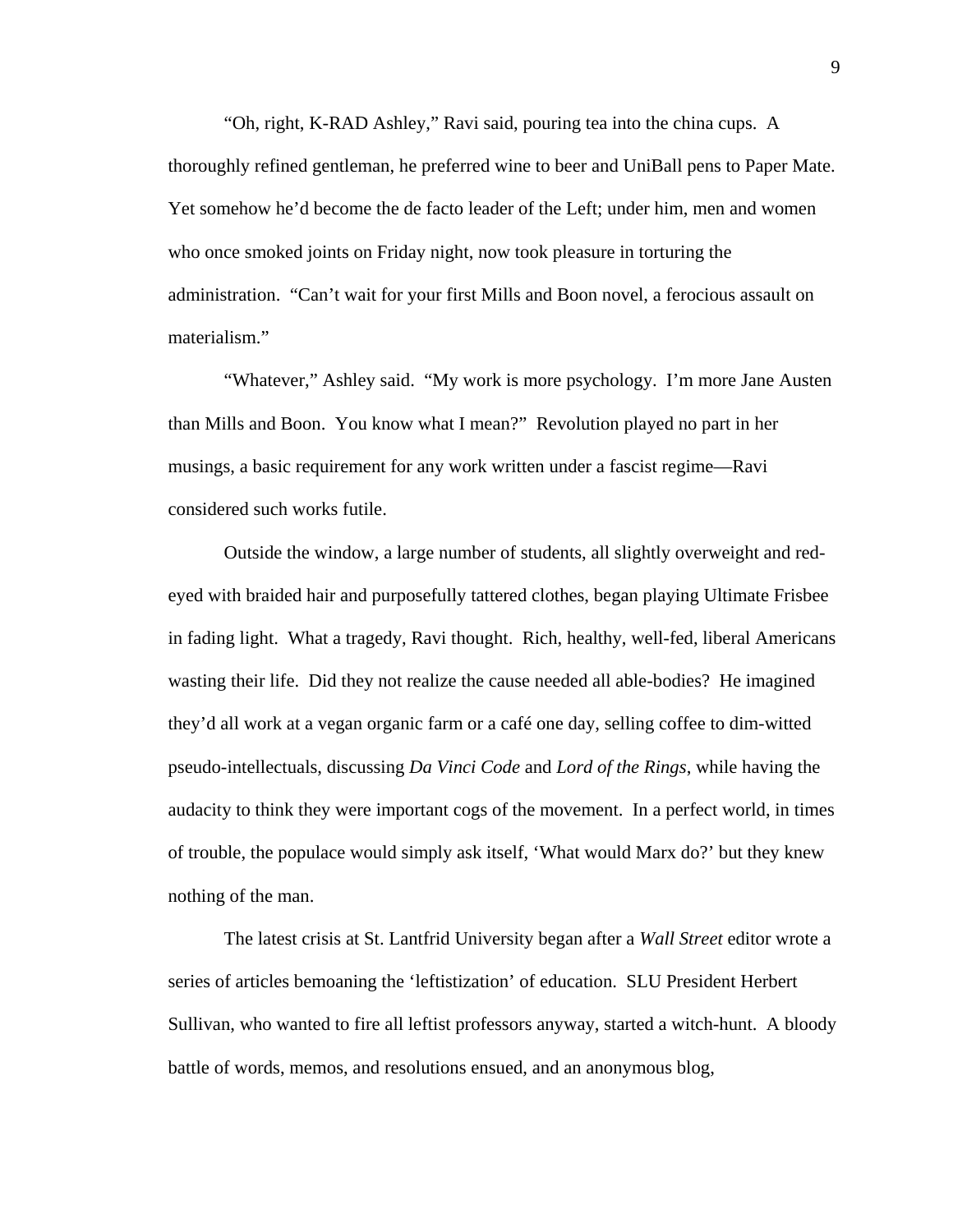TakeBackStLantfrid.com, emerged as the leading light in fighting the President's assault. Conservative groups (National Republican Committee, Student for Academic Freedom, and the Young America's Foundation) decided to send Bill Kaschi to energize the base at St. Lantfrid University.

Ravi looked at Sophocles and saw hope for the future. Ravi, sipping tea, thought of a time when people used to get upset and go berserk on streets. He'd certainly heard of such a thing and seen a few photographs. Now, even in the pretentious artsy circles, people only wrote gloomy depressing songs about change, surrounded by paintings drawn by ever-suffering artists—not exactly the ambiance one needed for positive thoughts. He looked on TV and noticed the camera focusing on the latest Brittany escapade. "CNN, too, has lost interest in Iraq. And we all just wait for a survivor to descend upon us."

David, still typing, shouted random obscenities and sighed heavily every few seconds, signaling his entrance into a state of complete misanthropy.

Sophocles pushed the play button of the stereo—a modern rendition of *the Internationale* blared out of the speaker. "Allow me to reflect upon this peculiar situation arising from the Judeo-Christian tradition of a messiah coming down to save us." Sophocles pointed up and grinned. He didn't know anything about a casual conversation and never distinguished between verbal and written communication. Always, he tried to impress the audience with verbosity and insights of a formal essay. The need to be constantly funny and powerful in an unfussy manner was lost on him. "Works somewhat well in a democracy. Regardless of how upset people become, the system supports itself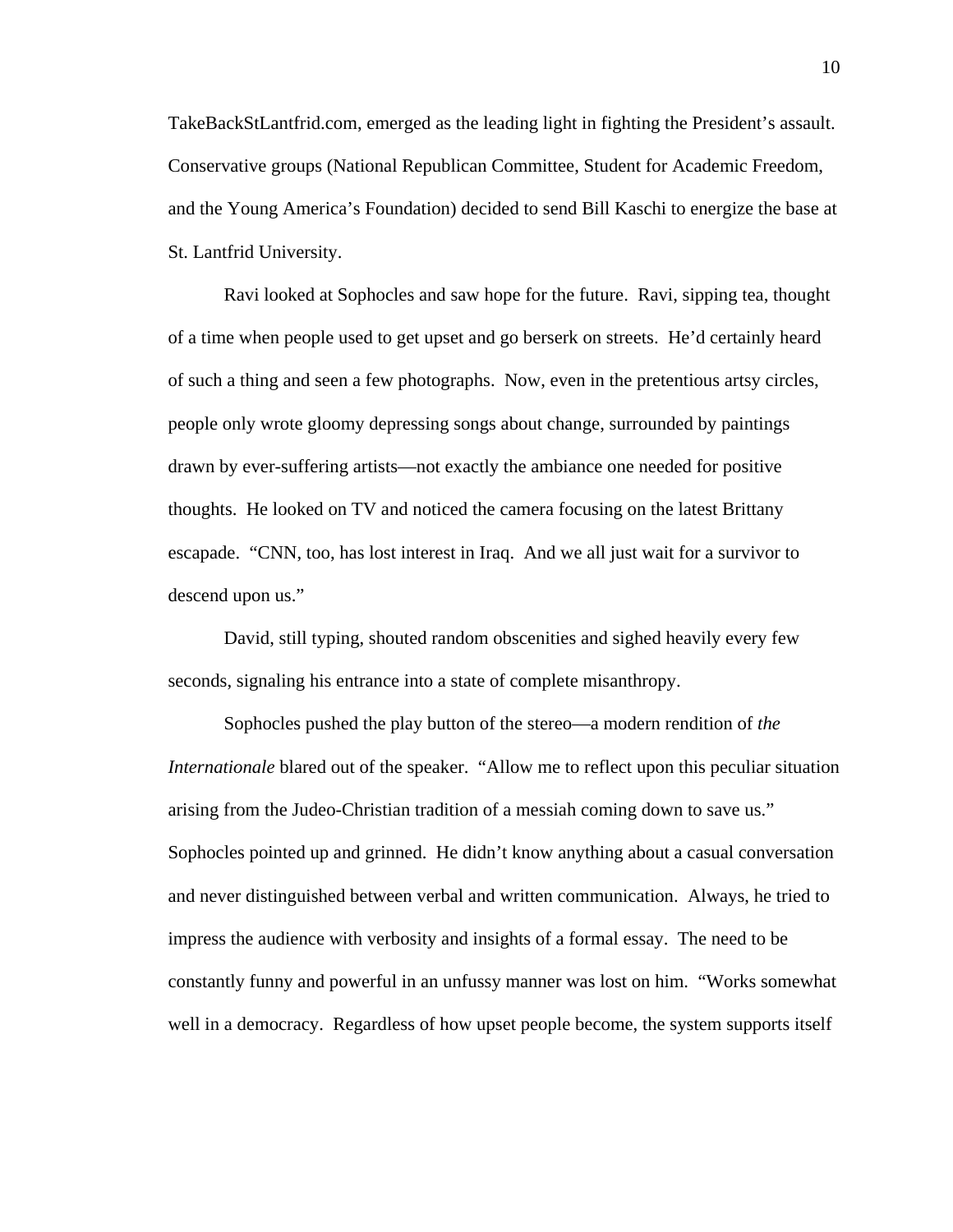because people do not need to rebel—savior is around the corner. Of course, this allows men like you to become savior prototypes and, I might add, extremely popular."

Ravi stopped the song. "Sophocles, have you heard a donkey roar?"

"No, I'm sure I'd remember if I did."

"Then why is some rich old man singing this beautiful song," Ravi said. "It sounds like a lullaby!"

Elizabeth, who lived upstairs, walked through the open door, and said, "We gotta talk." A large black sweatshirt, with the GAP logo in the center diligently scrapped off to avoid any unsavory connections to the corporation, flooded her petite frame. A piercing above her parched lips caught Ravi's eye. A natural California beach blond, and the prettiest girl Ravi knew, Elizabeth tried her damned hardest to hide the beauty and her father's billion dollars. She handled the brunt work for the Enclave and definitely stuffed envelopes better than anyone else did. Her job training came largely from the battle she waged against her family (though she'd also successfully organized anti-war rallies in New York cities), and the toughest decision of her life was telling them, 'I'm not a Republican.' But she'd come a long way from the days when she considered using only lower case letters the most serious form of dissent against the establishment.

"What's that thing?" Ravi said, always fearful of the Enclave succumbing to the freak category classification. "And I said wear decent clothes. At least today." He'd imposed a ban on homeless-type clothing within the Enclave*.* Unhygienic habits, promiscuous sex, and unkempt appearances killed the counter-culture in 1960s. Not this time—not under his watch.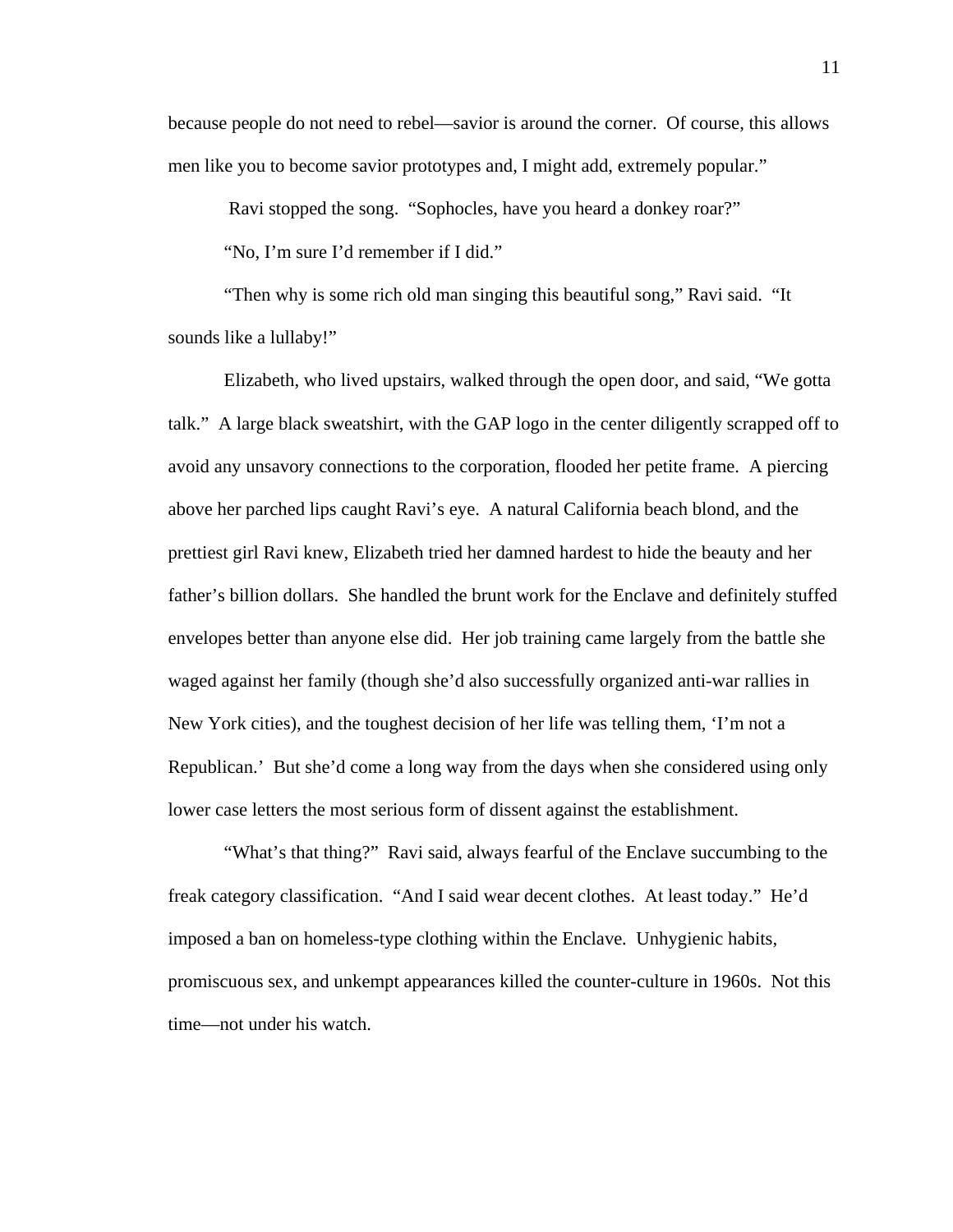"Chill," Elizabeth said. She always spoke slowly and stretched out her words.

*Dooon't Wooorrrry*. "Gandhi wore common man's clothing, why can't we?"

"Common woman doesn't drill a hole through her face."

"Fine, I'm gonna change. I am friggin' pumped. But can I see you guys *alone*," Elizabeth said, loud enough for David to hear. Her organization, Students Against Global Inequality, suffered during David's neo-Nazi phase; he pelted eggs at members.

David turned around and said, "Ew, gross," looking at Elizabeth's piercing. In spite of his oscillating political ideologies, he never vacillated on dislike for homosexuals, tattoos, vegans, and piercings.

Elizabeth and Ravi stepped in the hallway to talk. Ravi signaled Ashley and Sophocles to come as well. Ashley jumped at the opportunity of packing away the chessboard. Once outside, Elizabeth said, "Soooo…let's go in a new direction. Joseph has this badass plan. Instead of setting off the sprinklers, we should just burn the place. Far out, huh?" Joseph's love for binary numbers transcended his computer science degree; he applied the principle of cold logic across the board. And reason, more often than not, presented only two options—a zero-sum game that pitted society's own misguided short-term desires against society's inability to fathom its own interests in the long run that only the Enclave could recognize.

"As an architect genetically-disposed towards history and a connoisseur of beauty," Sophocles said, "I must register my mild-natured protest considering the building's historic value. Traci Lords visited once. But, of course, if the revolution hinges on the destruction of the building then I ask permission to take some photographs."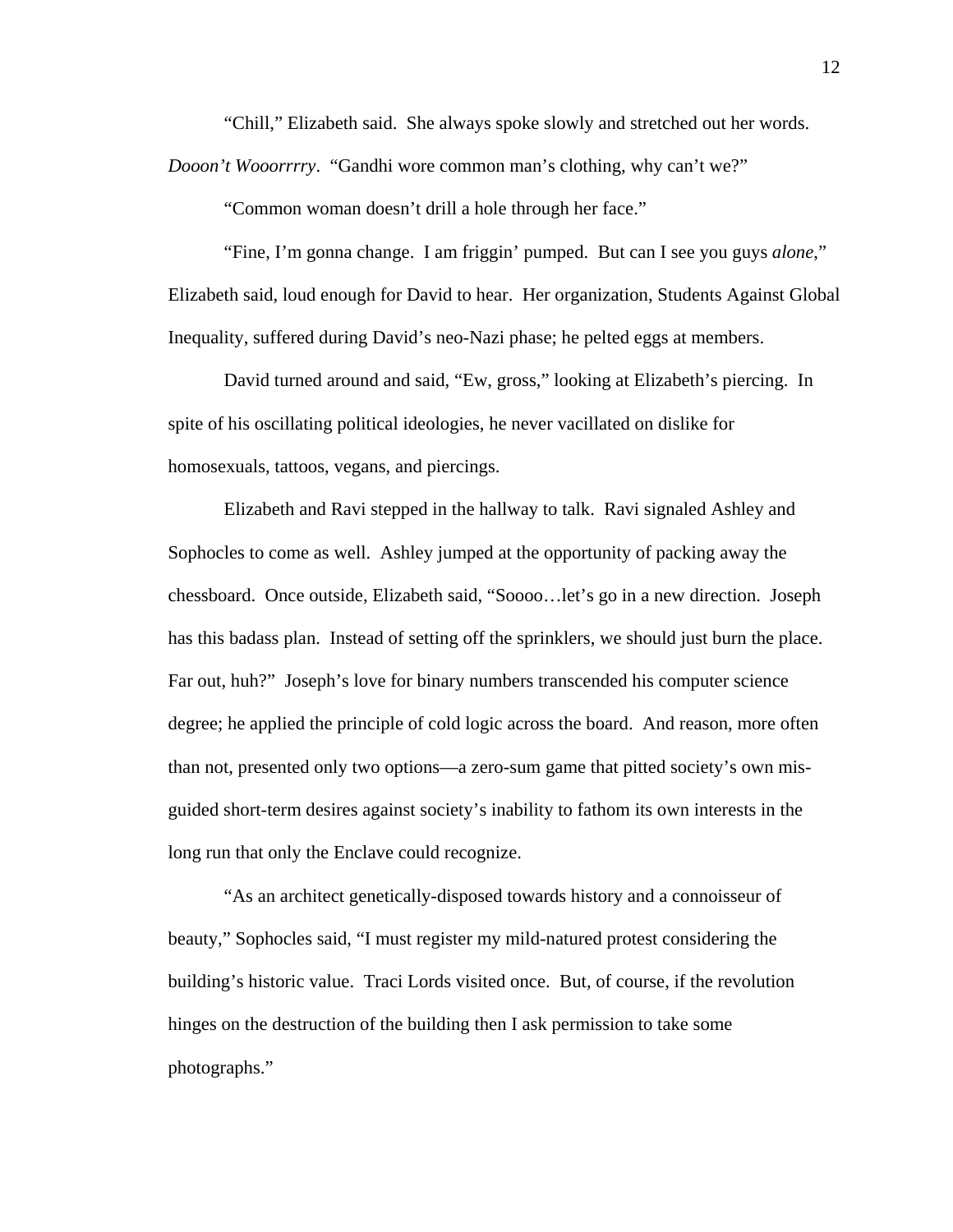"No," Ravi said, "we haven't planned for this." Ravi desired a spider's efficiency in carrying out plans. After all, the only thing that separated a great spider from a mediocre one was the power of its ideas before it committed to the design. It'd take longer to think and design, but when finished, it'd be complete.

"I can take photographs quickly," Sophocles said.

"Sophocles, you're an idiot," Ravi said. "How'll you head the Enclave? I meant no to the burning plan—you can take photos."

"You've gotto consider it," Elizabeth said. "This idea is hella good. First, I flaked out thinking maybe it isn't a good idea to kill people. Then Joseph said, 'God punished Egyptians, didn't he?' But since God is dead, we can fill the vacuum. Fivehundred Republicans. And Bill Kaschi himself! We're talking of complete take over of the county way before May Day."

"She has a point," Sophocles said. "Subtlety of symbolic protests is lost on barbarians."

"Totally," Elizabeth said. "Consider it with an ooooopen mind…"

Ashley pulled Ravi aside and whispered, "This is a terrible idea. I mean, seriously. Think about your US Senate run in the future. Even my Dad's like that boyfriend of yours got some serious potential. He hates Democrats, and you're like a socialist or something."

"We can't kill five-hundred people," Ravi said to Elizabeth. "It'll look bad. Anyway, Joseph doesn't have enough resources, yet."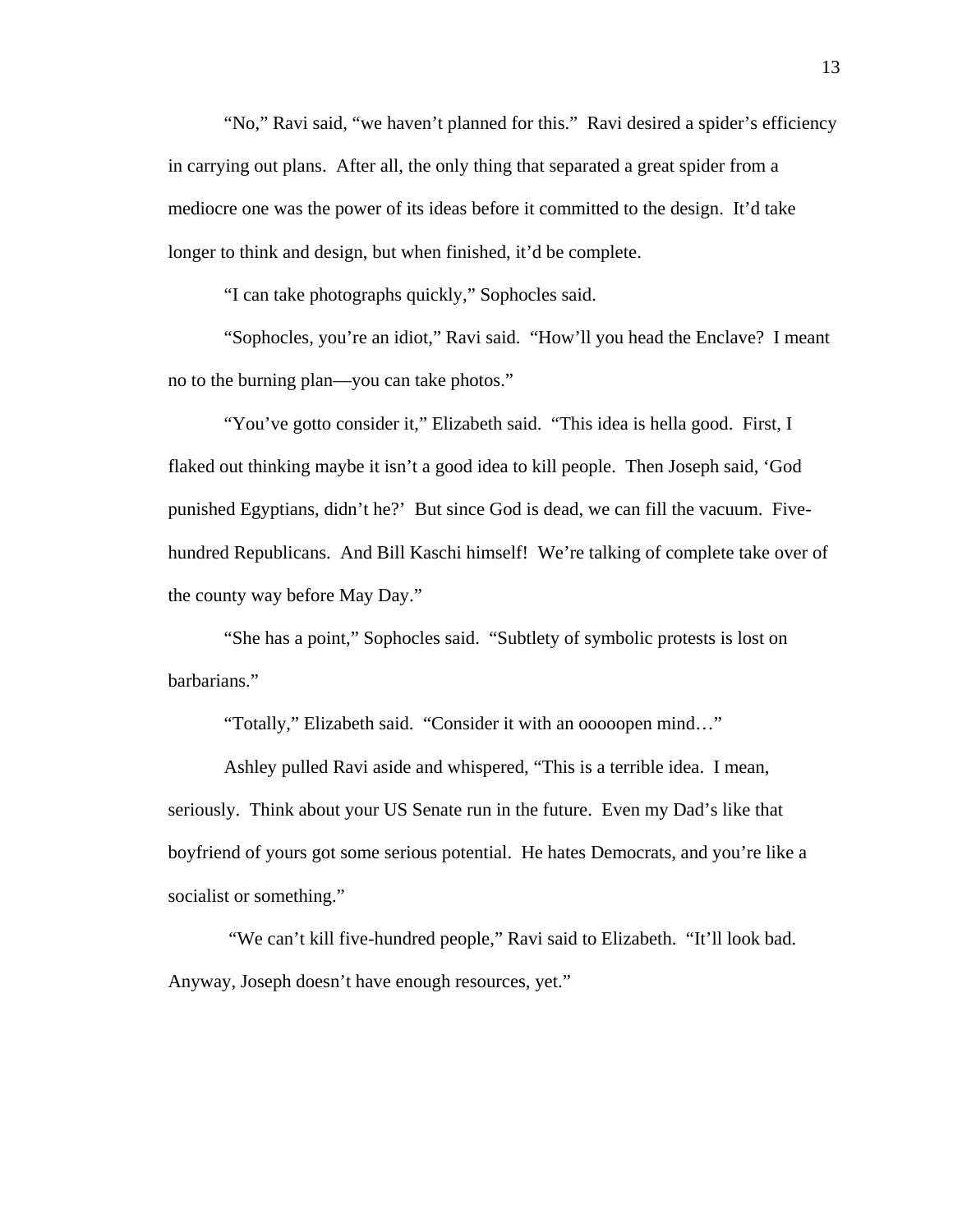David had made his way out in the hallway unnoticed. "Are you insane?" he said.

"Dude, you people are going to make me end up in jail. I don't want anything to do with

this. Why aren't we just writing about Kaschi's visit like normal people?"

Elizabeth said, "Go blog, pseudo-activist."

"Dude," David said.

Ravi pushed David back into the room. "If we spend our entire time protesting,

when will we ever fight?"

Ravi gave a piece of paper to Sophocles. Ravi said, "Make sure it is delivered to

President Sully today. Don't let anyone see you. The old man is going senile. Next

thing he'll call the FBI."

Ashley, Elizabeth, and Sophocles peered over the letter.

#### Dear President Sullivan,

 Your refusal to acknowledge our correspondence has caused much grief. We'd like to re-iterate that not canceling classes on May Day is a slap on the face of Karl Marx and all the hundreds of underpaid workers our campus employs. We are men and women of peace and want to see May Day established as a great holiday tradition.

 This way you can at least pretend this bourgeois university respects all classes—it'll be a stepping-stone towards elimination of wealth based admission and patronage. Further, to give you some incentive, we'll let you inaugurate the holiday with a speech denouncing the administration's interference in student government functioning; putting forth a case for academic freedom; punishing the wealthy who engage in sexual debauchery/harassment/rape at frats such as your alma mater Phi Kap; and promising to remove those who engage in overt and covert racism. We feel this is a golden opportunity for you to write a speech that is the epitome of bullshit and forever be remembered as the President who did more than merely exist for no good reason.

Think about it, if you declare May  $1<sup>st</sup>$  a holiday now, we might consider retaining you as a professor after St. Lantfrid is an independent country. We eagerly await your reply and have begun preparations for May Day. Don't worry—this one will be on us thereby considerably easing the strain off your busy hands that are constantly begging for money.

Sincerely, The Enclave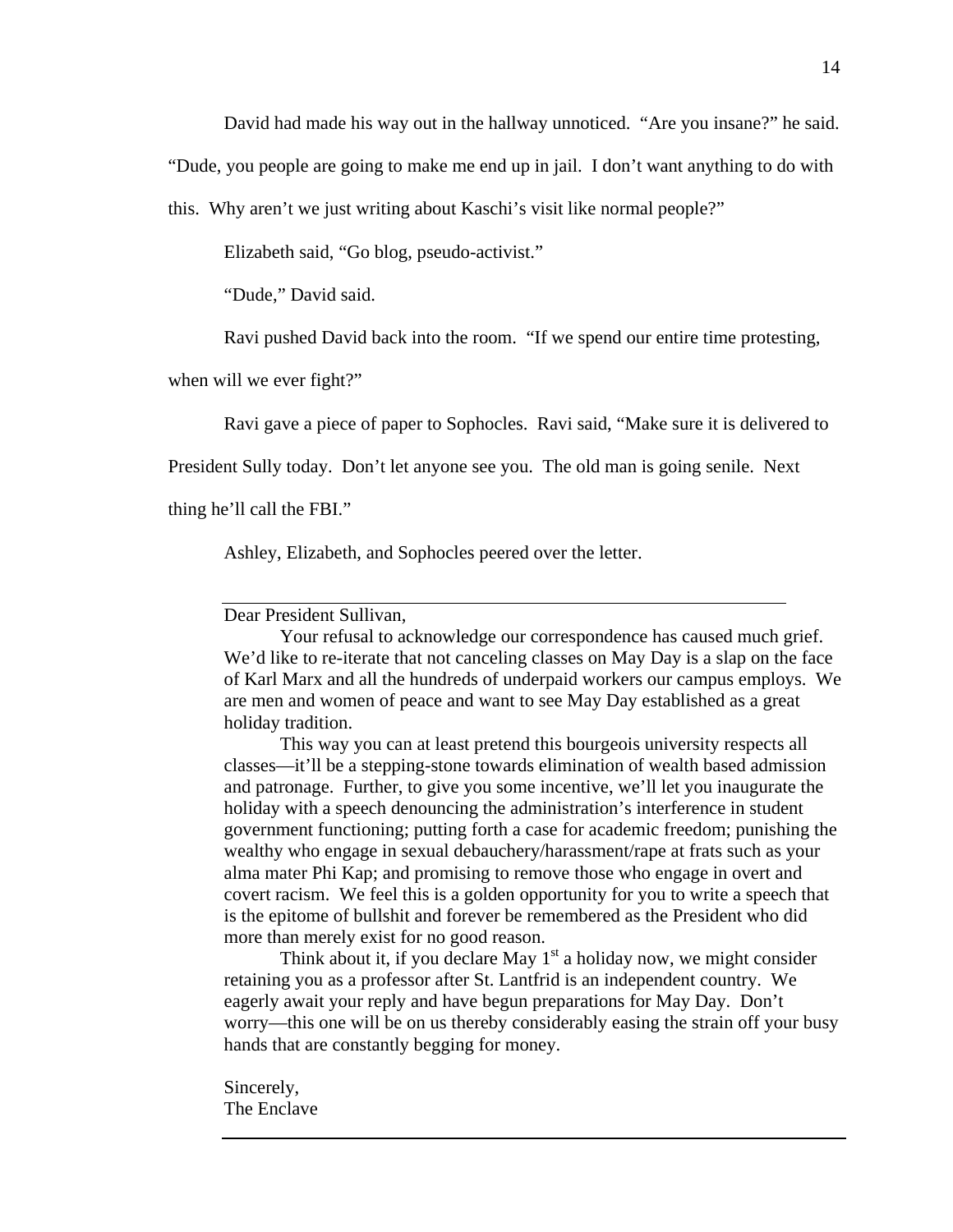P.S.: You seem to have mistakenly assumed that we are the group behind the website TakebackStLantfrid.com. While it is true our ideas are similar and both groups take strong exception to your existence, we are professional revolutionaries dedicated to liberating America, county-by-county, using any means necessary.

"A holiday is all that we wanted," Sophocles said. "He could've just given it to us. Th ere's no decency left in the world. Sometimes I wonder if I wasn't leading a fulfilling life playing games all day and scaling new heights in Solitaire."

Joseph called and told Ravi that Hepburn had additional security cameras they hadn't accounted for. Ravi checked the scaled model Sophocles created from the official security. But Ravi never let failure affect him, especially not in public amongst people. blueprint; clearly, the resident dictator, President Herbert Sullivan had padded the

girl." As Ravi readied to leave so he could meet Joseph, Sophocles said, "There's this

"Geez. I'm so excited." Ashley said. "The girl of your dreams—again."

"She's the one," Sophocles said. "I need some advice."

"Drop her off at the door," Ravi said. "If she considers you a gentleman, she'll let you kno w and send you packing. If she doesn't, then you'll get lucky. Yet, a more focused approach on your job may be a better idea tonight."

"Who is this chick?" Elizabeth said.

"Jet-black hair, blue eyes, silky tanned skin," Sophocles said. He assumed his dramat ic posture and energetically supplied hand gestures. He did excellent voice She's, as most pretty girls are, slightly arrogant and aloof, which adds to the mystery. impressions. "Red ribbon and white boots. Not the typical type. She's got spunk. There's a possibility of a potential damsel in distress—slightly incomplete, awaiting a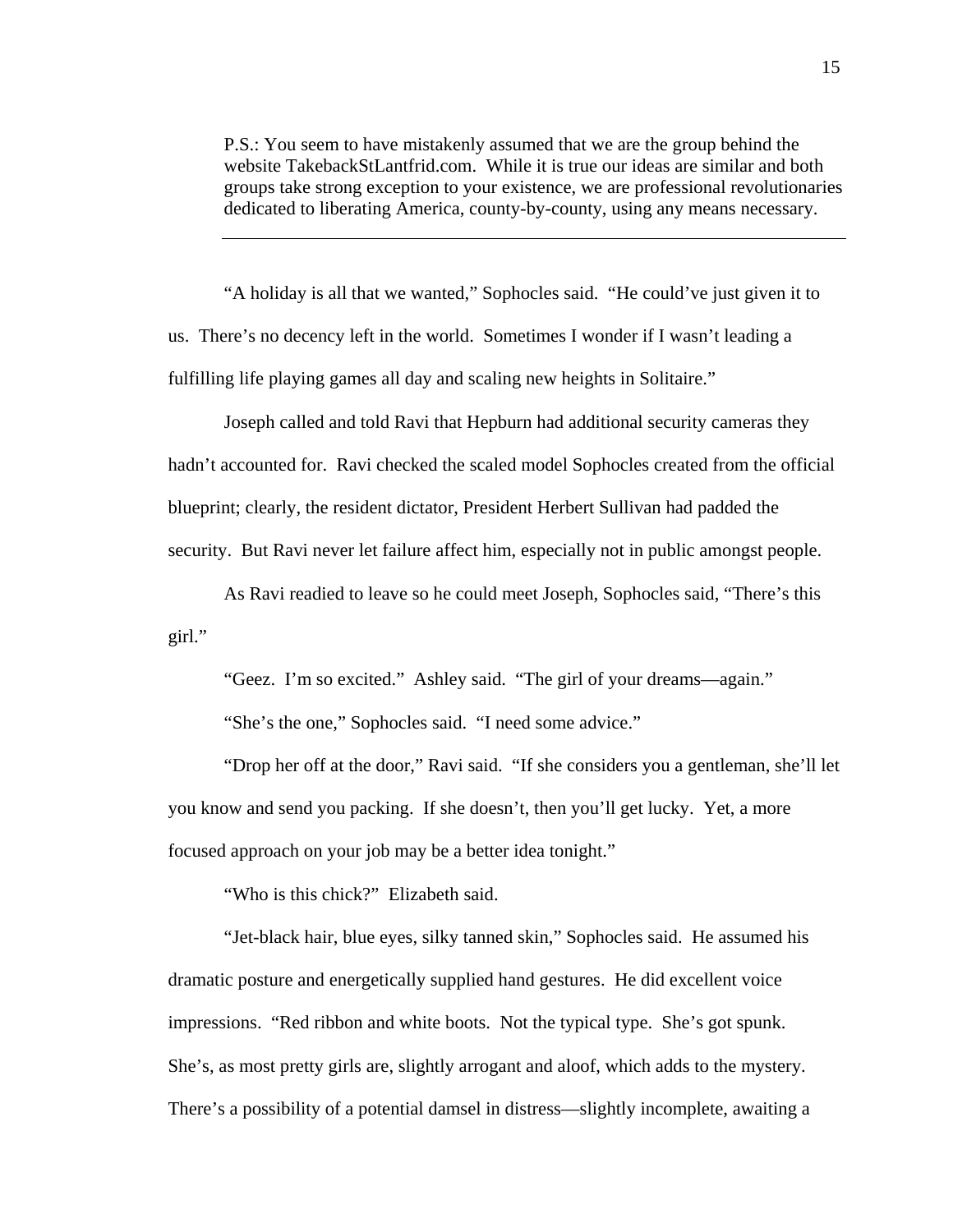savior." He said he knew what they'd say—it's the same girl he fell in love with last time. New name, less weight. Maybe so. But he explained. "She's different. I might've said it before. I may even say it again tomorrow about another for I'm n ot a paragon of great ideas on humanity. I seek simpler things. I look for mystery in the blooming water lilies and the crawling snail." In his life, he searched for intrigue—a person was of far less importance than the idea of waking up one morning and finding her.

"Yay, that's exciting," Ashley said. "As Nabokov said, you can always count on a revol utionary for fancy prose style. Now leave."

"No, he didn't," Ravi said. "You can count on a *murderer* for fancy prose style. Anywa y, who is the girl?"

"Audrey Cook."

"Didn't I say something about dating within the Enclave?"

Ashley finally managed to get rid of Sophocles and Elizabeth. Ravi started to walk out the door when she said, pointing at David, "I suggest you kick him out and stay with me another ten minutes," Ashley said. "It'll be quick, I promise."

"I need to get the cameras—"

"I'm serious."

Before she could start her spiel about priorities, he shouted, "David, out—now." He wan ted Ashley to be happy. He loved her in absolute terms despite moments of gave him comfort. The hope of Ashley morphing into an acceptable leftist made the love despair when he feared she did things out of love for him and not because of any real concern about inequality. In a world brimming with deceit and fraud, the idea of love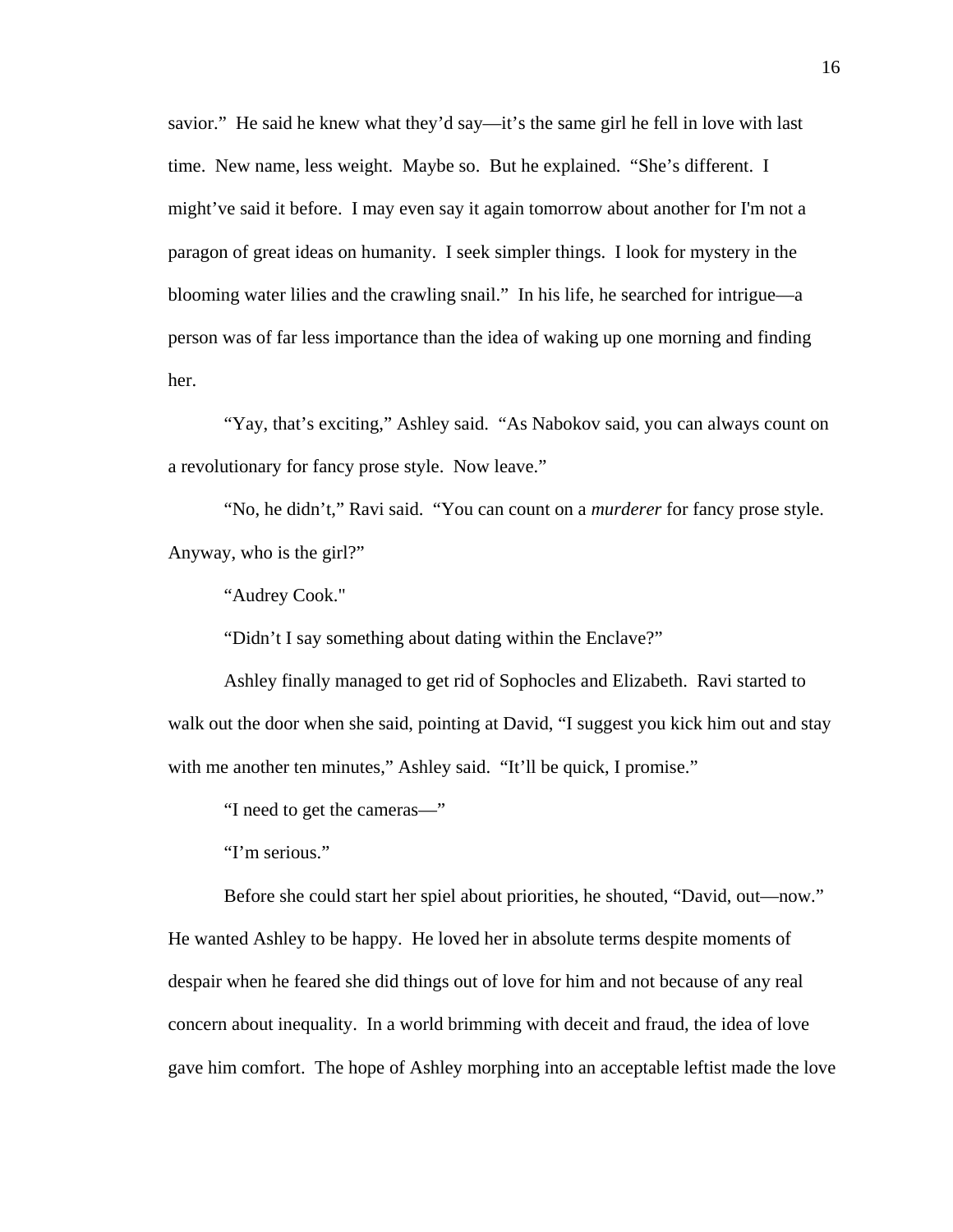palpable. Still, the lack of perfection in her writing skills perplexed him. He'd often thought what one could conclude about a person who has exactly the right amount of money, down to the penny, that the cashier asks for at the grocery store every single ti me. He'd mistaken this quality for excellence. "David, leave!"

 "Dude," he shouted, fumbling through the *Hill News* . "I, for one, will no longer suffer in silence." He pointed at a photo of the Tibetan monk who came to campus to spread the message of peace. "Check out what the monk said."

Ravi looked at the article and read the line David marked, "Choose to be *optimistic, it feels better*." Ashley mouthed WTF.

David said, "Eh? Don't you see the next line? *China will never give back Tibet*. Do you know how oppressive these 'so-called-monks' were? This *Hill News* is a conservative mouthpiece. I can't believe you approved their budget."

Ravi explained to David that the school newspaper's budget couldn't be cut regardless of whom the treasurer was, reasoning with him as if he could be considered a causes by utilizing his natural distrust of authority, but now Ravi worried that years of self-medication had turned David into a mere supporter of genocide and extermination. normal rational being. For a while, Ravi had managed to use David's hate for good

 "Fine, dude," David said. "The paper doesn't respect you. But you seem to like kicking your own friends. There's a conspiracy against us. Did you see the *Five Couples That Matter* article? You're not there."

Ashley, who'd gone to the bathroom, said, "What's this now?"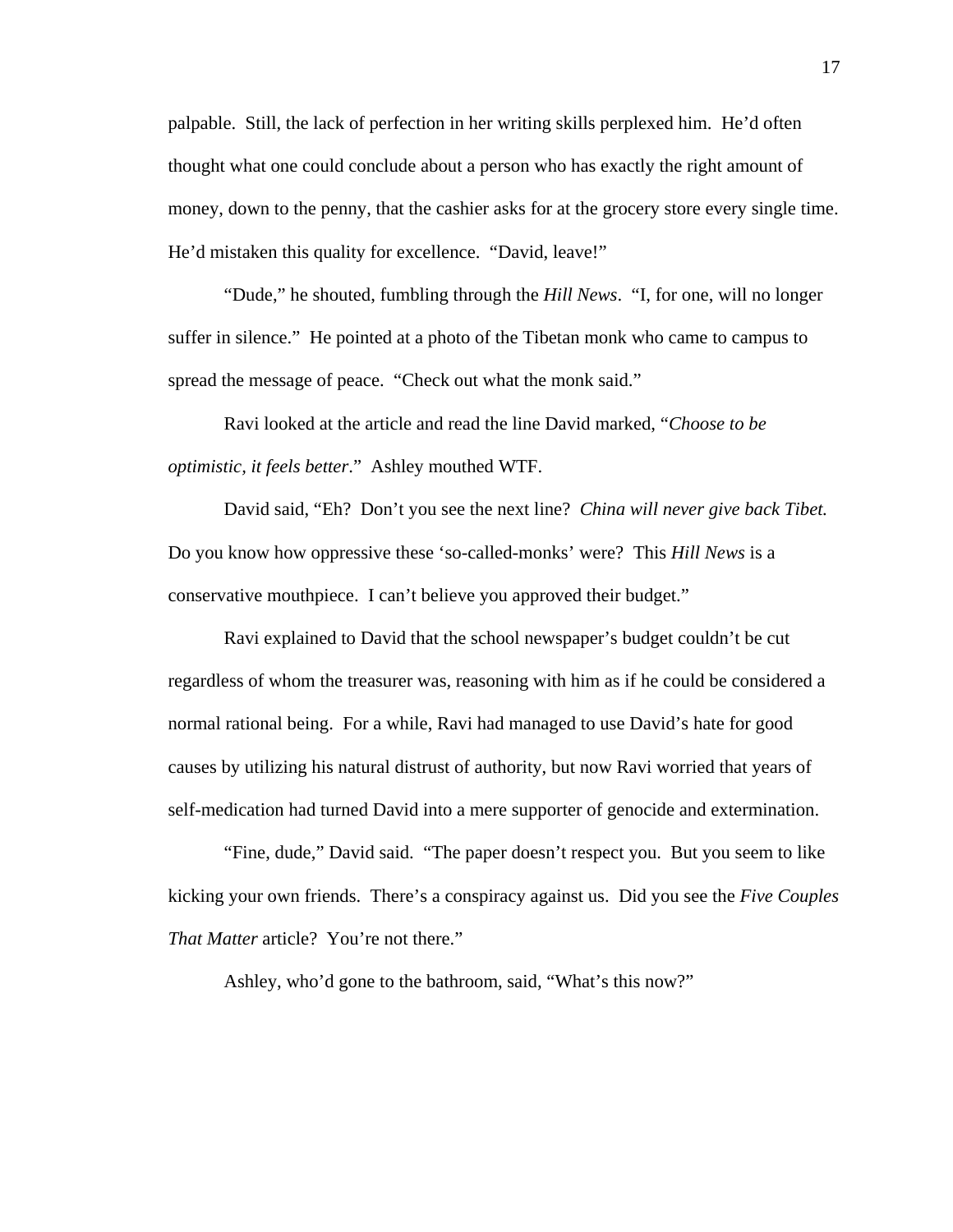"Don't encourage him," Ravi said. "David, get the hell out of here. Ashley, we need to get *it* over with so the revolution can be un-paused." Ravi rarely got angry but this situation merited some tension.

 David picked up the paper and showed her the article. Patrick Schofield, Jr., the senate president, and Christine von Trapp, his semi-retarded girlfriend, were #1, followed by three other generic-looking preppy couples. A token black couple received the last position.

 Ashley grabbed Ravi's collar. "Between us, we've got two of the top five student body positions. I'm the Judiciary Board Chief and you're the Central Treasurer. We don't matter?"

 David said, "It is a conspiracy." Ravi threw the paper at David and shoved his large frame out of the door.

 Ravi said, "Well, who really cares, nobody reads the newspaper." She acted like a vapid sorority sister at times.

"Nuh-huh, you fund it!" Ashley said. "I guess you're not a big shot."

 "I'll talk to the editor. But I need to go take care of the cameras otherwise Bill Kaschi wins; you don't want that, do you?"

 "Actually, I don't care. People are getting away with fake grades and snorting cocaine…you can't get us top 5," Ashley said. She picked an ivory queen and flung it at Ravi. "Your ex-girlfriend is the editor. Get on it."

 Ravi picked up the piece and said, "Hey, this is a rare edition. How about we have sex since David is gone?"

"Sex is going to be rare in your life."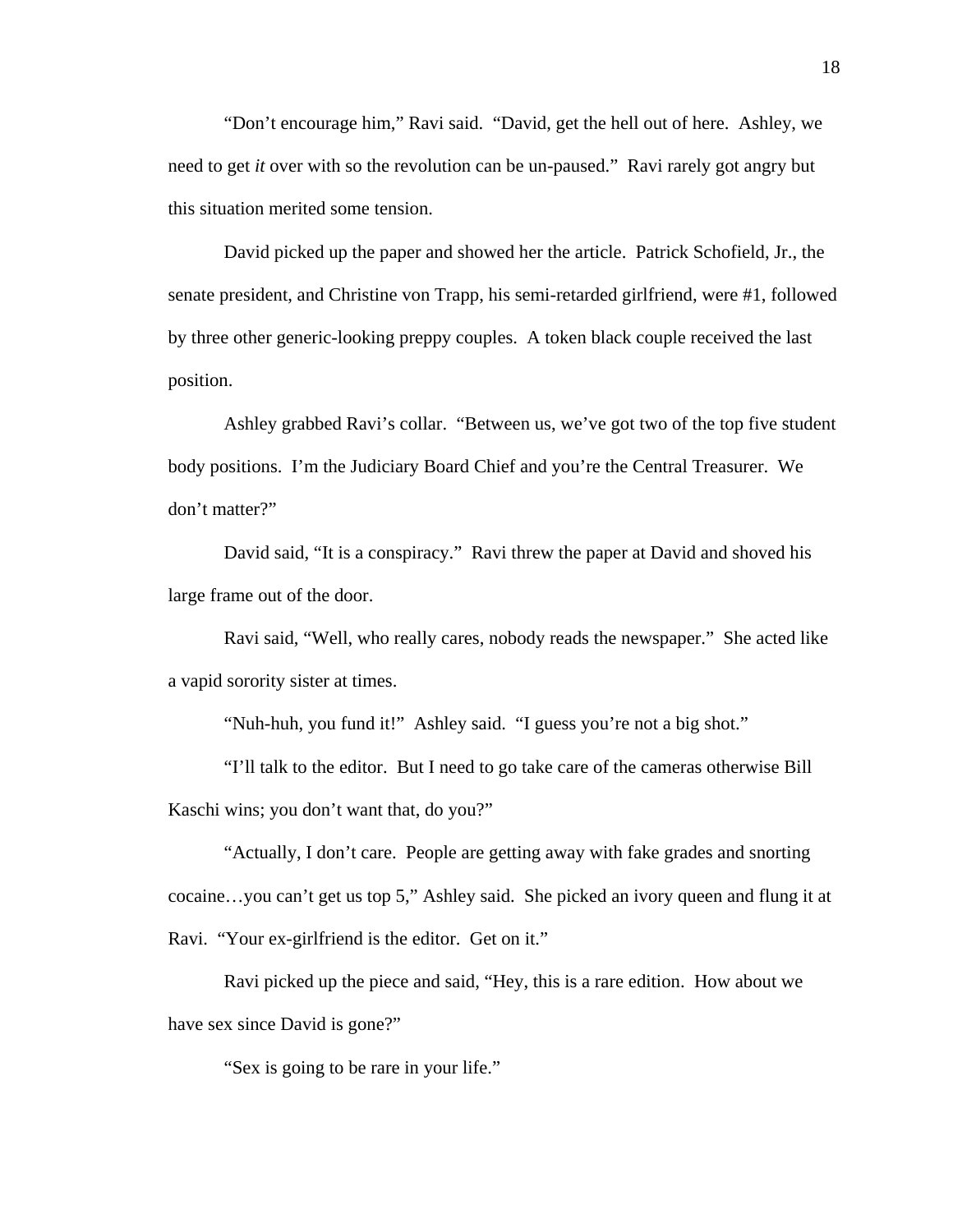#### **Part B**

At precisely 6:30 p.m., SLU President Herbert Sullivan, standing in front of the bathroom mirror, commenced on his daily routine of self-admiration. He recognized the slight narcissistic streak in himself and always paid special attention to the remains of his thick white hair, systematically hiding each bald spot. He blamed the loss on stress caused by prohibitive modern moral and academic standards preventing him from taking decisive steps in crushing student unrest. In an earlier day and age, administrative problems centered on dealing with rowdy frat parties and meeting demands for better recycling facilities. A nuisance of a different nature threatened his authority now, and he desperately wanted to catch the bloggers of Take Back St. Lantfrid.

He'd spent the majority of his life at St. Lantfrid University (save for a brief and uneventful stint in the professional tennis circuit). First as a student, then a professor of Economics, and, finally, President. He saw as his primary responsibility an obligation to ensure the happiness of the richest students. The fathers wrote big checks. Millions upon millions for the endowment fund. With TBSTL launching a jihad on the joyous and funfilled college experience, some parents had threatened to sue the university if President Sullivan didn't shut down the site. Most of the parental concerns stemmed from the accusations of cocaine usage leveled against their sons and daughters by the blog. The university, on the verge of Ivy Leaguedom, could hardly afford negative press. Yet, above all, President Sullivan felt irked at the personal slight; his school stood for something—celebration of hard work and the right for citizens to earn wealth without facing opposition from lazy social-welfare liberals—that TBSTL wanted to destroy.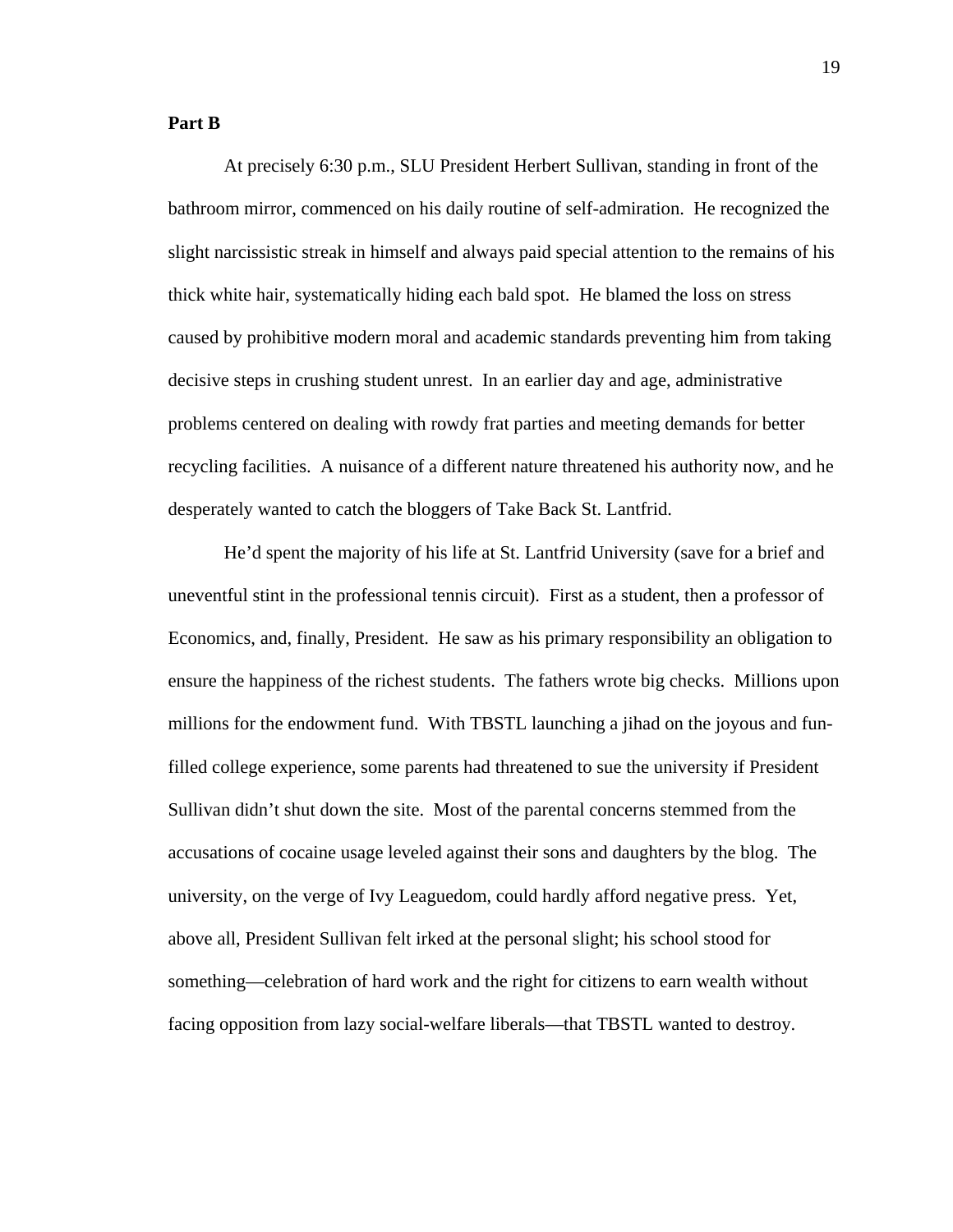Others would've gone crazy in the jungle of snow. Every two miles—instead of McDonald's—mental asylums, abandoned dairy farms, halfway houses, and federal penitentiaries graced upstate New York. Thirty years with *those* people for neighbors. In the mirror, he saw the last hero of the administrative world, standing alone against the resurgent counter-culture movement destroying minds throughout college campuses. He wondered, every night, how so many intelligent young brains could be brainwashed against the word *freedom*, which America practically invented, while attending Sullivan's own university.

 President Sullivan was in the bathroom when Vice President Cornwell, Dean Petty, and IT Head Oliver Merill made their way to the house for an emergency meeting. Mary Sullivan, the wife of the President, seated them around an oval table. Mary fancied herself a direct descendant of Queen Victoria and did not like entertaining ordinary people but reluctantly settled into the role of an American housewife after the British government could not verify her claims to royalty. Heat blowing from a duct gently swayed the chandelier but did not affect the large framed portrait of President Sullivan that hung on the wall.

 The meeting started with Dean Petty asking others, as she did every week at cabinet gatherings, if they'd watched *Grey's Anatomy*. The answer, as always, remained no. God was the protagonist of all her conversation topics except this one. She had the charm of an inauthentic Irish bar set-up with a box of shamrocks and green lights.

 "Sir Robert Ponting has departed," Mary said. Silence followed; a waiter arrived carrying a tray of canard au sang. All the staff at the President's house, on her insistence,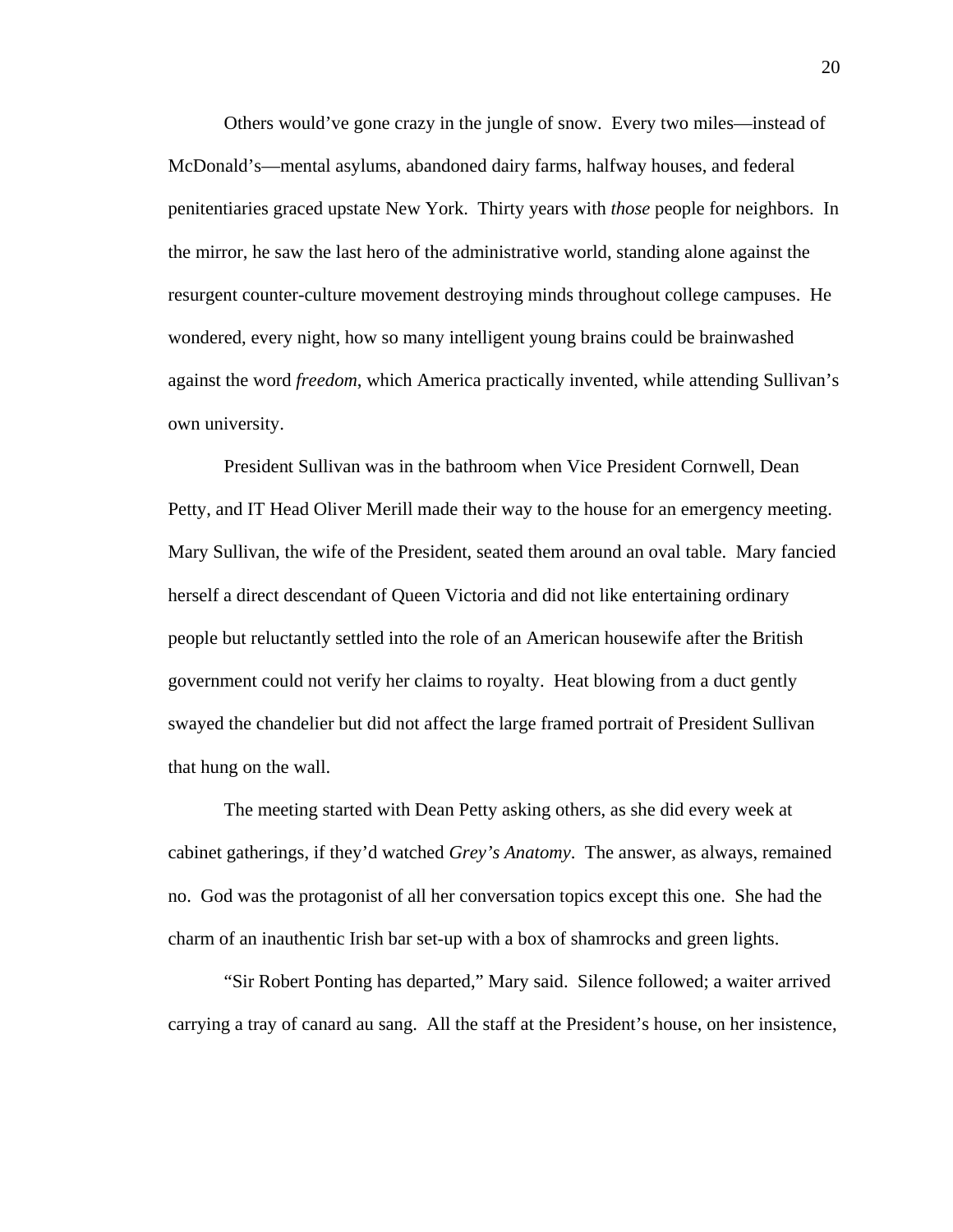wore red coats—with brass styled collars and cuffs—replicas of the East India Company uniforms.

 "Do ya'll want to say Grace before the appetizer?" Dean Petty muttered with shifty eyes. She'd recently embarked on an evangelical program to become "ex-gay" and saw the upcoming visit of a fellow Texan and Christian crusader, Bill Kaschi, to the University as a particularly divine and joyous occasion.

 "Sir Robert Ponting has departed," Mary said, bit louder, paying no attention to the Dean.

This time, Vice-President Cornwell, the seven-foot giant, expressed his regrets but couldn't wipe the permanent grin off his face—a problem that'd always plagued his existence.

Dean Petty, jittery and slightly itchy, spoke up, untying the sweater from the neck. Even in her hyperactive and restless state, her Ph.D. in "Diversity and Leadership" from the Sugarland State University served her well. She said, "What happened to poor Mr. Ponting?" Then Dean Petty took out a box of Jesus-shaped cookies and offered them to Mary.

"Sir. Sir Ponting." Mary shook her head. She didn't care much for Dean Petty, a coke snorting muffy on testosterone. "Sir Robert Ponting died of old age."

Oliver Merill, 5'2 and 350 pounds, wiped the sweat off his neck and wondered how he'd managed to stay on as head of IT for fifteen years. He literally needed to cling on to the chair so he wouldn't fall. An awkward silence ensued as others waited on Oliver to keep the conversation going. He did not realize this and instead focused on deflecting President Sullivan's potential upcoming questions. Oliver hardly remembered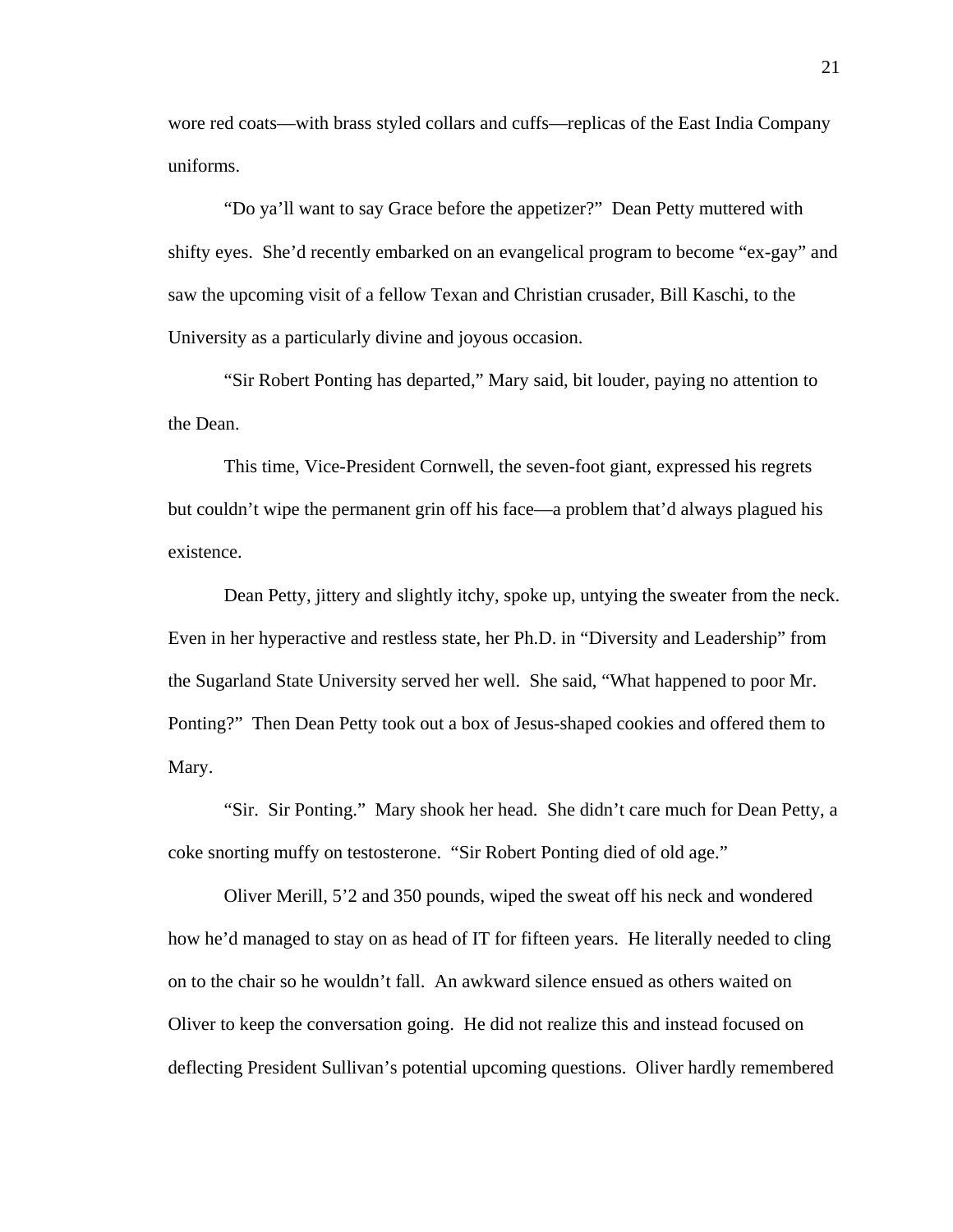the purpose of the meeting, but a sinister feeling crept up his stomach, telling him the reason involved his department in some way. He started to think about food and longed for more canard au sang. He needed to be fed. Constantly.

"Where's Robbie?" Dean Petty asked, trying to direct the chat in a new direction. She knew leadership.

Mary Sullivan said, frowning, "As I mentioned, Sir Robert Ponting has departed."

Oliver whispered to Vice-President Cornwell, "Can dogs have last names?"

Dean Petty tried to think of a clever apology but, luckily, President Sullivan arrived.

"What is this?" asked President Sullivan, tossing a poster on the table—"*9 p.m. VISIT TakeBackStLantfrid.com – WITNESS THE COOL DOWN OF FASCISM. LIVE.*" His wardrobe selection confounded both his critics and his friends. He had not disappointed on this occasion either and arrived wearing a Hawaiian shirt with floral patterns.

 "It appears the event would have something to do with the end of fascism, Herbert," Mary Sullivan said, before excusing herself.

 Dean Petty said, "They call it blogger parties. Something lame like that probably. They'll write angry posts. Have ya'll read the latest entry?" She presented President Sullivan with a computer printout.

**A Take Back St. Lantfrid Exclusive.***[1](#page-27-0)* 

*Student Spotlight. Written by bushbuster* 

**Name:** Christine von Trapp aka the first lady aka The Amazon

<span id="page-27-0"></span><sup>&</sup>lt;sup>1</sup> Reproduced here with permission from the Associate Editor of TBSTL.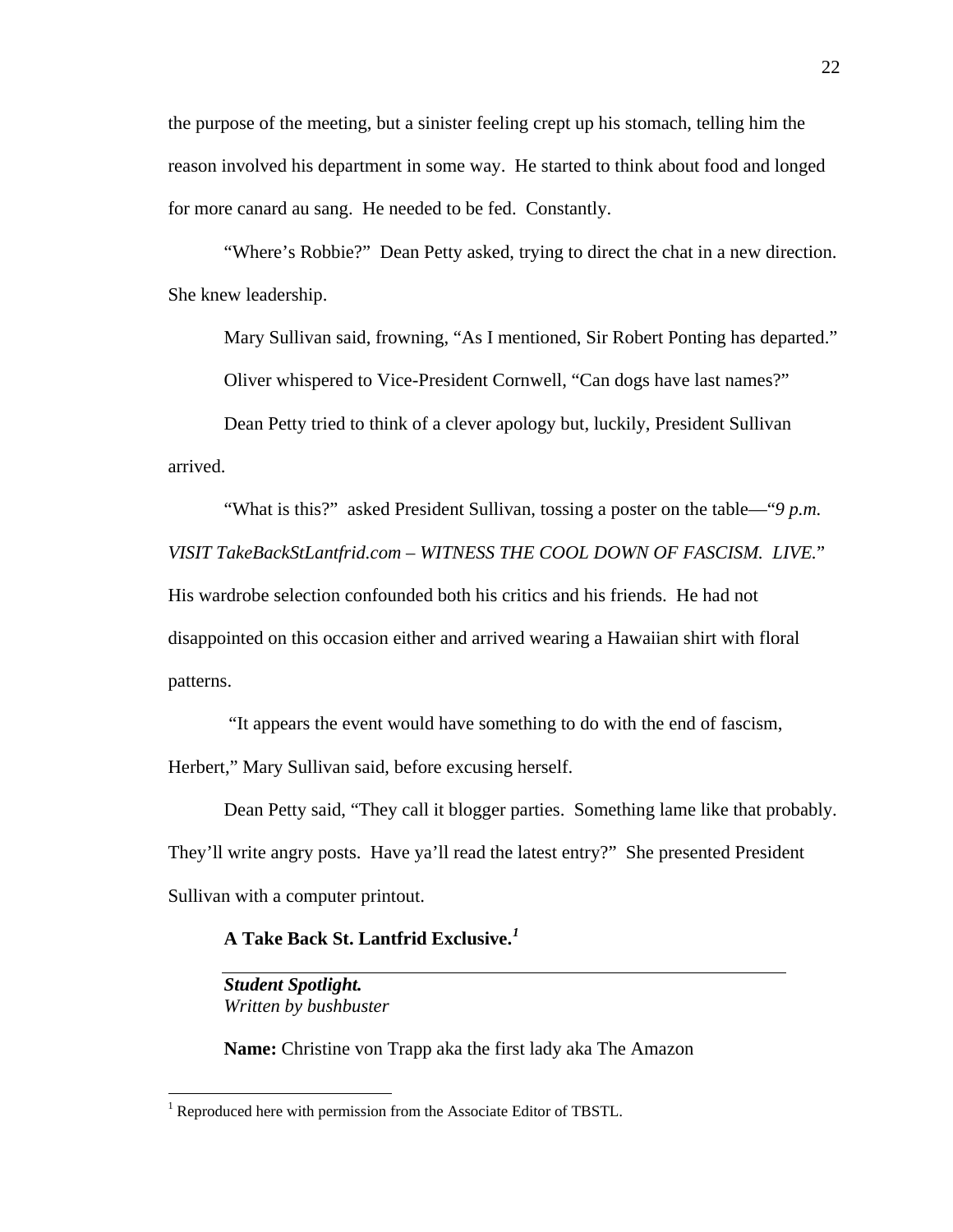**From:** 1242 Power Lane, Montpelier, VT 5601 [click here to view on Google Earth]

**Class:** Unknown, would be lucky to graduate. 7-year track, even with the help of President Sullivan and Dean Petty. Specializes in "diversity" (the irony isn't lost on us) and "leadership" classes.



**Notables:** Dating the President (though maybe not...we'll see what the summer brings, stay tuned for play-by-play updates). Student government "representative" in Sykes Hall, though her constituents contend she doesn't actually represent them*...now Christine, how many times do we have to tell you, not everything can be about you.* Frequent crier, likes to get humiliated in elections every year. Is a Platinum card carrying member of stylishpreppy.com. Is a walking counterintelligence program. Enjoys eavesdropping on other people's conversations. Likes cameras and taking photos of

leftists in the soc lab. Was the class "tattle-tale" in Elementary school...and has yet to grow out of it. Latest news…enjoyed a quiet cocaine-filled romantic evening with SLU Republican President Liz Snortell and Dean Petty.

**Quotables:** "If girls on this campus didn't dress so slutty, there wouldn't be as much rape." {cry, whimper, whimper, cry, deluge}

"Christine is such a sweetheart," Dean Petty said. "All she wants is for folks to

understand the rich. She has started a campus organization to promote love. She sent me

a description."

This group is for the rich "conservatives" who are never afraid to state their political views or to simply state that they are, god forbid, conservative. We don't care if you drive a Mercedes or a Rolls Royce. We'll never take what you say and quote it to make you look like an asshole in front of the entire school (or even in front of all the people that have access to the internet). We would never make a website about people who don't share those same views because we are just too good for that. We dress better, we look better, we are better, and everyone knows it. [2](#page-28-0)

<span id="page-28-0"></span><sup>&</sup>lt;sup>2</sup> Reproduced here without permission from Ms. Von Trapp, who couldn't be reached at the time of this publication.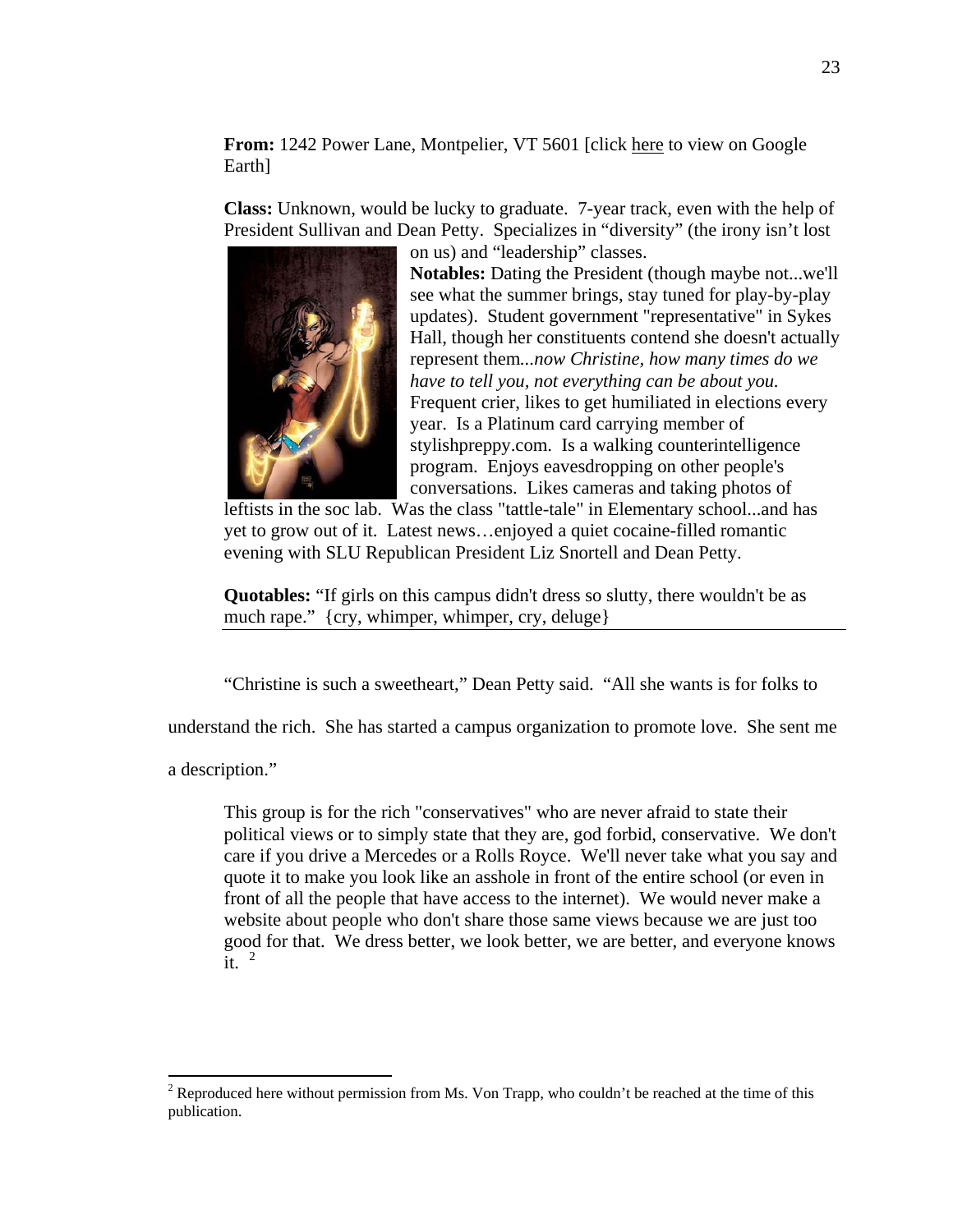"This is political harassment," President Sullivan said. "I believe the SLU Republican President has a point when she says Rich Republicans should be treated as a minority. We must take action—suspend everyone behind Take Back St. Lantfrid."

 "Sir, with all due respect," Vice-President Cornwell said, "discriminatory harassment does not include political harassment as defined by our own policy."

 "We'll change the policy. I'll meet the lawyers tomorrow. Oliver—I want this site blocked," President Sullivan said. His spit showered the table; he turned red and shivered.

 "President Sullivan," VP Cornwell said. "It is against the very foundation of academic freedom to ban sites. And we are currently under tremendous scrutiny from the national media. I'm not sure how the Ivy League Board will view this move."

 He suspected VP Cornwell was a closet liberal but in the larger scheme, Cornwell didn't seem the type that did anything other than follow orders. President Sullivan said, "Well, Mr. VP, if you want to delay the urgent matter, we can set up a power steering committee that I can head." The VP agreed that bureaucracy of that sort only created inefficiency. "I want it banned," President Sullivan said to Oliver.

 A frail Pakistani man, Dr. Aslam Khan, university's Chief Financial Officer, walked into the room wearing a designer suit. He carried himself with stylish gusto and purpose. Nobody knew much about his past but rumors suggested he'd worked as a mathematician for the Pakistani nuclear research facility. He apologized for lateness and with deft movements pulled up a PowerPoint presentation on his laptop. "This here is the financial portfolio of the university," Dr. Khan said, pointing at the slide. Dean Petty passed the Jesus-shaped cookies to Dr. Khan and called him Mr. Khan; he glared at her.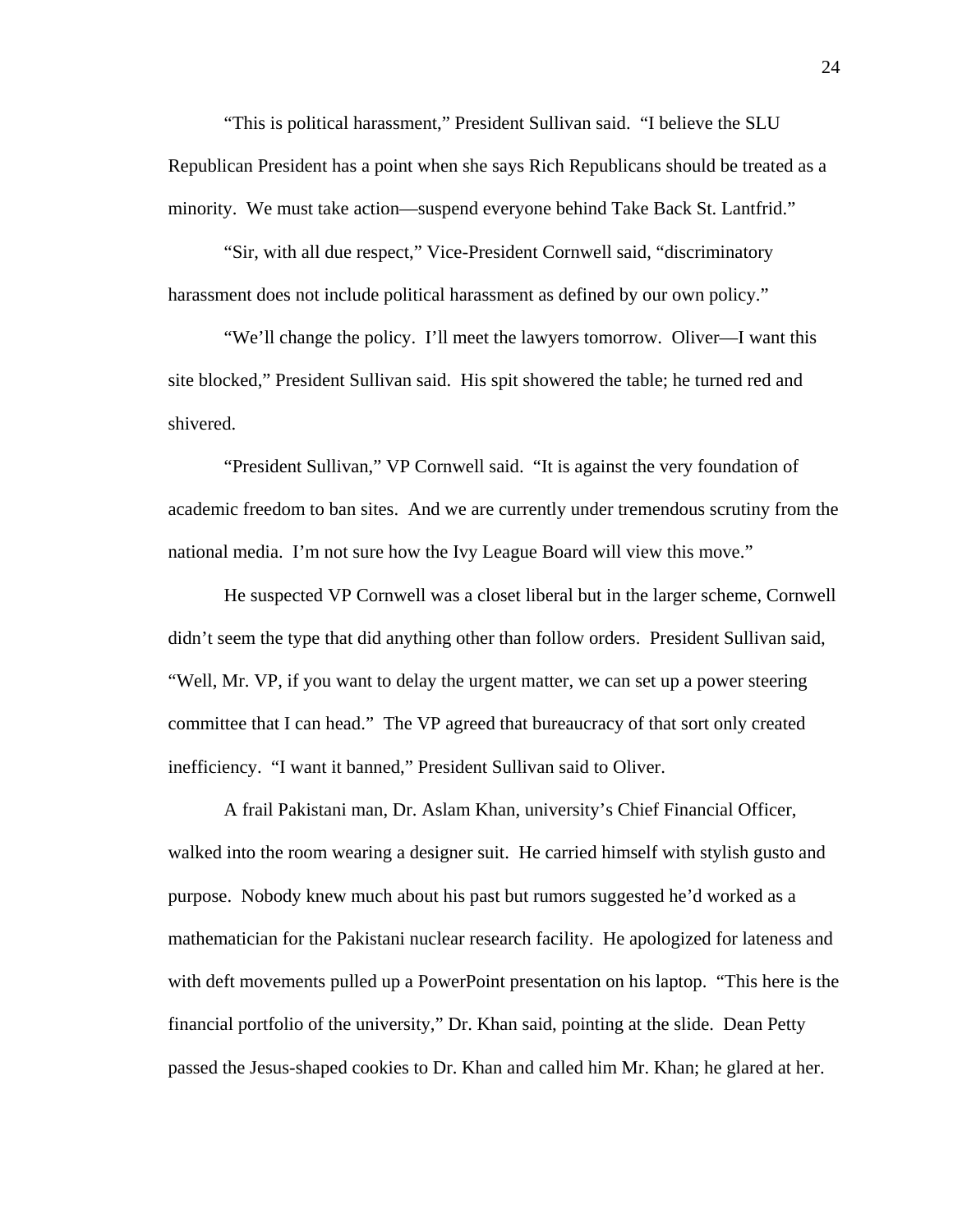"That's Dr., Dean Petty. And no, thank you, I'm a devout Muslim and do not wish to consume your religion. Anyway, as you know, Ms. Liz Snortell's father withdrew the \$10 Million he'd promised for the Student Center. Apparently, he doesn't like other people knowing his daughter is a coke addict."

"Don't worry, I'll ban the site," President Sullivan said.

 "Regardless, currently, we're in hot tea since the ugly building already graces our otherwise pretty campus—with all due respect to Dean Petty, who cannot be faulted for having bad taste, only for not letting someone else handle the project." He paused and looked for smiles. "However, the difference between mediocre mathematicians and men like me is the ability to change previously held constants into variables. Here, of course, I speak of the faulty assumption equating low risk with low profit. I believe, with your permission, Sir Sullivan, I can make up the deficit via some clever investments."

 "Dr. Khan, I may not be as renowned a mathematician as you, but I've taught Economics and such a thing is improbable," President Sullivan said.

 "Sir Sullivan, things change. After all, who would've thought people believing in creationism could become deans at a fine liberal arts college like ours."

 "I'll not allow this man to badger me any more," Dean Petty shouted, getting up from her chair. "My faith in Jesus may be newfound, but it is firm."

 "Please," President Sullivan said, gesturing at both to sit down. "Dr. Khan, what exactly are you proposing?"

 "If we increase the % of portfolio allotted to selling stocks short," Dr. Khan said. "From say 2% to 29%, we could easily cover lost ground."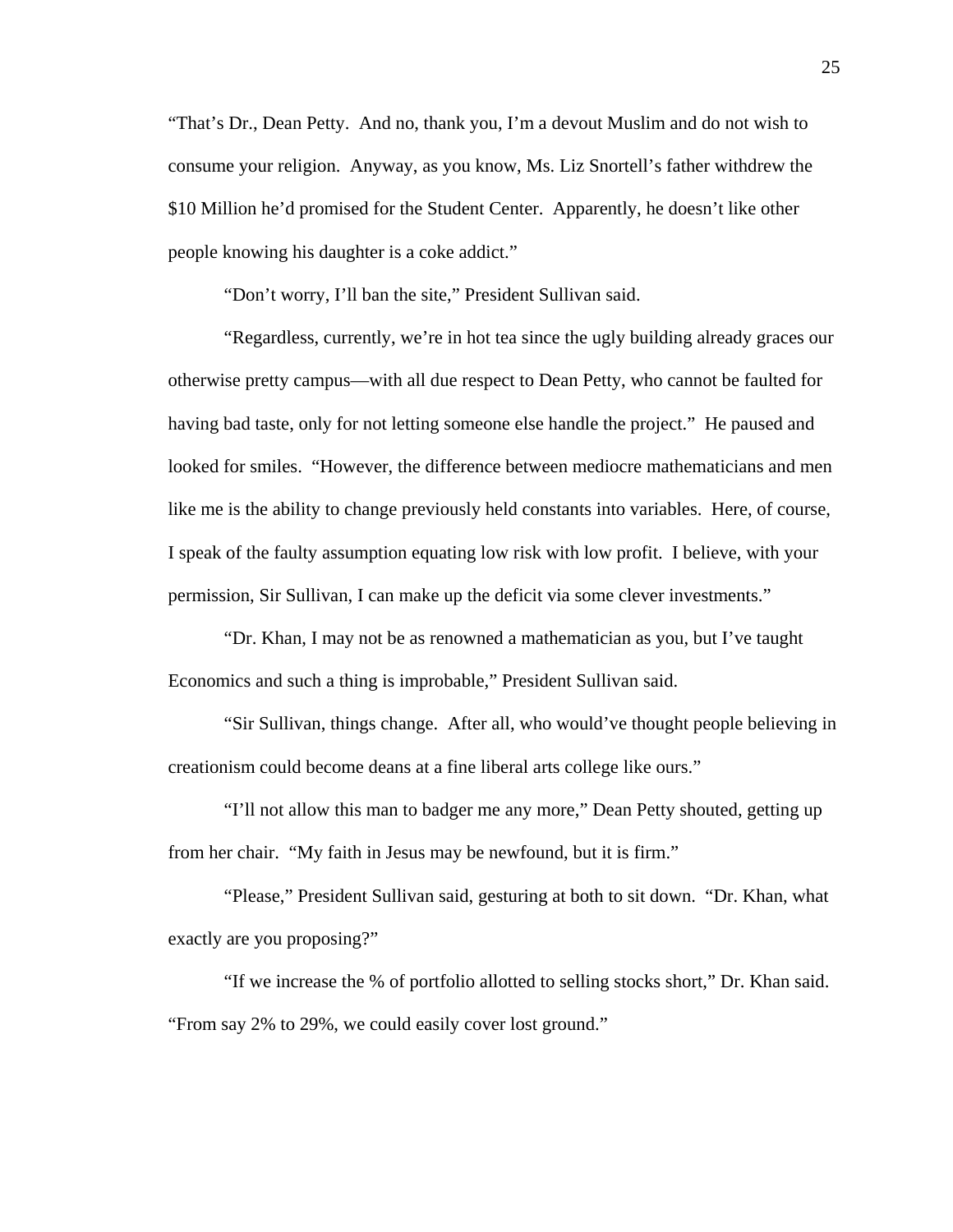"Selling things we do not own is not just immoral but ethically wrong," Dean Petty said, twitching her fingers on the table.

 "This foolish talk from a Texan woman with a PhD from Timbuktu in BS is not conducive to the intellectual setting," Dr. Khan said. "I seriously suggest you fire her. She's drunk too!"

 "Actually she's on coke," Oliver Merrill said, laughing. He noticed President Sullivan staring. "Sorry, of course, I'm kidding. She'd never do such a thing."

 "Shut up, Oliver," Dean Petty said. After choice words for Dr. Khan, she stormed off. VP Cornwell, the affable giant, followed, to console her.

"Oliver," President Sullivan said, "ban the site today."

 Oliver, who'd busied himself with a fresh plate, adjusted his square glasses. With a sheepish smile, he said, "We require time for research before doing something like that…" He wiped off more sweat. He'd let his deputy go on a week's vacation.

 "But Pakistan can censor the whole country in minutes; this is a small university," Dr. Khan said.

 "With all due respect, Dr. Khan, Pakistan is a communist country," Oliver Merill replied.

 "How's that relevant?" President Sullivan said, raising his eyebrow. "Do communists have better software?"

"It is a benevolent military dictatorship actually," Dr. Khan said, frowning.

"Do I need to get outside consultants?"

Outside consultants meant trouble. They asked questions. Confusing questions, Oliver didn't have answers to. He said, "It'll be done, sir. Give me a day."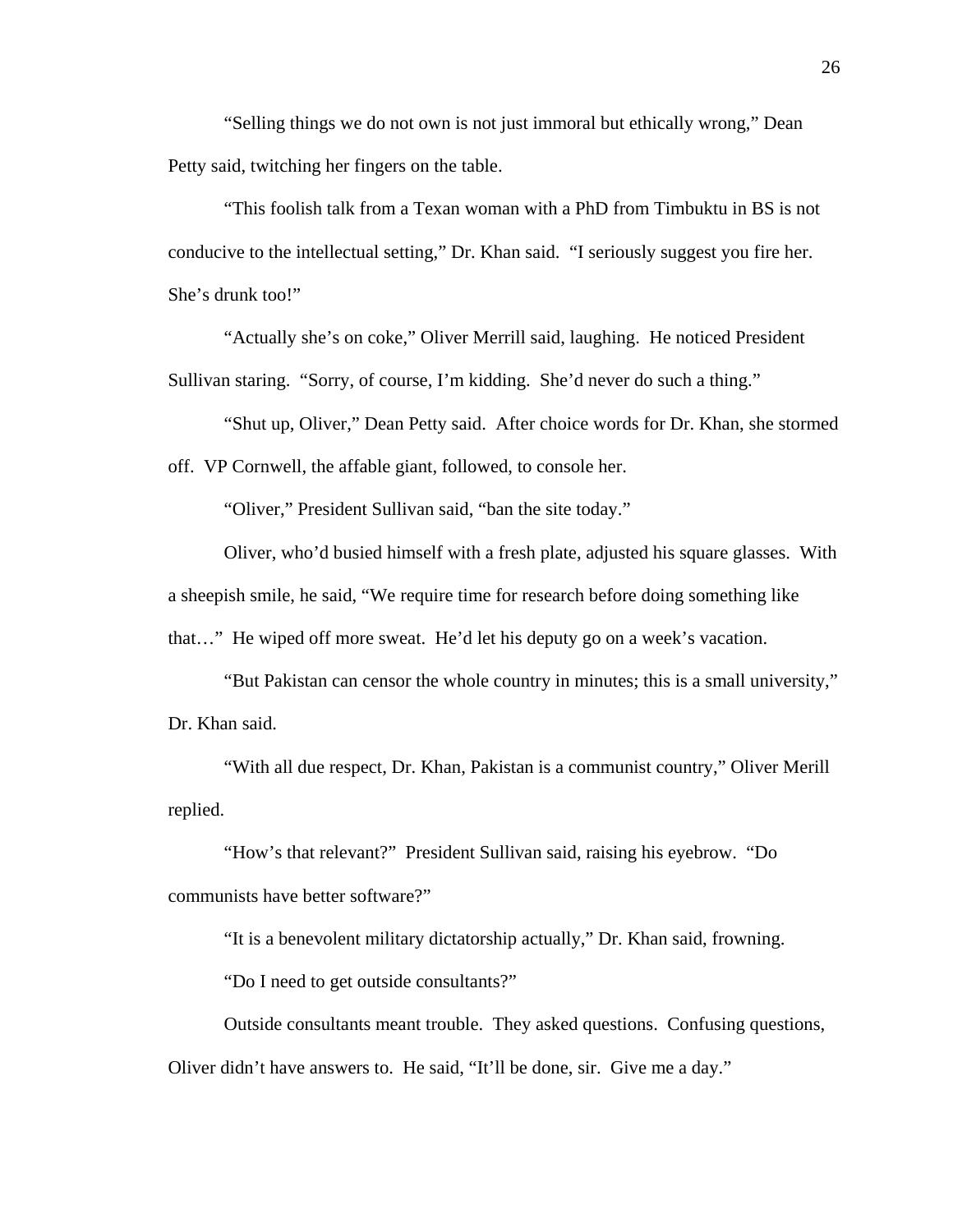"I want the identities. And there's a new menace now. Someone called the Enclave keeps writing letters to me. I need to know who these people are. The Snortell family is furious over the cocaine allegations. We need to win back their 10 Million dollars."

 Oliver had tried to get his assistant to look into the matter. "Sir, they use what we call in internet lingo," Oliver said, but he couldn't remember the word, "praaxy. And their blog is set-up in a way that even an individual user has no idea who the others are. It is all quite clever."

#### **Part C**

Much like other tinpot dictators that came before him, President Sullivan adored closed circuit cameras. So, around 7 p.m., as Ravi and Joseph entered Hepburn, they were well aware that their faces could be seen by the university security in the main control room. In fact, the door to the building had a sign that read *this building is under surveillance for your protection.* However, they'd only recently discovered that President Sullivan, either out of paranoia or because he knew the kind of criminal minds he was up against, had additional hidden cameras placed in Hepburn. The building housed the Government dept. filled with professors who often gave the most trouble to President Sullivan as he attempted to interpret and redefine rules from a strict constructionist point of view. Perhaps because of this, the President refused to move the department out of the rotting building that shook each time the heaters kicked in. If the building weren't located in upstate New York, an area nobody cared about, the Federal Asbestos Commission would've surely shut down the place that had lead paint chipping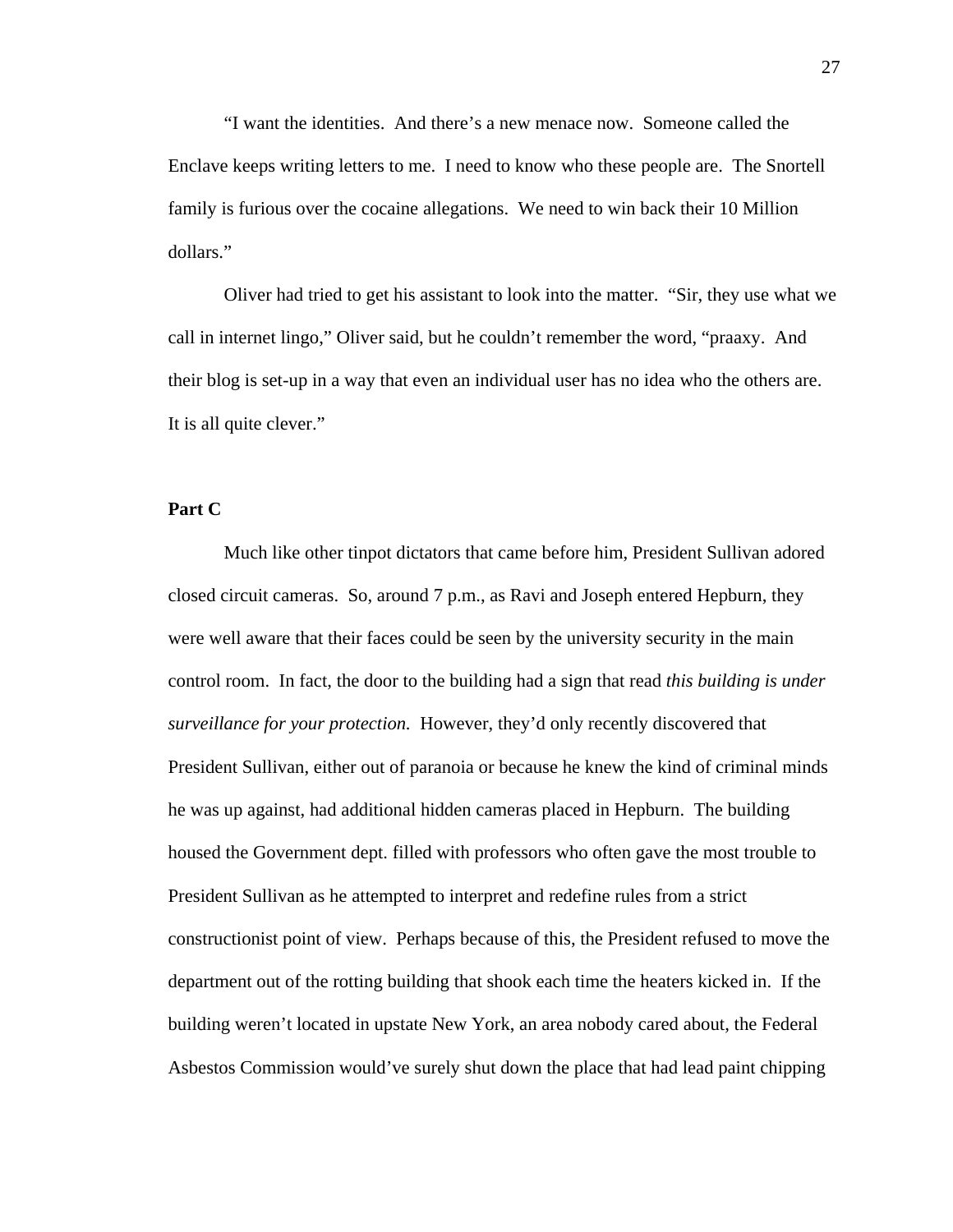off pipes. At a particularly heated faculty meeting, he'd declared that the building suited the department as it preached a decaying ideology. And St. Lantfrid administration loved practical teachable moments, though lately the focus had exclusively been on the word 'Orwellian.'

Joseph stood in the hallway attempting to infiltrate the wireless network via his handheld mobile computer so he could disable the hidden cameras. He started college at the Air Force Academy but left shortly thereafter, having successfully hacked into the National Security Agency's database. While browsing the site, he ran into, what he thought at the time to be, United States' plan to attack Iran. He quit on ethical grounds. Much later, he realized that some moron at the department had simply confused Iraq with Iran and the memo merely described a pre-existing war. In any case, he didn't regret leaving the Academy for he found himself more interested in building ammo, decompiling machinery, and hacking computers than bombing civilians from a safe distance.

 Joseph ran his fingers through the rock-star long dark hair and said, "Shit, I can't get through. Man, we need to get into the control room at the basement and actually switch off the device."

 Ravi could think of only one way to get the key—by asking the slightly senile and pugnacious Government department chair, Dr. Charles McGovern, who prided himself to be a raging communist, though beyond his fluffy stories, his only achievement in that regard seemed the tenacity with which he'd held on to the chair position. In his younger days, he'd established himself as the world's foremost scholar on the Bolsheviks. Regardless, President Sullivan loathed Dr. McGovern with a passion, constantly accusing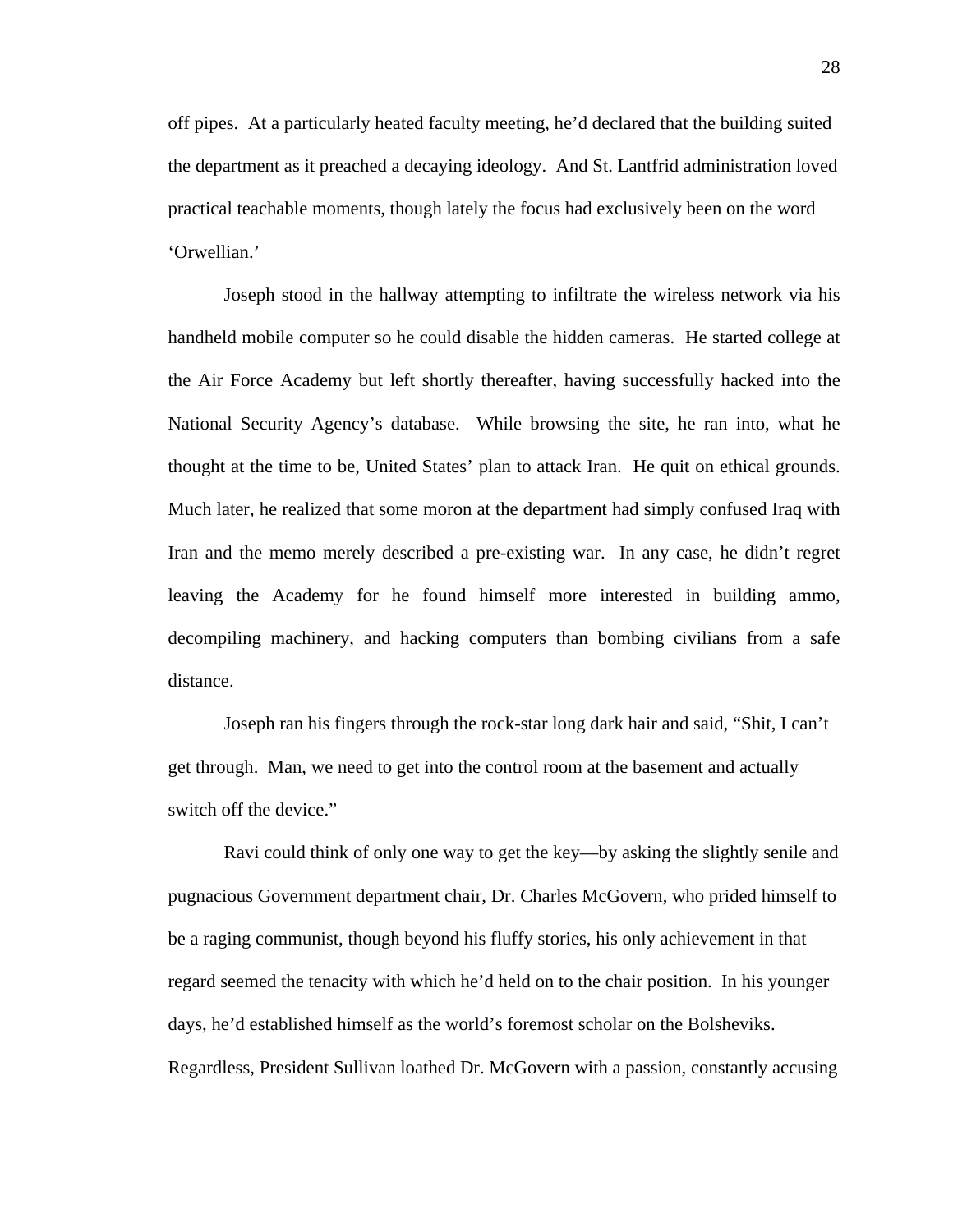him of conducting communist guerilla jihad from his decaying building. At numerous times, President Sullivan had tried, unsuccessfully, to coax the government faculty to rise against the chair; he'd promised them a new building, but they'd retained their fierce loyalty for the aging commander and preferred to embrace the cockroaches, rather than the President, that called the building home.

 Joseph waited outside while Ravi went toward Dr. McGovern's office. The open office door contained a collection of warnings from President Sullivan, who'd directed his staff to fine the Government Dept. as often as they could. The offenses ranged from excessive investment in water bottles (willful war against University by-law 20.12.a) to the installation of a bike rack without the President's written order (willful indifference for corporate hierarchy). Dr. McGovern sat behind his desk cluttered with papers, ink pens, two typewriters, and some shriveled cacti. He'd situated himself in the corner of his dusty rectangular room lined with old books in oak cabinets. He did not believe in technology and seemed almost as ancient as his yellowing books. His frame had shrunk with age and whereas once he'd occupied the entire chair,—as evident from a photo of Dr. McGovern posing with Noam Chomsky—he now swam in it, though he remained agile and fit. Like justices in the Supreme Court, Ivy League Ph.D.'s at St. Lantfrid University never retired. Over the four years, Ravi had noticed Dr. McGovern's papery skin desiccate; as a result, his eyes looked bigger and face more squashed. He did not, however, appear anywhere close to giving up the chair position.

Dr. McGovern spoke slowly, though that didn't have much to do with his age. His tone merely matched his general outlook about himself—he preferred to keep an element of mystery regarding his life, which, at best, seemed banal. For this reason, he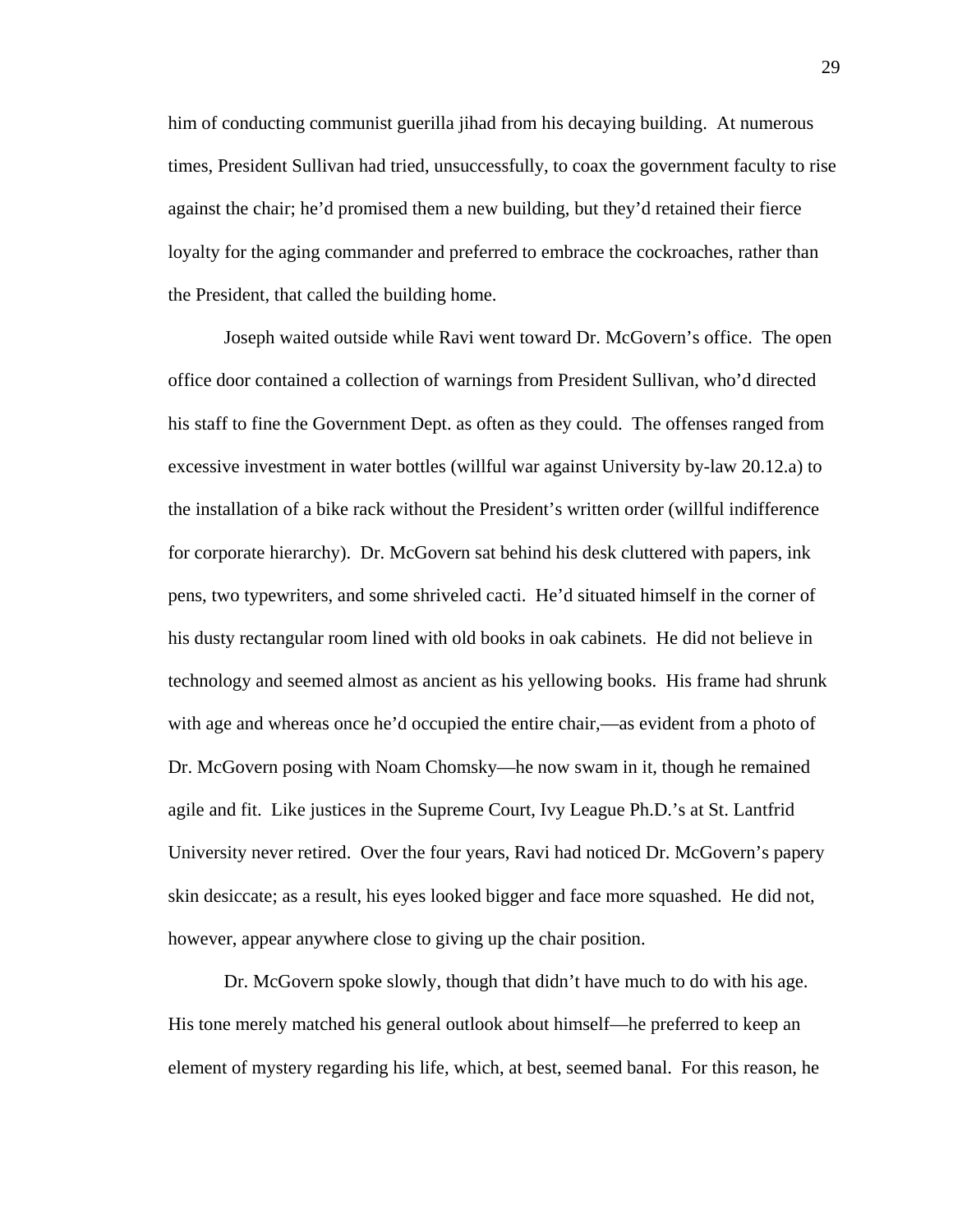never said much until the other person finished. Nothing impressed him. After every story he heard, he told a counter anecdote far superior in scope and historical relevance. Unfortunately, memory and hearing were failing Dr. McGovern, and he recycled the same nine stories. Sometimes, he did change names and locations.

 After Ravi finished describing the need for activism in college, Dr. McGovern started talking. Though supposedly he did not believe in technology, his brain functioned like a search engine. He identified the keyword 'revolution' from Ravi's rant and (he probably would've anyway) took the opportunity to summarize WWII while frequently blowing his nose. Regardless of which story he told, he always ended with the same line—*What do you know about activism? I protested Wars before 'Nam.* Ravi saw drops of sweat rolling down Dr. McGovern's forehead. This usually indicated Dr. McGovern's desire to plunge back into solitude.

 Ravi tried getting the conversation back on track. "We will bring about a revolution and could use your expertise."

"A what?"

Ravi got closer to Dr. McGovern and shouted. "Revolution."

He blew his nose again and said, "Yes, yes. Of course, I remember when I campaigned for Robert Kennedy."

Before Dr. McGovern could start on his stock story#2, Ravi grabbed a pad and wrote on it: *We're doing what you tell your classes to do; we're trying to raise consciousness and bring about a county-by-county revolution across America. We'll start tonight with Bill Kaschi by locking him up in the auditorium and setting off the sprinklers to cool him down. This should send a message to all conservatives. We need*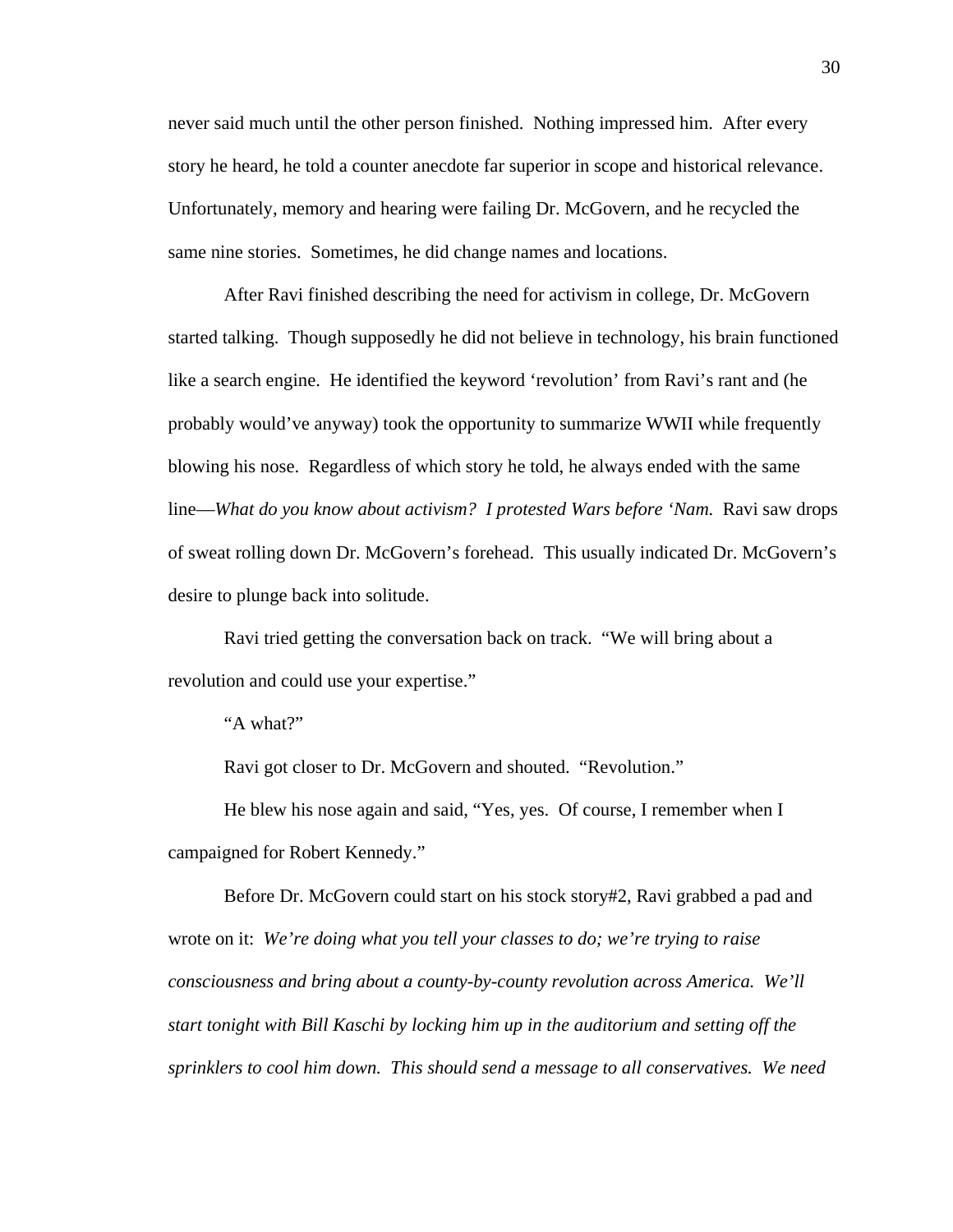*the key to the control room.* Dr. McGovern pointed at the word revolution and asked for clarification. "Overthrow of the government," Ravi shouted in Dr. McGovern's ears.

Dr. McGovern burst into a bout of laughter and stopped only when cough interfered.

Ravi thought Dr. McGovern hadn't heard him, so Ravi shouted, louder, "Overthrow of the government."

"I'm not deaf," Dr. McGovern said. "But are you crazy? The age of revolutions has been over for a while. We lost. Now go enjoy your senior year. I must get back to work. I'm the foremost scholar of Bolshevik history in the world, and there's work to be done."

To be called mad by this man just about made Ravi uneasy, considering it took one to recognize another. Some could construe the idea of change, Ravi realized, as anachronistic but someone like him didn't make half-baked plans. True, some thought he was at a more advanced level of organization than his planner suggested (or that he had a working idea of what'll happen on May Day besides a vague vision of needing around 10,000 people on the street for May Day—a tall task for a county with only 11,334 residents). But Ravi never campaigned for the Naders and the Kucinichs of the world because they didn't have a winning strategy. Ravi didn't consider himself the kind of athlete who competed in Olympics to be thankful for the opportunity or ran in an election to get his voice heard by a dozen people. He never offered excuses about the state of society; he intended to use the same tools that his opponents used to win. He said to Dr. McGovern, "You said in class that we must seek light amidst darkness." This was, of course, a blatant lie. Dr. McGovern never advised students; instead, he always described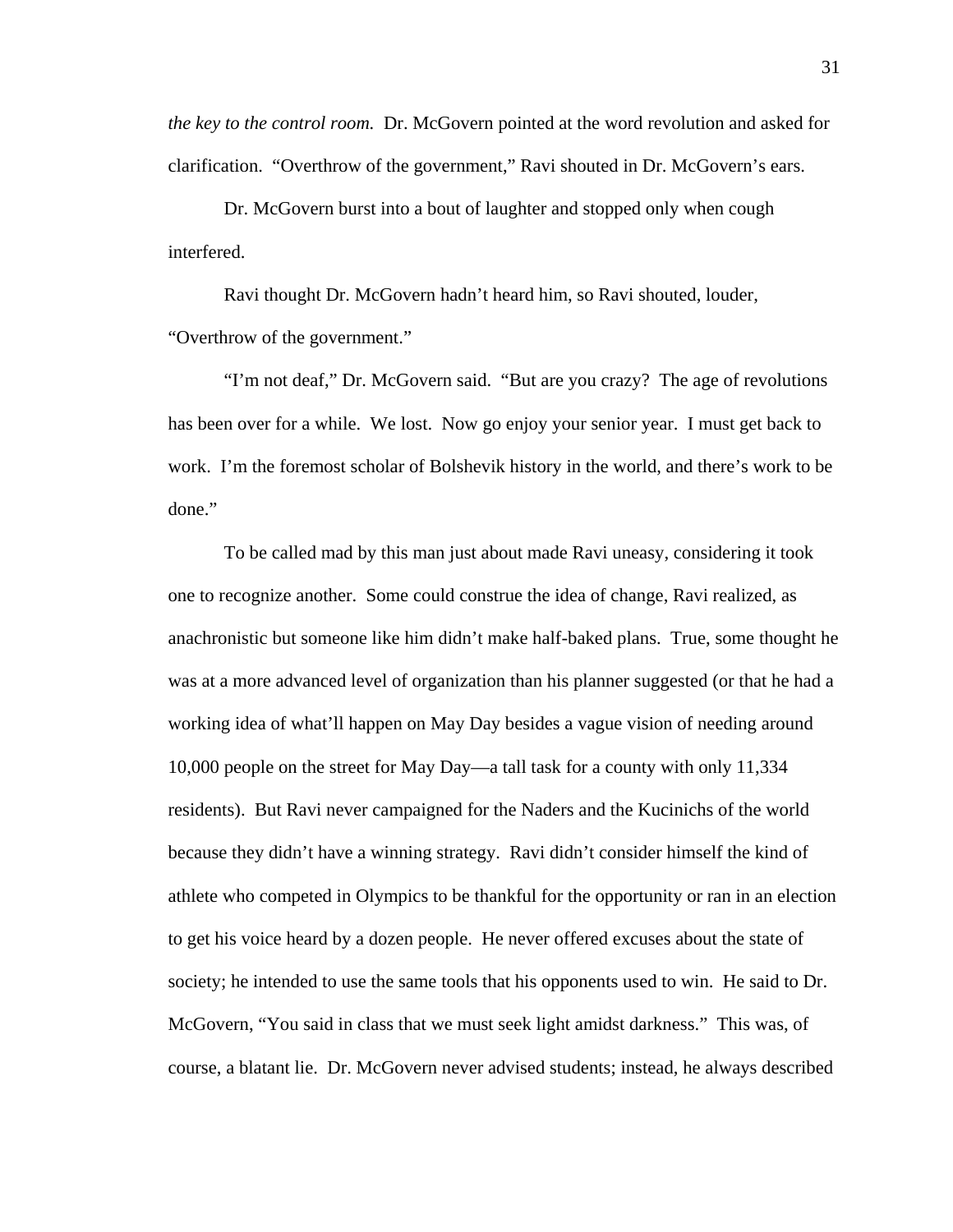his life as one that nobody could surpass. "Seek adventure, life beyond the ordinary. Be someone. Now you're saying comeback to this drudgery. Bill Kaschi..."

"Who is that?" Dr. McGovern said, clearly no longer caught up with the new enemies of communism. "Now if William Buckley were alive and came here, I'd encourage you to do whatever you're doing."

"Second best thing," Ravi said, "he loved Bill Kaschi. I can show you the book review he wrote on the internet."

"I don't believe in computers."

"Do you believe book jackets?"

"Why should the revolution happen now?"

"Why? Why do you think? Because my time to stake a place in history has arrived."

The disagreement continued as Ravi desperately tried to establish Bill Kaschi as Buckley's adopted child. Then Dr. McGovern asked why they hadn't transferred elsewhere.

"Why would we?" Ravi asked, almost screaming now to ensure Dr. McGovern heard him loud and clear. "This place is as good as any other. We like it here. It isn't as if some other town will give us angrier people to work with."

"It is upsetting that there isn't enough hate. Bitterly disappointing. It is simply not like the old days." Dr. McGovern laughed again. For a change, he told a new story, a time when he threw pie at William Buckley after he'd debated Gore Vidal. Unfortunately, Dr. McGovern had missed. He handed over the key to Ravi and said, somewhat sadly, "Maybe a new generation of crazies will do better than we did." For the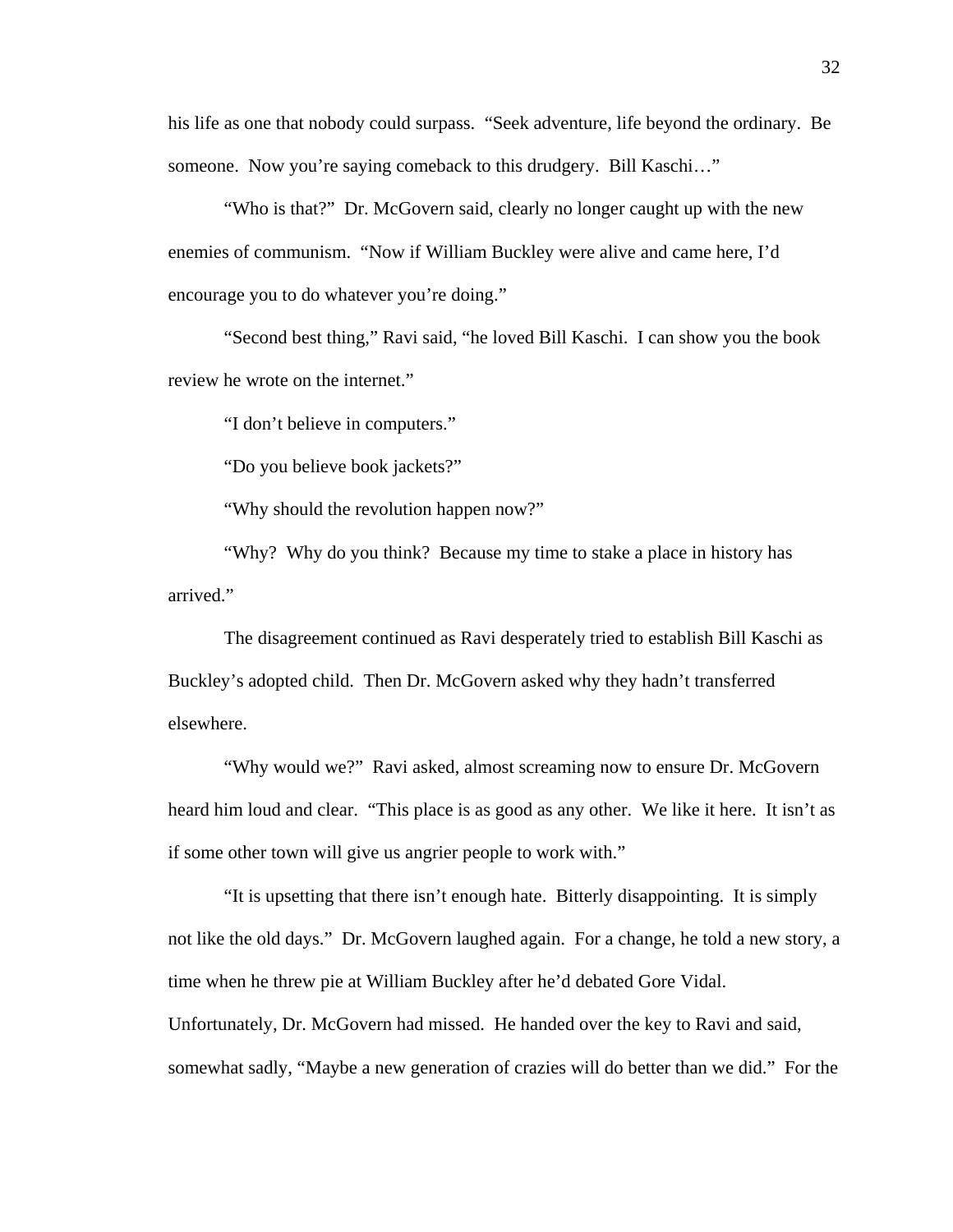first time in four years, Ravi had heard him speak less than nostalgically about his glorious escapades.

 Ravi handed Joseph the keys and hurried back to his apartment where he found his tennis racquet under the bed and dusted it in preparation for a match against President Sullivan. Ravi needed President Sullivan's access key, which Ravi planned to 'borrow' via means other than asking politely. The last part of the plan—hoisting the red flag on top of the university—depended upon opening some crucial doors. Although President Sullivan had created a technological fence around each student to protect the university 'interests,' he'd also opened many new avenues for those with the will to crack the system.

As Ravi got ready, he tried to eavesdrop on Ashley's engrossing conversation with Audrey Cook, a discussion about life after college; in particular, he wanted to know if Sophocles featured in Audrey's plans. Audrey, the only other minority (though just half black) in the Enclave, had hair like pasta and skin like alfredo and usually came across as mediocre when she opened her mouth but possessed the intelligence of a higher being or so Ravi liked to believe for she talked only of robotics and robots. He did not care much for her political beliefs, most of which solidified after watching Comedy Central's Jon Stewart and Stephen Colbert. But because she'd stalked him passionately and seemed extremely hard working, Ravi let her in to the Enclave fringes, though generally avoided listening to her describe all the great things she'd accomplished as a 'robotics coach'—whatever that meant. She also brought with her naïve peppiness that the movement severely lacked.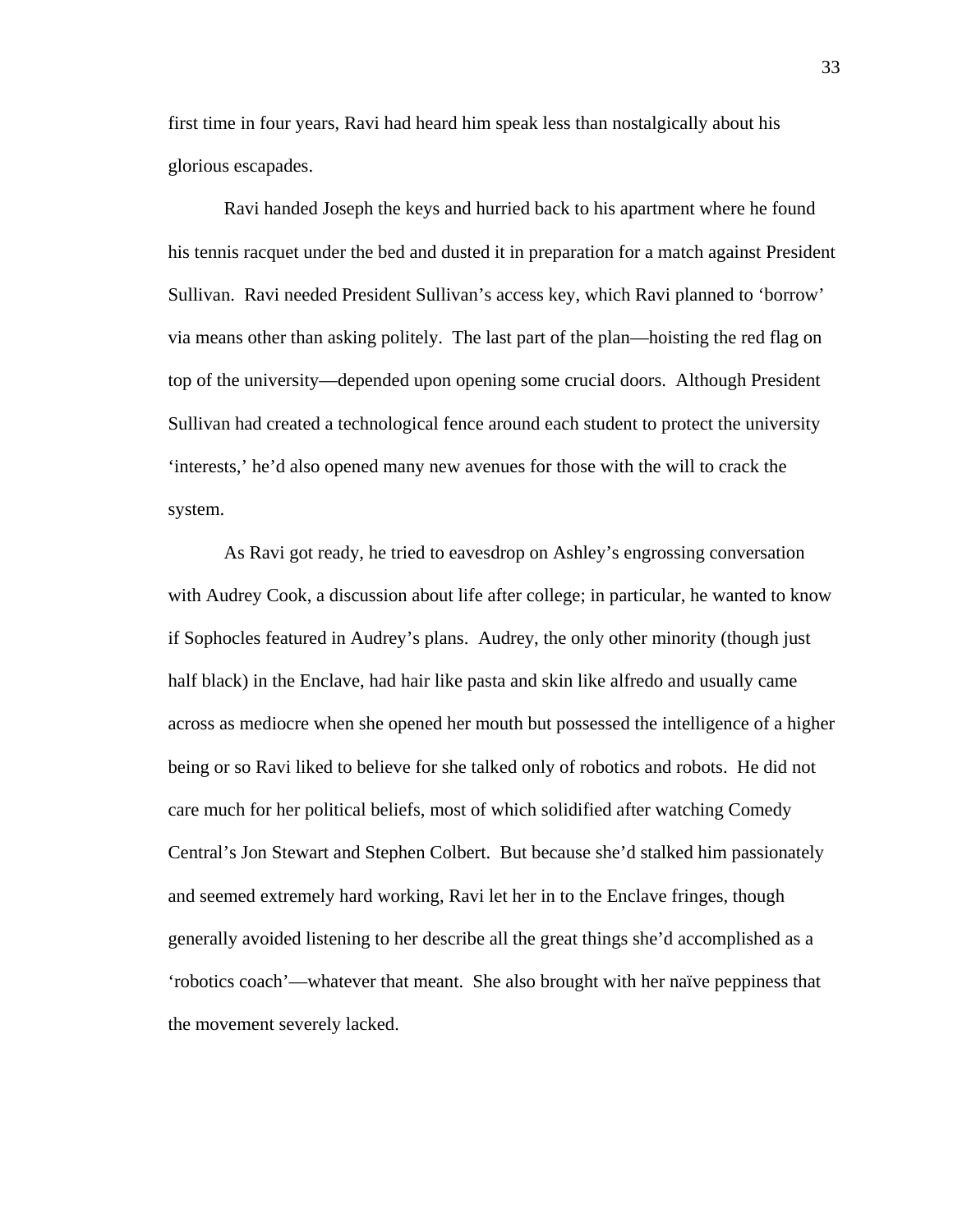Their conversation drifted to childhood dreams. When younger, Ashley wanted to be an Electrical Engineer. Audrey came out of the womb screaming robots. Ravi longed for Wimbledon trophies. No, Olympic Gold. Victory laps, national anthem, wrapped flag. It would've been something. In those days, he still believed in blind patriotism toward governments, even corrupt ones.

He wondered if he'd beat President Sullivan, a NCAA Tennis legend, who at the age of fifty crushed St. Lantfrid's #1 just weeks ago. The game itself didn't matter. President Sullivan wanted to prove he also catered to those with no money while Ravi needed to 'borrow' the access card. When Ravi suggested they play a game of tennis, President Sullivan readily agreed, always willing to put an adversary in his place.

Ravi's cell phone rang—his mother. "Where have you been? Job hunting, I hope?" the mother asked.

 "JP Morgan, Goldman Sachs, Morgan Stanley, Lehman Brothers, and Merill Lynch have heard from me."

"Those are very good choices. What about back-ups?"

 "If I ever settle into a life of corporate disillusionment, I intend to be at an elite company, so I can be infused by the strongest hegemonic injections."

"That's okay. You're smart. You can be anything."

"Yes, I know. I'm being a revolutionary today. I have to go now."

"How'll that affect your grades?"

"Mother, I'm Summa Cum Laude or something. I can't keep up with badges of American mediocrity."

Mother said, "You should ask God for directions."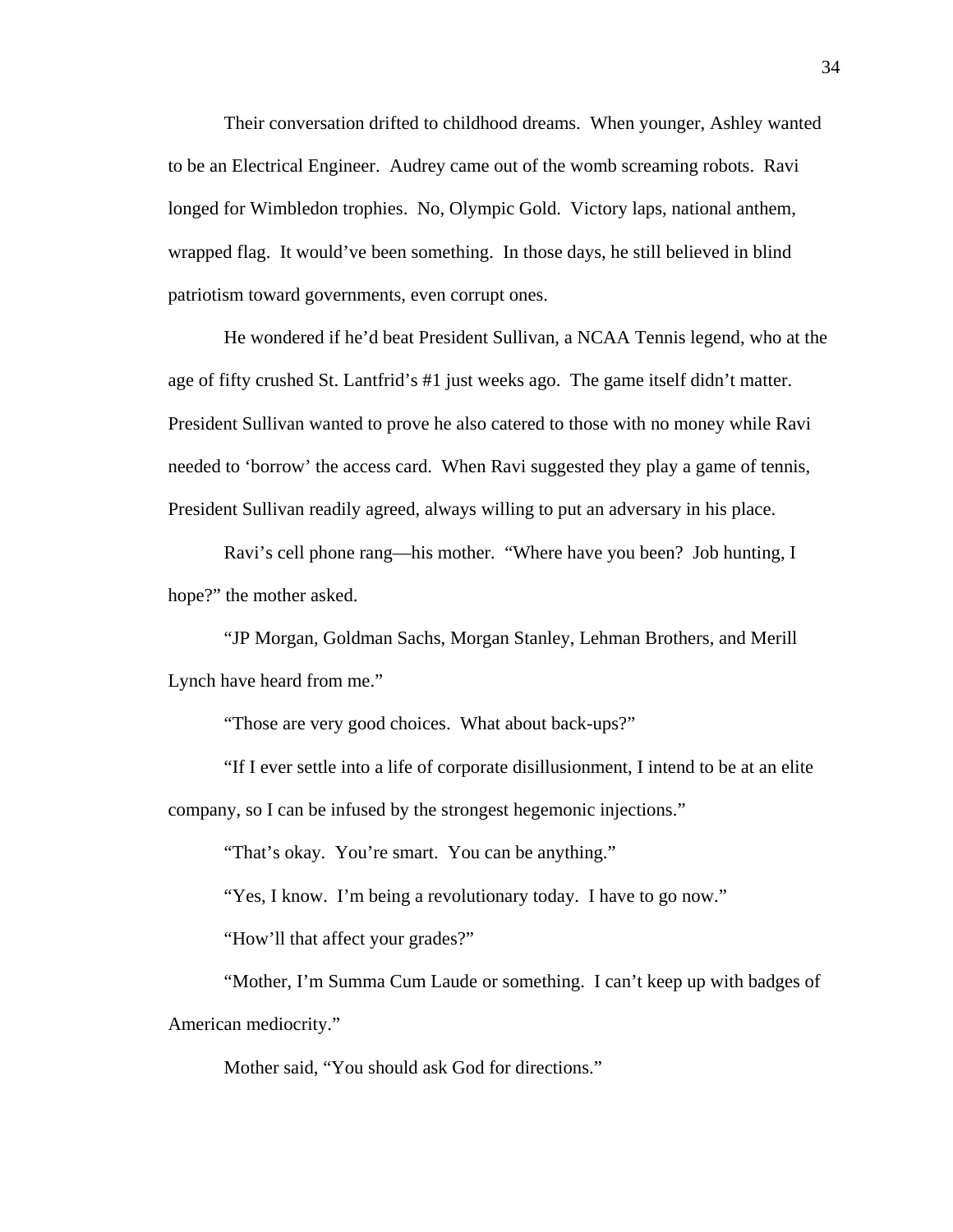"God is dead, mother. God is dead."

"And why haven't you written to Debdas? He's anxious to know about America.

Please write to him."

Ravi decided to send a letter to Debdas before he went to play tennis.

#### Dear Debdas,

I hope this letter finds you in good health. America is a great country. You'll enjoy your four-year stay here. Americans are very accepting people. They'll be very curious about where you come from. Rarely will you be treated as an ordinary human being, more or less as some sort of an exotic animal. Regarding your question about pockets of same raced people hanging out together…that is definitely not the case at St. Lantfrid University because one race makes up 98.2% of the college population.

The campus is politically very active. You'll find a group that'll be to your liking, just be sure it is conservative in nature, or you may be deported or jailed. Since you indicated you'd describe yourself as an Indian hippie, I wholeheartedly recommend not coming here. At the very least it'd assure your dignity and sanity stay intact. Perhaps fighting with 'people of your own kind' would be more worthwhile. This is not to say Indian colleges are better or worse for education that I have no way of knowing, having spent most of my life in America.

There are indeed many well-known celebrities that visit the campus, in spite of its remote location. In a couple of hours from now, Bill Kaschi will arrive. He's a very charming middle-aged Republican, an author of many propaganda books. He's perfect for family TV; the conservative American family gathers around Fox News every night to create unity by watching the likes of him and longing for traditional values of slavery and imperialism.

Indeed, there's an opportunity for dialogue with such celebrities. But what will break (make) your spirit is not a few corrupt men. It'll be an auditorium full of conservatives cheering for Kaschi's every word. You'll be shocked at the audience applauding racism with such spirit. We are far away from civilization and this place is a personal fiefdom (paradise). Laws will change in seconds to accommodate some (you). People have burnt crosses, raped women at frat houses, and written nigger on election campaign posters, but if the administration is believed, bicycle theft and harassment of rich are the biggest issues facing our campus. Do not fear. Racism and classism (I've always found it ironic that it isn't a 'real' word) on campus are subtle for most part (dead). In the old days, I'd be picking cotton off the field (yes, Indians were also used as indentured laborers) but things are different now. I even play tennis sometimes with them to keep them humored.

While chances are most Americans would prefer not to associate with minorities, others will go out of their way to accommodate you. You'll rarely be able to go through dinner with a group of Americans without someone asking something about India (or possibly the Middle East, but pardon them, they don't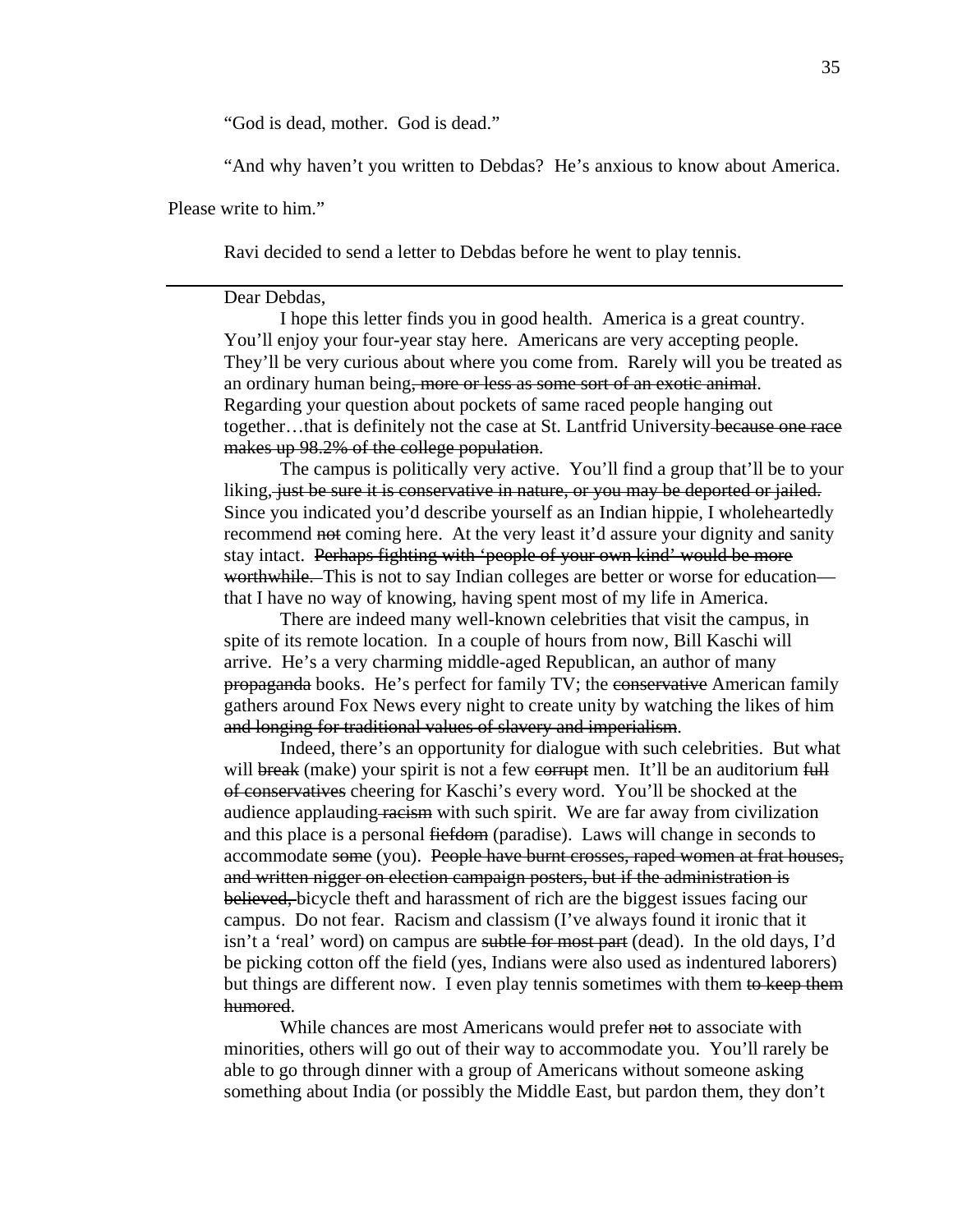mean harm). You could be talking about bread, baseball, or computers, yet all topics invariably lead to India and Indianness because they do care about culture. All in all, I suppose it is better than witnessing the colonially hung-over subjects ready to do unspeakable things with their tongue when the most wretched racist arrives in India.

I've made many fine friends. Unfortunately, most of these people have no real power. All powerful people are conservatives (hippies). There really is hope and a bright future for you if you're willing to fight. Whether you do it in America or India, it is your choice. Don't do nothing. After the great Revolution, you'll find yourself in a position of even more power. When in doubt, ask yourself, "What would Marx do?"

To hope, Comrade Debdas, Ravi

Satisfied, Ravi sent the e-mail. Ashley started sharing a rumor about the student

elections she'd heard when Ravi's phone rang—a call from President Sullivan

confirming the engagement. Ravi put on his jacket to head out, ignoring Ashley, who

kept talking nonetheless.

"You ruined my story," she said.

"But I'm frustrated. I want to give full attention to your story." Ravi put his hand on Ashley's shoulder. "Let smaller people wrestle over these insignificant elections. *We* plan to dabble in uprisings."

She told him anyway. "Christine von Trapp is running for Senate President. Isn't Miss Sunshine is on academic probation?"

"They bumped her to a 2.0—three fake independent study classes. All 4.0s.

'Diversity' with Dean Petty. 'Leadership' with Dean Petty. Then 'Diversity *and*  Leadership' with Dean Petty."

Ashley's information refreshed old scars of Patrick Stanasko Schofield, Jr., a quintessential preppie,—a Larry's Larry—and Christine Von Trapp's boyfriend,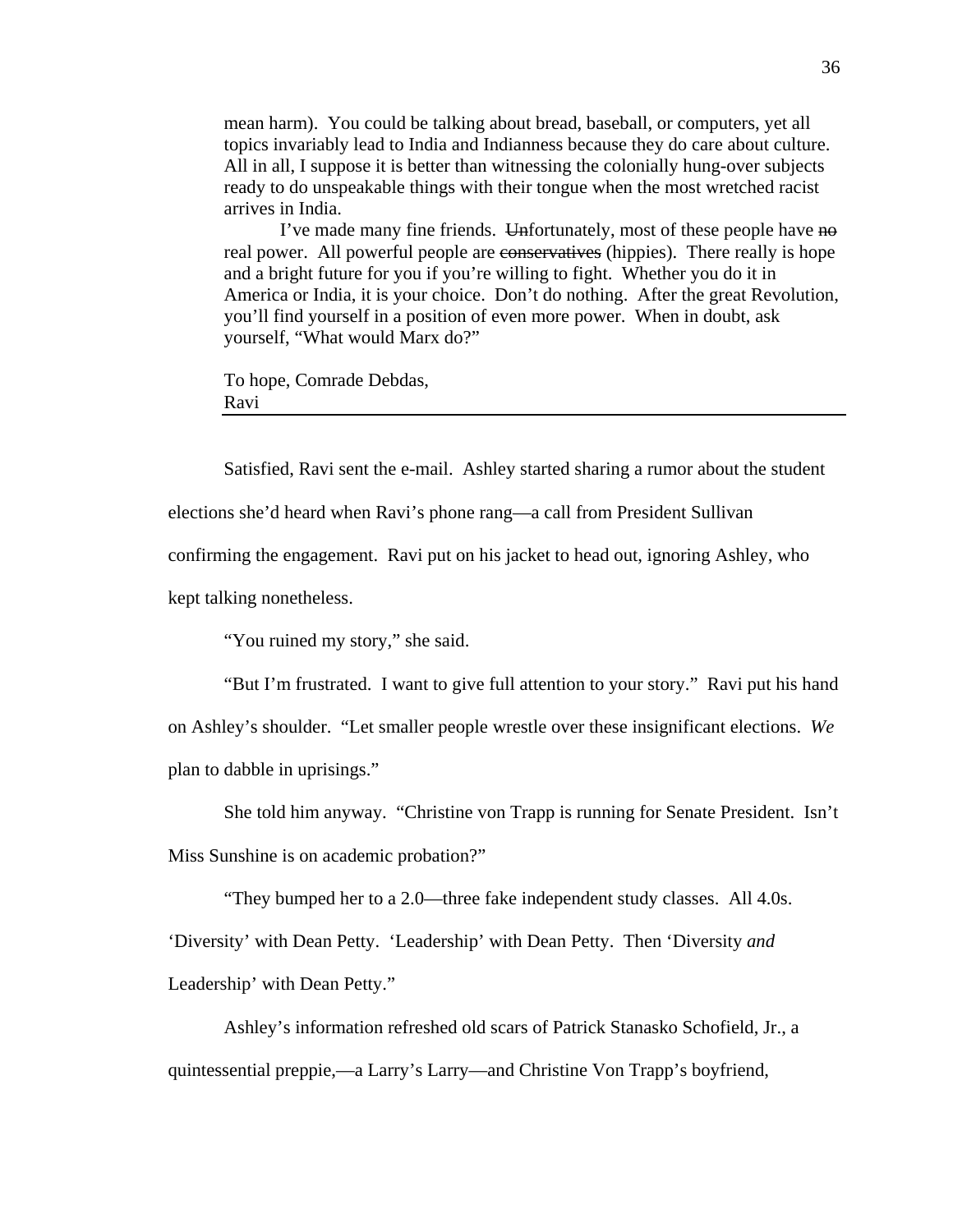defeating him in the elections for presidency by fourteen votes. Despite the multitude of reasons offered (whites won't vote for an Indian; Patrick Schofield's \$5987.34 campaign expenditure for a school of 2500 students, etc.) the loss felt heavy, like a beer gut. Perhaps, Ravi thought, some fundamental truth about humanity escaped him—a terrible thing if he were the Left's answer to Karl Rove. Sometimes Ravi woke up at night from nightmares of Che Guevera yelling, "You fucked-up."

He preferred to be the brain, but he'd also turned out to be the Left's only acceptable face. Pandering to inferior men and women for votes caused considerable strain. The loss remained inexplicable and inescapable. Worse, Patrick wasn't a prototypical bad guy—his command of the English language left much to be desired. How does one take seriously a crook who writes 'Your an asshole' and 'Conservative's are great'?

Every star needed a worthy nemesis. For sealing his place among the all-time revolutionary greats, Ravi longed for a fiercer adversary. Yet, he'd lost by fourteen votes to an accidental comic. This conundrum reverberated and danced in his head. Ravi noticed Ashley busily writing a strongly worded anti-rape resolution for the student government. He said, "You should add genocide too." She enjoyed writing legislation everyone supported.

She thought for a few seconds, chewing on her pen, and said, "You're right, but I should write a separate resolution for that."

"I'm kidding," he said, as he prepared to head to the tennis courts. "Anyway, David might oppose genocide, so it won't be unanimous."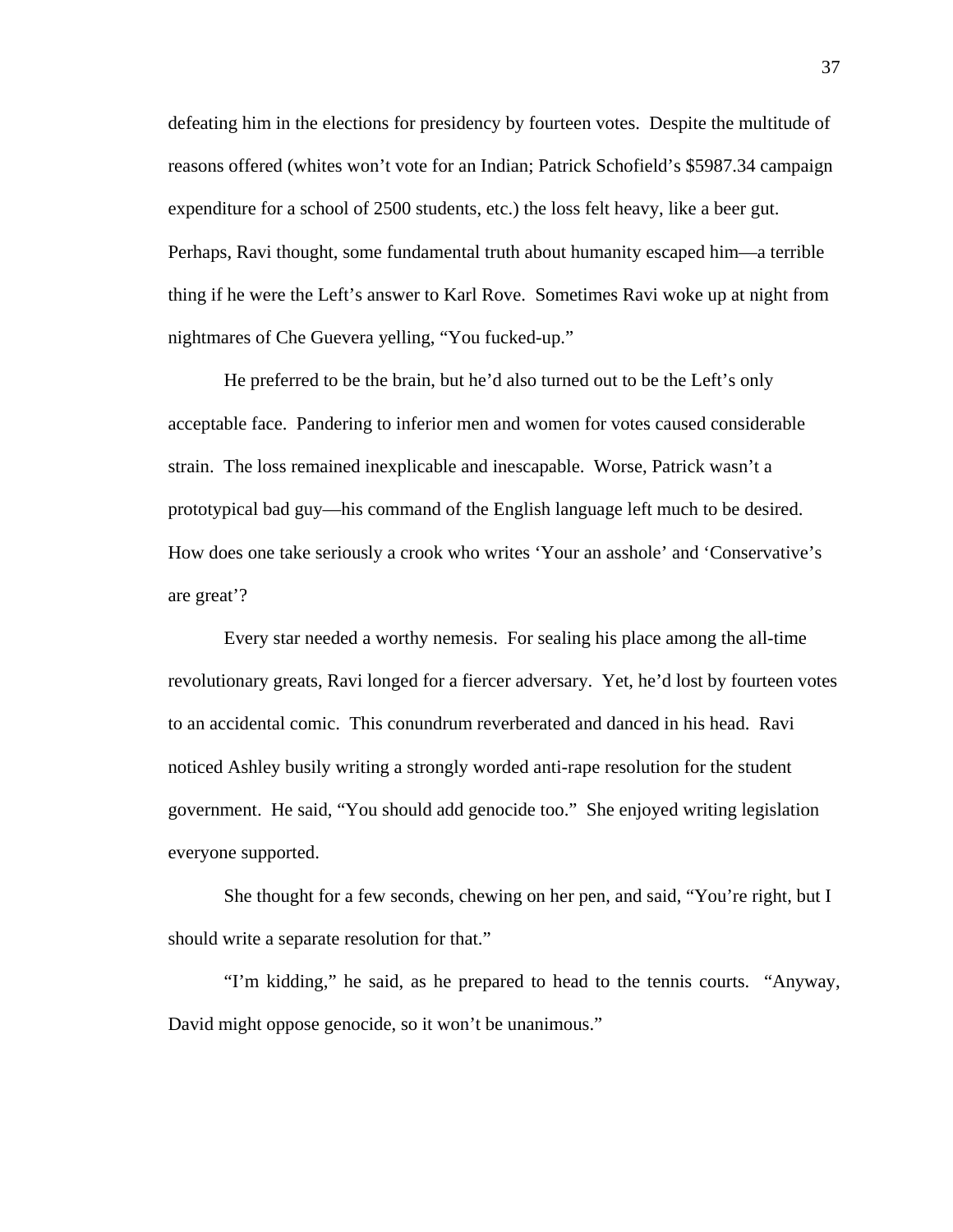### **Part D**

 "So, yeah, Ravi flaked off about just burning down the place. He doesn't think anyone should get hurt," Elizabeth told Joseph, standing in his room, which served as the HQ for TBSTL. Five sets of computers, two main servers, a photocopy machine, an open monitor—a bomb-in-the-making—and three printers occupied most of the space. Two large flags covered the wall. The first one displayed a picture of Che Guevara on the university flag. The other a map of St. Lantfrid County with the words *Republic of St. Lantfrid* printed at the bottom*.* 

"No tension, we'll have plenty of other opportunities to blow up the little shitheads," said Joseph Payne, puffing on a cigar and chewing tobacco. He passed the cigar to Elizabeth, who refused. "Saying no to a Cuban cigar!" Joseph said. "Madam, you're becoming uptight." He possessed an impressive physique, left over from his Air Force Academy days, wore leather jacket and dark sunglasses. In comparison, Elizabeth with her petite figure and un-shampooed cropped hair looked a starved hobo.

"Don't sweat it—cigar's from Sunoco gas station!" she said.

He sniffed the air and said, "Ah, you're correct. I got lost in memories of the Cuban paradise. Tell me, have you heard of sugar destroying car engines?"

She shook her head and turned her attention to the monitors. Two screens displayed live footage from the auditorium on the second floor of Hepburn. A third covered the area outside the entrance. The fourth captured the staircase leading up to the floor.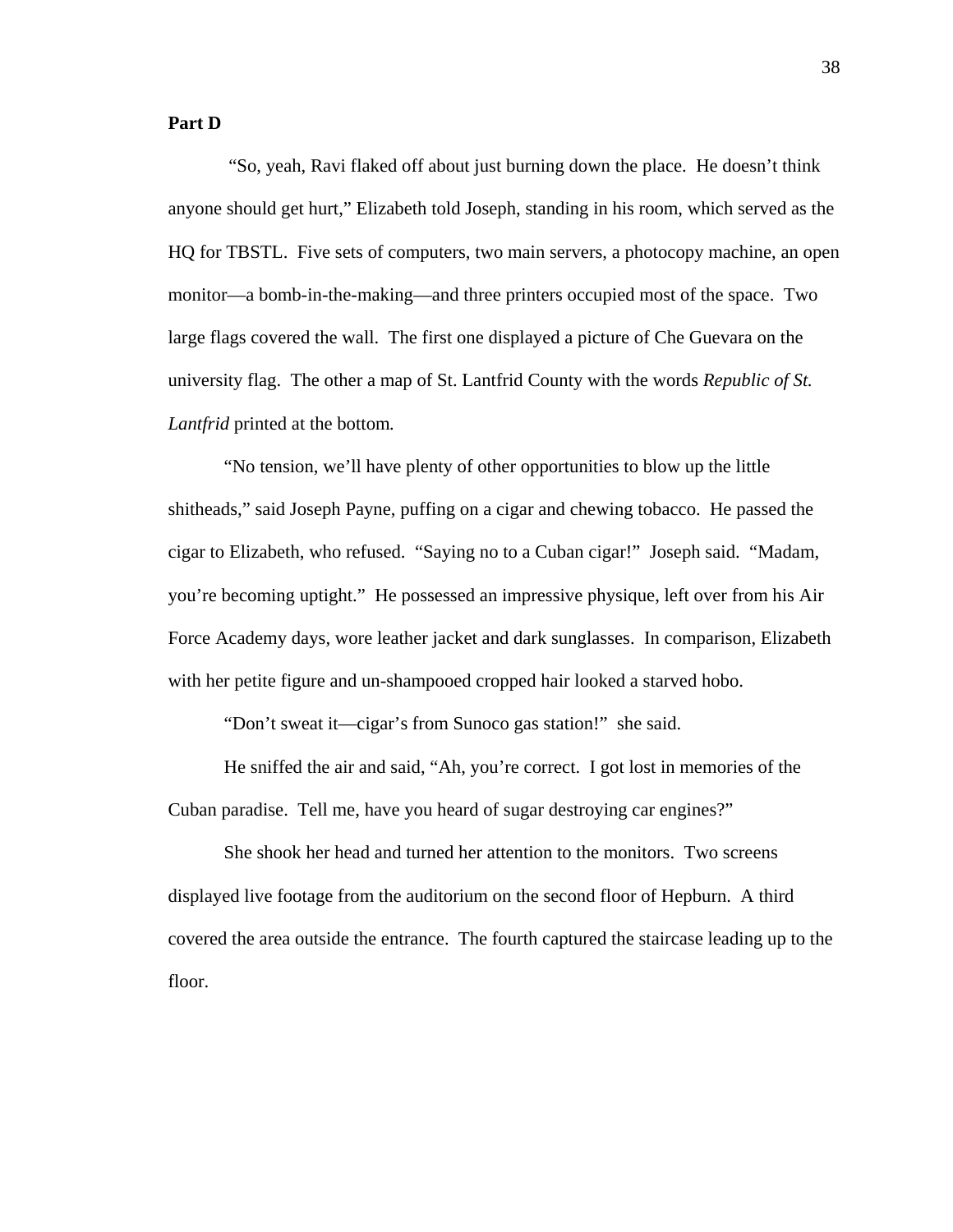"Urban myth," Joseph said. "But interestingly if you put golf balls in Patrick's BMW Series 7, chances are it'll really mess up the engine. We'll have to wait and find out, takes a little while of driving for the effect to kick in."

Joseph used a 2½-inch-long replica of the Colt Python pistol to hit the keys on the computer keyboard, making the images on the screen clearer. The auditorium filled up quickly with about five-hundred students. The richer ones, wearing their finest clothes, sat towards the front. Women arrived with curled golden hair and pearl necklaces. Men dressed in pink and yellow shirts. Fat frat boys, stereotypical low-intelligence look, parked themselves in the back with the pumped-w00t-w00t-Kaschi look glowing on their faces. The wealthier ones took turns greeting Bill Kaschi. Joseph looked away from the monitor. He picked up a College Republican poster from his desk. Bill Kaschi called Gore Vidal and Noam Chomsky "intellectual weaklings."

The plan was simple—two people would go in and lock all the doors of Hepburn except the main entrance while another, wearing a mask, shut the auditorium door and set off the sprinklers. Each person involved carried a disposable cell phone receiving full visual backup from Joseph. Elizabeth turned her attention to a model of Hepburn constructed by Sophocles. She placed three G.I.Joe's at various spots and said, "Time to rock." 8:55 p.m. She called the local press contacts, forewarned not to go into Hepburn, and told them to continue waiting. Then she phoned Matt Moretti, who stood in front of the main door to Hepburn—one of the three entrances. Matt believed in Jesus Christ, the right to flip his collar and speak in the third person, but his heart longed for adventure and thus he worked for the Enclave. Joseph saw great potential in the preppie and let him choose the three associates needed to take care of the doors. Next to Matt's post, the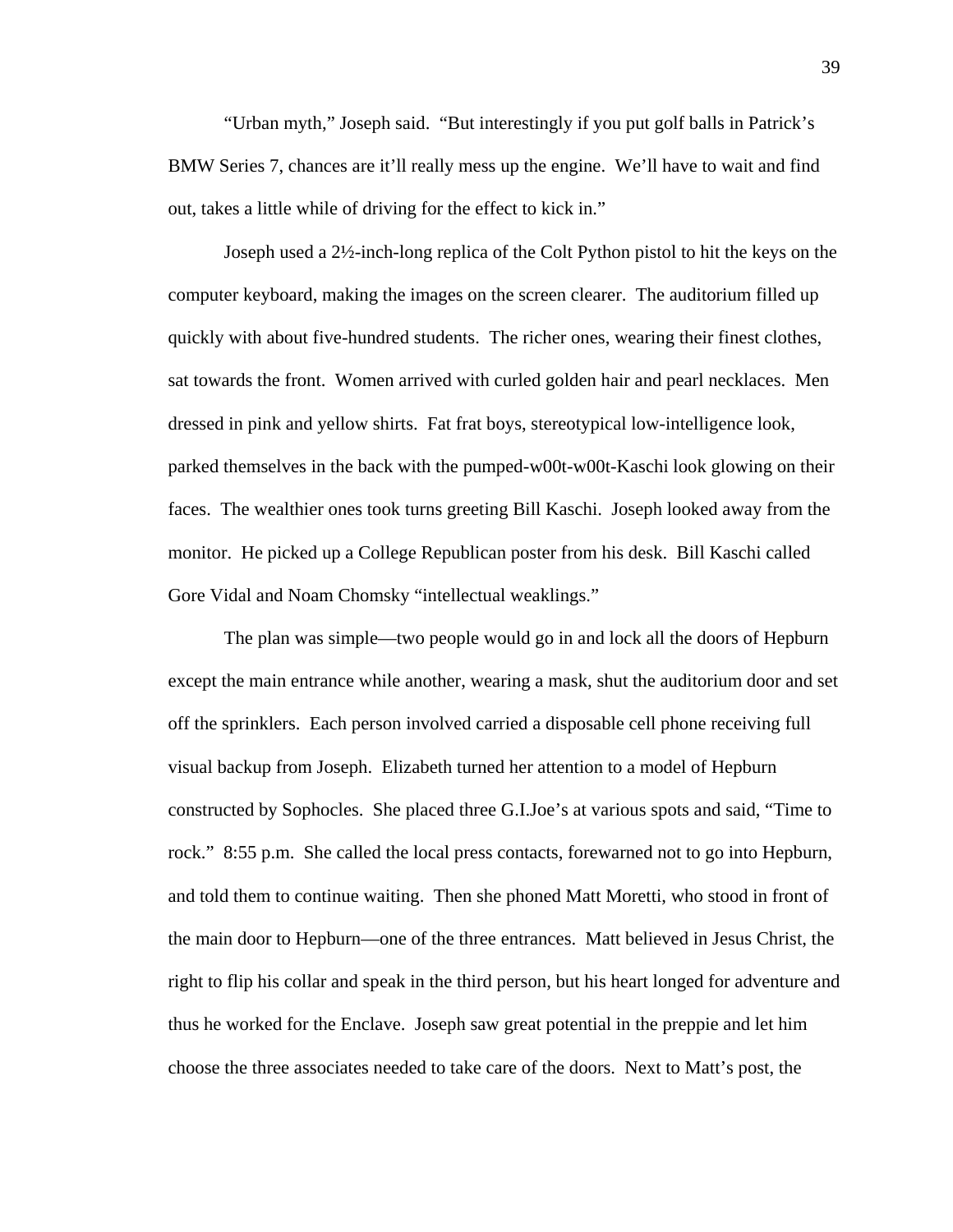SLU Democratic Party table tried to engage the Republicans whizzing by in meaningful debate over bringing fascist speakers to campus.

"That's it, kid. Close the two doors," Elizabeth said to Matt, moving figures on the model.

Matt pointed at two of his associates, generic-looking preppies, to lock door#2 and 3 from the inside. Then he sent the third associate, whose hat and scarf hid his face, onto the second floor to take care of the auditorium entrance.

Joseph and Elizabeth stared at the screens, focusing on the only door into the auditorium. Joseph considered the room a fire hazard and had written to President Sullivan regarding the problem but, luckily, he'd remained stubborn. Nobody waited near the entrance as everyone spilled in to grab the front row seats, perhaps desperate to hear the sound of the hero's bat swing thudding into a liberal skull. Then on the monitor appeared the third (masked) associate, only his eyes visible, who quickly put a metal chain through the door handles and bolted two locks over it. "What the hell?" Elizabeth said to Matt on the phone. "We didn't give instructions to lock the door yet." Matt pleaded innocence. "Gotta stop him."

"No tension," Joseph said, lighting up another cigar, "there aren't any cokeheads in the vicinity. And the security guards are locked inside as well."

"But Bill Kaschi!" Elizabeth said. "He's *not* in the auditorium. Now the masked guy is stealing cookies from the table. This is hella messed up. He needs to get the hell out of there."

"Matt can explain," Matt said. "Associate#3 is an addict."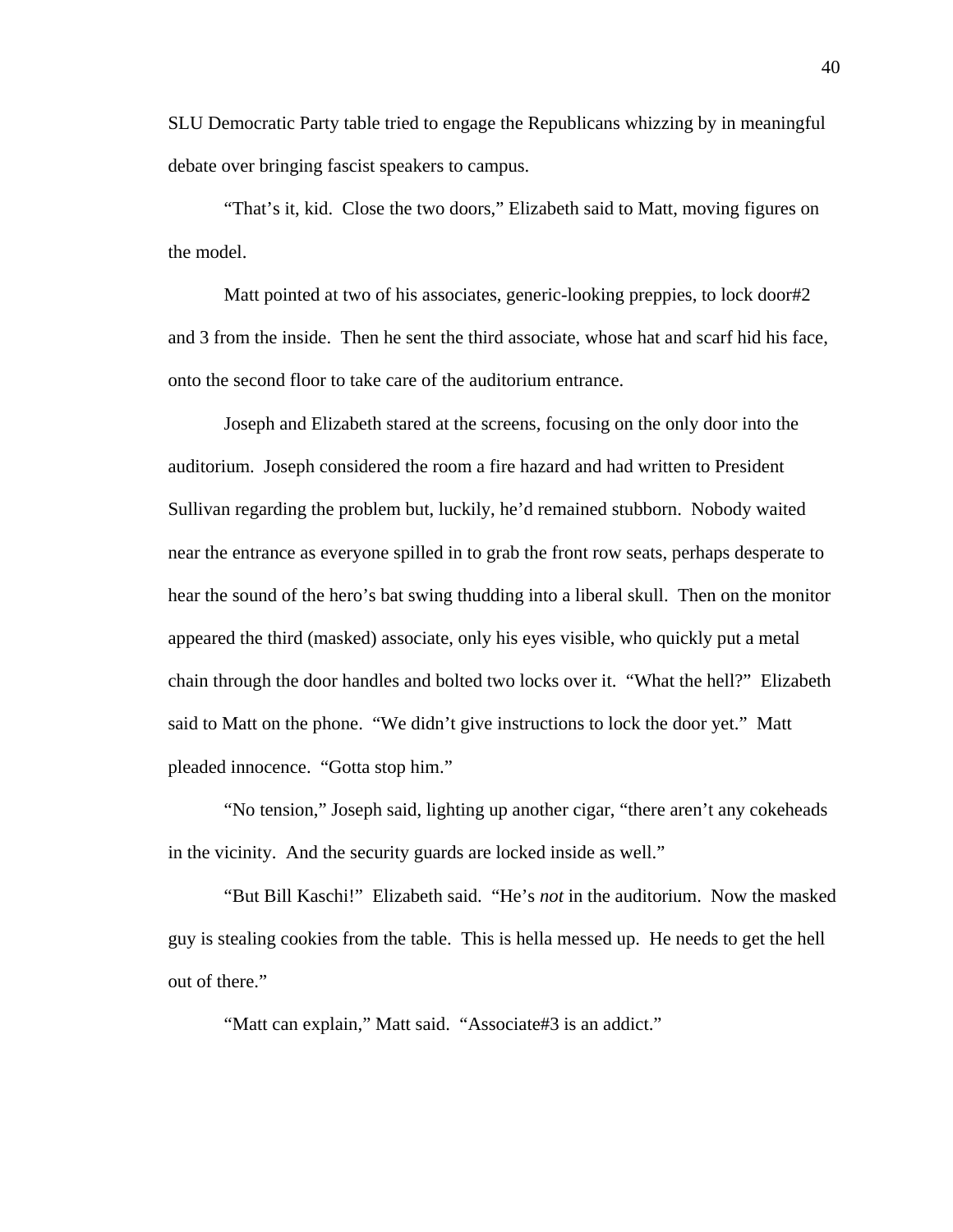"I told you, Elizabeth. We needed the Vanguard," Joseph said. "This job is for professional revolutionaries."

"This *is* the vanguard," Elizabeth said. "You let Matt in." Joseph grabbed the phone from Elizabeth and shouted, "Who is this clown, Matt?"

"Not that Matt doesn't trust you," Matt said, "but we should really keep identities secret—that's the way you said things work at the Enclave."

"He's stuffing more cookies in his pocket," Elizabeth said looking at the monitor.

 "No names—let's call him Associate#3 still. Ethics is something. He's from the halfway house. Recovering addict. Cocaine or heroine. Not sure. But he likes cookies these days—way of getting over the bigger addiction. People are always complaining about the lack of involvement with community. Matt thought it'd be a good idea to get them involved."

 "Is everyone an addict here?" Joseph said, "You fool, if the community was capable of leading a revolution, we wouldn't need to be doing this." He watched the addict finally get away from the cookie table. The addict then ran down the stairs; he opened the entrance door and dashed past Matt.

"He's gone," Matt said.

"Then you have to set off the sprinklers. Your project, your man, your fault."

 "Matt can't. He wants to be a doctor. This is cool and all, but, dude, career comes first. Sorry, looks like mission is aborted."

 "I don't think so," said Joseph, who although not as meticulous in preparations as Ravi, still did his homework. "In Shanghai, I ate a wonderful dish made from hamsters. Slightly sautéed, tender meat. Extremely delicious." Elizabeth shook her head.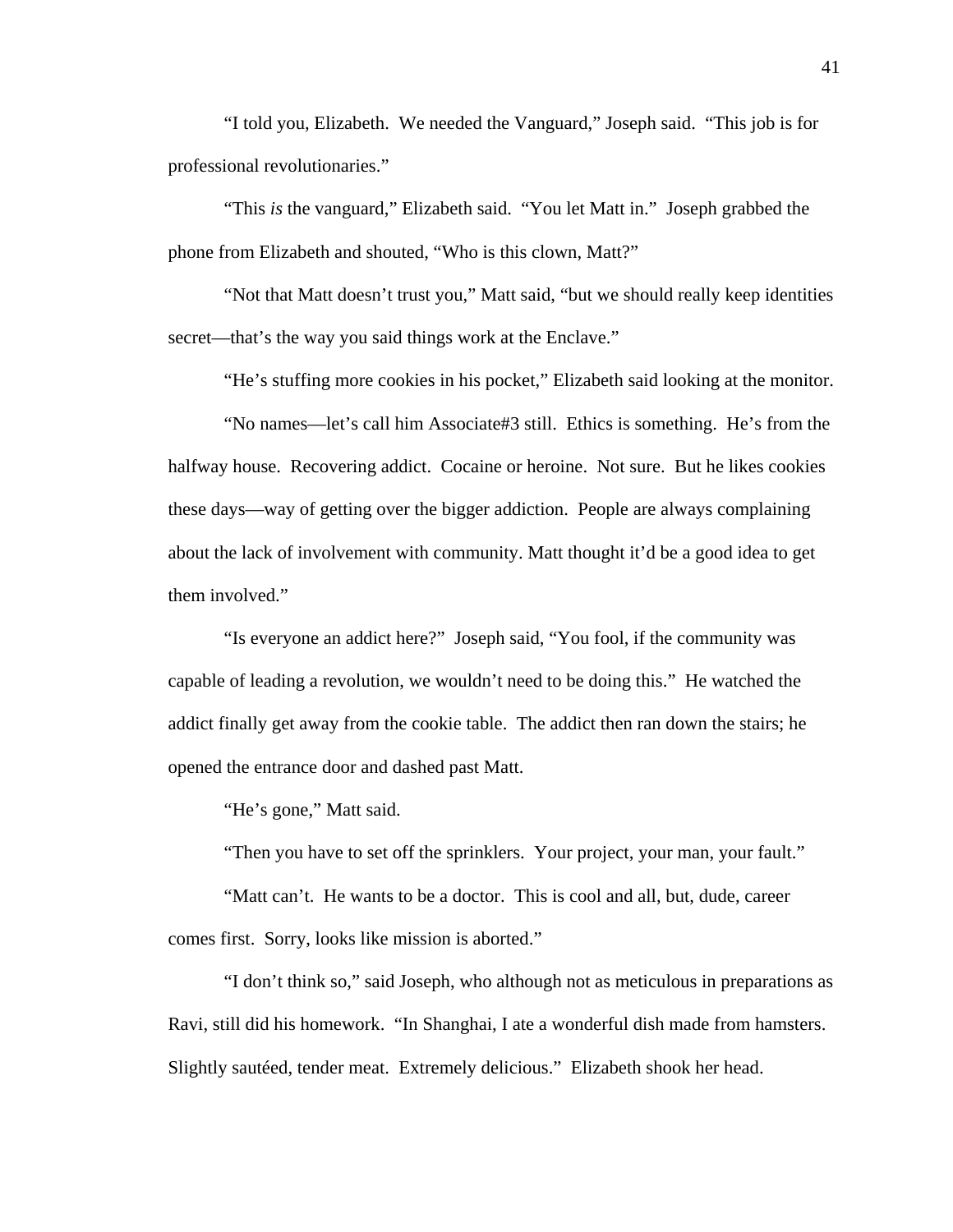"Academics come…"

 "Do you know they teach torture at the Air Force academy?" Joseph said. Matt laughed. "No, they don't."

 "Okay, I lied," Joseph said. "Still, have you ever been tortured Matt? Over something little perhaps—nothing as big as a revolution, I assume."

Matt didn't say anything.

 Elizabeth whispered into Joseph's ears, "Even I'm not scared, tough guy. Think with your head, not your balls."

 Joseph started again. "Matt, get your ass into the building and set off the sprinklers. Or I'll eat your hamster. I enjoy eating hamsters."

 "Don't they teach you anything in the air force?" Elizabeth sighed. She grabbed the phone from him and said to Matt while fiddling with her hippie bead necklace, "Listen chickenshit, you look like them, you sound like them—nobody is going to suspect you. If that's not enough motivation for you, let me inform you of something the administration is hunting for names behind TBSTL. If you don't do this right now, I'll have no problem turning you in. You do this, you walk out. We know everything about you. 23-42-3523? Is that your room combo? But, of course, the choice is yours. Who am I to make decisions for you?"

 "Okay," Matt said. His fingers trembled as he zipped up his jacket and reluctantly stepped into Hepburn after consulting Sophocles' map. He stopped at the designated sprinkler in an isolated wing of the building and lit a cigarette. Then he stuck the burning end onto the red bulb of the detector.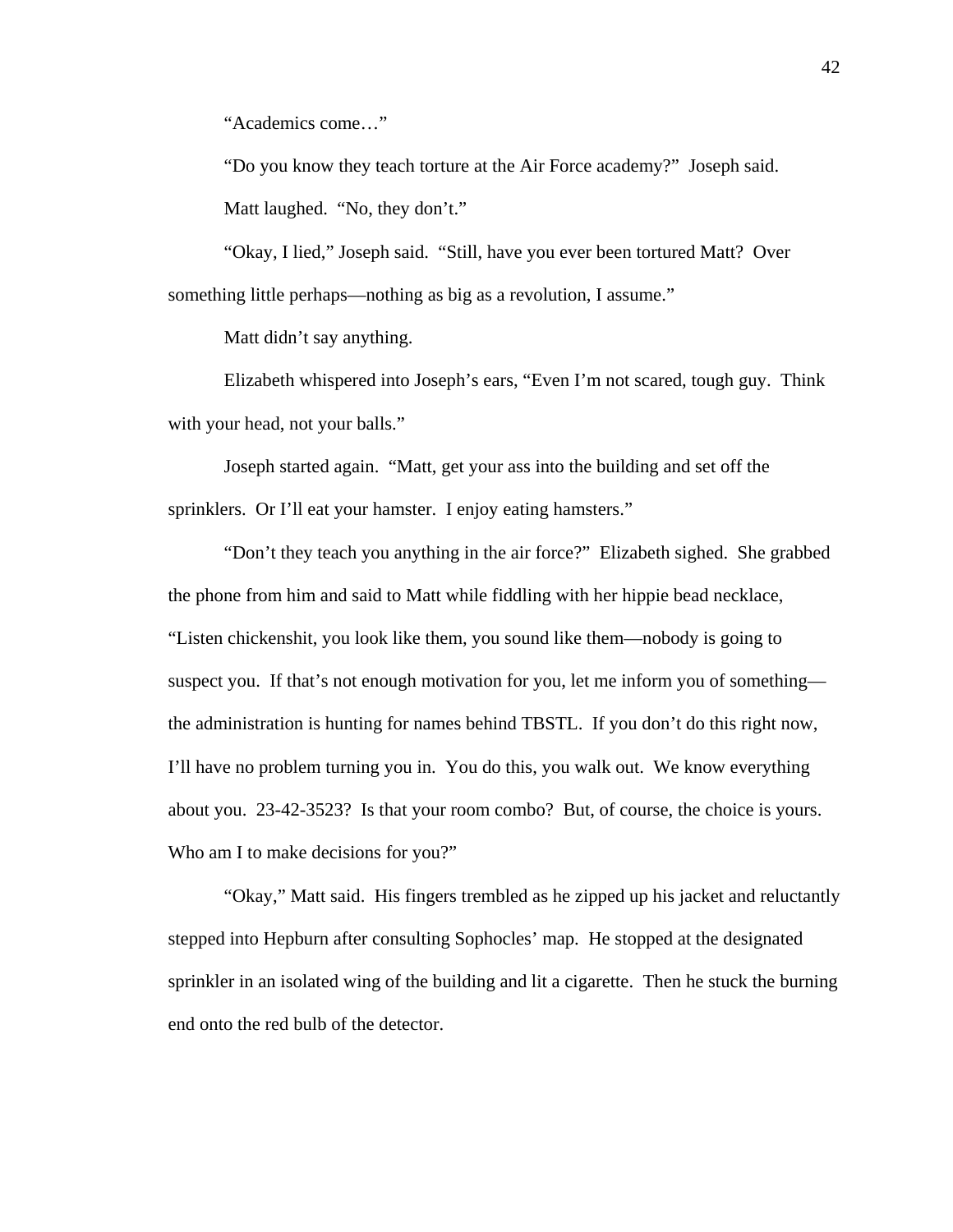Elizabeth imitated Joseph, smiling, "I'll eat your hamster. Look at me—I'm a big bad military guy. Lame."

## **Part E**

Patrick Schofield, student government president, sat in the front row of the Hepburn auditorium, preparing to introduce Bill Kaschi. He kneaded his newfound biceps. He'd spent three hours in the gym every day for eleven months. Mantra # 7 on his list of "20 Ways to Lead a Successful Life" stated, "looking good is essential nobody likes a fat loser." He made the list after reading eight leadership books, a substantial commitment given his comprehension speed, recommended to him by Dean Petty. Since his birth on April Fool's day, twenty-two years ago, all events in his life revolved around an eventual run for St. Lantfrid University student government presidency. His father, before him, and his grandfather, before them, had held student government presidency. Though Patrick himself never came close to achieving academic or athletic brilliance, everyone on campus knew that one day he'd be rich after he inherited the family empire. He brought a cupboard full of clothing with his initials, PSS, embroidered on each shirt, pant, and underwear. The shirt he picked for the Kaschi celebration came from Switzerland, where Patrick's mother spent her childhood, with PSS embroidered on four different places. He ran his fingers over each one. As a larry's larry he did not even need to flip his collar to assert his larryness.

As he rehearsed the speech one last time (trying desperately to remember the habits of successful orators), a sinking feeling that he'd never be PSS Sr. (CEO of a Fortune 50 company) descended upon PSS Jr. He touched the cross around his neck, but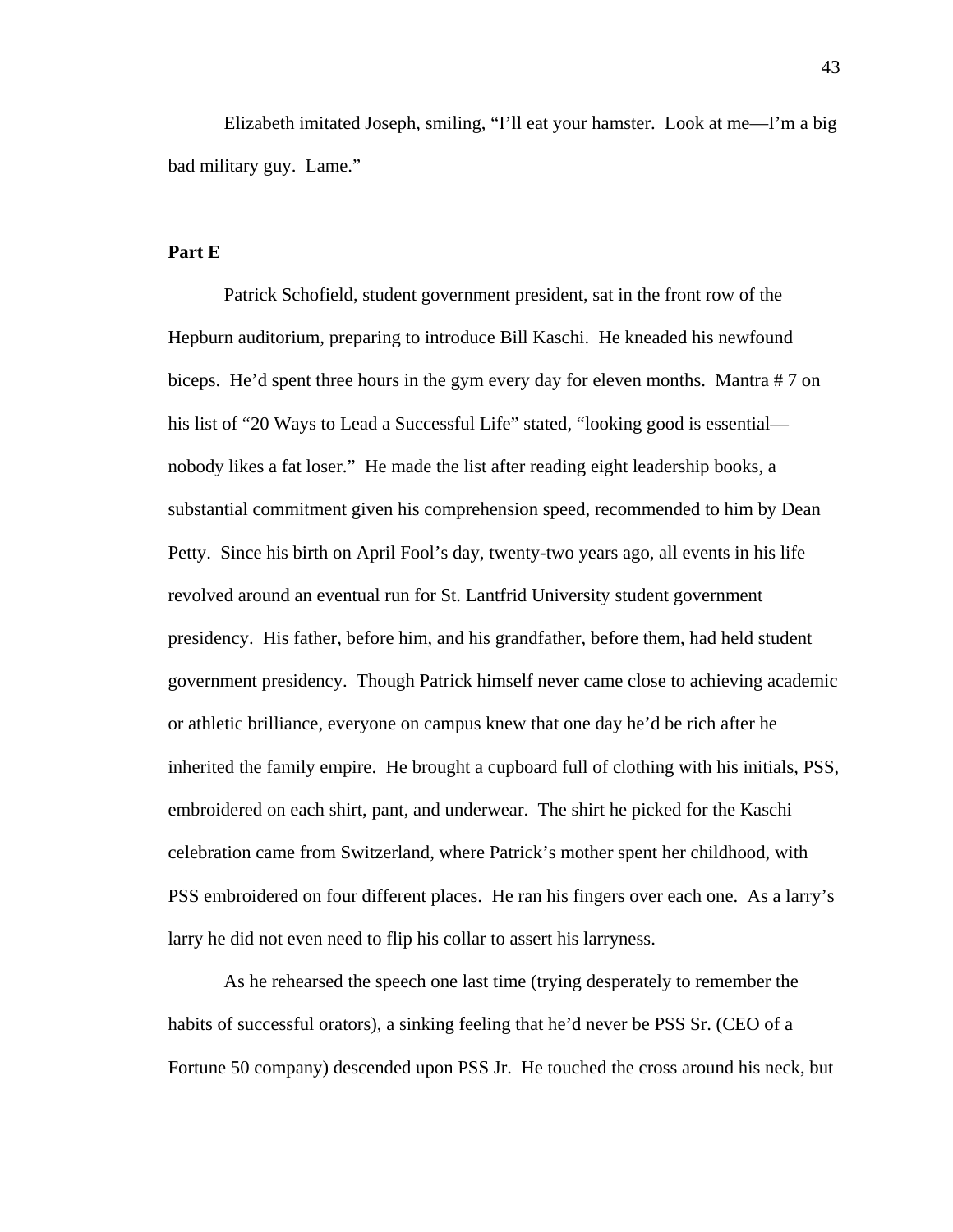instead of Godly calmness, he found PSS inscribed on the back. He couldn't help but be a terrible reader despite helpful words like "pause" and "emphasize"; he knew he'd merely pour out un-measured cups of words.

Distressed, he made his way to the podium to get a feel for the audience. Always desperate to add something meaningful to his resume, he considered this as an opportunity to shine. His Presidency, he'd hoped, would usher the university into a new age of permanent moral majority. Instead, with coke usage rampant among Republicans, he'd found it hard to keep even his own house in order. Permanent skirmishes with Ravi had taken a toll on the reputation. Patrick felt harassed. Earlier that week, while addressing questions in the "Ending Poverty" forum, a debate series he started to promote dialogue, some booed him because he claimed class played no role in determining a person's future. He snapped and said, "Why can't I be a victim too? Does someone have a monopoly on victimization?" For these reasons, he was glad to have back up in the form of Bill Kaschi.

Patrick stood at the podium, lost in his lines when he heard someone shout, "There's god damn water coming down." The next moment, a cold tickle ran through his body as water trickled onto his shirt from the ceiling. He tried climbing the stairwell down from the elevated stage in order to take control and establish himself as a leader during the crisis. Patrick shouted orders but couldn't overpower the buzz of five hundred people stuck in an auditorium with a maximum capacity of 350. The two security guards for Bill Kaschi tried opening the steal doors and found them locked. Streams of gushing black water struck Patrick, who stood atop the podium to garner attention. When it stopped, he looked up in frustration, and a flying sprinkler head attacked his nose. Nearly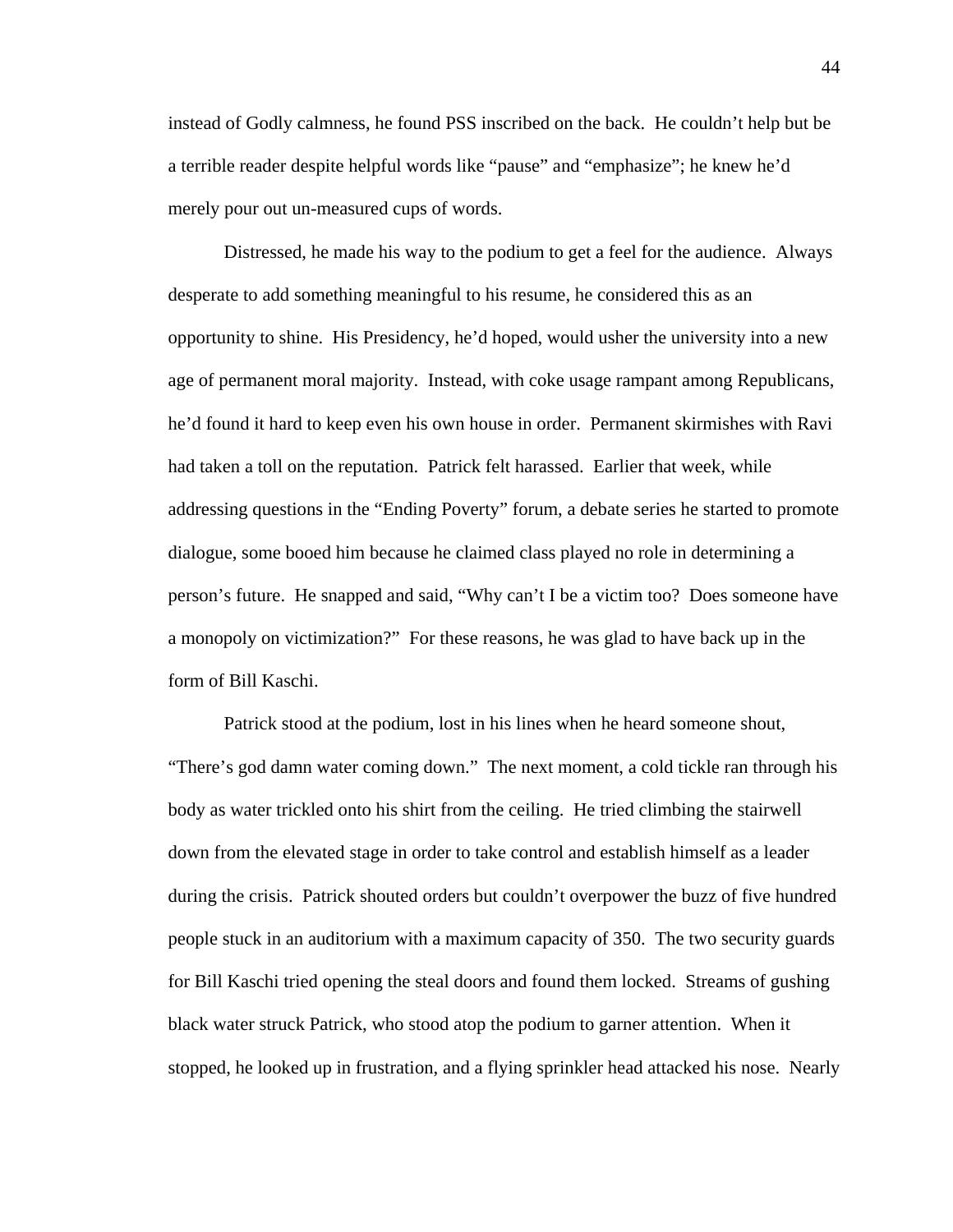all the sprinkler heads gave way to the force of water and the old building resembled a public bathtub. Someone yelled, "Oh my god, the great flood of Hepburn!" People ran in circles with nowhere to go. The temperature outside was 21° F.

Patrick hobbled around in pain, clutching his nose. He saw his girlfriend, a stunningly attractive girl, Christine Von Trapp, a frequent crier, howling over the loss of her SLU GOP scrapbook she carried with her at all times. He'd wondered why she traveled with it and gathered that in every moment of her life, she needed to justify her existence to others. When the pain subsided slightly and he grew slightly accustomed to the freezing cold, he styled his hair and straightened his special Swiss shirt before embarking on a silent conversation with God. Droplets of water still trickled down, but it'd gotten cleaner and no longer smelt like sewage. He wondered whether God punished him for what he'd considered a small offense. Twenty-eight votes moved from Ravi's column to his. Patrick's father and the president both believed it'd be better for the university if the bright handsome Patrick represented it. And he'd almost won, which meant that mostly the students liked him.

 "We have to leave now," shouted someone else. Some illogically attempted to dry their wallet, phones, and purses. People shoved, shivered, slipped, and fell while attempting to get to the door, not trusting those ahead of them to have the technical know-how required to open a locked steel door.

He'd thought life would improve after the 'victory'. But some feelings refused to give way. Money couldn't buy him athletic prowess, and his GPA refused to swim beyond a 3.0. He wiped the dirt off his face. He could taste something shitty on his lips; he couldn't be certain, but he assumed Ravi masterminded the incident. In Patrick's guilt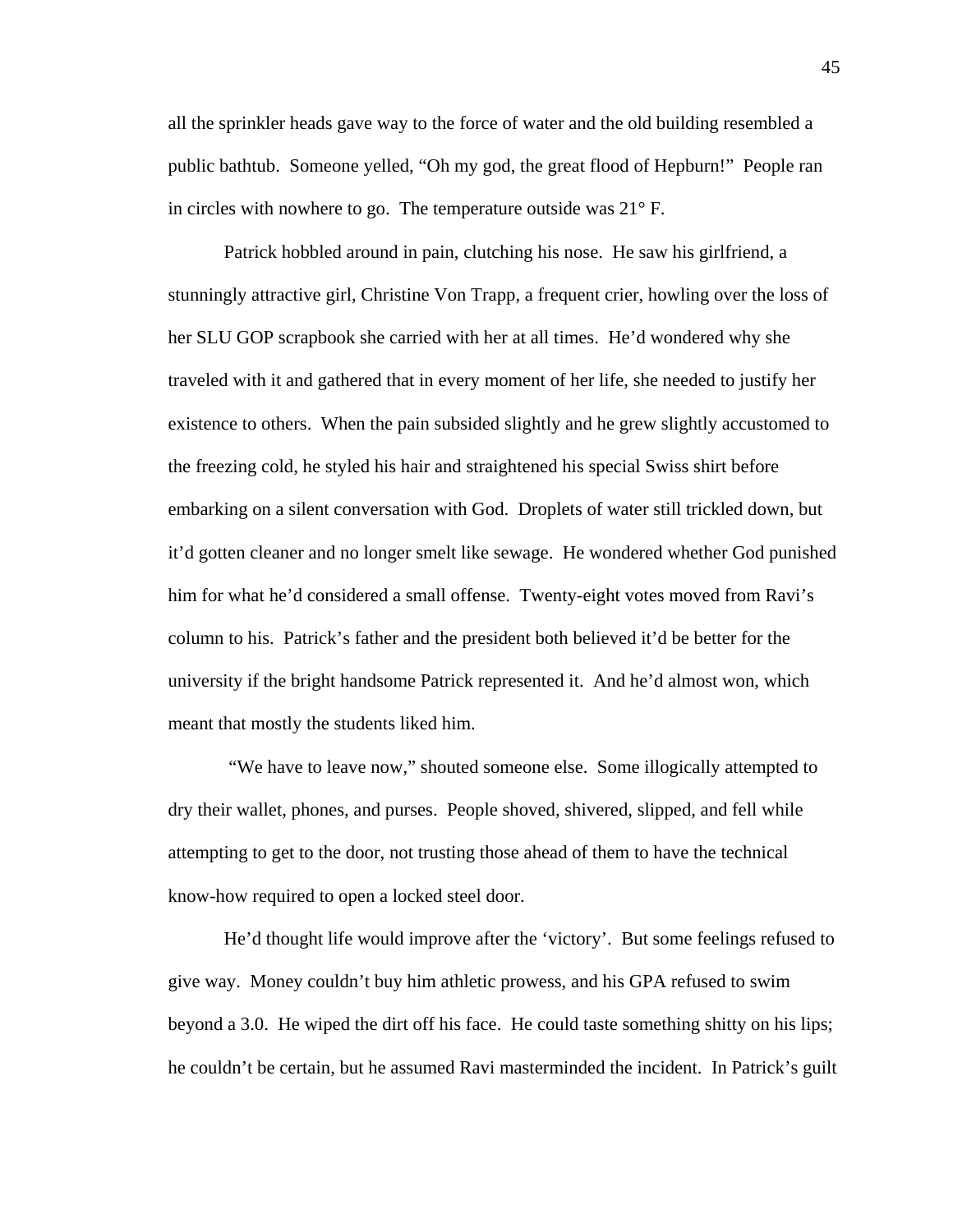and in his happiness, Ravi annoyed him, refusing to disappear like those pieces of stubborn chips stuck between couch cushions. Go away far, he murmured.

Patrick wished he'd never become President. TBSTL called him "plainer than vanilla ice cream." Why, he wanted to ask; he considered himself a thoroughly engaging man. Now, he feared sometimes that he was as plain as they described him to be. And some even called him a racist, in spite of his black friends. Not one. Two! He announced as much in a dramatic speech at the "Race Forum," after his girlfriend, Christine, almost started crying (but it is a frequent thing, no feelings hurt). "In any case," he'd said, "St. Lantfrid does have diversity; we come from states as different as Connecticut and Massachusetts." The tip of her nose always turned red at the slightest hint of oncoming tears, so he could sense them coming just by looking at her; still, he couldn't stop them. His announcement came after she clarified that all she meant was if three Hispanics were walking down the street and a White female saw them, she would be scared. Hispanics and blacks frightened her; she couldn't help it. No problem with Asians. She said she'd kissed one but wouldn't say whom.

Patrick wiped the blood from his nose and took solace in knowing that a plum job awaited him. His father's friend. That's the way it went. None of *this* mattered and the joyous thought caused him to flex his newfound muscles.

### **Part F**

Ravi and President Sullivan readied for the tiebreaker with the set tied at 6-6. President Sullivan drank water and used a towel to cool down. He went to use the restroom, and Ravi took the opportunity to reach into President Sullivan's wallet sitting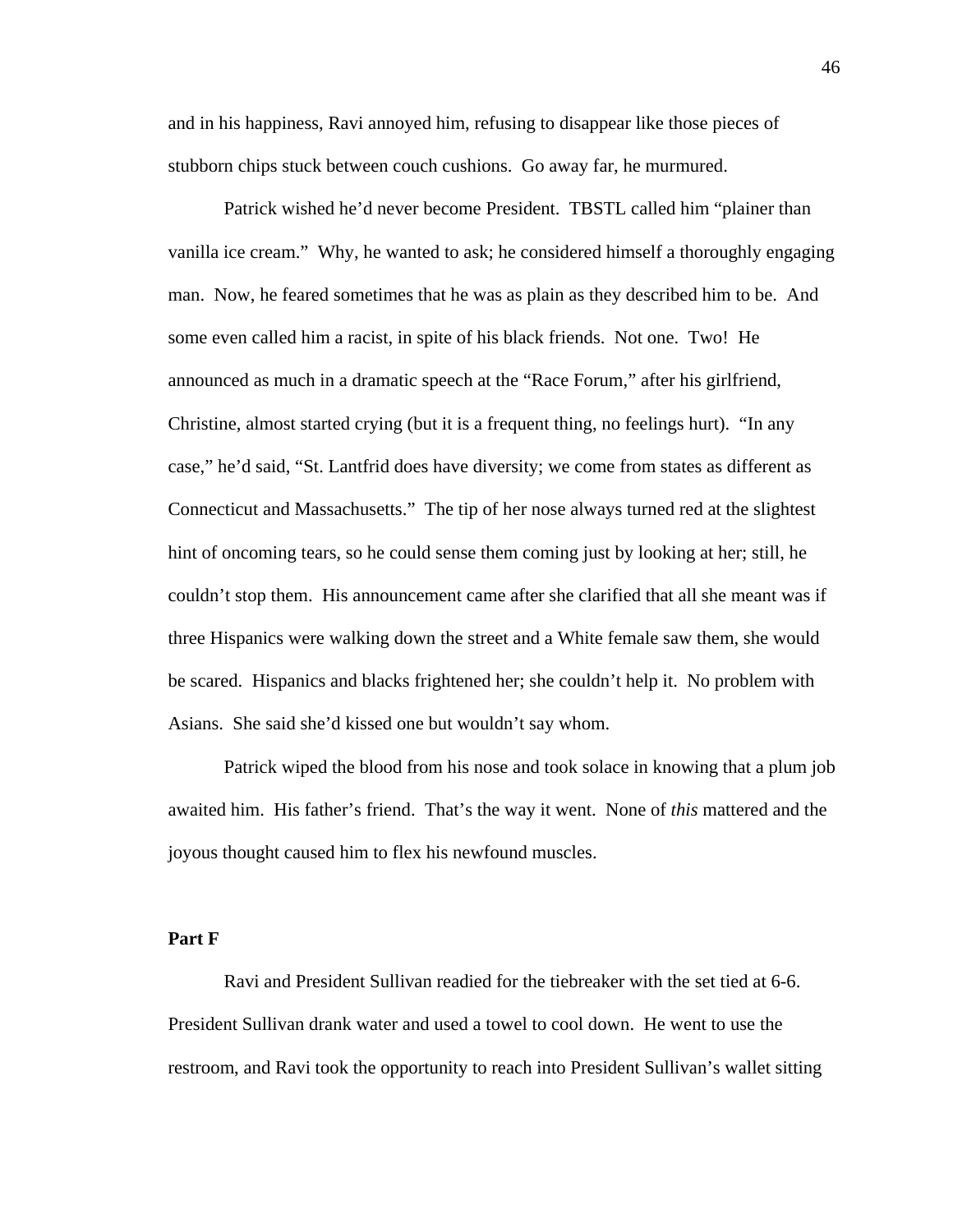in the tennis bag and helped himself to one of the four access cards. Wearing all white, including his wristbands and cap, Ravi looked up at the clock. 9:05 p.m. He checked his cell phone for text messages. Elizabeth said, "More or less according to plan. Kaschi wasn't in room but in the bathroom (even better). Good media shots."

Ravi stepped back on the court and wondered if he'd just let President Sullivan win points or if he'd actually played well. After some scintillating inside-out forehand returns and two aces, Ravi led 5-1 in the tiebreakers. Then President Sullivan discovered a chink on Ravi's backhand. Three times in a row, President Sullivan moved Ravi to the deuce side of the court before hitting winners down the line on the ad side. Sullivan played like a well-oiled pinball arcade machine. Powerful and effortless shots every time.

The President knew the courts. He'd played on them for thirty years and had thoroughly enjoyed playing Ravi. Nothing like a tennis court to determine a man's potential. He thought Ravi wore British clothes but not sensibilities. Trailing 4-5, President Sullivan once again pushed Ravi on his forehand side and prepared to hit another winner on the ad side. The President struck the ball hard and then clenched his fist.

As Ravi chased down the ball, he feared he'd miss the shot nine times out of ten, but somehow with a one-handed backhand, he hit a most astounding cross-court winner of his own. Ravi admired the shot. His first year, the coach had tried to make him do backhand drills. The same shot repeatedly. But Ravi hated routines. He lost interest.

Sullivan couldn't begin to understand why a boy with so much talent didn't try to achieve more. All that leftist brainwashing wasted a tennis career, he thought. He'd seen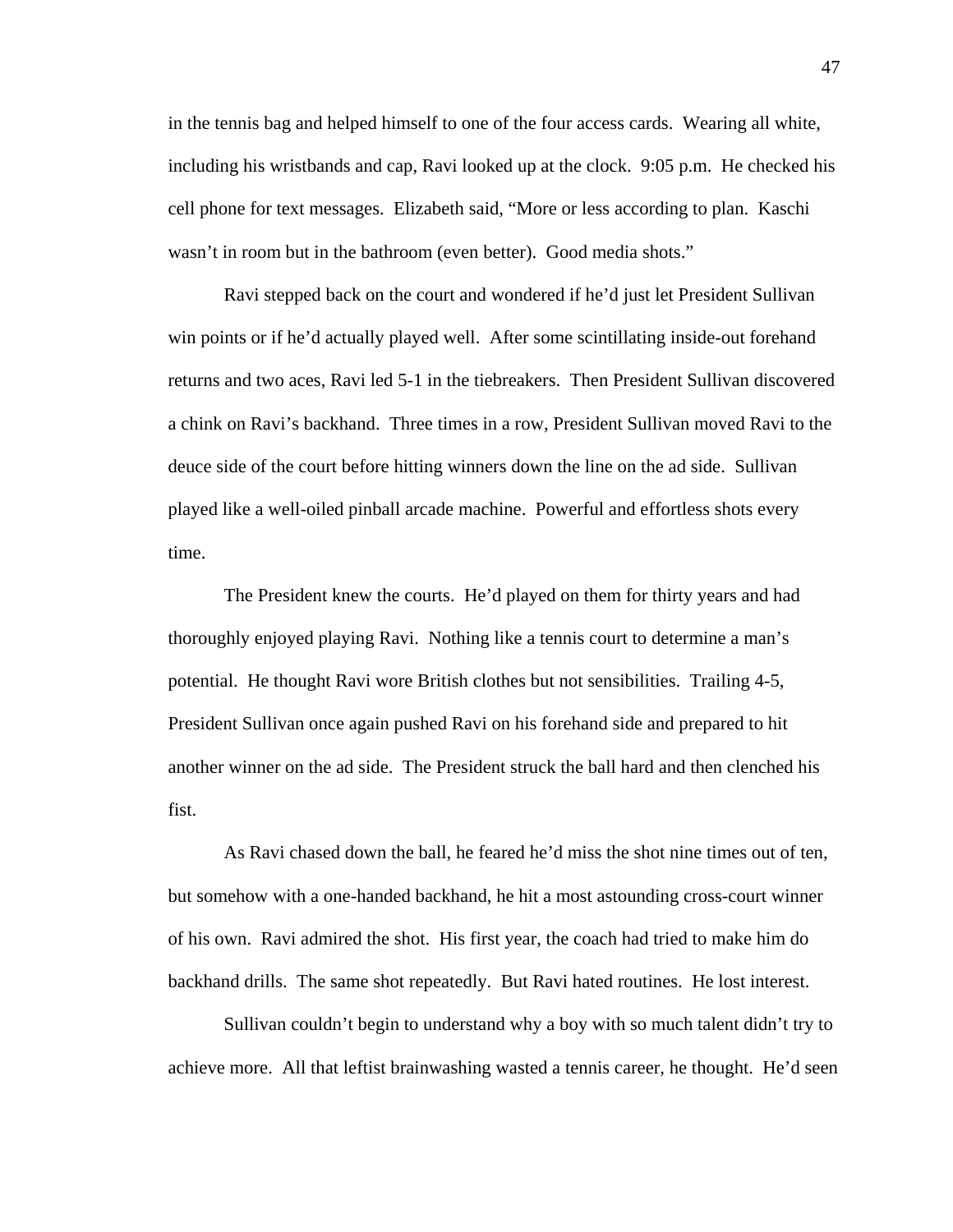Ravi play as a freshman when he knocked out three of the top twenty NCAA players before losing in the finals to the  $\#17<sup>th</sup>$  ranked player with a quarter of his ability. Sullivan himself lost almost every match his first year but he persisted. He knew his limitations and become a NCAA star from repetitions.

At 4-6, match point for Ravi, President Sullivan prepared to face Ravi's serve, which he hadn't been able to work out. President Sullivan's own serves involved intricate placing and precision; he tried his best to apply these rules to Ravi's serves. But Ravi changed speed and spot in an inconsistent manner. President Sullivan took the first step toward the far side on the deuce court.

Ravi prepared for his serve by bouncing the ball twice in front of him. He threw in an extra bounce for intensity. He didn't see the President move and had already decided to go for a flat serve. It went down the middle and caught President Sullivan on the wrong side. Ace. Game, set, and match: Ravi.

"You could've been pretty good," President Sullivan said, shaking Ravi's hand. "Too bad you quit."

What difference would it have made, anyway, Ravi wondered. This game or any other, the mastery of which was solely for entertainment. Then he began to feel sorry for his opponent's life. For his \$200,000 job. For his endless rallies. For his enslavement to the rectangular box. Could Sullivan be saved? So dull and repetitious. Like his god damn tennis.

President Sullivan, said, with a wink, "Welcome to the fold. It is sad we didn't get a chance to play earlier. Perhaps I can help you make some job connections. Send me your resume."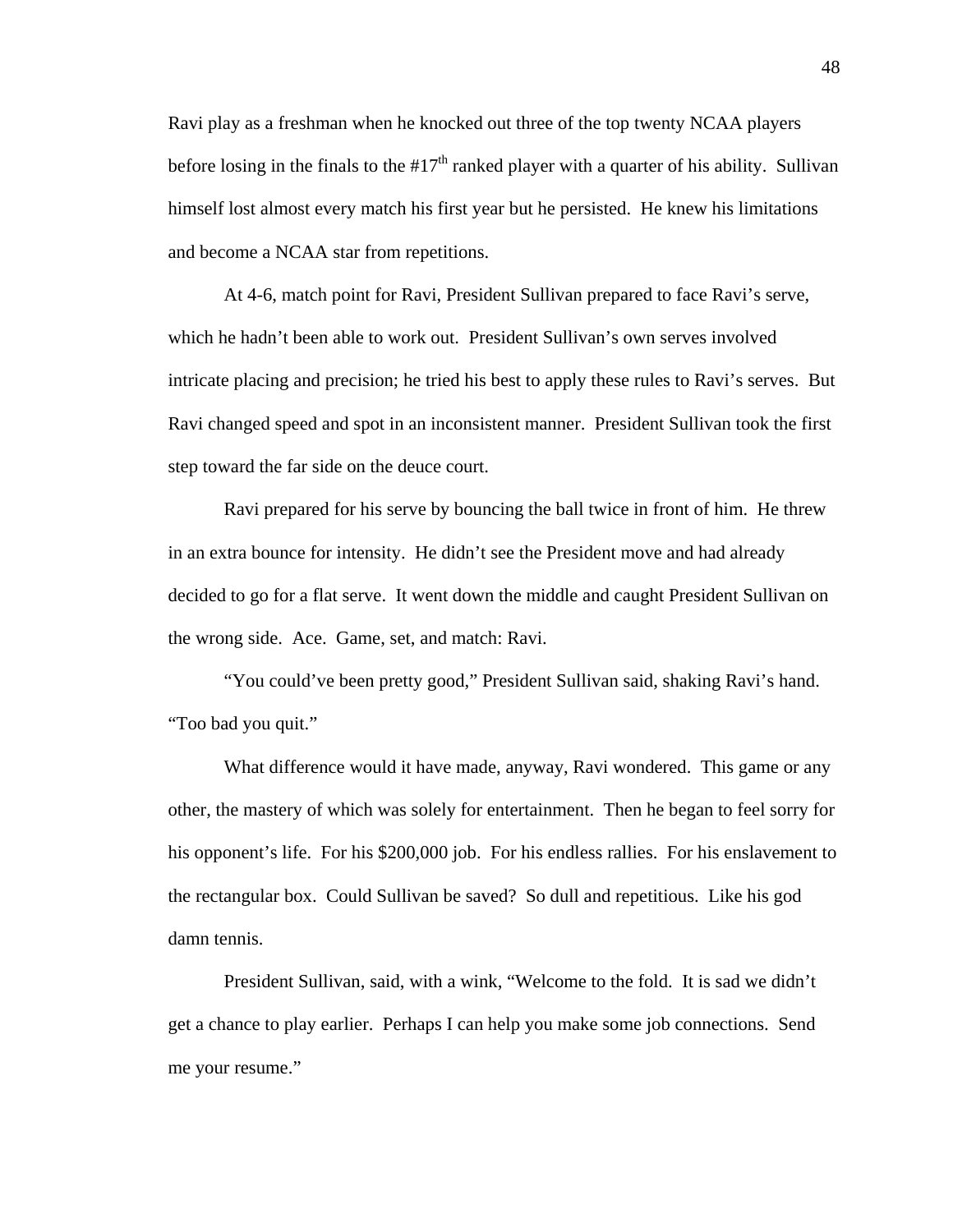Ravi knew nothing came free. It involved giving something up—friends, loyalty, dignity, or the names of the TBSTL writers. But he'd learned to play the game of diplomacy and clay face. "Maybe, I will," Ravi said. He smirked and wanted to thank President Sullivan for providing him with the perfect alibi. Ravi never forgave; emotions and loyalty, neither of which was fickle like New York's weather, drove him. When President Sullivan left, Ravi walked up to the baseline and practiced his serves. He wondered what existence would've turned up for him had he allowed his life's greatest worry to revolve around perfecting the ball's landing spot within the service box. But he just couldn't get his hard flat serves to fall within the lines consistently.

### **Part G**

"Mmm. Nice boots," Ravi said, kissing Ashley on the neck, his fingers meandering across her body. Mozart's oboe concerto played in the background.

 "Maybe you can see me in *only* my boots," Ashley said. She looked stunning in her little black dress with red earrings and boots.

"I like what I'm hearing," Ravi said, sliding his fingers up the hem of her skirt.

 She pulled back and said, "*If* you call the *Hill News* editor, Holly, and tell her you want a story next week…*And the couple that really matters…Ashley and Ravi*." Ravi, without answering, tried to kiss her. She put her fingers on his lips and said, "No way, you aren't getting anything just yet, darling. Make the call—tell her she can have the \$2000 increase on the *Hill News* budget to buy a printer or a dildo. Whatever."

"I'll negotiate the details later," Ravi said, "but shouldn't you get naked now?"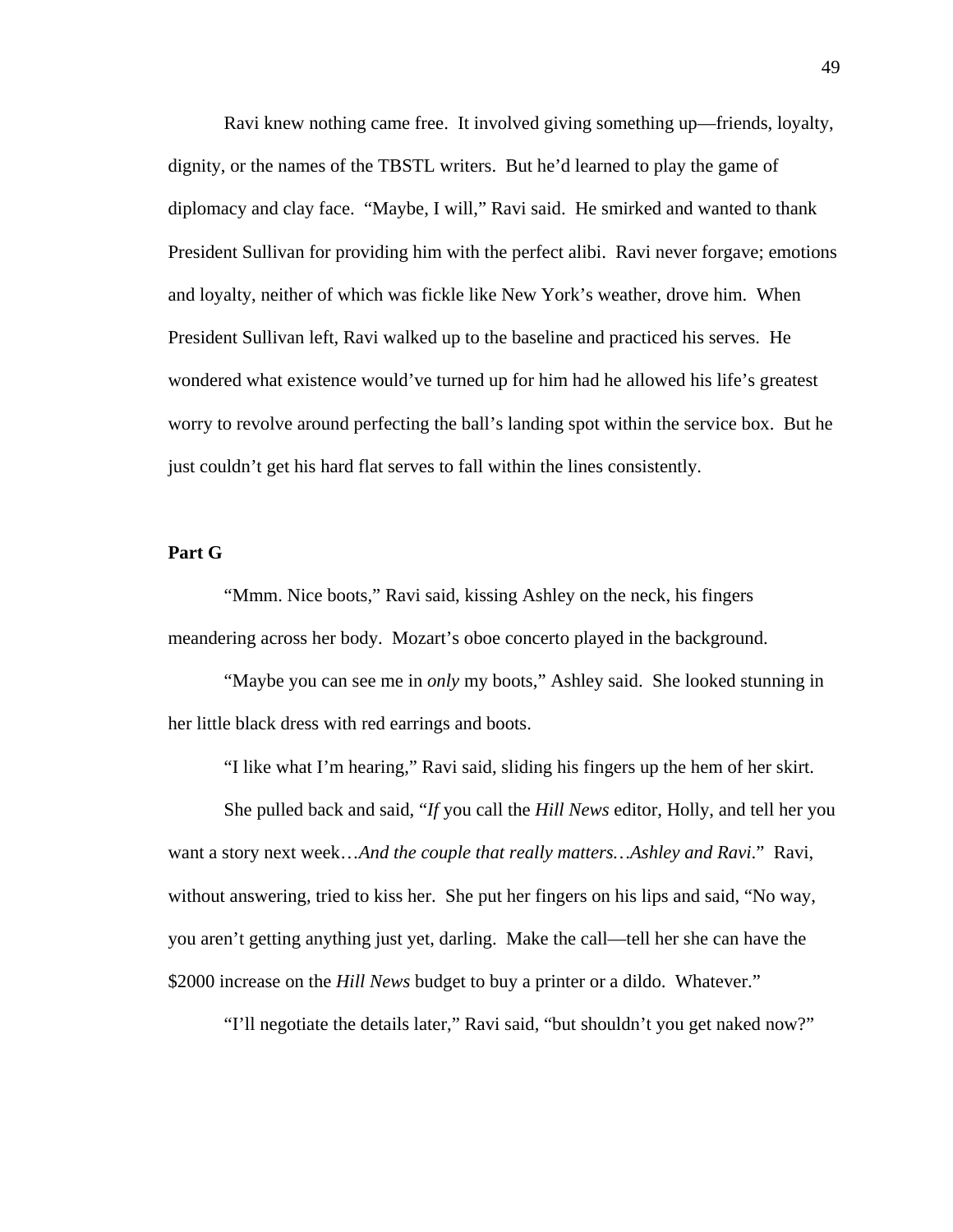"Oh, no. You dated the Irish whore. Call her. I'll make it worth your while." Ashley pouted her lips. "Please, sweetheart."

 "Is this a good time to be talking to Holly? We just defeated the latest fascist rage—calls for celebration!" But Ashley wouldn't hear it.

 Ravi didn't like being corrupt or talking to Holly. But, for Ashley, he decided he needed to. After some negotiations, he struck the deal at \$3000 in exchange for a frontpage story toward the bottom of the page, including a photo. The top, of course, would feature Bill Kaschi banging on the Hepburn door, bleeding, drenched in dirty water, his face covered in dirt.

 After Ashley came good on her promise, Ravi and her went into the living room where a virtual who's who of the Vanguard had gathered for the Black Tie party, though only Ravi and Ashley looked the part. Elizabeth came downstairs with a bottle of Louis Roederer, a gift from her bourgeois father. Some brought banjo and drums, but Ashley declared it a night of piano and violin.

 President Sullivan's office sent a campus-wide email calling the incident an act of terrorism and promising to expel anyone responsible. Further, on Kaschi's advice, Sullivan sought assistance from the Dept. of Homeland Security. The e-mail also said, *St. Lantfrid University will make a team of Student Life professionals available to provided counseling services to students as they recover from the traumatic experience. T-shirts saying, 'together we survived the great flood of Hepburn' will be available shortly for \$20.* 

In response, Ravi wrote to the campus:

Dear (customized name field),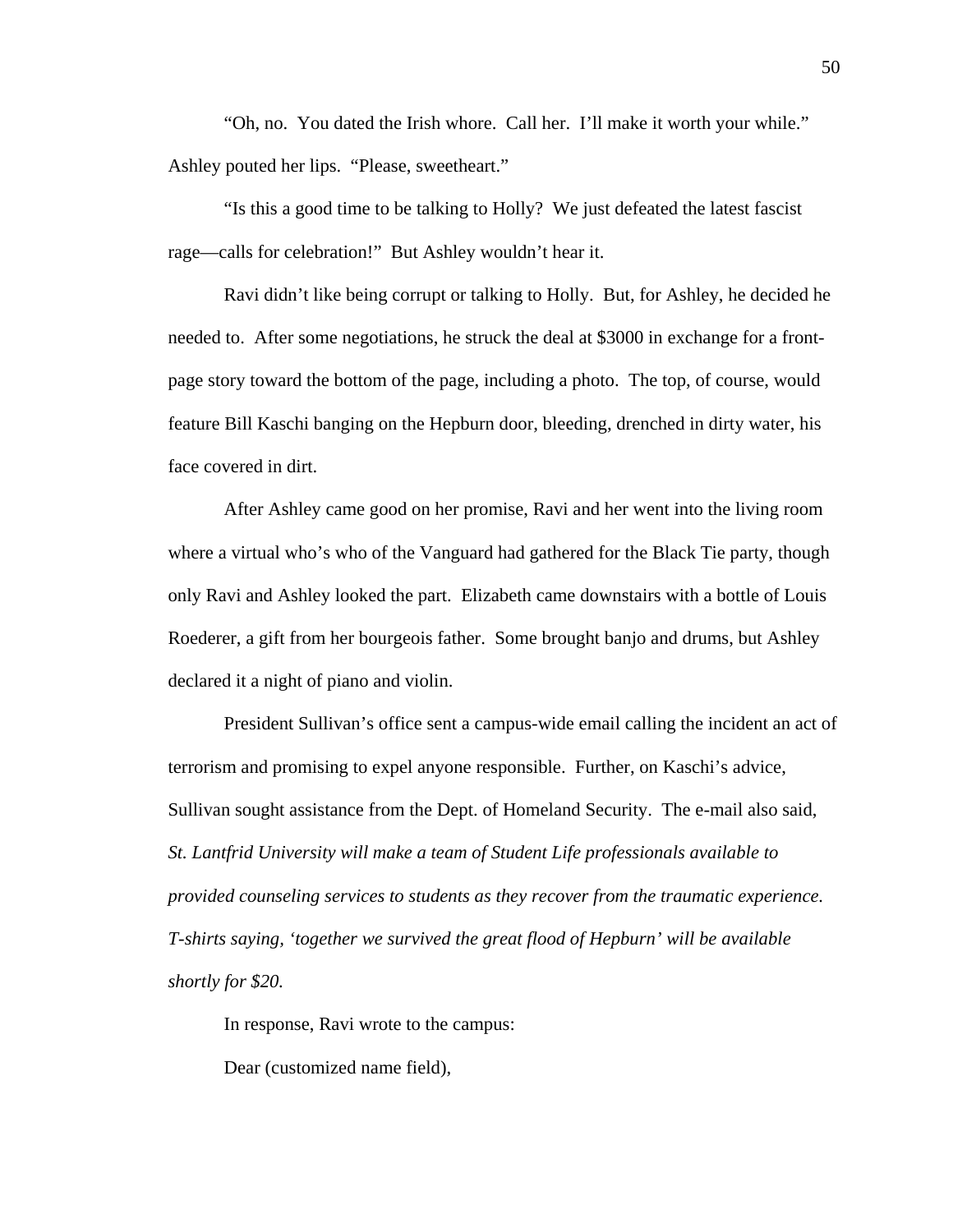Chances are that each one of you, on your resume, has a trove of impressive sounding clubs whose primary accomplishment every week is coming up with a meeting time for the next. I also presume that you've heard of what happened at Hepburn tonight. So, today, I ask you to give meaning to your life.

I offer neither a solution nor a profound analysis of America's problems. However, over the next few weeks, I do hope to outline the precise circumstances under which the troubles can be used to our own advantage. I've often wondered how it is that an entire generation is growing up disregarding the events of the world around it. While the Right feeds on this ignorance, we chide the ignorant and therein lies our greatest fault. For this reason, the poor worry more about illegal immigrants stealing minimum-wage jobs than the top 10% of the country's elite who now own close to 80% of the nation. Who is to blame? Gays? Democrats?

Traditionally, American universities served as the pot for leftist thinking, but today, save for a very small and elite group of students (like those in the Enclave), the story of class struggle is no longer part of the college narrative. But we can change all that. I ask for neither your money nor your time, only for your moral support. Join us today; we do not intend to leave even any mis-guided liberals behind (yes, that's those of you who will stand up tomorrow and condemn us while talking about the delight you take in working together) because we're willing to forgive your gullibility.

To our SLU Republican friends, we say this: You do not fathom the full scope of this movement. You think we're children stomping on your toys, but we're a train that intends to run through the toyshop. We know there are some decent Republicans out there, and we're willing to save them as well.

Regards, President, the Enclave

How it all started, Ravi didn't want to remember anymore. But the origins did not

matter at all. No, a futuristic vision did. For the final act of the night, they all headed to

the Student Center, a bad Roman-esque impersonation in the middle of the campus,

where the university flag flew high. Using the President's access card, they made their

way to the roof. There, they replaced the university flag with a Che Guevara one—a map

of the St. Lantfrid County printed in the background.

A slight wind in the air allowed the flag to flutter freely. In the dark night, under

the fluorescent light designed to keep the St. Lantfrid University flag visible at all times,

Ravi saw the sparkling faces of his comrades burning in the glow of a better future. After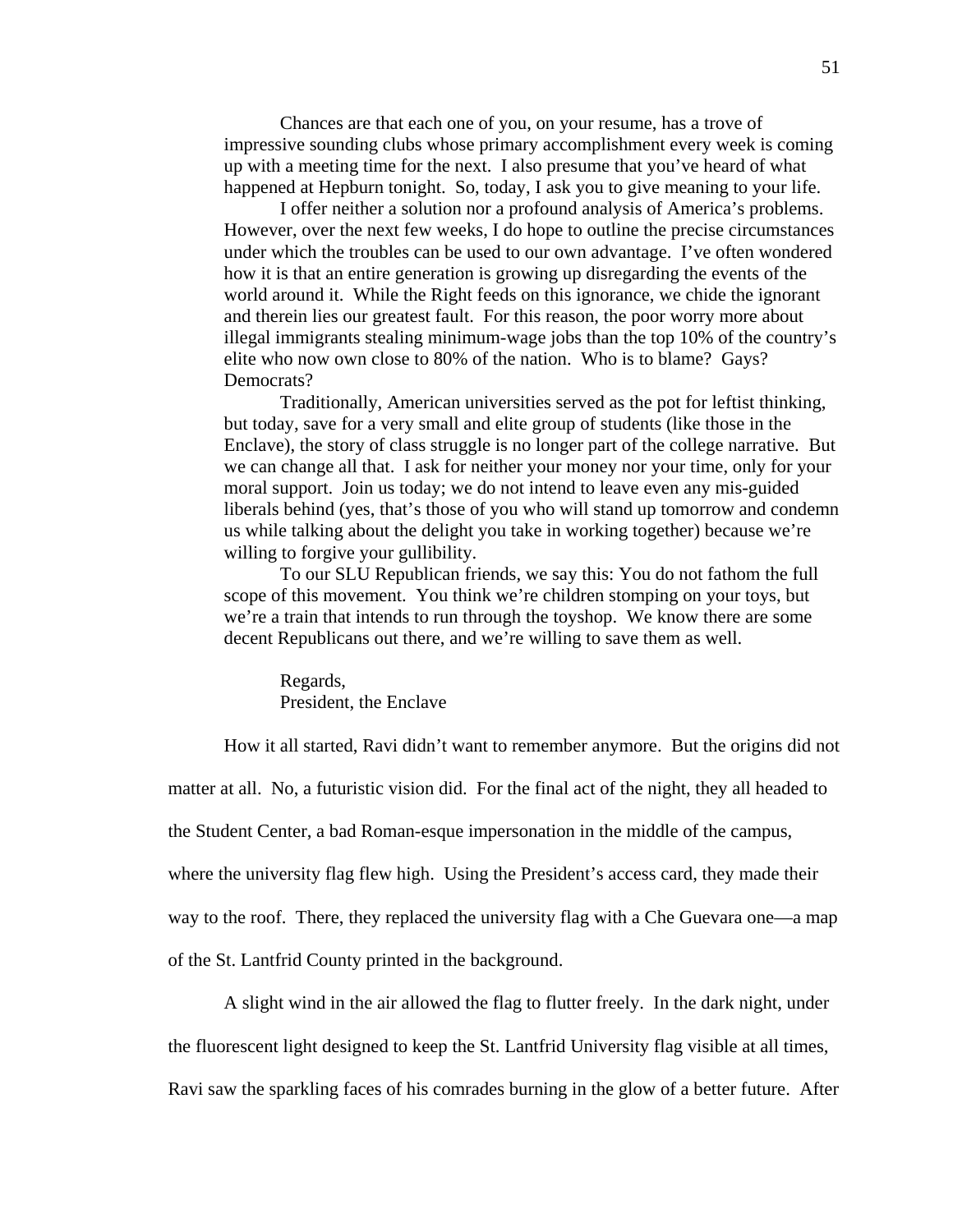a brief moment of silence to celebrate the awe of the occasion, Ravi said, "We've got only six weeks until May Day to turn this university—and this county—into a bastion of renewed hope. The world expects us to lead the way from darkness to light, ignorance to bliss, death to immortality. If we lose here, hope will die." He saluted the flag—his place in history *almost* established. He continued, "So comrades, for everything St. Lantfrid County, like so many others across the world, has lost to capitalism—bravery, honor, and, above all, commonsense, we rebel tonight. Tomorrow, we shall build a Dairy Farm as a symbol of the Great Northern Revival. To hope, comrades, of changing the world before the world changes us." After this they once again became everyday students pretending to live normal lives so they'd come across as a typical clique whose biggest problem revolved around how many beers to buy for the weekend.

 Ashley and Ravi came back to his townhouse. They lay down on the hammock in the front porch, facing the night sky, though clouds covered most of the stars. The temperature read 11º Fahrenheit, yet merely holding Ashley gave Ravi warmth.

"Can we watch ice-hockey tomorrow night at Syracuse?" Ashley asked.

"What for?" Ravi said. He preferred quiet evenings filled with theater, books, and music.

"Entertainment."

"Sport is an incorrigible tool with no exit. Do you want to become like the rest of the ignorant, content, and dim-witted world?"

"Seriously!"

"You'll be the end of me, Lady Macbeth," he said, putting his arms around her tightly. "We'll go but only because it'll be two years in 10 minutes."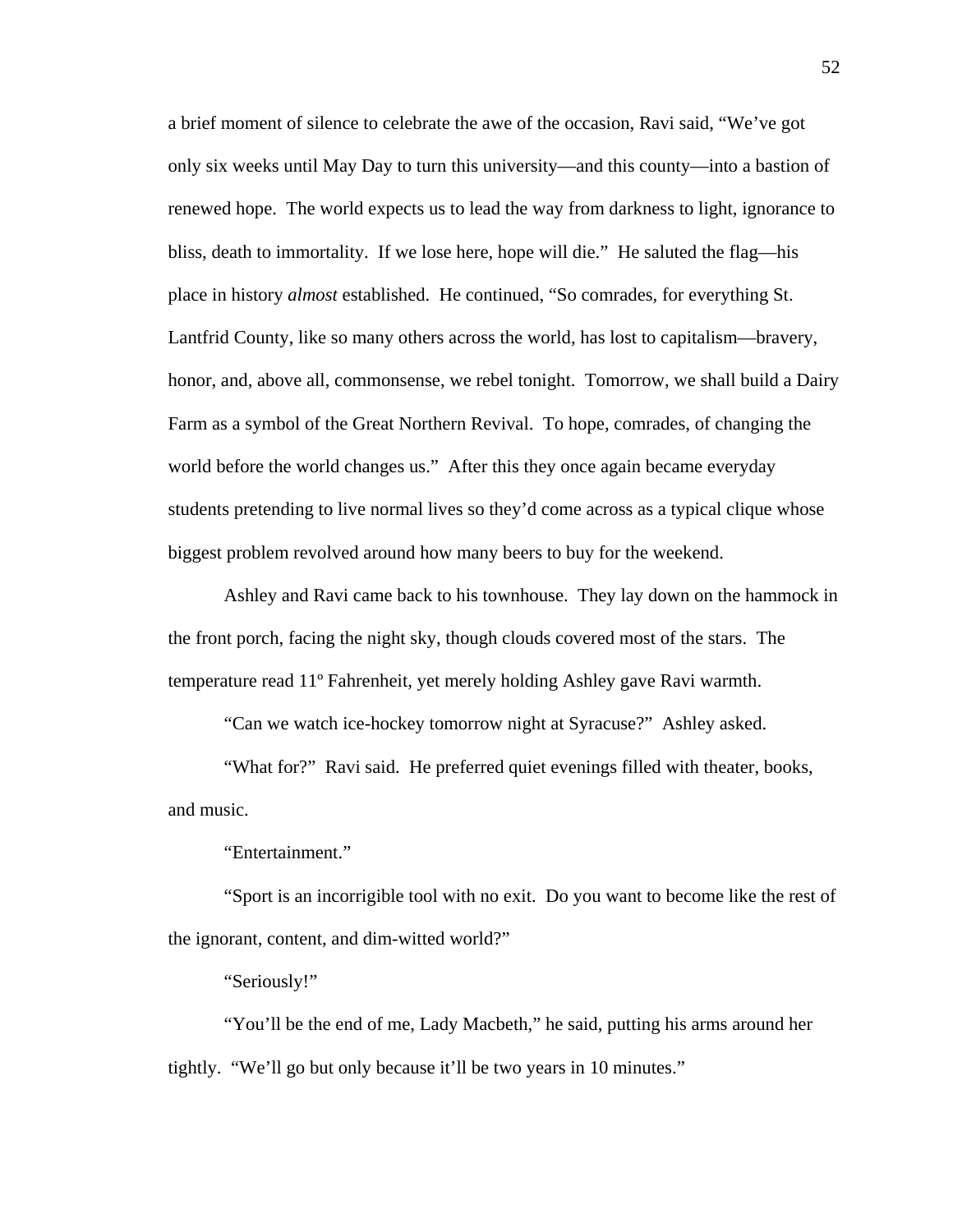"Will there be more?"

"A lot more."

"What if Holly likes you again?" she asked, running her fingers on his lips. "She has that Irish accent."

"She likes India and Indianness. You like me." Ravi reached for lilies from the vase nearby, picked up two, and put them on Ashley's dress.

"A lot of people feel weird that I don't drink. Remember when we met? Nobody had ever brought me fake alcohol so I wouldn't feel out of place. That's romantic. You've got something."

"I should start on homework," Ravi said.

"You haven't slept in two nights. Sleep with me."

He said "Okay." It didn't matter whether he got a 100 or 90 on the next Economics exam; he couldn't change his destiny. He got off from the hammock, then knelt besides Ashley and held her hands. He found her touch invigorating and understood why some preferred daily routine and family to a warpath. It'd be easy for him to get a decent job, marry Ashley, and then spend the next forty years working; he'd be so busy merely existing that there'd be no time to think for the collective human bond. But without the final vision, a day when every county in America rose in rebellion, he could not envision living his life. And he knew Ashley would understand in spite of her love for everything new and shiny on the advertisements. Through the clouds, he saw the flag atop the Student Center shining brightly under the fluorescent lights. There were many reasons to do nothing, but the burning star, freedom, was the reason to do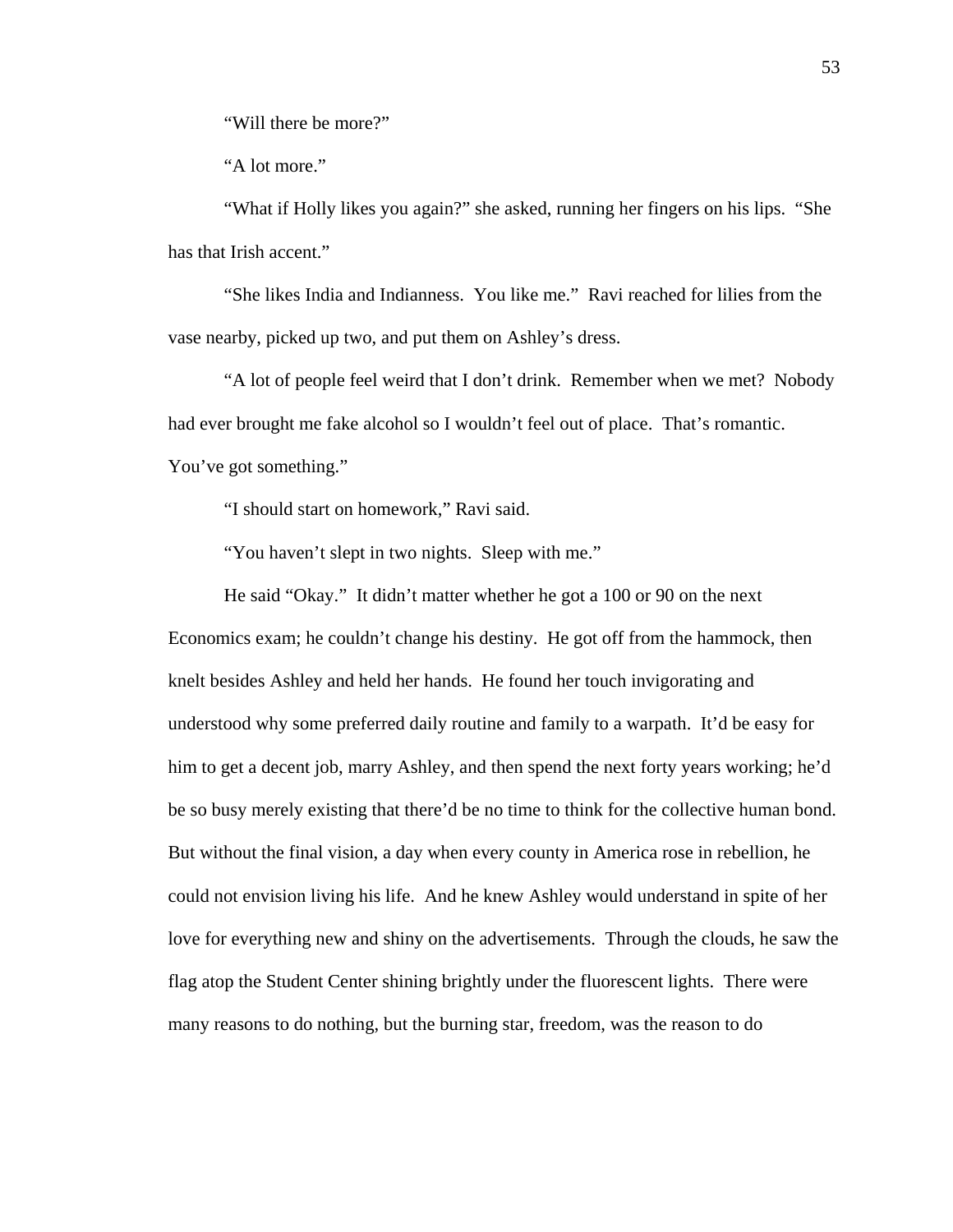everything because there were no hazy shades when it came to freedom—even if the revolution started accidentally.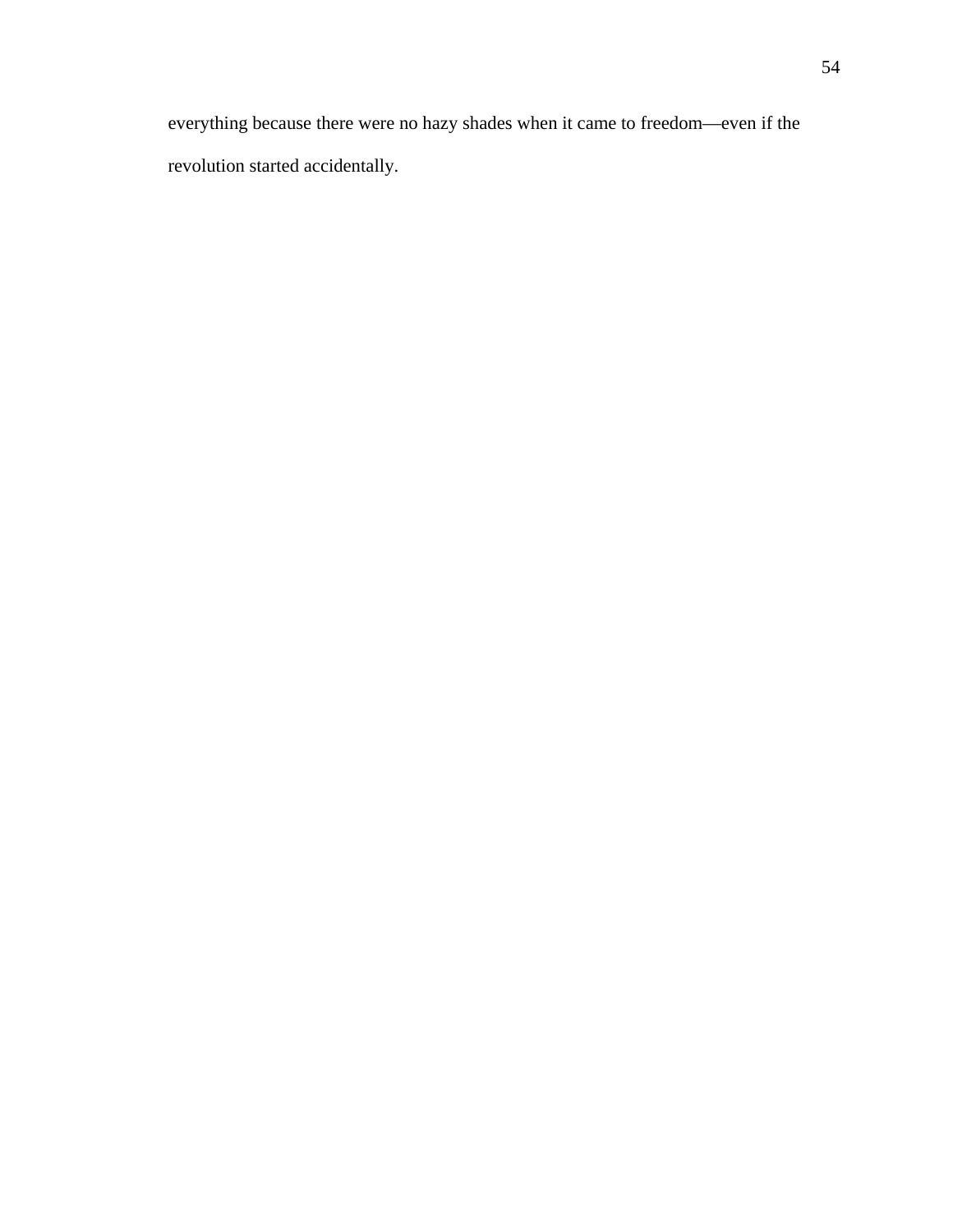## **CHAPTER II: MARCH 27**

# **Part A**

Around 7 a.m., as the sun prepared to rise, snow trickled onto the ground in a straight line and colored St. Lantfrid County as white as its residents. No cars strolled on US-11, which also doubled as Main St for each small town it crossed; only an Amish buggy fought the chilly day. Jesus Christopher stood on a narrow graveled path, which separated the eastern outskirts of the St. Lantfrid University golf course from an abandoned dairy farm. All that remained of the 50-acre farm was a large building with sloping roofs, a pillar that'd once been part of a fence, and a silo, the tall cylindrical structure enunciated by a pointed-top. The roofs groaned under thick layers of ice and snow. A row of deciduous maples, evergreen red pines, and Norway spruce hid the farm—this suited St. Lantfrid University, as it did not wish to expose its visitors to eyesores.

 On the lone pillar, Jesus spray-painted the words *Dum spiro, spero* (While I breathe, I hope), then placed a rusted bucket with a red cross on the side, atop the short pillar. "Comrade Bucket, you'll be the symbol of the Great Northern Revival," he said. "For everything we've lost." He admired the words, then inhaled the smell of fresh paint. A gust of wind knocked snow from a nearby pine tree, and Jesus found some of it stuck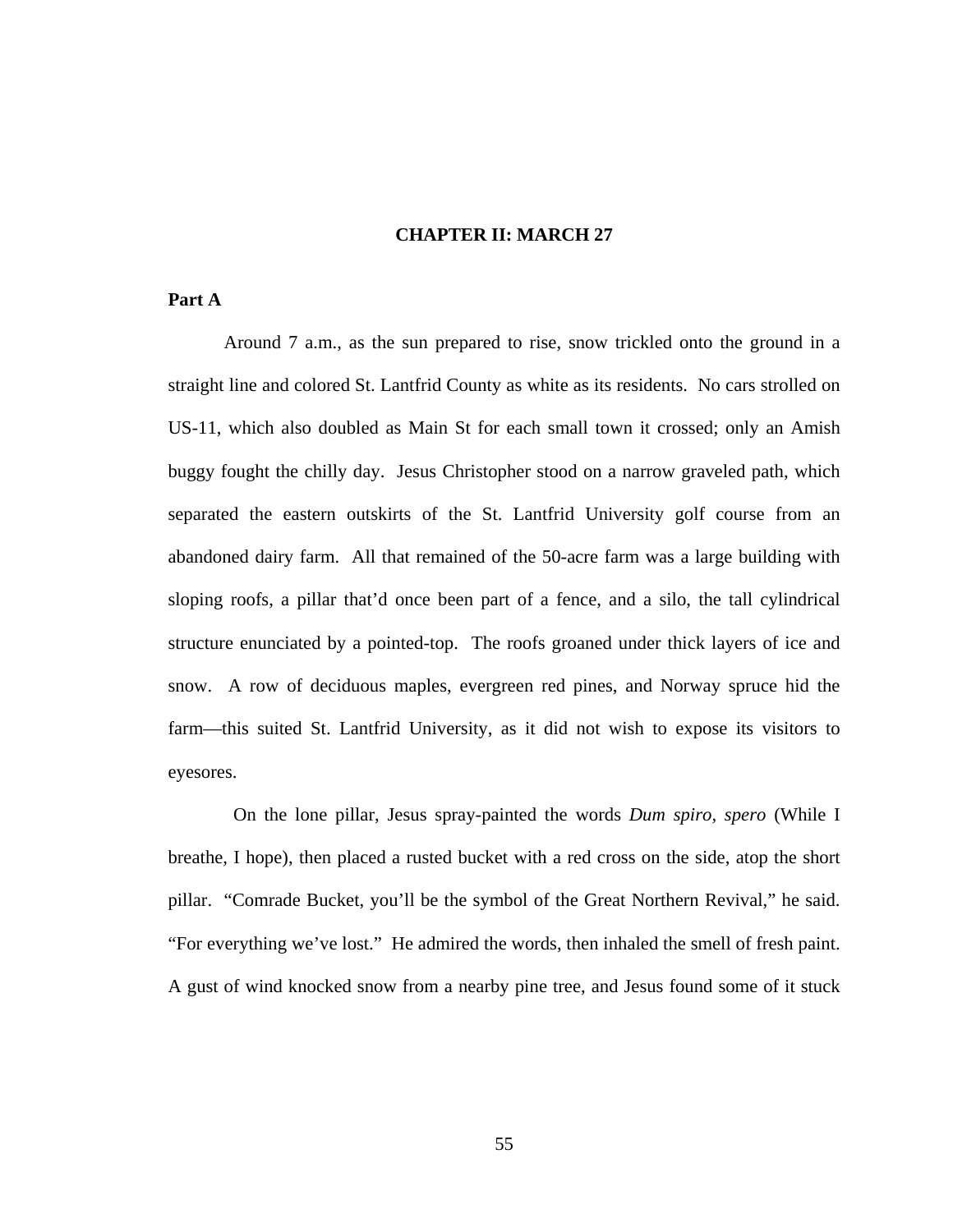on his shoulder-length hair. He preferred milder temperatures, but his eyebrows and stomach cringed simultaneously in disgust when he thought of summer and imagined the pleasant aroma of upstate New York diluted by the musty stench of old money.

Jesus marched toward a particularly beefy Maple tree, stripped naked by the winter. His rubber boots galloped in and out of the snow. He wielded a long woodenhandled ax with a cast iron head; electric tape kept the splintering wood together. He spray-painted a line around the bark to delineate the strike zone. He lifted his right hand and touched his forehead but confusion reigned over the next step in the formation of the cross. Right to left or left to right? "Forget it," he muttered. He stared up at the heavens and shouted, "Dear God, dear father, there's nothing greater than to serve the meek. I strike this first blow for humanity." He flexed his biceps and hit the green and white striped Maple snakebark. He swung his axe repeatedly, but each blow landed farther from the lines and the maple refused to budge.

He took out a letter written by Ravi and read a paragraph for inspiration. *This farm is the last bastion of renewed hope. The only farm not to have sold its soul. If we lose here, hope will die. Everything depends on you, Jesus Christopher. If in doubt, remember to ask, 'What Would Marx Do?'* It all made sense to Jesus. Growing up, emptiness boiled within him. Ravi's writings jangled Jesus' mind and made a dent on the hegemony that'd created cobwebs on his sensibilities. Another swing for the revolution.

Jesus re-positioned himself, stomping boots into the snow to get a better grip. He noticed Ravi walking toward the farm. Sweat dripped like tears from his armpits, but he produced euphoric growls to motivate himself. First impressions mattered.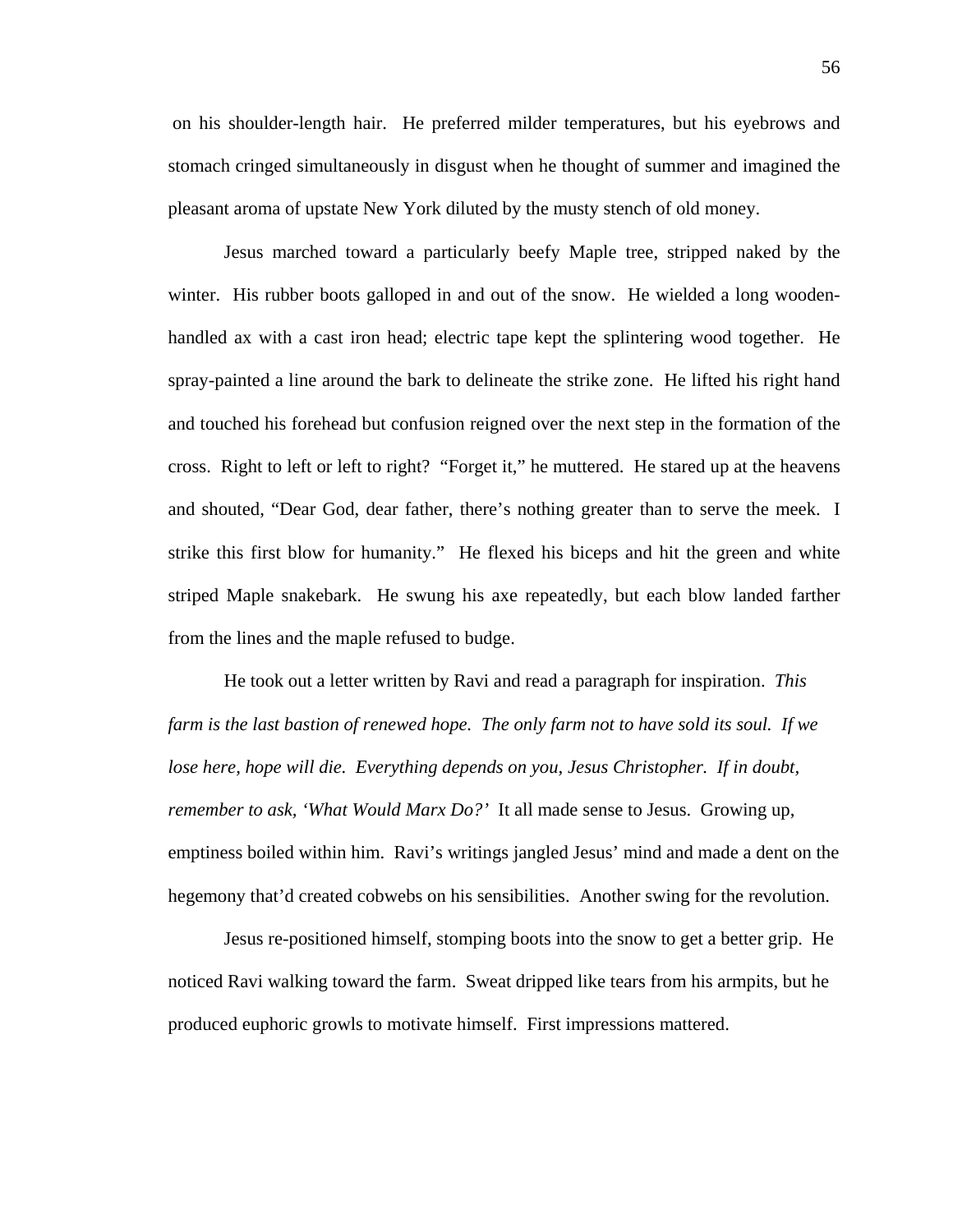Ravi, holding three fat books in a plastic bag, barely managed to keep his teeth from chattering. He wore a blue down-feather jacket and a winter hat with CCCP embroidered on it. He rubbed his reddened eyes in a desperate bid to be more awake, then sipped Odwalla Carrot Juice to replenish the mind. Jesus mercilessly thwacked at a tree but Ravi couldn't be sure why. The instructions only involved rebuilding the place. Although nobody—except James, who spent most of his time in jails after protesting at various rallies—in the Enclave particularly cared about engaging the locals, it seemed somewhat important to get them to participate in the uprising considering Enclave's theoretical belief in grassroots movements. The nature of the revolution, as Ravi understood the Manifesto, called for professional revolutionaries leading the way. So, for his part, he'd thought of appealing to the disgruntled dairy farmers of the region by setting up a dairy farm, which would serve as a symbol of revival.

Ravi put the three books on top of the rusted bucket and stared at the spray painted words, *Dum spiro, spero*.

Jesus took a slight bow. "Your reputation precedes you. Meet Comrade Bucket. In your honor, I've painted a Latin proverb on the pillar. It is a pleasure to meet a scholar."

Ravi smiled politely, not sure if he'd missed a bucket joke. At times he felt out of depth with American humor, especially when the jokes belonged to a series, such as 'yo mama' or Chuck Norris. "The state motto of South Carolina? Far from revolutionary, I suspect, if a backward southern state embraces it."

"I ponder about the ransacking of words. Take Jesus, for case in point," Jesus said, kissing the cross around his neck. He said to the bucket, "How did it happen,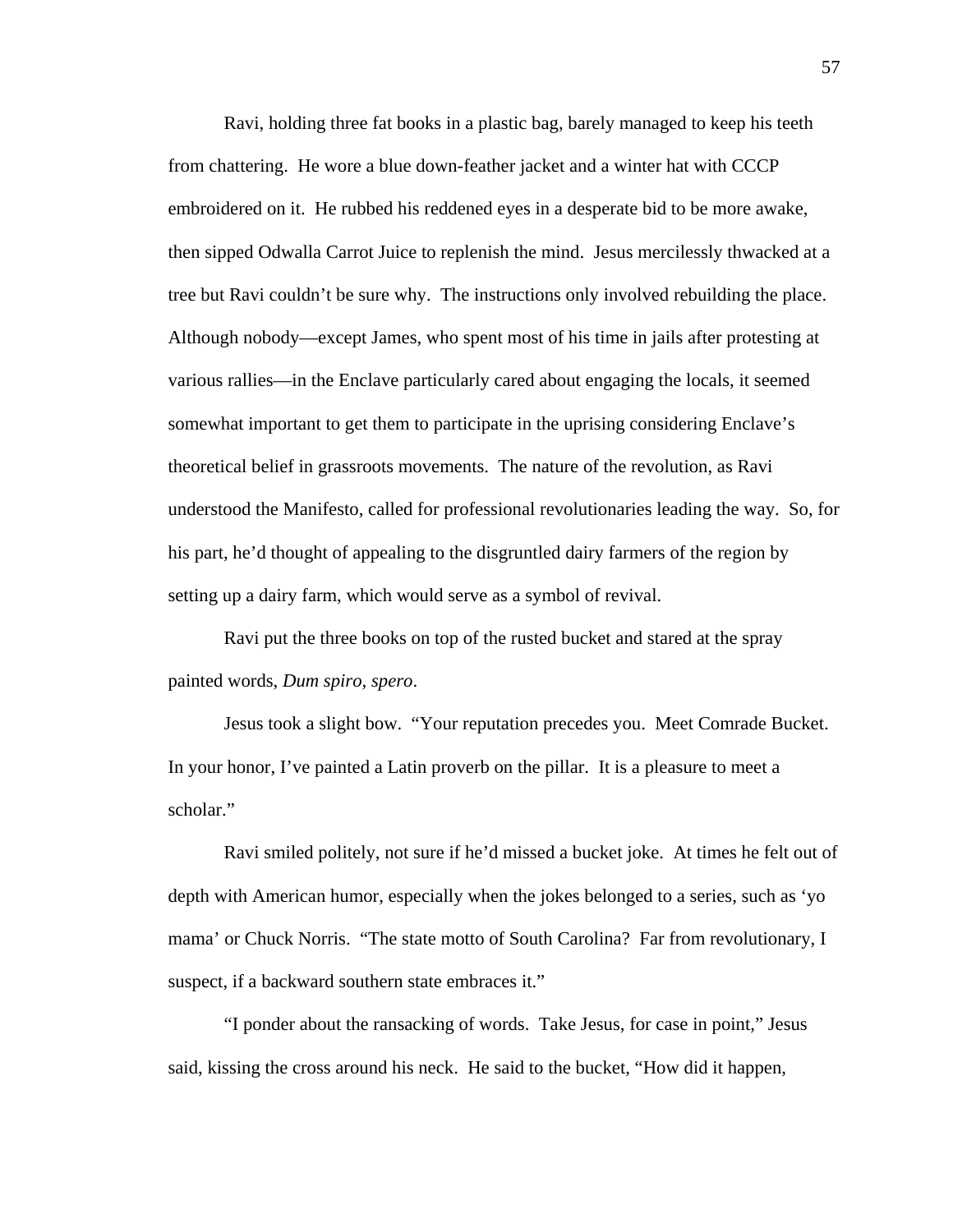Comrade Bucket, that Jesus became a gay-hating Uncle Scrooge figure?" Then he turned to Ravi and said, "Where is your friend James?" James had set up the meeting.

"In jail," Ravi said. He observed the tall and slender figure, attempting to gauge the persona of the man who'd changed his name from Jeff to Jesus. Ravi never felt keen on Jesus doing the job, naturally suspicious of anyone named after a God (and Christian Socialists in general), but James, an Enclave stalwart, swore that despite Jesus' eccentricities, his career as a hippie and local roots qualified him to get a farm built. Ravi pointed at the dairy farm building and said, "Do you think this place can be fixed?"

"Comrade Bucket and I will take care of the farm." He turned toward the bucket and said, "Won't we?" Then he said to Ravi, "I compliment you on your excellent decision of buying this farm. How much did you pay?"

Ravi decided Jesus was mad; these were no bucket jokes. "It belonged to an old lady who moved to New York City after her husband's death—about ten years ago. No kids. She wanted to come back, I suppose. But she's dead. Sullivan probably doesn't know, otherwise he'd try to takeover the land." Ravi paid \$39.99 to get all the information on her. Then \$24.99 to print out forged change of land ownership papers, just in case someone asked. It now belonged to a fictional Mr. Harold Whitaker. Not that it'd matter in the end when all ownership would be communal.

"You're a genius," Jesus said.

Ravi smiled. He liked people who admired him. "What do you know about dairy farming?"

"Nothing yet," Jesus said. They started walking toward the main building.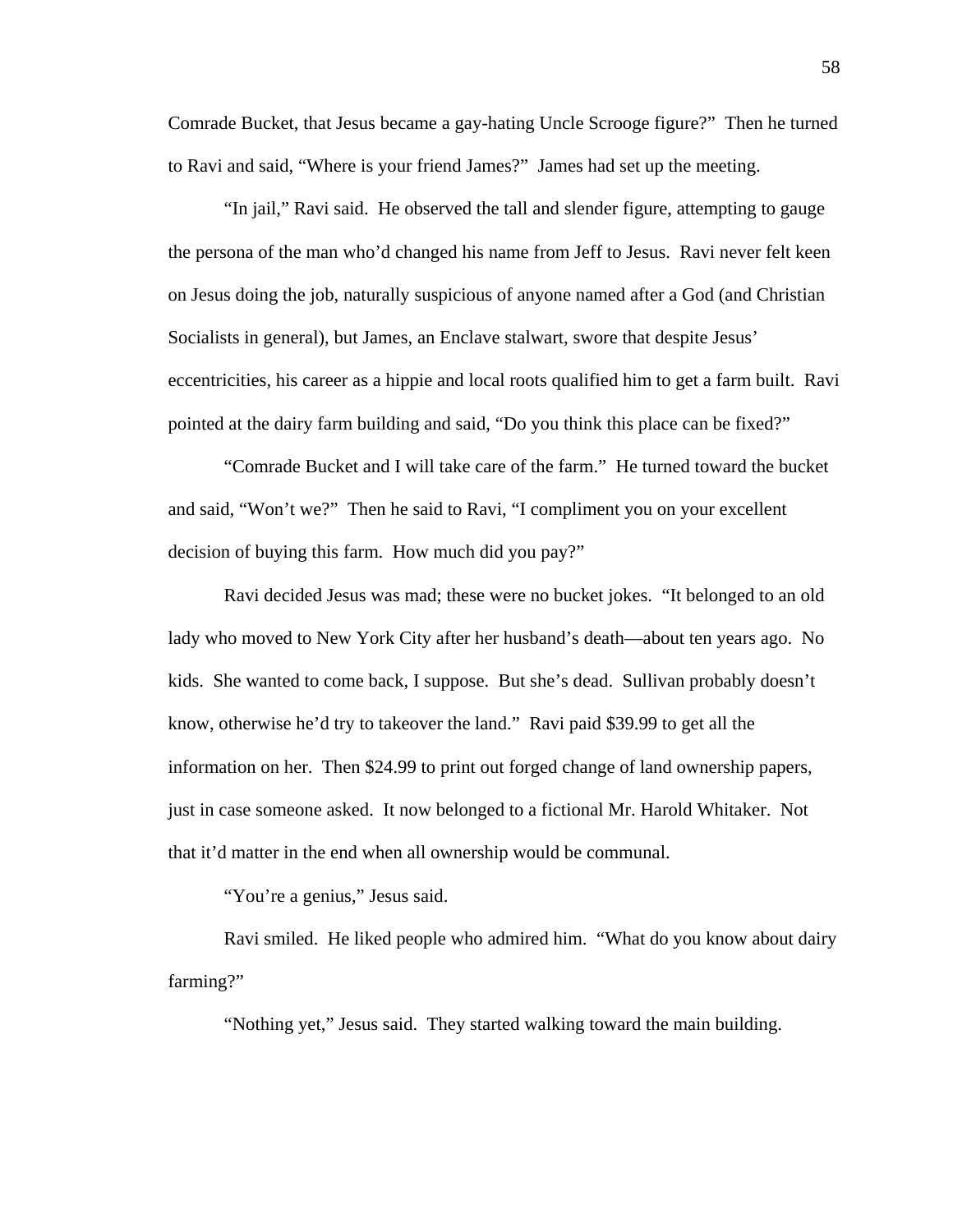"Nada?" Ravi said, trying to push the door open. My God, he thought, the man is not only a lunatic, he'd also likely be incompetent. If only Ravi could find more time, he'd raise the cows himself. He'd seen them in India.

"I grew up on a farm. All animals are children of God, and raising a cow cannot be different than raising a horse." Jesus attempted to break the door with the axe, but failed after numerous blows.

"We only have until May Day." Ravi pointed at the Latin words and said, "Remove this graffiti. Enclave has to be classy." Ravi grabbed the axe from a struggling Jesus and broke open the door with effortless jabs. Then he looked at the axe and said, "Why were you cutting trees? It is probably illegal to chop wood in someone else's property."

"If we remove them, everyone can see the farm," Jesus said.

"Please let the professional revolutionaries do the thinking," Ravi said. They stepped inside. Ravi turned on his flashlight. The wooden planks, which held the roof together, remained intact. But the hardwood floor and walls had metamorphosed into a colossal mold retreat. Ravi sniffed the smell of milk, which rejuvenated his spirits. "Pack this place with cows."

"Will be done," Jesus said, examining the mold. "But what about the milk?"

"We don't want that kind of cow. Buy them in bulk from slaughterhouses." Ravi thought, his mother, a devout Hindu, might be happy to know he's saving cows. "What's it called...yes, urethra. No. The udder—make sure it isn't full of anything. I've brought some books on the topic. They're on your bucket. One has a DVD with bonus footage interesting stuff."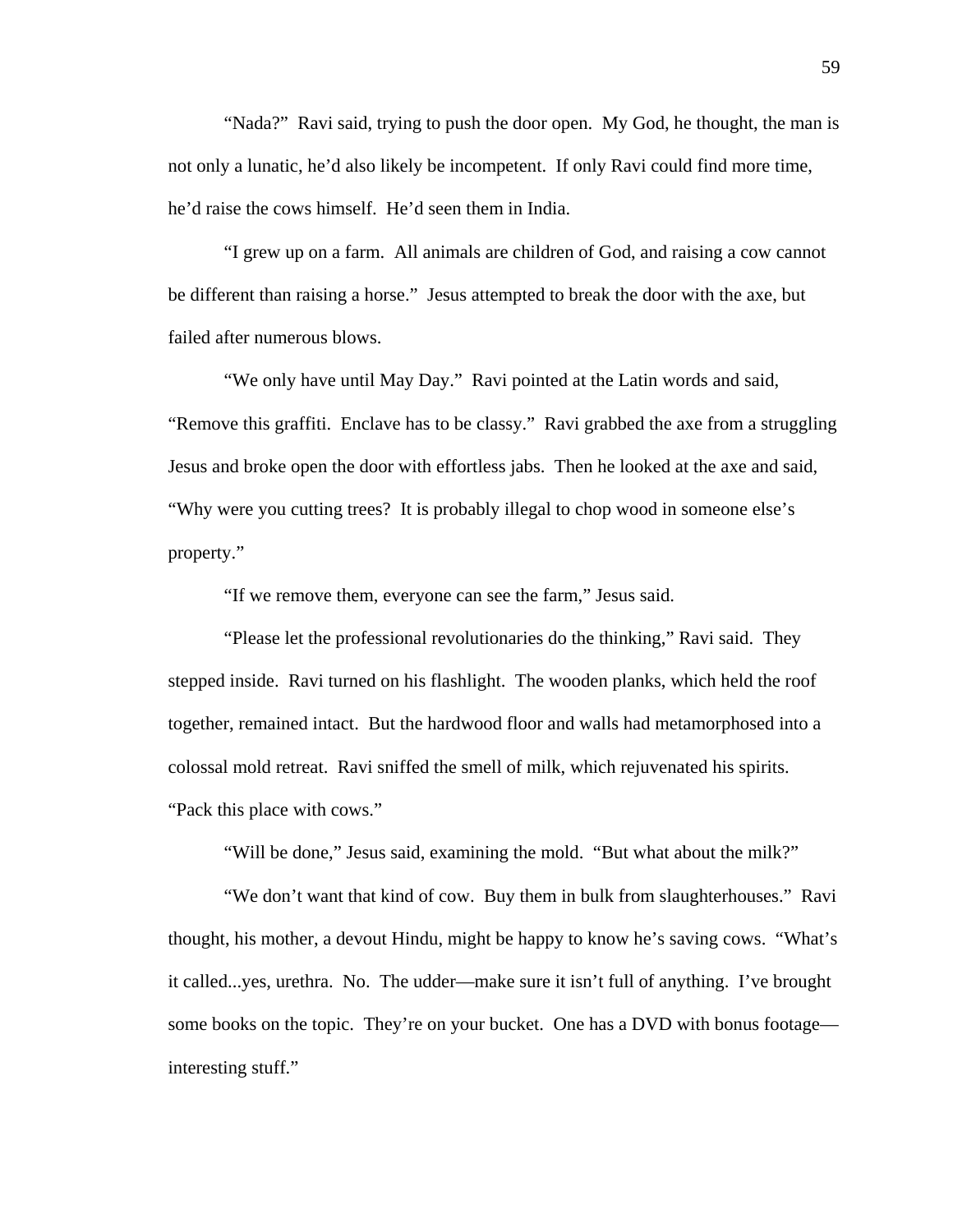Ravi turned around to get out of the building. The flashlight caught a redheaded girl wearing a cowboy hat peering in through the entrance. "Holly? What the hell are you doing here?"

"Howya," she said. "Just getting me some fresh air. Lovely day outside."

"Are you stalking me?" Ravi said.

Jesus touched the walls and smiled. "I've been researching Jesus' life. The more I read, the more I realize, I must do what he did. Some think he worked as a carpenter. Not true. He chopped trees as a day laborer. I think I'm a natural chopper."

"Jesus, I have no time for this," Ravi said. "James said you consider yourself to be the messiah, but I'd rather we didn't attract unnecessary controversy."

"I'm not saying I am," Jesus said. "It is possible, isn't it? I wonder if messiahs know. Krishna didn't, did he? He came to the world as a child. But do you not see the similarities? Blonde hair, blue eyes, same height, keenness in chopping. And the last name—Christopher!"

"I'll go along, then, fellas," Holly said. "You two take care."

"Jesus, we'll talk later," Ravi said, stepping outside the building. "No, Holly, you aren't going anywhere."

"That's fine by me, we can slog out here. You should leave the Mary-Hick bird and come back to me." She touched his cheeks and winked. "Did she enjoy the article about the couples? Long-term prospect—Senator Kashyap from the great state of New York. For feck's sake, you have to find someone taller, fitter, and more juicy. Someone, oh, darn, whom does it sound like. Me?"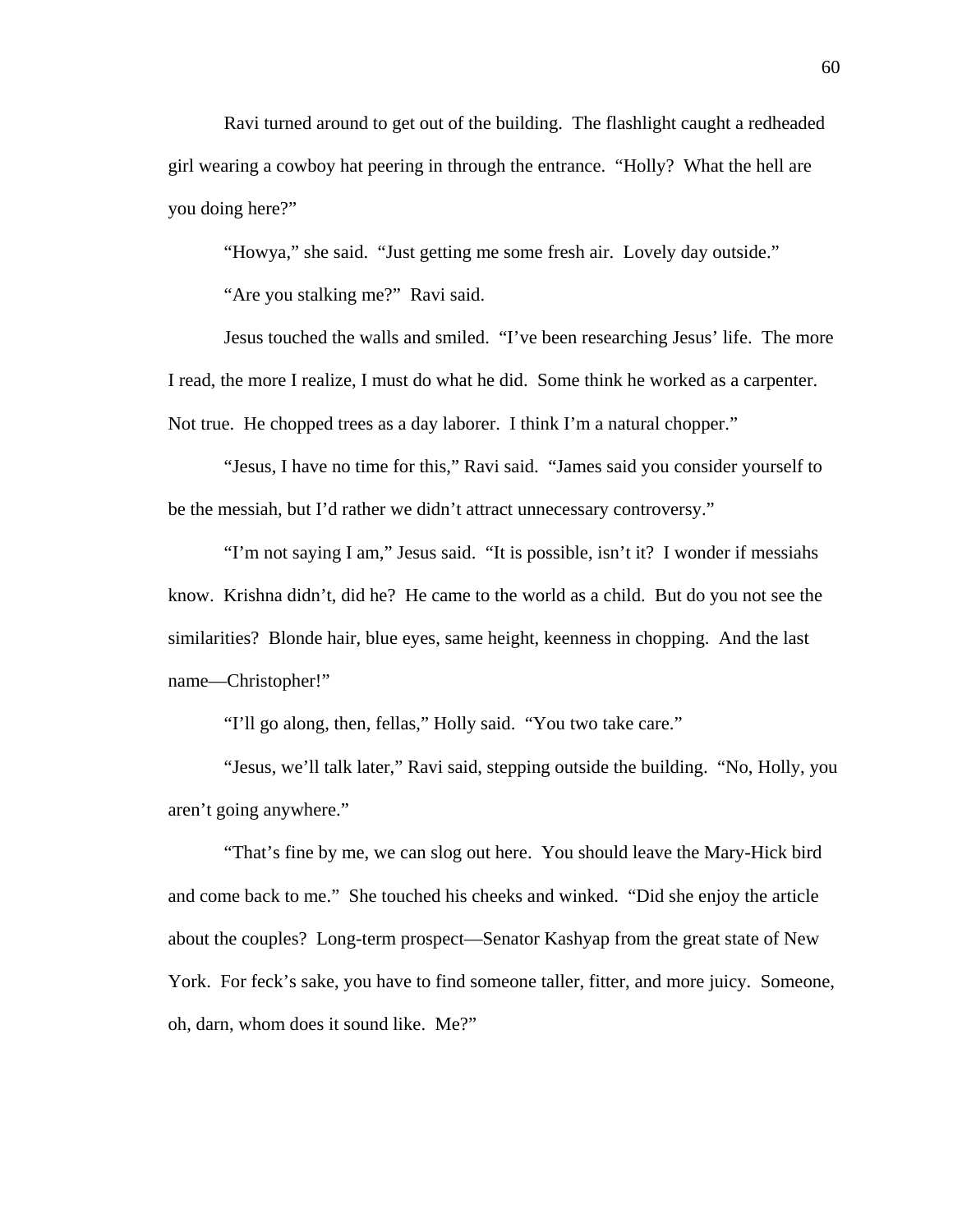"What do you want?" Only from a distance did she look like the kind of romantic girl who enjoyed counting stars at night for no good reason. He noticed Jesus trying to perform coin tricks. Jesus needed better miracles before he could call himself the messiah.

"I'd like me to be your mot," she said. "But I also want to be writing for TBSTL. I'm a funny writer—got lots of gas."

Jesus said, making a coin disappear, "I call it the Moses trick. He performed it first."

"Holly, why are you asking me?" Ravi said. "Write TBSTL an e-mail."

"I'm not entirely gobshite. I want to see how everything works—the Enclave,

TakeBackStLantfrid, the boyos behind it. I brought a sample—so you don't mistake me

for a blackguard. I wrote it over cha earlier; if it isn't any good, I can do better." She

handed it to Ravi. He started reading, she leaned over; he smelt her cigarette breath—

surprisingly sexy.

## Dear Administration,

How can you shamelessly fund students to party over the summer break when you claim there isn't enough fund to support programs like Upward Bound, which help poor students? These are just five of the many instances where students who certainly don't need financial assistance were given \$4500 each for fluff projects to pad their resumes. Please do not sell our degrees.

## *Craig Gooch, Newport, CT, GPA 2.3, "United Kingdom's Reluctance over the Adoption of the Euro"*

What exactly will Craig learn about the Euro from being in London that he couldn't by reading articles sitting on his comfortable front porch at Newport? Has he got personal interviews scheduled with Mr. Blair? Or will he get inside information from pub rats?

*Kristin Gotham, South Shore, MA, GPA 2.4, "Water Quality Comparison of Five French Lakes and Five Italian Lakes"*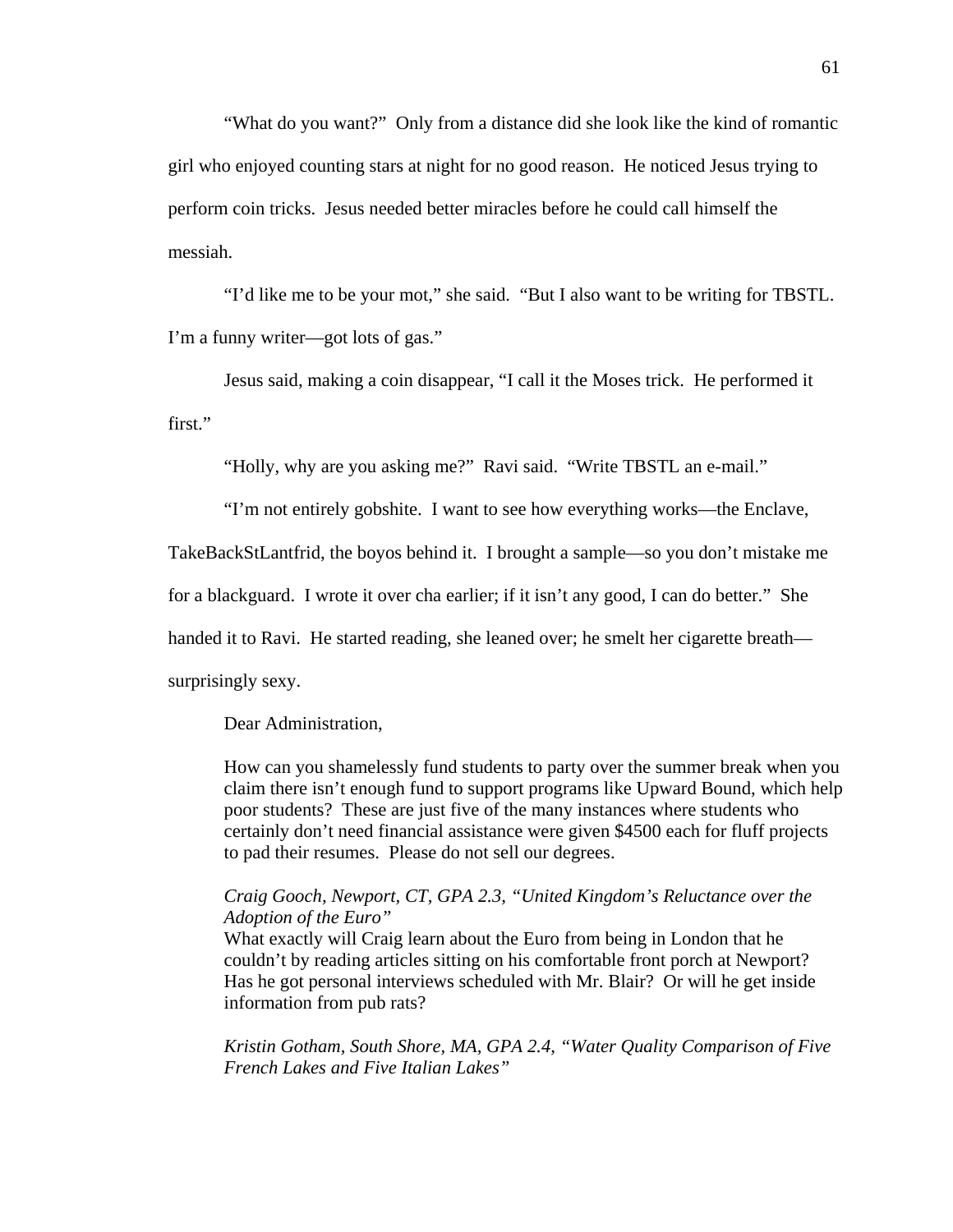Couldn't Kristin, perhaps, compare some local New York lakes, and the money saved can be passed onto someone with a higher GPA struggling to afford SLU?

*Sierra Darley, Bennington, VT, GPA 1.7, "Seeking Sweden: The Legacy of Linnaeus"*  Linnaeus? Didn't he die–like–a long time ago? Even his house burnt down. Nevertheless, good luck competing with those Swedish vixens. And here's something that'll help you the night before the report is due: <http://www.ucmp.berkeley.edu/history/linnaeus.html>

*Katie Boland, Hingham, MA, GPA 2.0 "French Influence in the Caribbean"*  And should we forget the fine strapping lad Ms. Boland is dating will be partying at the Caribbean Islands too? Perhaps Ms. Boland's own description on facebook demonstrates her serious academic outlook: "its party time, Caribbean style, baby."

*Dennis Richmond, Greenwich, CT, GPA 2.3, "The Capitals of Europe"*  Yes, Dennis, we'd love to tour Europe as well.

Ravi let out a coy smile after reading. He said, "This is fine, but why'd I trust you?"

She didn't get a chance to answer. James, 6"2' thickly built with shaved head, wearing a skirt on top of slacks, arrived with Joseph. James belonged to the organic food + yoga wing of the liberal political spectrum and had a hard time distinguishing lentils from Lenin. He attracted all the cheesy people at SLU, which boasted almost a whole army of them.

"I better be on me way," Holly said. "We can all have cha sometime." She

hugged Ravi, kissed him on the cheek, and whispered in his ears, "Call me later."

"No, I hate 'cha,' actually," Joseph said. He glared at Holly and then raised his hands in an inquisitive manner after she walked away. He puffed on the cigar and said, "Why are you kissing her? Ashley know about this?"

Ravi shook his head and said, "Don't worry; I think the matter is settled."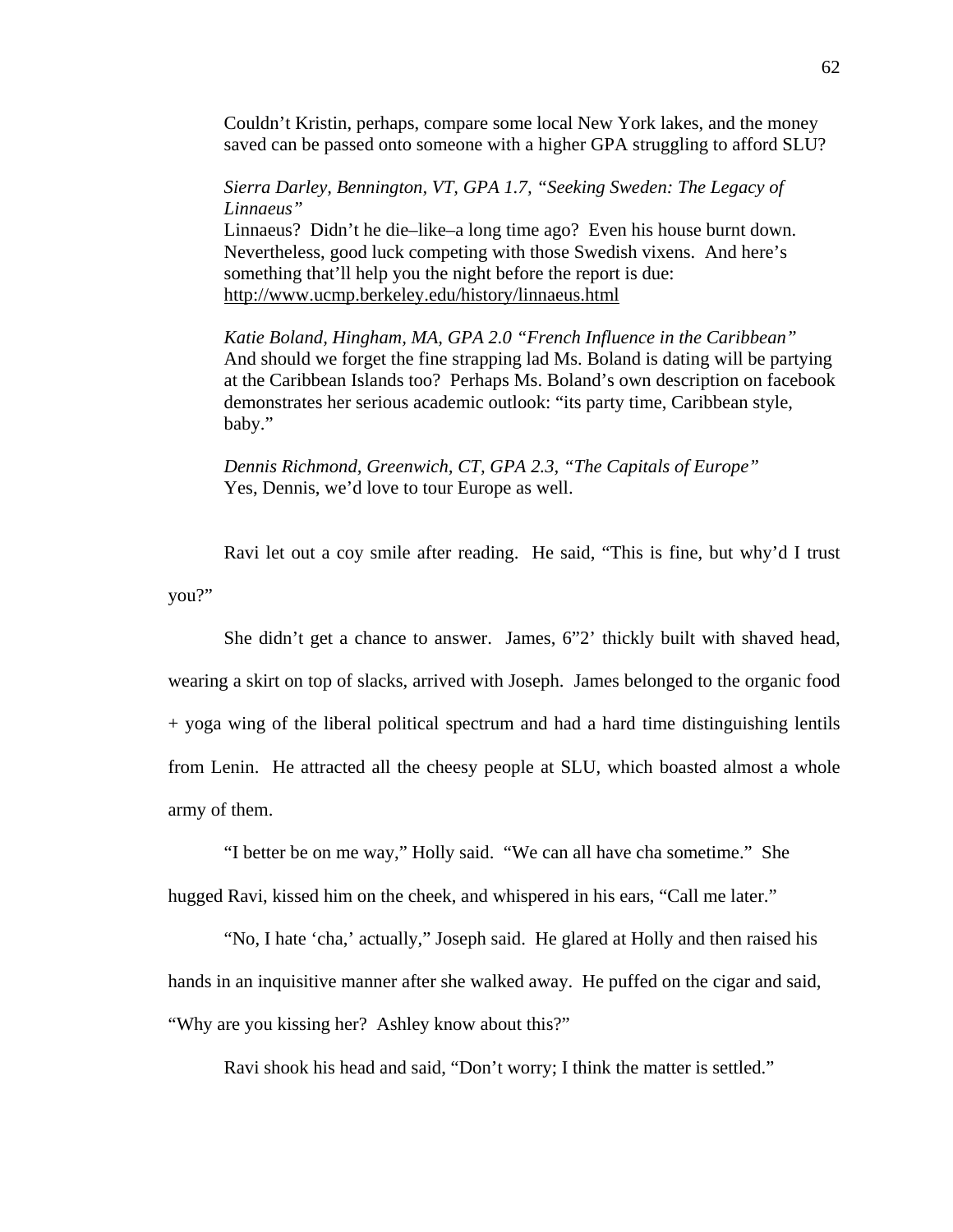"May I say something?" Jesus said. "Imagine what we could do if Jesus became a Communist! Marx failed to correctly fathom the power of religion."

One trick pony, Ravi thought. He did hope, for his own sake, that God really was dead. Or he'd have some explaining to in the purgatory. He asked James, "What's with the skirt?" He also sported a bead necklace and matching earrings.

 "I think he's out of the closet," Joseph said. "We are in the middle of a god damn revolution here. How can a sane human even think about anything sexual?"

 "Is this really the right time to come out of the closet?" Ravi said. He adjusted his CCCP hat and wondered if Lenin's Vanguard performed better. "Don't get me wrong, James, I love gays as much as the next guy. I'm merely questioning the timing of your announcement."

 "Brother Ravi," James said, "you can call me Seveka Das now. I have converted to Hinduism too."

 "I will do no such thing," Ravi said, "James." When Ravi first met James, Ravi wondered why he came up with idiotic visions and over-the-top mysticism. Elizabeth had tried to explain, 'Probably because he's part Native American, its part of their culture'; she considered that a suitable explanation. Though as months wore on, the percentage of his Native American-ness kept increasing exponentially from the original 5%.

 "I must go and address a youth conference," Jesus said. "Should I leave Comrade Bucket in your custody?"

 "No, you may take Mr. Bucket," Ravi said. Jesus left with the rusted bucket sitting atop his shoulder and the packet of books under his arm. "My *only* concern with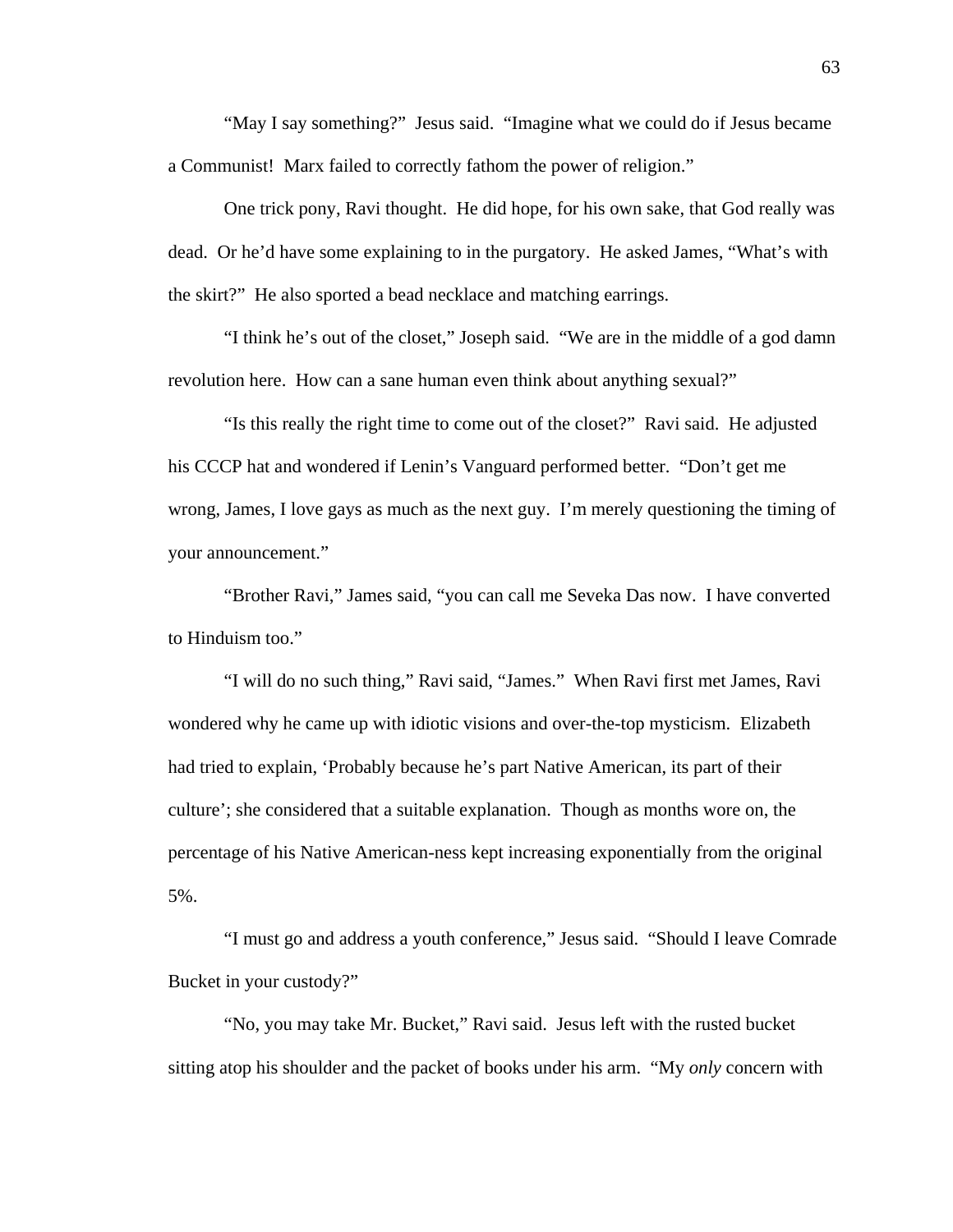him is that if he really is Jesus, he's referring to himself in the  $3<sup>rd</sup>$  person, which makes him a narcissist. Tell him God is dead so he cannot possibly be Jesus."

James said, "We no longer know how to love without religion. Say the words Hare Krishna, feel the love and energy!"

 "Then we shall learn to truly love!" Ravi said. "True revolutionaries are guided by feelings of love." Ravi grabbed the can of spray paint, half-buried in snow, and started writing on the pillar. "Do you know who said it? Che Guevara. And he knew people would laugh at him so he pre-empted it with, 'at the risk of sounding ridiculous!'" The spray paint ran out after the word *feelings.*

"Relax," James said to Ravi, "let me see your palms."

 "You looked at it last week," Ravi said. He hesitantly put his right hand forward. James stared at the lines with purposeful eyes, brushing aside the falling snow.

"Oh, yes," James said. "The fate line has now moved toward the mount of Jupiter with extreme vengeance. You'll be king!"

"What an asshole," Joseph said. He'd spotted the Master Wrecker Company, the official St. Lantfrid University affiliate, preparing to tow his '78 Ford.

Joseph removed his sunglasses and ran toward the parking lot, but the snow slowed him down. James followed closely; he struggled with the heels on his boots and the flapping skirt. By the time Ravi reached the scene, the tow-truck appeared ready to takeoff, puffing smoke. Joseph, trying to open the tow-truck door, shouted, "Who tows shit in this weather?"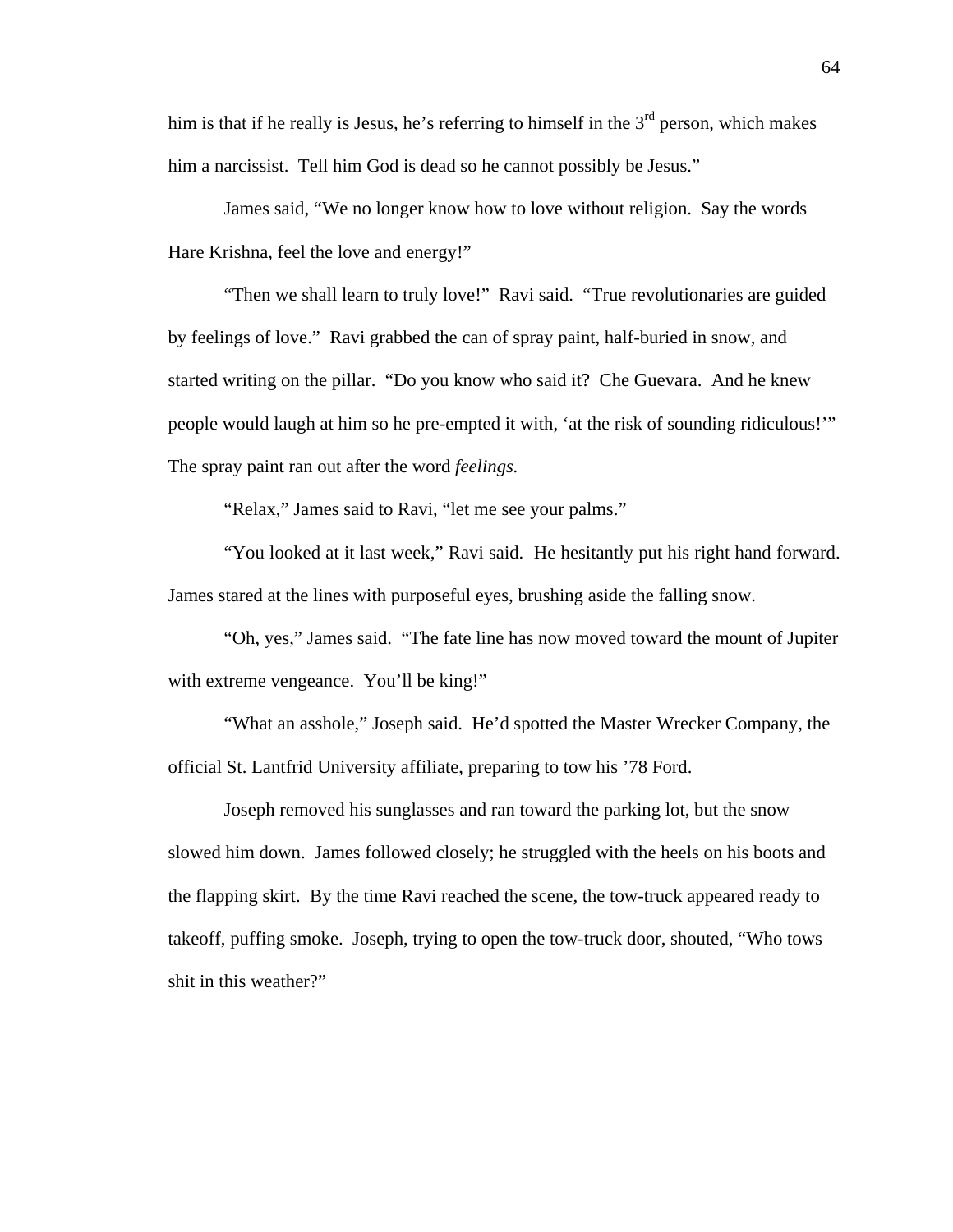The driver, wearing a torn lumberjack jacket, finally stepped outside. He appeared severely malnourished. His missing front teeth further exacerbated the effect. "I ain't wan' no trouble boyz, just doing mah job."

 Joseph said, "Yeah, yeah. We're working to help you people too. In fact, that clown over there returned from Miami where he protested against NAFTA. You do realize that's to help you?"

The driver shrugged his shoulders. "Gotha feed mah familih."

"Your world will be a happier place if you'd give up the anger," James said. The driver claimed he was not angry, but James wouldn't hear of it. He proceeded to make the driver fold his palms, stare at the sky, and channel in the positive energy. The driver refused to release Joseph's truck.

Ravi pulled the driver aside, offered him a twenty, and complimented him on the jacket. The driver pleaded his helplessness as he'd already called the office, but for ten dollars, he let Joseph and James take out their belongings. Once the driver departed, Joseph said, "The time has come." He grabbed his 9mm Berreta revolver from the recently recovered bag.

"Brother," James said, "you're going to get me arrested again."

 Ravi tried dialing the number of the tow company but nobody answered. "We'll get your Ford back."

 "I'm not about to pay a god damn dime," Joseph said, always eager to prove that he didn't quit the Air Force because of an inability to handle the pressure. "We'll shoot the garage lock and liberate the truck. I've full faith in you, Ravi, to lead this charge."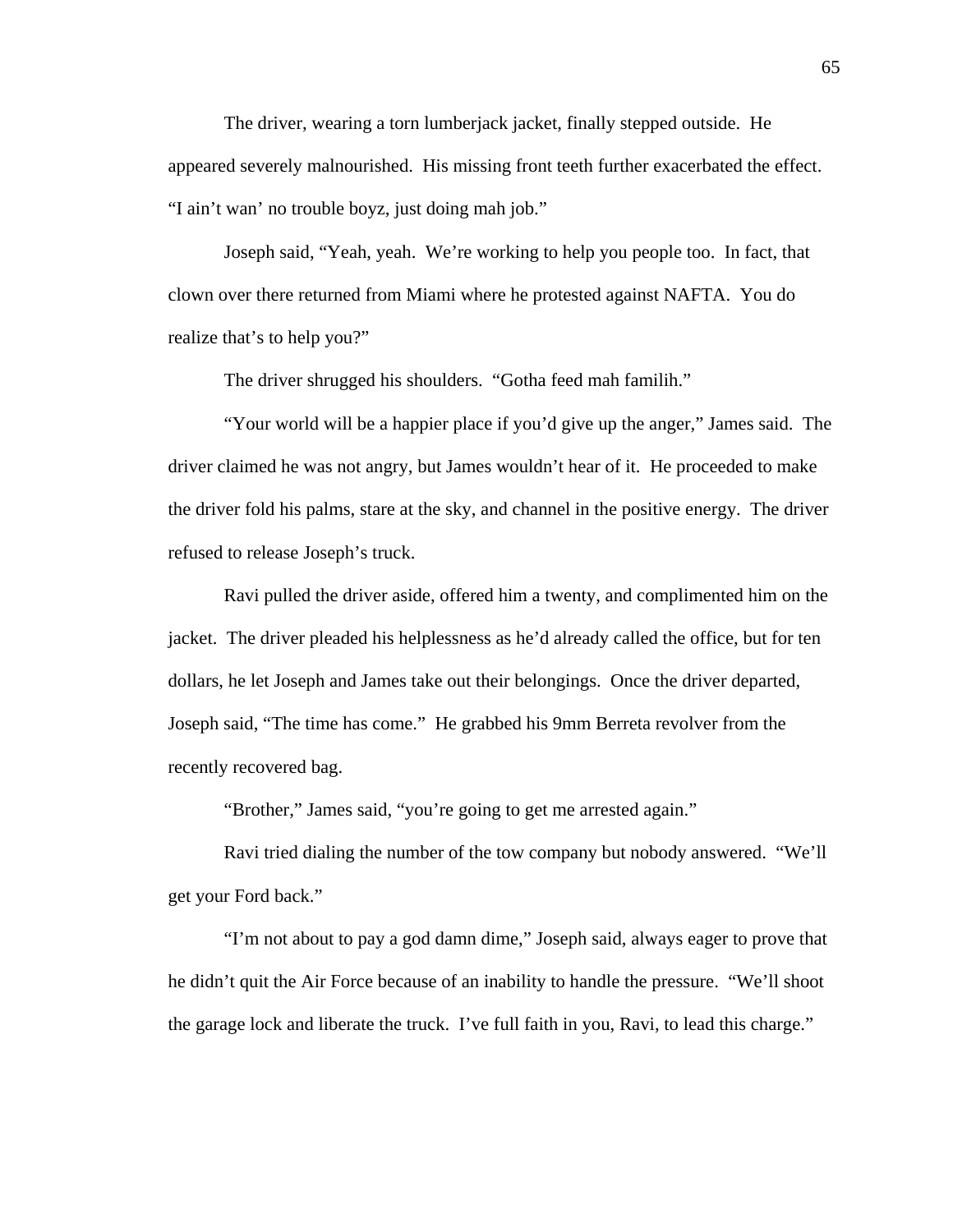"Are we doing organic farming?" James said while browsing through a book on the subject he bought in Miami, oblivious to Joseph's existential crisis.

"We should feed the cows what they desire—we want nice fat cows," Ravi said.

 Joseph aimed at a tree nearby. He said, "I assume I'll be alone in liberating the cars?"

"Some high-school girl will be working at the counter."

 "And her company stole my Ford, which in transporting James became a vehicle against NAFTA. We're under attack from everywhere—even the petty bourgeois." A spider crawled toward Joseph's fingers as he slashed a cobweb on Ravi's car in half with the gun. "They're faceless, they're everywhere. I can smell a Larry even here. The girl at the counter. The truck driver. The shabby garage two shit establishment." Joseph let out a scream when he noticed his fingers swelling from spider spit. "Even the god damn spider," he shouted. He prepared to shoot when Ravi yelled to stop.

 "Is that David?" Ravi said, pointing at a fat man observing them with binoculars sitting in a car at a distance. Ravi dialed David's number on the cell phone.

Ravi said, "Are you enjoying the good weather?"

"Yeah, dude," David said. "What's going on?"

"I can see you, genius," Ravi said, afraid fools would jeopardize his place in history.

"Dude," David said. "Since you don't tell me anything and now Sullivan has said he'd give amnesty to the whistleblower, I'm just making sure you dudes don't burn me."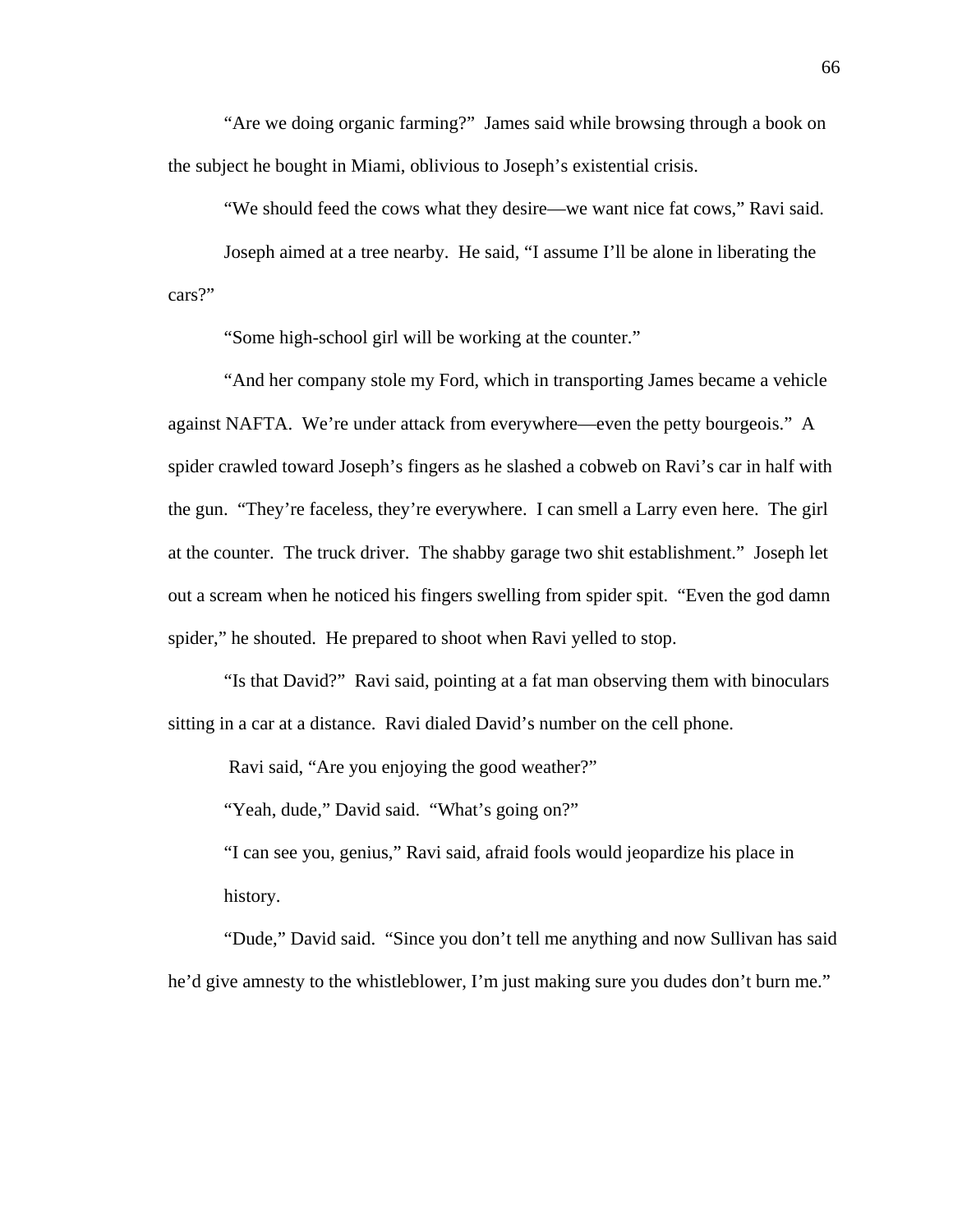"But you have nothing to do with any of this," Ravi said. He worried David had reached a stage of paranoia where, 'Et tu, Brute?' would become the only form of communication.

### **Part B**

Dr. Jazmin Bass, Associate Professor of English (specializing in twentiethcentury Southern Literature) and soon-to-be Associate Dean of Student Affairs, sipped the last drop of black coffee, only a shade darker than her skin, from a mug with a map of New Orleans on it. The cold coffee and the damp smell of her living room caused much unhappiness. Her lumpy couch, a tint of used-to-be-violently-purple, added to her dismay. She placed her mug on the wooden table carved with images of tombstones from a famous cemetery in Louisiana; the passage of time had dulled the engraved lines. She picked-up her laptop; she scratched her hair trying to end the latest fan fiction story online spin-offs using characters from existing books and comics—on the *X-Men* series. After some thought, she typed:

Judicious Jazmin returned to the Xavier institute after a typical day in office where she eliminated the fearsome and ferocious Ferronickel Fardaman. She saw Cyclops, who was the only one that understood her. And she, the only one who could survive the concussive force of the radiation from his eyes, kissed him with tender lips. His firm strong arms wrapped around her petite frame. He promised never to leave her again.

She hadn't published anything in over fifteen years save for online fan fiction. The lack of publication almost cost her the professorship until President Sullivan made an offer which she readily accepted. Associate Dean…unexpected, but well deserved, she thought. Some faculty called her a sell-out, but she thought of the promotion as a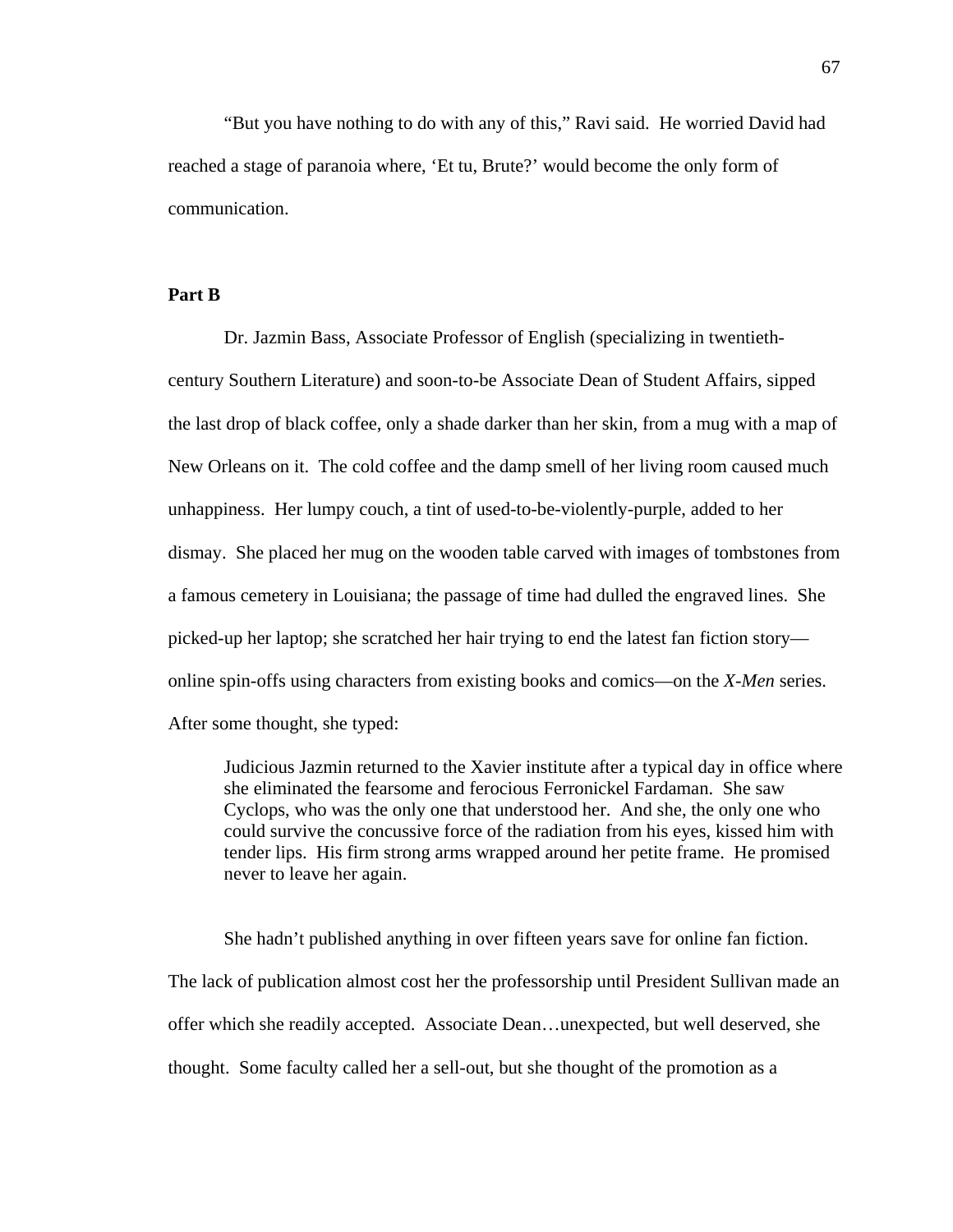thumping approval of her online writing she'd diligently shared on the faculty listserv for many years. As she leaned back on the couch, her gaze fell on the once bright and colorful photos of the French Quarter, black Civil Right leaders, and X-Men that hung on one of her walls; they'd now blended in with the yellowing wallpaper and the dull unpolished wall-to-wall bookshelves, filled mostly with hardbacks by American writers. The traces of New Orleans in her room that'd once inspired her, did very little now to alleviate the staleness of life. New challenges, besides the omni-present genius of Wolverine and Jean Grey, became rarer in her professional life.

 She touched the framed black-and-white photo of Martin Luther King speaking at the French Quarter. He looked serene and calm, yet the raised left hand showed he meant business. 'The good days,' she reflected. 'When leaders knew how to bring about change.' She could almost fill-in the words for the speech. She'd thought about it often and now assumed she'd been there. The idea stemmed from her own mistaken belief that she was a revolutionary in her younger days. Certainly, at various points during the late 1960s, in her late teens, she'd intended to march for Civil Rights and the opportunities came aplenty in Louisiana, but she just never did. Still, her X-Men comic persona continued to deliver justice to the world.

 At 8:45 a.m., she moved in front of a mirror and combed her harsh longish hair before putting on some anti-wrinkle facial cream, desperate to remove the vertical lines, which began below her lips and stretched down to her chin. This resulted in a permanent inverted smiley on her face, which gave her overall persona a feeling of pervasive moroseness. Unsatisfied with the results, she scrubbed *Apricot Face Cleansing for the Exotic Skin* on her face. Nothing helped. She sighed and put on baby powder. Her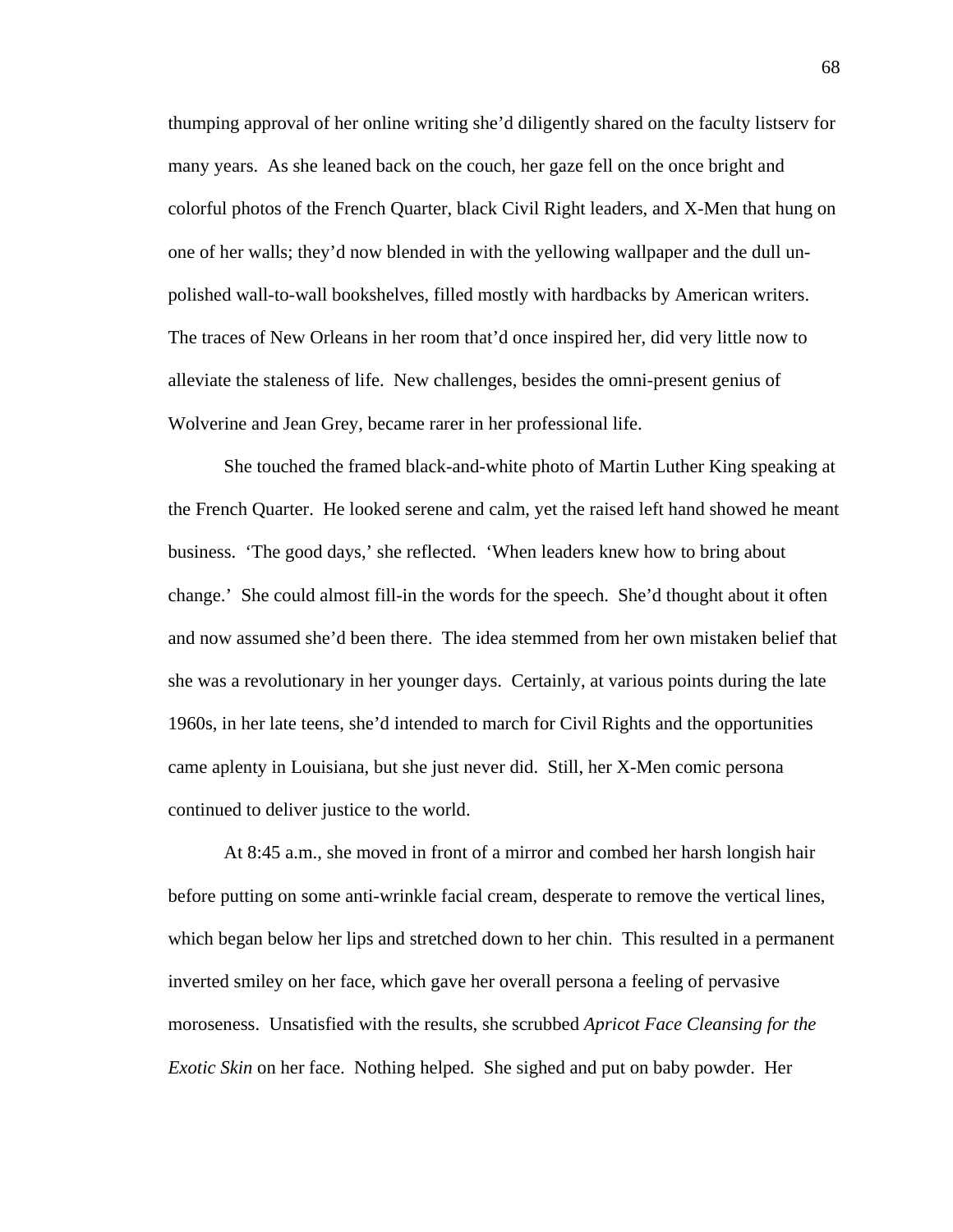almost-Mona-Lisa eyebrows seemed out of sync and not much could be done about the snaggletooth, but she felt reasonably ready.

 President Sullivan arrived promptly at 9 a.m. at Dr. Bass' house, followed by a local news reporter from the FOX News affiliate, an older man, his best days clearly behind him, and a tall aristocratic-looking man with Greek-God-like features and extremely well groomed hair. The tall man spoke in a heavy Northern London accent, "Good morning, madam. I must admit, you're a tad bit younger than your photo revealed." President Sullivan introduced him as his brother-in-law, Andy Pickling, an ex-MI-5 agent appointed as security consultant for the university. Dr. Bass tried her best to swap the inverted smiley face for a smile; she gawked longingly at Andy, who wore white cricketing pants, a collared white cricketing shirt, and a white cricketing sweater.

 The reporter setup his camera while Dr. Bass placed herself strategically next to the Martin Luther King poster on the wall. The barrage of questions began. President Sullivan's office had scripted the entire interview, and Dr. Bass parroted the rehearsed lines: *I grew up in a small town in Louisiana (camera pans across room) and the Ku Klux Klan terrorized my family (clip from Birth of a Nation). They wore hoods. My father always told me people who lack conviction hide behind masks (photo of protestors marching). He taught my whole family to use guns, and when the Klan attacked our house, we all fought. I'm a fighter (raises hand) and I will fight injustice everywhere. Today the cowards behind the site (screenshot of TBSTL) are hiding behind anonymous usernames (screenshot of list of poster names) to terrorize us all. I challenge them to come out and debate me (clip of Dr. Jazmin Bass receiving an award for best female X-Men fan fiction writer). They are nothing more than the Klan. They are cowards. The*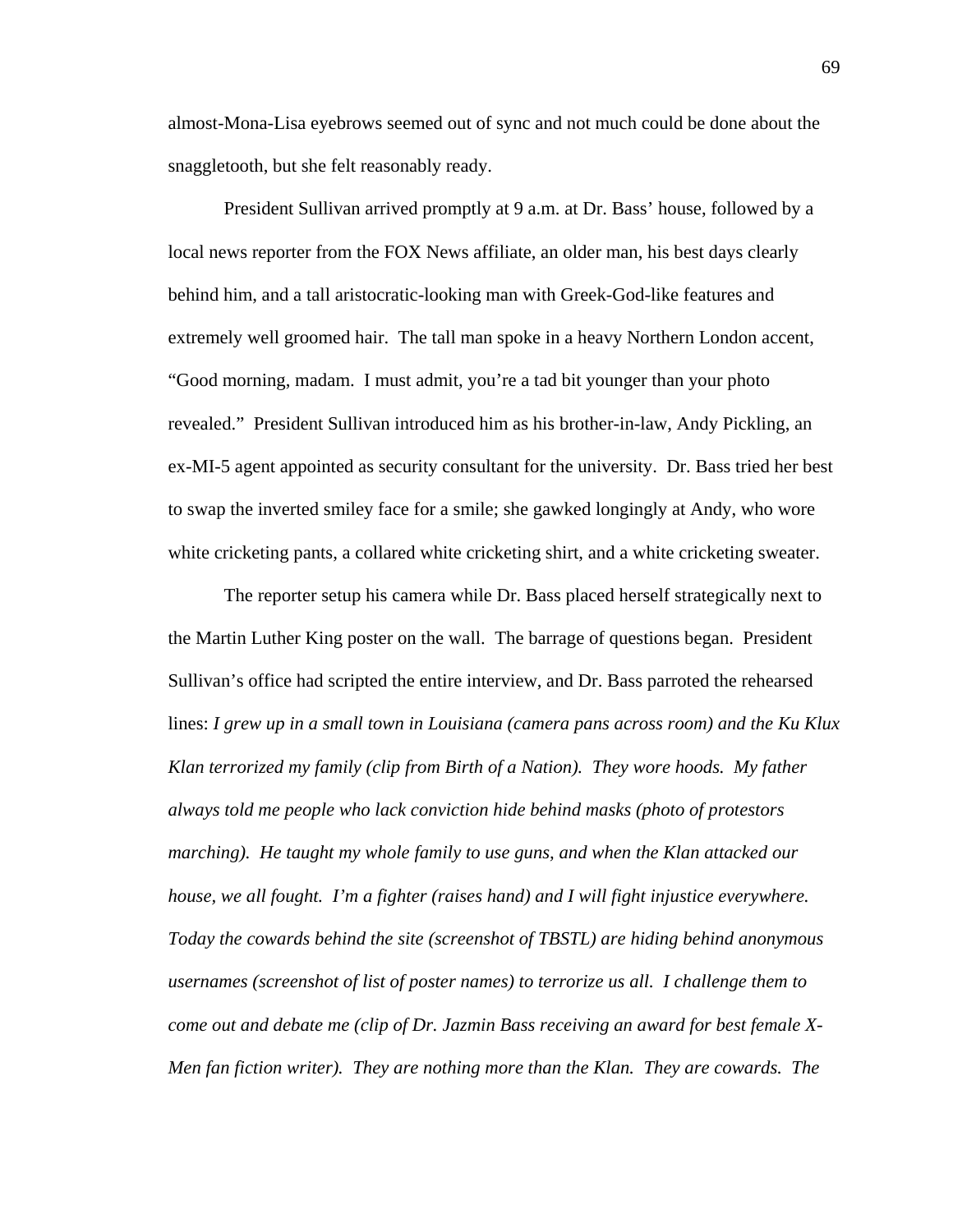*good lord above will punish them (photo of Jesus). Join me as I fight injustice. The good lord helped us thirty years ago, and he will help us again (video-clip of black women attacked by the police during a Montgomery Civil Rights rally in 1967).* 

President Sullivan and Andy Pickling proposed to have coffee after the reporter departed, and Dr. Bass obliged. They sat down on the lumpy couch. The brooding sound of the old radiator reverberated through the living room while the President showed them a list of fifty students, whom he suspected of being involved with terrorism; he'd used black paper and red colored text typed in the Miserable font set. "Communist Blacklist," he said. "Get it?"

Andy noticed the striking similarity—the motion, the fingers holding the cup, and the precise degree with which the lips met the cup—in the way Herbert and Jazmin drank their coffee. He also noticed the crooked ring fingers. Andy considered the possibility of an affair between the two. Then he wondered why a great mind like him had moved to upstate New York. He loved only three things in life: cricket, younger women, and money, only one of which North Country offered in any abundance, but due to certain circumstances, he needed a job abroad while he thought about paying off the debt he'd acquired from cricket betting. Of course, President Sullivan knew of him only as a respected former MI-5 agent.

Dr. Bass, meanwhile, dreamt of words in which Andy Pickling would be incorporated into her next fan fiction piece. She settled for "uber sexy, a man in his early fifties who could pass for twenty-five."

 "Andy, the lawsuit will take some time," President Sullivan said. "The courts will have to issue subpoenas to companies before we can find exact IP addresses. No student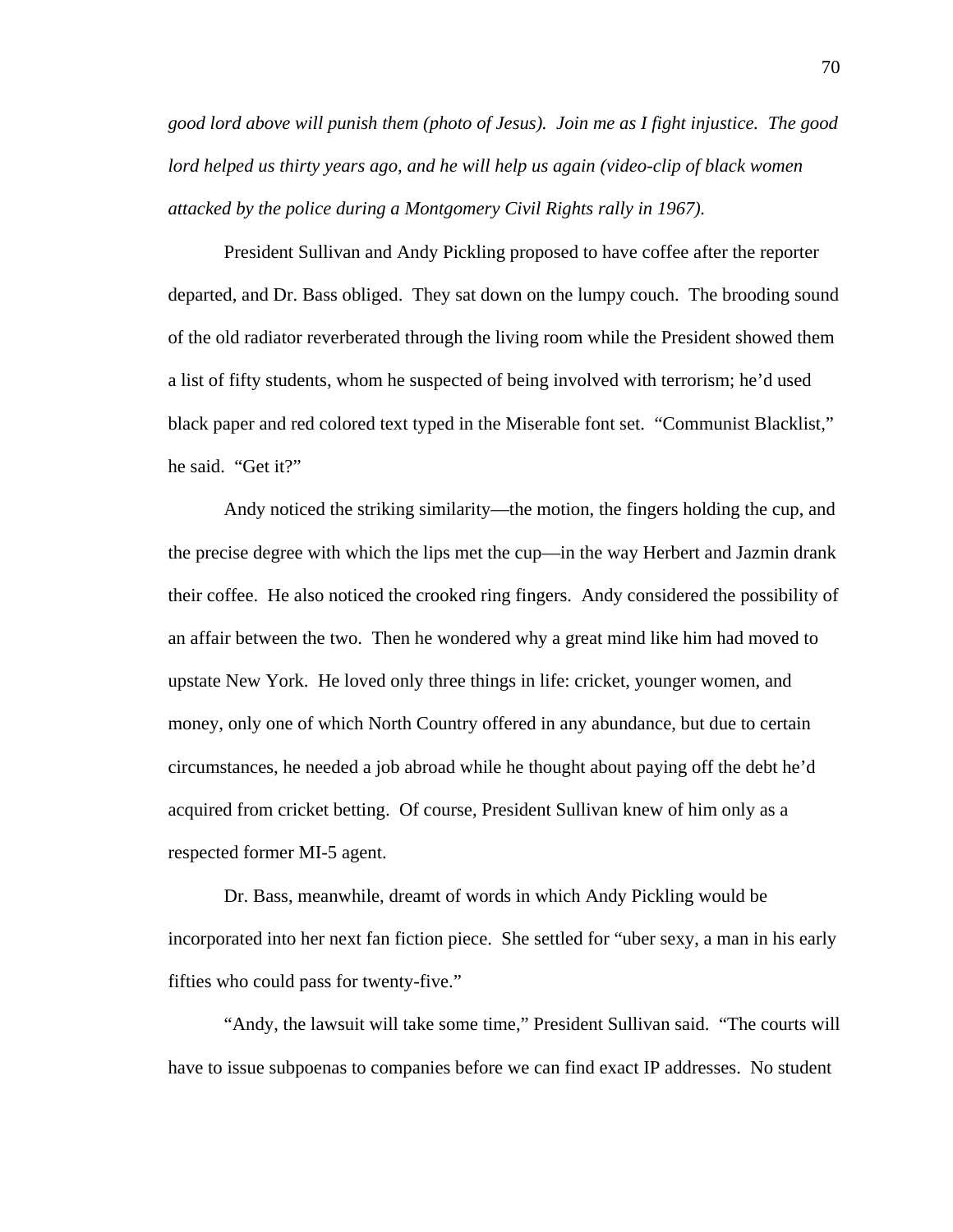has stepped forward to reveal names. But I'm sure you have ideas on how we should proceed to find these terrorists?"

 Andy's eyes fixated on a dusty globe sitting atop a small corner table. He got up and dusted the United Kingdom with his handkerchief. "Herbert, I expect you've made arrangements so I can go on a bender and watch the England-Australia cricket game tomorrow. I'm bloody peeved at missing out on the Ashes Test today." Andy used to work in the Cricket Betting division of MI-5, and though he'd always loved the game, during the investigation of the multi-million dollar match-fixing racket, he became obsessed.

 "Yes, Andy, Dean Petty is working on it," the President replied. "But do you have a plan?"

 "I need books, Herbert," Andy said. "And Dean Petty? Couldn't you find someone else? She doesn't exactly inspire confidence in doing anything other than lines off the church bench." He observed the pensive nature of Dr. Bass and became convinced about the affair. He'd never much cared for Herbert Sullivan.

 "Feel free to borrow some of my books," Dr. Bass said, sensing an opportune way to ensure Andy would return.

Andy eyed the collection. "I need proper British books. I need a real bookstore. You told me I'm coming to New York, Herbert, but you live in some bloody 18<sup>th</sup> century village. The Amish population is thriving! Hasn't exactly struck my fancy. I can't believe my beloved sister has the misfortune of living here." He flicked the globe and said, "Where the bloody hell am I?"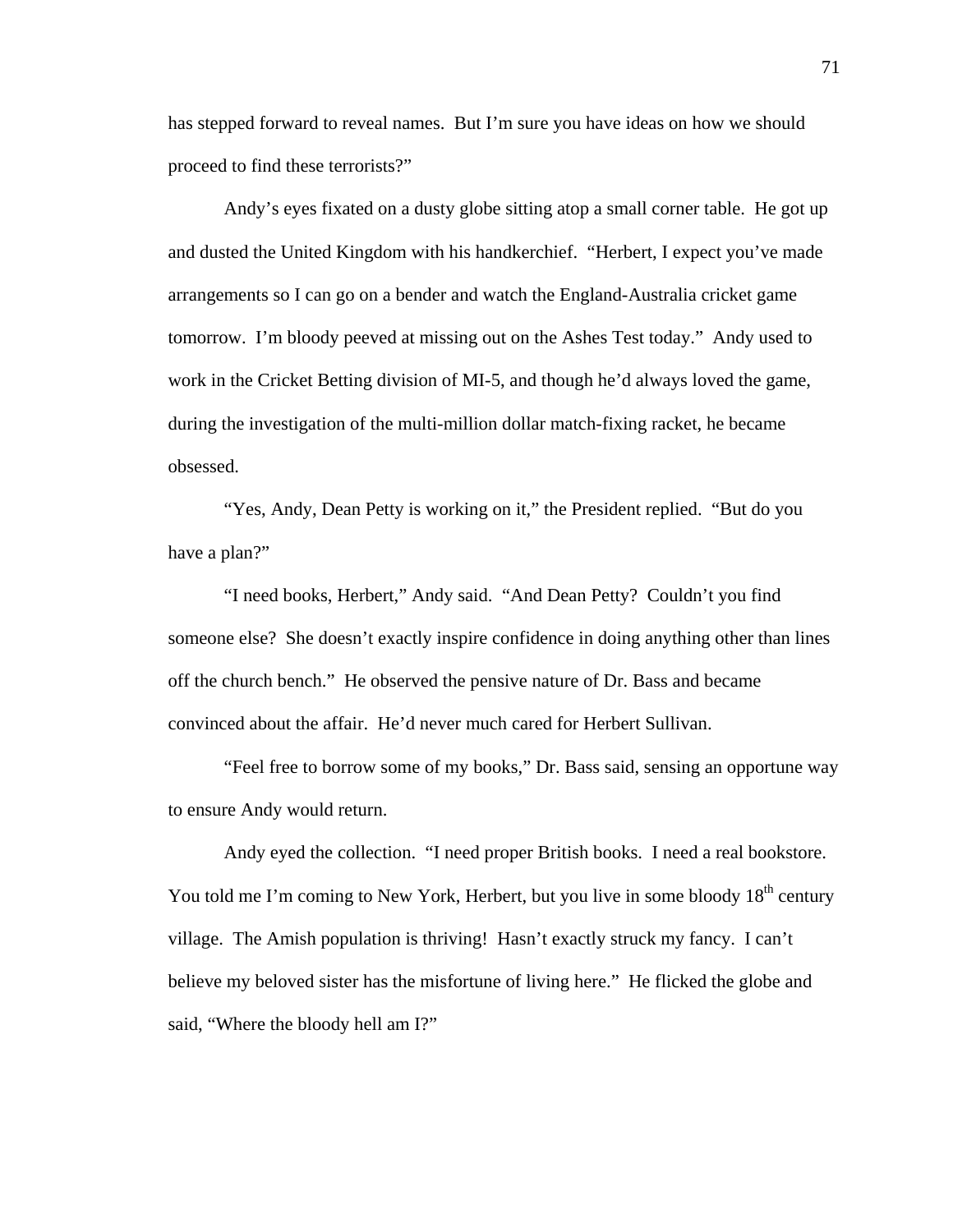"You can order online," Herbert said, with a squeaky laugh. "Take some rest— I'll give you a day off before you start work."

 "I need four days," Andy replied. He wanted a rewarding job, not something that required too much work, especially in America, given the weak Dollar-Pound conversion ratio.

"Four days?" Dr. Bass said.

 "Yes, madam, four days. A Test Match lasts five, I'm already sacrificing today." He wanted to educate all Americans about the game, which even the prominent communist CLR James called an institution of high culture. Andy recalled having read an article about people in colonies learning cricket at gunpoint. If he hadn't been so desperate for money, he would've never agreed to work for his ill-mannered half-British brother-in-law Herbert Sullivan.

 "There's so much to be done," Dr. Bass said. She tasted the sexual tension and felt like the girl in *X-Men* who couldn't kiss her boyfriend because it'd kill him. "You should start investigating. I'll help."

"Have you heard of Hercule Poirot?" Andy asked.

 "No." Dr. Bass envisioned Andy coloring her: his long boney fingers, the brush, and her body, the canvas. It'd be better than superheroes making love; she'd wilt.

 "Of course, you haven't," he said, fiddling with her books. "Faulkner, bloody alcoholic." He picked up *The Unvanquished*, a leather-bound edition, a recent gift from Herbert (his name signed). Perhaps Herbert would be willing to help solve the financial problems if the affair stayed away from Mary. Andy picked up another book.

"Tennessee Williams? All plays worth writing were written in England by a gentleman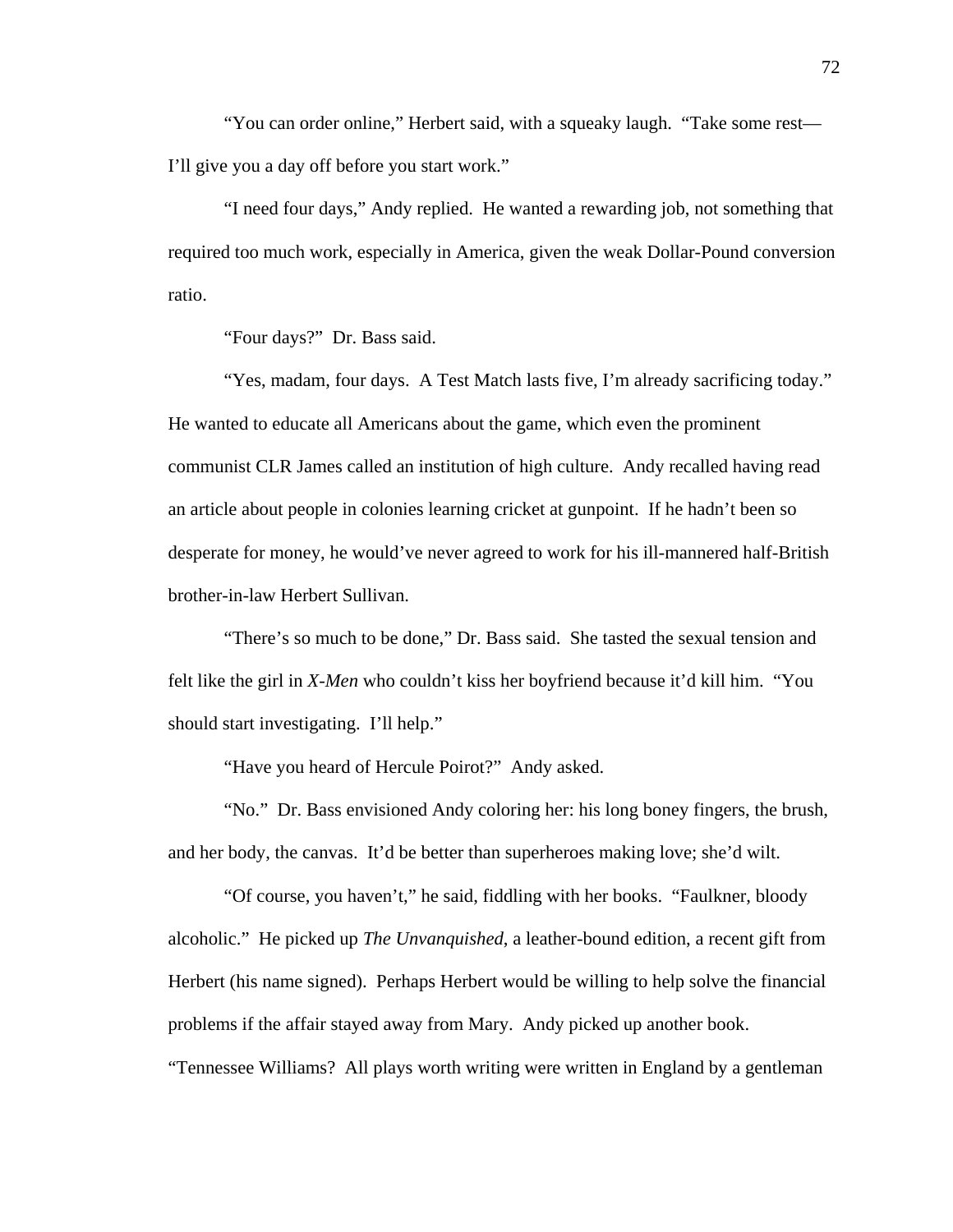named William Shakespeare. What poor taste you have. In any case, the point I attempted to make earlier is something regarding what Hercule Poirot, a great Belgian detective living in England, once said. It is something that men in my profession should always remember and gladly recall anytime they're told to walk around aimlessly gathering evidence: *You have the mistaken idea implanted in your head that a detective is necessarily a man who puts on a false beard and hides behind a pillar! The false beard, it is vieux jeu, and shadowing is only done by the lowest branch of my profession. The Hercule Poirots, my friend, need only to sit back in a chair and think*."

"They're horrible people," Dr. Bass said. "Devils. You should do something…I'm glad you're our security consultant…but four days is a long wait." They'd called the 'Center of Diversity' she headed a joke because most of the members were from Canada, as if it were her fault that minorities didn't want to come to St. Lantfrid University.

What a travesty, a man of his stature asked to investigate a silly blog. He simply needed a vacation. Andy said, "Albert Einstein once proposed time is relative to situation. We must, of course, understand this stonking idea in conjunction with Newton's laws regarding motion, especially the second law in regards to Force, as understood by Lord Kelvin. Ergo, I can sit in Herbert's comfortable living room and interpret the model and pattern of this case while enjoying cricket."

 "Can we catch them before some of them graduate this semester?" President Sullivan asked. "This can help us get the \$10 Million back from the Snortell family."

 "Dr. Bass seems to be a perfectly decent actress, even if she's a bit overenthusiastic as most amateur theatric performers are. I'm sure after the video clip runs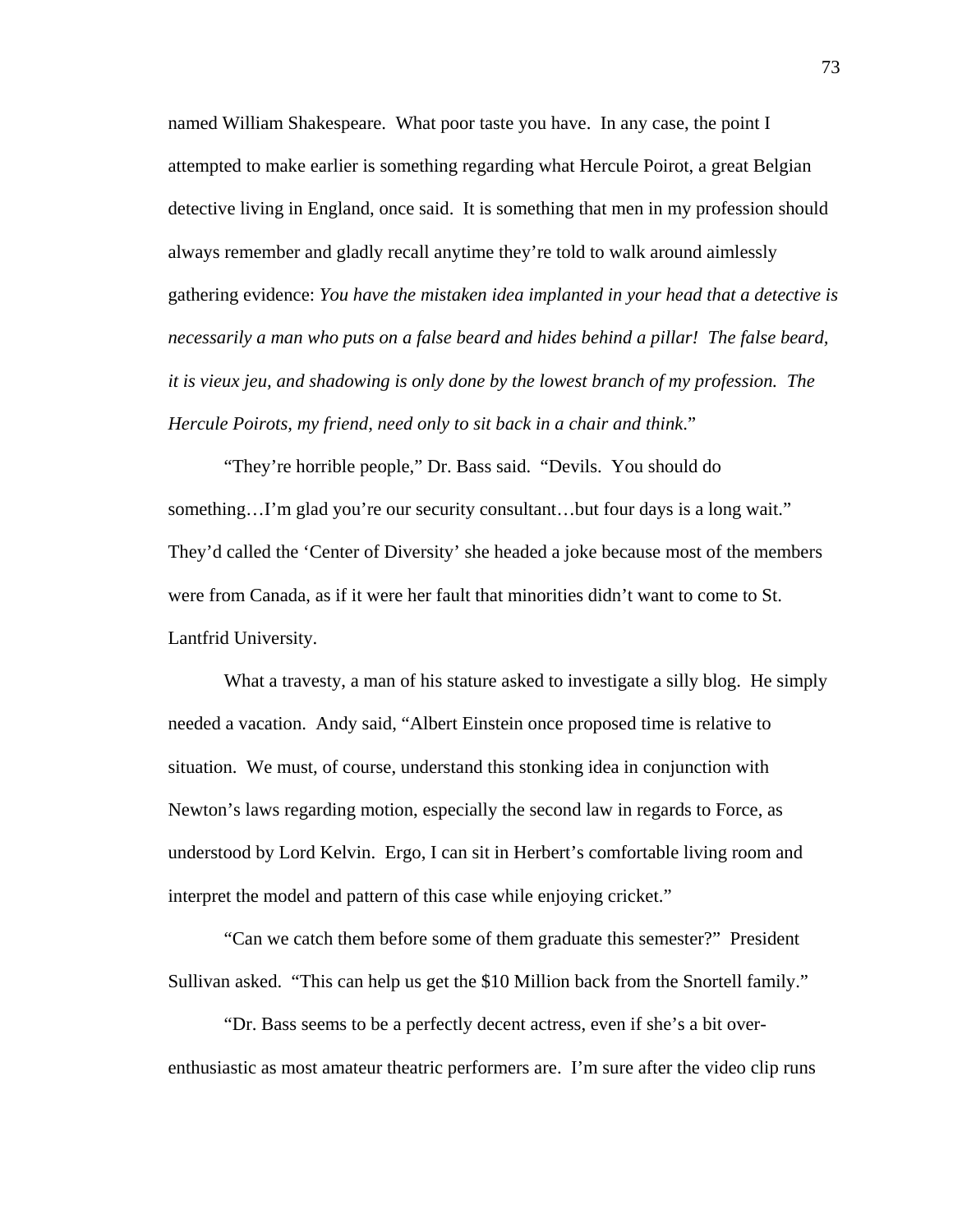today, the public will allow poor Dr. Bass to bask in sympathy. And when the kids hear that the great Andy Pickling himself has arrived…" Andy said. He grinned then sat down next to Dr. Bass. Herbert had always been such a tedious dud. "If the kids have got any sense, they'll voluntarily close the site." They probably overflowed with commonsense, given their dislike for Herbert.

 "They're not kids!" Dr. Bass said. She attained a new karmic high when she heard Andy praising her. "You should see the things they say. They know everything. You must protect us."

 "I have a cracking idea," Andy said. "Go through each arse's dorm room and apartment and copy all the data from their computers."

 "Can I do that?" President Sullivan asked. "Wouldn't it be against privacy laws?"

 "Bollocks. From whatever I've read regarding the case, it doesn't seem like you actually give a bloody damn about rights. Anyway, you already track their e-mails."

 Nobody responded. President Sullivan, after a brief silence said, "Why don't you get started on that?"

 "Me?" Andy said, frowning. "Don't you have a hundred people working for you monitoring the security cameras—get few of them to do it. Anyway, I'm not being entirely serious."

 "Terrific," President Sullivan said, ignoring Andy, and punched his fist in the air. "I don't know why we didn't think of it before."

 Andy snatched the blacklist from President Sullivan's hand, and said, "It is hardly fair for kids to be pitted against a MI-5 agent. Quite frankly, Herbert, I do not share your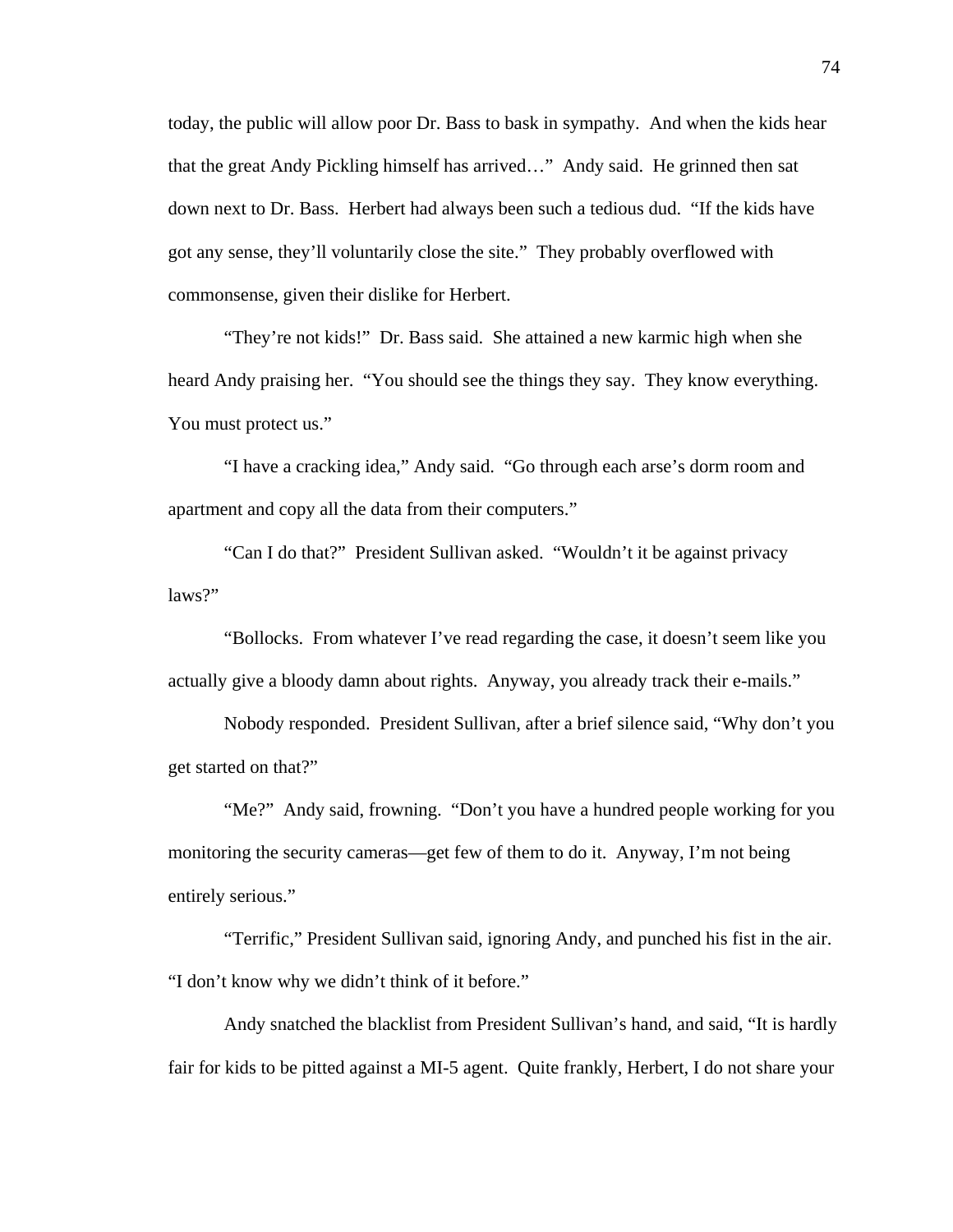enthusiasm in harassing them. I suggest we enjoy some scotch and savor the English batting tomorrow rather than get gutted about some blog. Get the bloody fat bastard— Oliver Hardy, is it?—at IT to do something." He glanced over the list and prepared to return it until he saw the name Ravi Kashyap. Andy wondered if Ravi was related to Arun Kashyap, part of the first Indian team to have won a game on English soil and the only member of the team whose autograph eluded Andy.

"Is this Ravi guy an athlete?"

President Sullivan nodded. "NCAA Tennis finalist few years ago. Why?"

Andy Pickling excused himself to go to the bathroom.

 "He really is so smart, he radiates brilliance," Dr. Bass said. She suffered a bout of butterflies, as only deprived superheroes could, at the thought of Cyclops whispering in her ears. She saw the resemblance and envisioned her knight thinking hard about her.

Andy Pickling flipped open his cell-phone in the bathroom, which had a discolored concrete floor. He noticed mold alongside the edges of the grayish tub. Grimy woman. He moved near the sink and spotted a little stain on his white sweater. No matter how hard he tried, he always ended up dirtying his cricketing whites. He wanted to cleanup but his eyes settled on the lonely pipe connected to the sink; a lead-like substance covered it. He decided not to use the tap. Instead, he accessed cricketvoice.com on his mobile phone for the profile of Arun Kashyap and found that he hadn't passed away. Perhaps Ravi could help him get in touch. Pleased, Andy got out of the bathroom—this time using his handkerchief to twist the knob.

He announced, "I've changed my mind, and I'll commence work by talking with this Ravi fellow." His attention shifted toward the window. He watched four gorgeous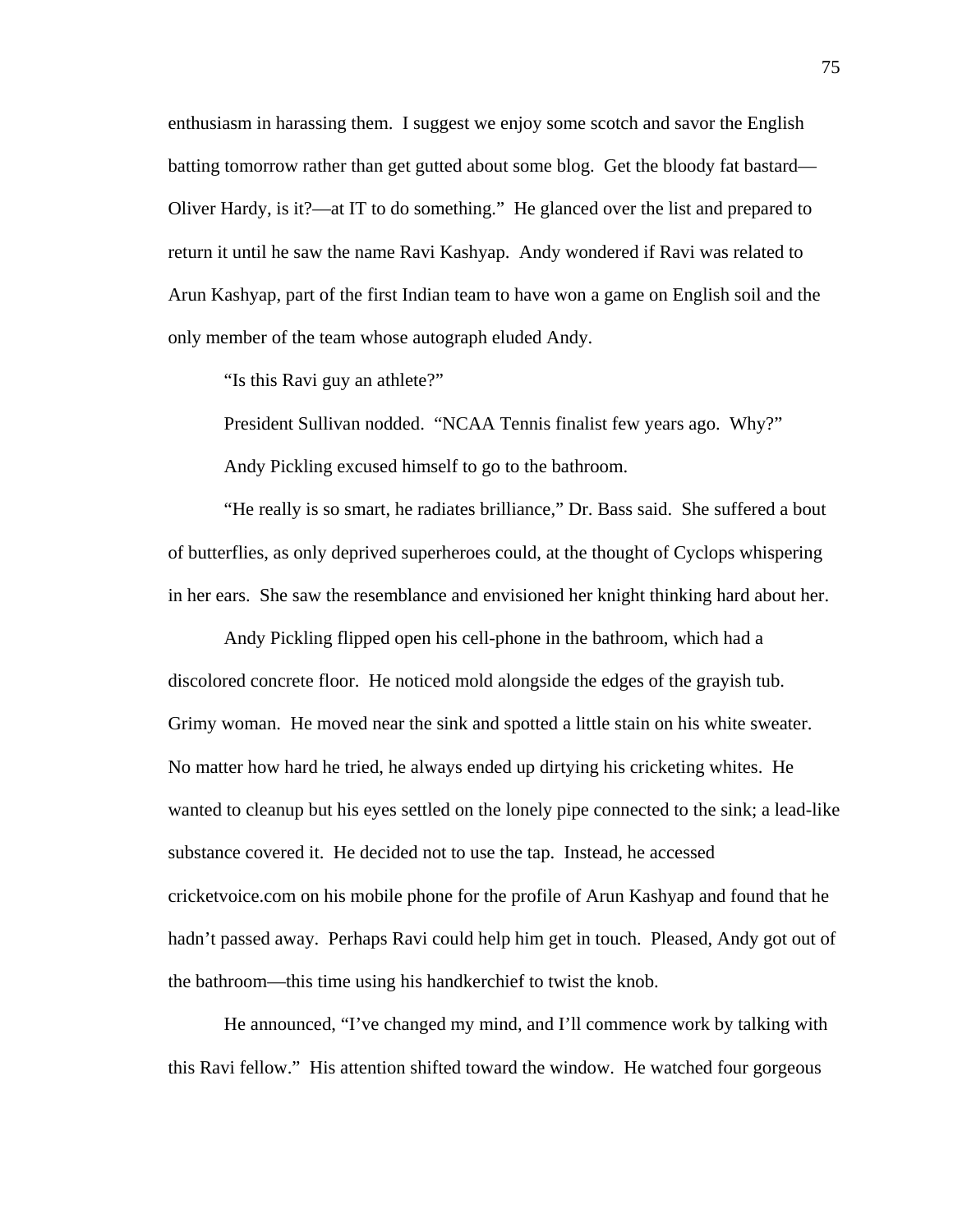co-eds walking into a car outside. Nice dishy to bonk. He moved closer to the window and lit up a cigarette.

Herbert warned Andy against smoking in the house, but Dr. Bass didn't mind. She looked intently at Andy as he thrust the cigarette in his mouth. She rapped him on his right shoulder and provided him a copy of a fan fiction entry, making sure to touch his hand as she passed it to him. She'd written in her last story, "love isn't lust or a fling." Only now, as her hand brushed his, did she understand love.

"So what's the final goal?" Andy asked, with one eye still on the tidy beauties.

 "Find proof, reveal their names, and tell the university," President Sullivan said. "The bloggers can be fed to the courts. Dear Christine, one of my favorites is running for elections, you should ensure she gets a fair shot…"

 "You cheeky monkey, perhaps you can torture the lads into confession after you confiscate their computers," Andy said. He wished he still had his job as a MI-5 agent. If only he'd been more careful…what could he do now but hunt down the bloggers. But in all his benevolence, he made up his mind to give them a chance to surrender.

#### **Part C**

Ravi proofread the final version of his thesis. He wondered if a simplified version of his Economics Honors thesis, modestly titled, "Why Marxist Economy Must Replace Capitalism (and Christianity)" that caused substantial heartburn to his advisor who believed in Reaganomics (and Jesus), could help simpletons form cohesive arguments for change. Ashley sat across from him, glancing through romance books, in the study room at the library. Audrey, invited by Ashley to give Sophocles a fighting chance, had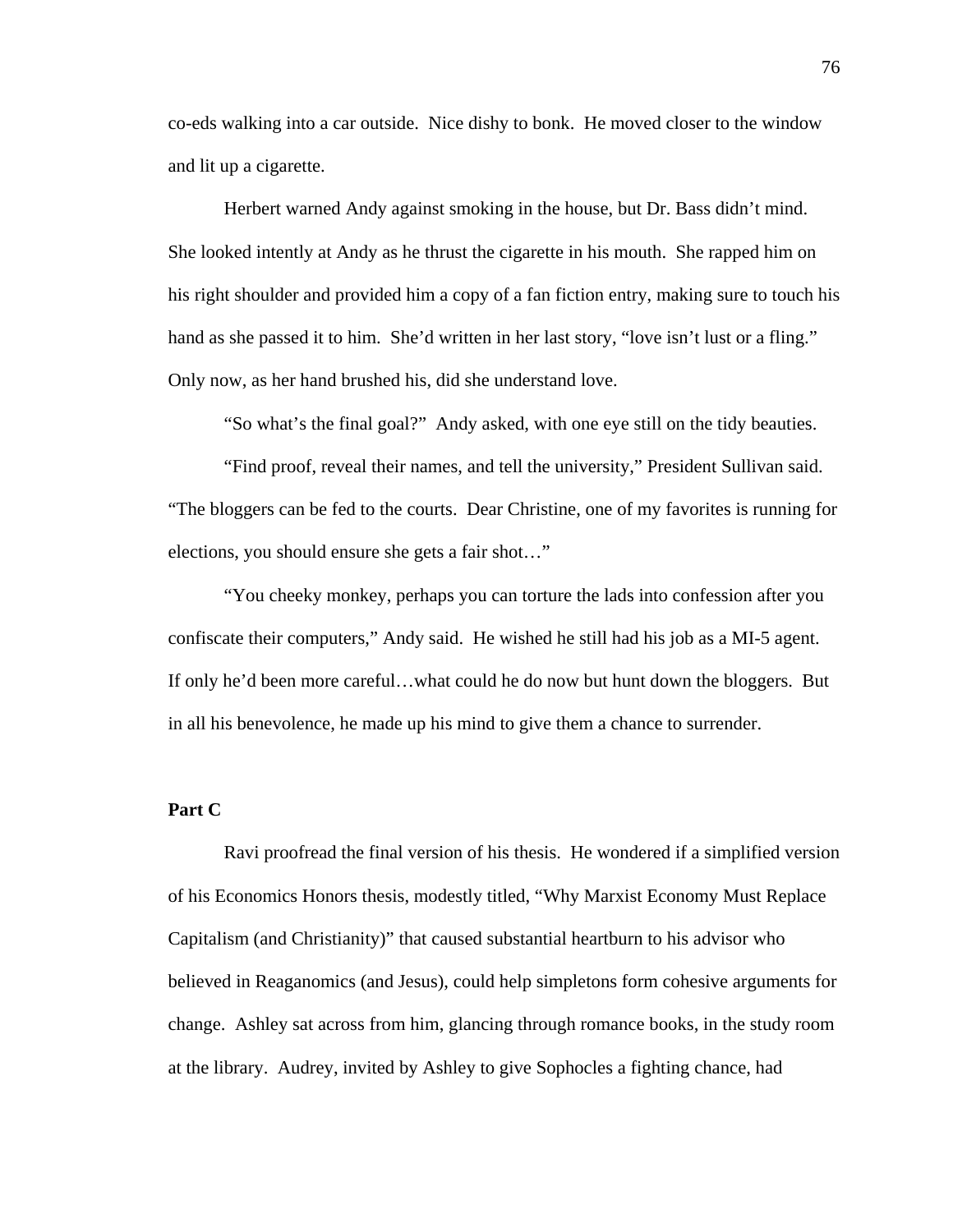unsurprisingly not said a word about robotics; instead, Audrey talked about punk rock bands, a somewhat strange choice of genre for a 'pink' girl.

Ravi felt satisfied that SLU Republicans, who'd always claimed to be victims, had finally gotten some practical experience in the matter. Yet, he also mulled over why more students hadn't expressed anger at the violation of their privacy with Sullivan going through e-mails and personal files. And nobody seemed to care about TBSTL's proof against the coke usage among students and a dean. Then he forgot about that and looked at the tree houses—little study rooms on top of the book stacks with a ladder. Almost everyone on campus claimed to have had sex in those. Though Ravi declared the same when the issue arose, he'd never managed to convince Ashley to do so. It remained a glaring failure on his list of things to accomplish at St. Lantfrid, but Ashley never took risks. He noticed a newer one that seemed larger. He whispered to Ashley, "How about we do it in that one?"

"Do what in that one?" Ashley said, not whispering.

"You know," Ravi said with a mischievous grin.

Ashley shook her head. "Uh, you're distracting me."

"Robotics?" Audrey said. Her eyelashes always moved mechanically with her lips.

Ravi nodded his head with a polite smile and went back to the thesis.

"How did I guess!" Audrey said. "I'm definitely a psychic." She left for class. He lost focus again and touched his parched right cheek with the cold carrot juice bottle. The burning sensation led him to think of the world as cold and cruel. Having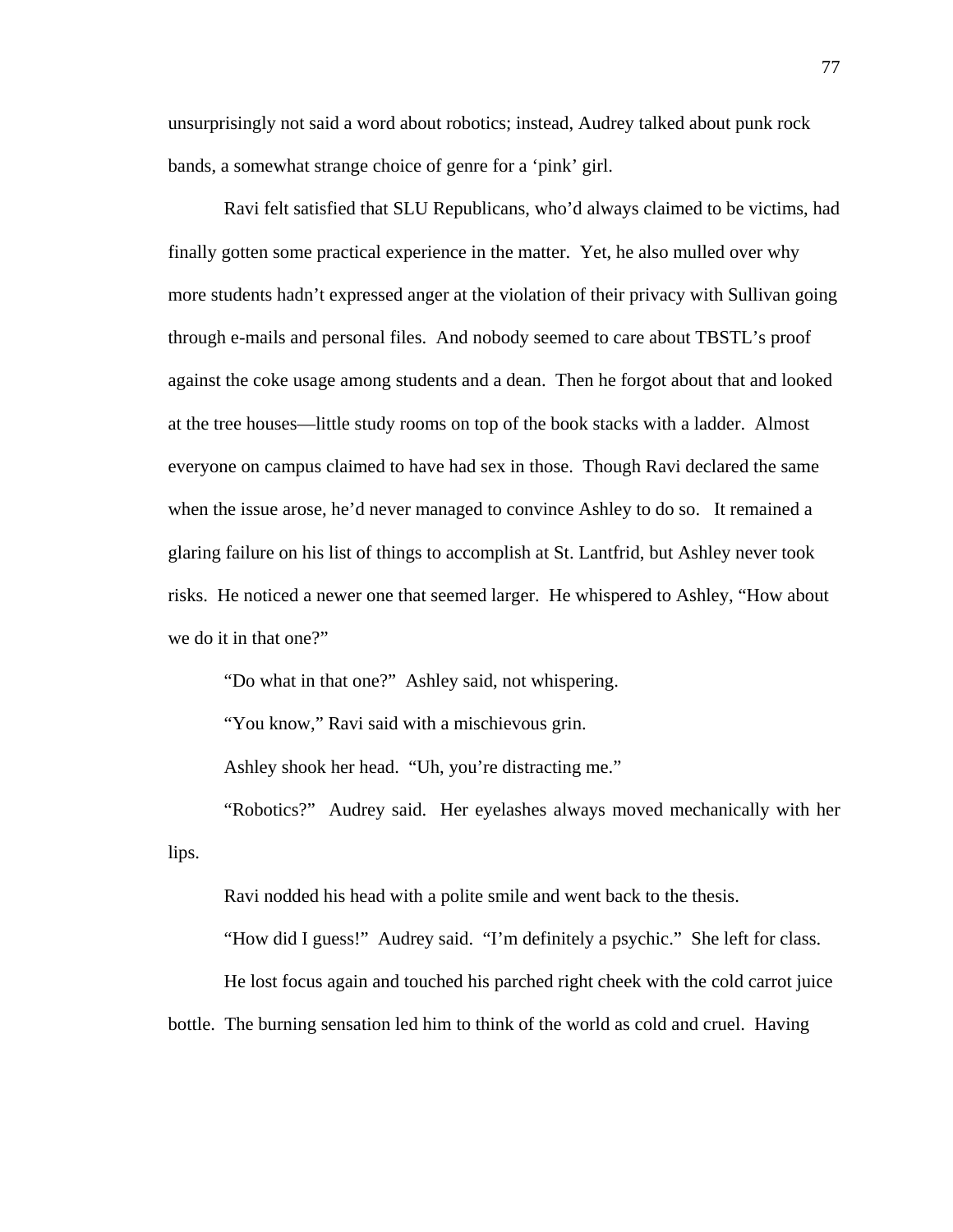temporarily lost his comprehension abilities, Ravi asked Ashley, "What are you reading?"

"This is like a series about real romance stories with trials, upheavals, and eventual triumphs," Ashley said. "Touching."

Ravi looked at his palm and wondered if he'd be king. James, who believed he had visions and whom Ravi didn't consider a real mystic, certainly thought so. But a complete liberation of the St. Lantfrid County required more thorough planning. His thoughts drifted; he didn't believe in the occult, but many years ago, a little-known Indian dervish made an impression on him. No, the term dervish did not do justice to the man with a Ph.D. from MIT in space plasma physics. The doctor meditated in the small village of Buxer, and he could tell a person's past by looking through the magical banana grove behind his ashram. When someone came to see him, he'd pluck a leaf and decipher history from it.

The doctor couldn't stop smiling when he saw Ravi. The ground beneath the doctor's feet radiated a flushed glow of green. He said, 'It is you I've waited to see.' He conjured up an image, summoning dust and dirt to recreate India's First War of Independence in 1857. Little sand soldiers prancing in the air. In it, Ravi saw himself as a Maratha king who took over the strategically important fortress of Gwalior from the British; soon after, his closest friend stabbed him thrice. Gwalior would've split the British forces in two. The small matter of betrayal meant another hundred years of servitude for India. The doctor had then told Ravi, 'Beware, Lord of Gwalior, the stars will once more conspire against you. But Sun shall smile upon your feet. Be swift and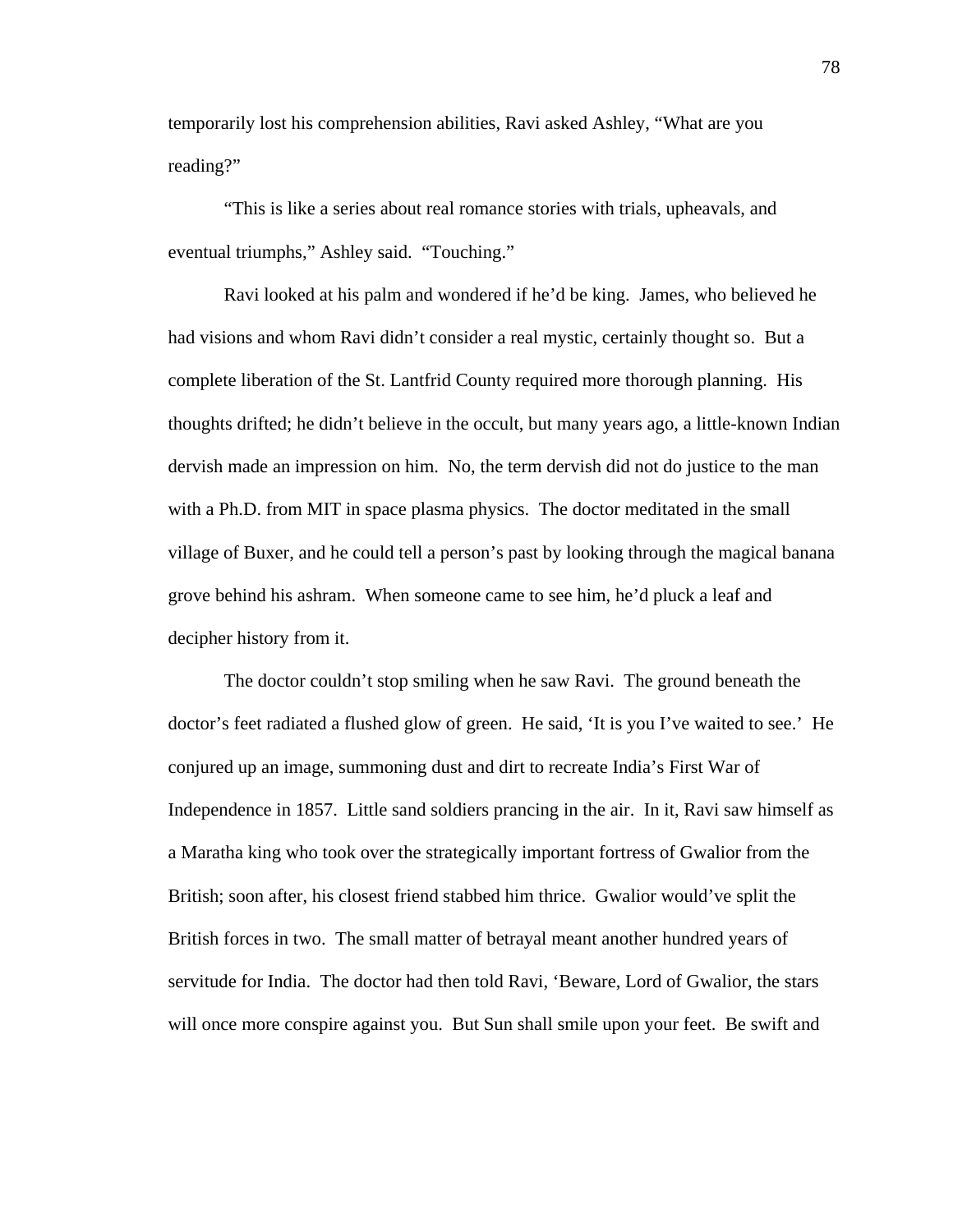merciless in vengeance, it shall save an empire. My life is complete! Proclaim your destiny. You shall be king, o valiant one!' The doctor died soon thereafter.

"Do you know anything about the Weathermen?" Ashley said.

"Yes, of course," Ravi replied, staring outside dreamily, "militant student group in the 1970s dedicated to the revolutionary overthrow of the American government. They became especially relevant after FBI assassinated Fred Hampton in 1970. Smart bunch of people, unlike the hippies during the time. They orchestrated over fifty planned bombings—never hurt a person."

"This is kinda cool. One essay in my rare book, *Real Love Stories*, is about someone who works at St. Lantfrid University now. For six years, the couple barely saw each in the 1970s while living underground at different places. That sucks. The names are changed, it says, since the person's past is a secret. But someone who isn't white? Maybe, like, you can find the person or something."

"You must be kidding? We have to find out. And I thought St. Lantfrid faculty all thought being a leftist meant giving up milk." Ravi tried snatching the book from her.

She grabbed it right back and said, "Err, not so fast, sweetheart. Did you forget you hate romance novels? Say please and praise my writing and reading habits first. Then talk about how you'll strive to be more like Mr. Darcy, less like Mr. Wickham! After that, I might consider including you in my Pulitzer Prize acceptance speech."

Sophocles knocked on the glass door and entered the room with William Hughes, the lovable leading necrophilia expert on campus. William sported a trademark green bathrobe, and large sunglasses covered the part of his face the beard didn't. Underneath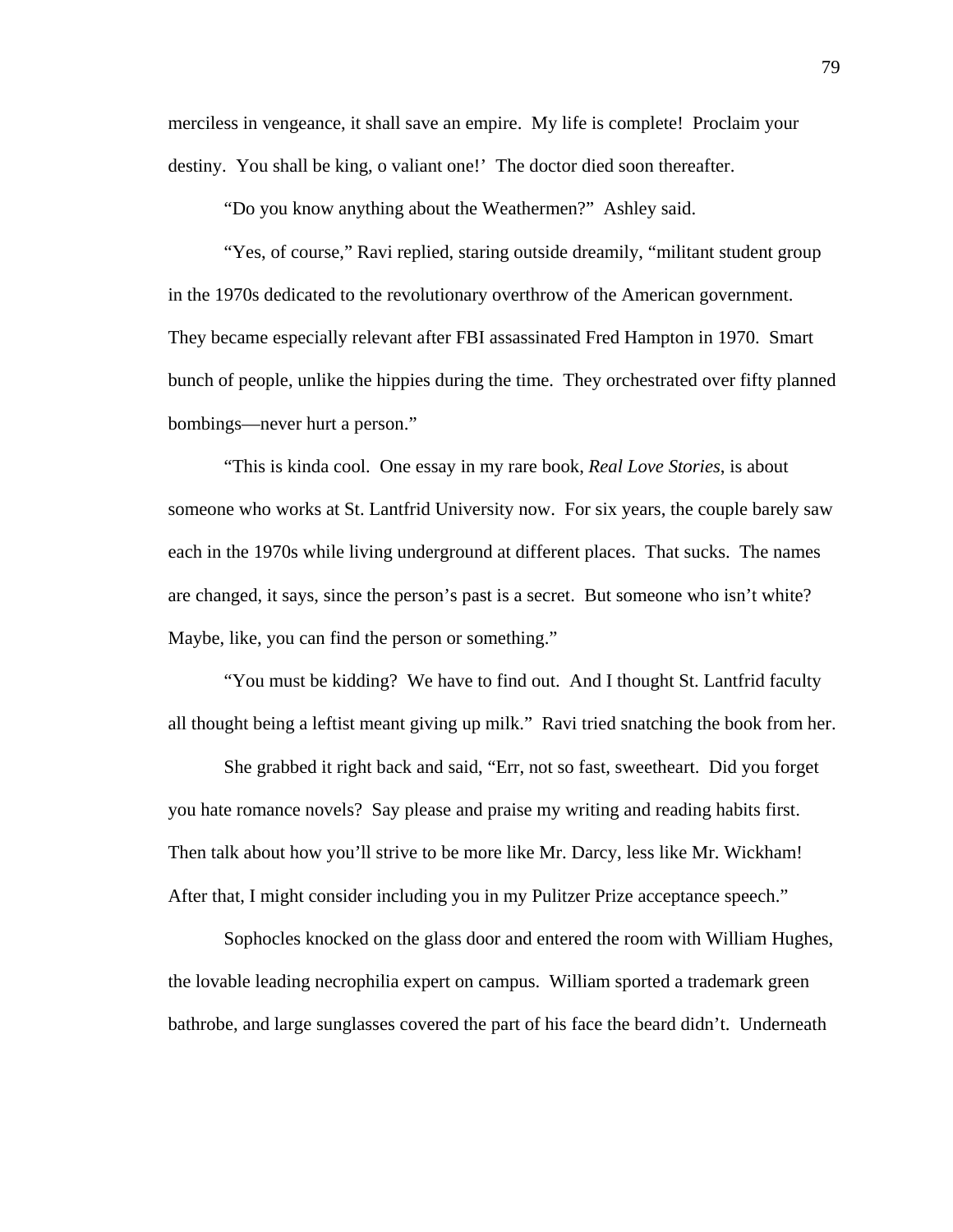the robe, he typically wore a suit jacket (with a flask in the pocket) and pajamas too long for his five-foot frame.

"A minute to spare?" Sophocles said.

"No," Ravi said. "I'm thinking currently. All of you need to quit stalking me." Ravi plucked the book out of Ashley's hand and started to flip pages.

"The Libertarian Party," William said, touching his unkempt facial hair, "is in need of some moolah—the deadline for turning in the request to your committee has passed. So as one gentleman to another, I'm thinking we can work something out."

William smelt slightly of unwashed socks. "Something to do with freedom of speech?" Ravi said, smiling, pleased about others joining the fight against the assault on student rights.

"We hate the same asshole, does that count?" William said, furrowing his eyebrows.

"What's your four person party organizing then?" Ravi said, losing his smile. "The Ron Paul revolution is dead."

"We are protesting President Sullivan banning the Snowbowl party." President Sullivan had decided to end Snowbowl, a regular entrant in the *Playboy*'s 'Top 10 College Parties' list, as he considered it a hindrance toward St. Lantfrid's entry into the elite Ivy League group. Almost the entire university (and two neighboring ones) used to show up to celebrate. The land on which Snowbowl happened belonged to the university and rumors suggested that President Sullivan had been trying to lease the land to corporations to generate additional revenue.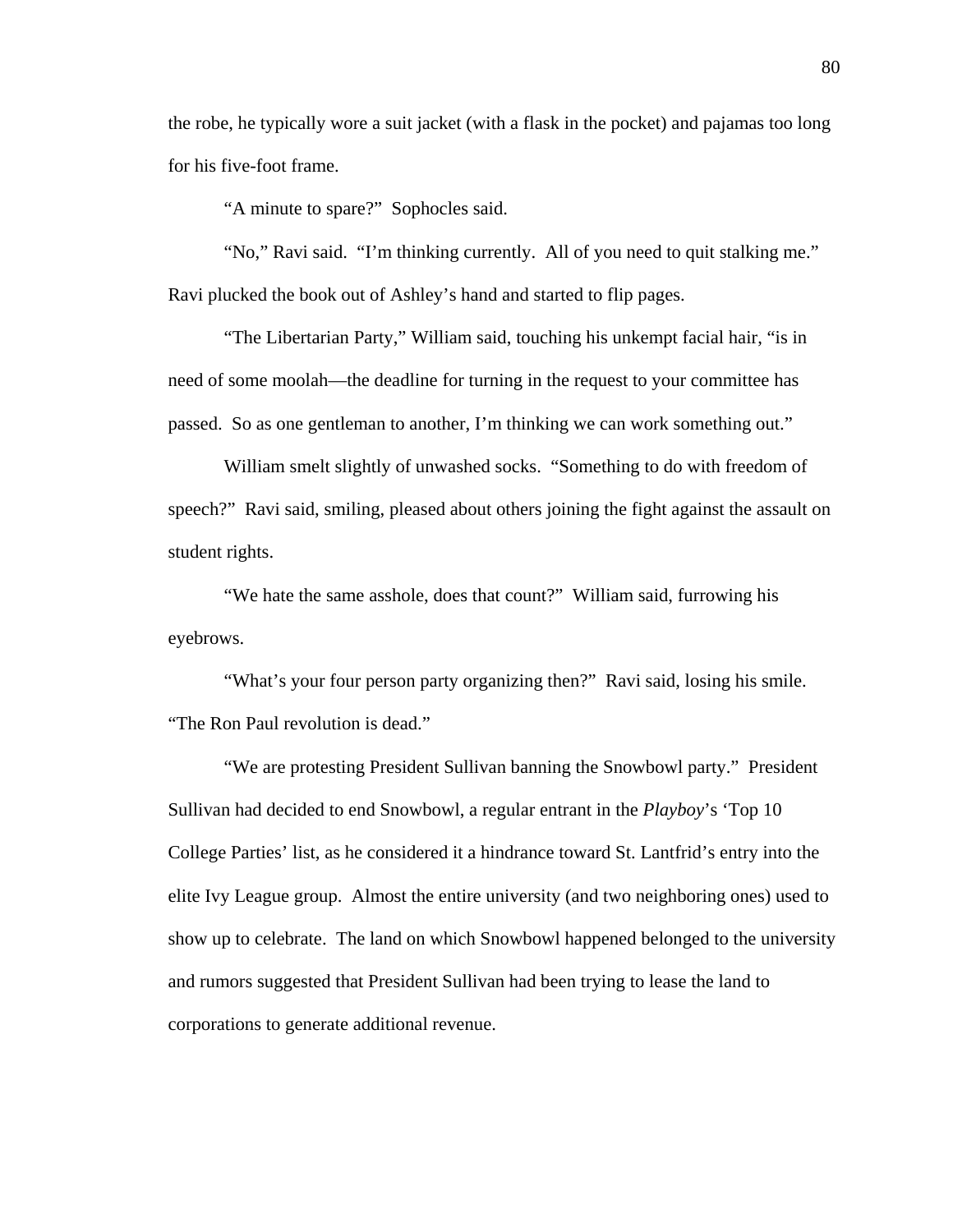Ravi tapped his head, his faith in humanity slowly sliding. "And you, who wouldn't even be allowed to enter a Greek house, are protesting to save a giant frat party out of…your benevolence?"

"Hell yeah, man's got to fight to drink his beer," William said, taking a few sips from his flask.

"Fine, you can have it," Ravi said. He figured it wouldn't be a bad idea for President Sullivan to deal with new issues. But mostly Ravi didn't want to bother arguing over trivial grant requests that (if not solved this way) often led to the most ferocious debates in the student senate with never before heard voices suddenly clamoring over the post-structuralist implications of allowing one group to transgress the constitution. William sipped more whisky then bid adieu after a burp.

"You missed Audrey," Ashley said to Sophocles.

"But we've been hanging out. We both seem to have a lot of free time," Sophocles said.

"Sex is a good way to kill free time," Ravi said. "Or here's a good idea—work for the cause."

"Do you see potential between her and me?"

"You two…it's inevitable, like the revolution."

"Is that sarcasm?"

"Learn to analyze people." Ravi got up and looked out the window. He wanted Sophocles to have the 'IT' factor in life. Some people had 'IT' and would go on to do great things; others…didn't. "Let's try this. See Dr. Khan walking down? Look at him and tell me what you see."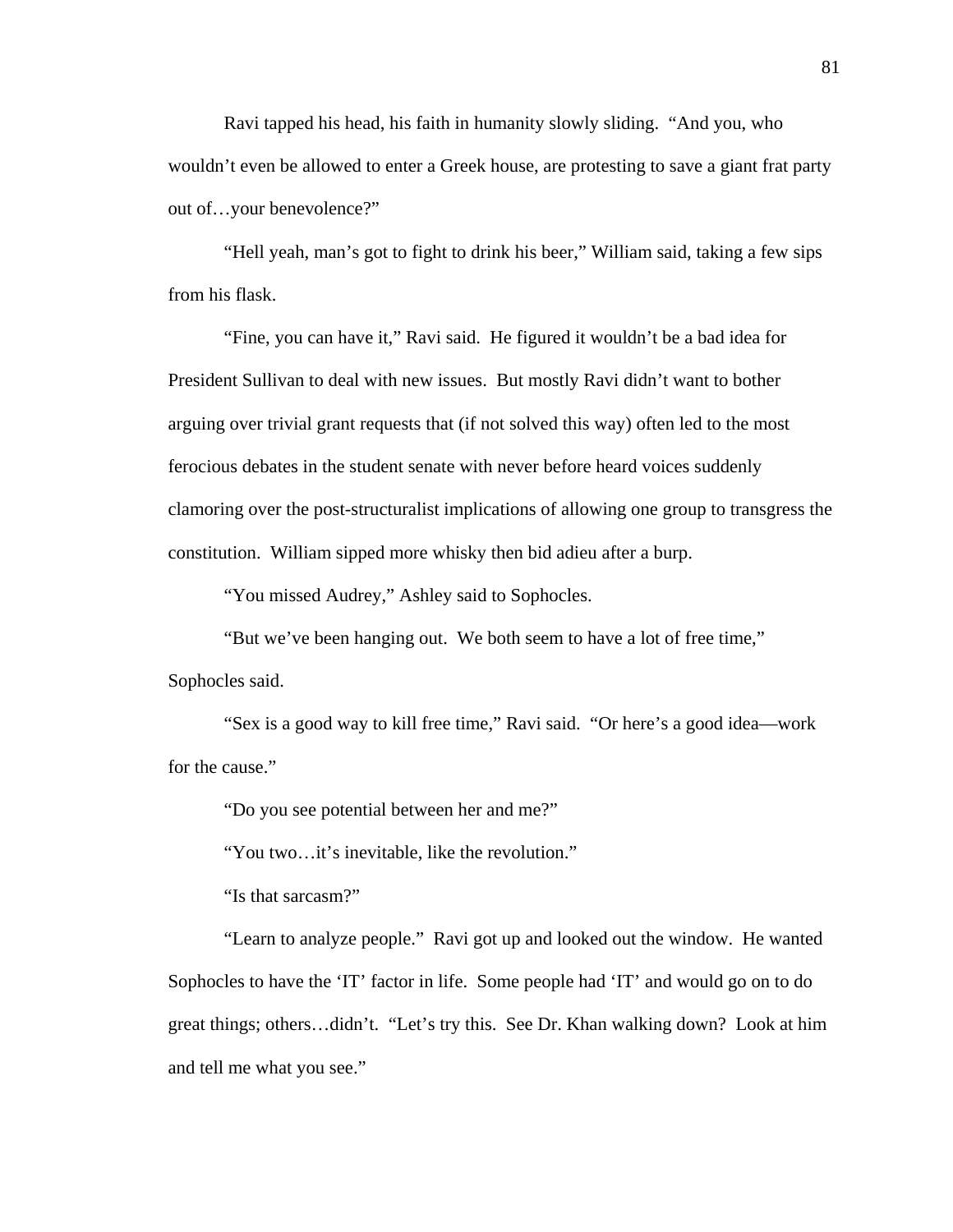"Stylish, absent-minded, bit of a genius, probably just a nice old guy."

Ravi paused. "Normally, I'd agree with your analysis, but for the fact he's a Pakistani." Ravi smiled. "Can't trust them."

Sophocles nodded and said, "Oh, I get it."

"Just kidding. I'm sure there are some decent Pakistanis around. I just haven't met one. But notice his face—he's thinking about something, reminiscing. Then look at his eyes—he's full of nostalgia and likes the feeling of de ja vu. He's be the kind of guy who drives around the block with an abandoned trading store, just to re-live his childhood."

"Noted. Now tell me which one is a better idea: giving her a book by Foucault or writing a love poem? I already sent a facebook gift—an online bear."

"Don't write a poem," Ashley said, "she'd freak out."

"But she's different," Sophocles said.

"That she is," Ravi said. "Buy her some robots."

"She's more of a Harry Potter different than Foucault different," Ashley said. "*Bridget Jones' Diary* is a good gift."

Poor smitten guy had delusional expectations from Audrey, who wore pink and owned Barbie dolls. At least her dating pre-requisites didn't require a check on Christianity and country music—just punk. Ravi knew this because the Enclave conducted background checks on each new member. "But here's a better idea. At some point, head to Washington D.C. for a few days. Go to the Library of Congress, look through books about the Weathermen, and find the St. Lantfrid faculty involved. And while you're there," Ravi said, taking out a piece of paper, "login to Liz Snortell's e-mail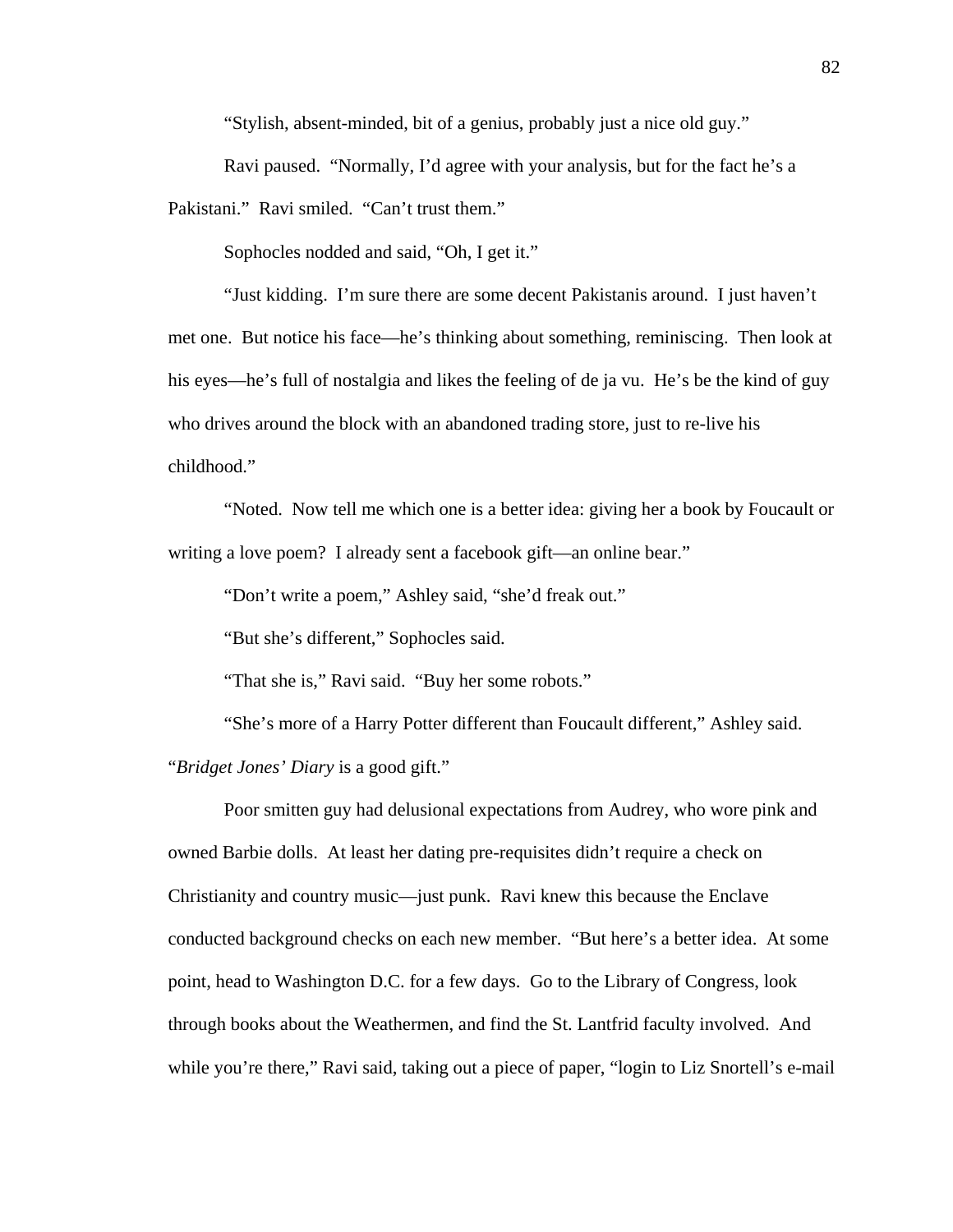account and send this via the campus listserv." Since the administration and the local police hadn't done anything about substance abuse among the Republicans, Ravi decided to take the matter in his own hands. President Sullivan had expelled two local students for smoking pot, an absurd charge on a campus where custodians didn't even flinch when they saw coke (the drug or the soda) in the bathrooms. "I consider it ethically abhorrent that poor students should be expelled for smoking a lesser narcotic."

Dear Student Body, Faculty, and Administration:

I'm sorry. I really am. I've let all of you down by indulging in cocaine every night for the past few years. Worse, I've lied about my addiction on a repeated basis. I was caught red-handed by TBSTL snorting coke along with Christine von Trapp. But I do not care about what TBSTL has to say about me, I'm doing this out of my own high moral convictions. God will judge me.

I just couldn't get myself to tell you the truth but the Lord has guided me along through this difficult time. I'm ashamed of what I've done. I've lied and not been forthright with the community. I'm immediately resigning from my post as President of SLU GOP. Further, the problem of cocaine usage is endemic to our chapter. We need help dealing with our addictions.

Tomorrow I may lose my faith and regret sending this e-mail (maybe even deny sending this e-mail), but when you see me, remind me that I've erred. And say a prayer. I need it.

I'm sorry.

Sincerely,

Liz Snortell (now ex-) President, SLU GOP

"And after Liz is done sending this e-mail," Ravi said, "The Enclave will send an

e-mail demanding President Sullivan send off our rich friends to the best damn health

clinic in America."

**Part D**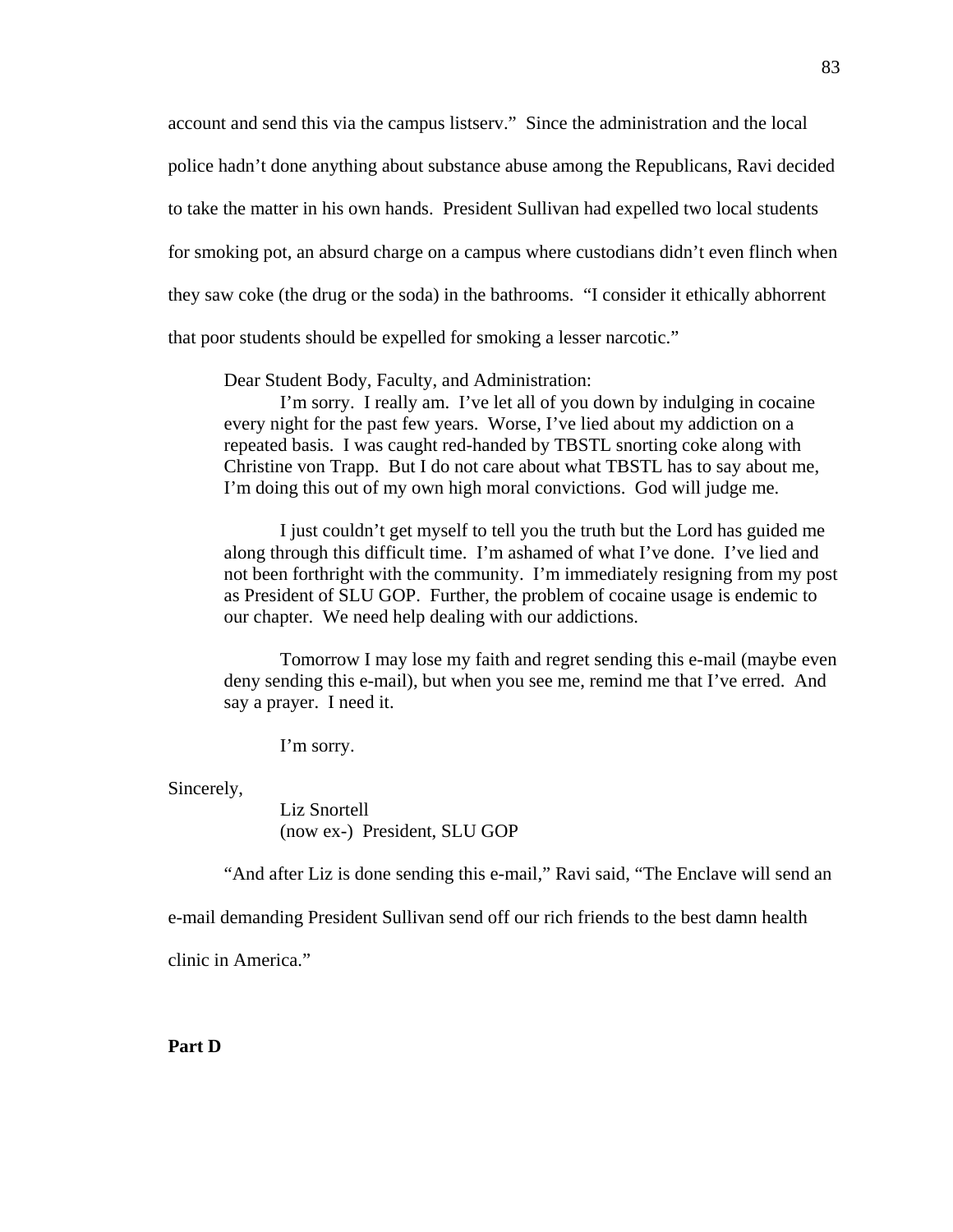Matt Moretti (aka John Doe VII in St. Lantfrid University vs. TBSTL lawsuit)

woke up palpitating from a nightmare of being stuck in a tunnel—the police closing in from one side and Joseph from the other. Then Bill Kaschi drilled a hole on the top and stuck a pole carrying an American flag through Matt's head, splitting his petite frame in two. In his room hung posters of scantily clad beer models—and the infamous 'I'm a Larry, bitches.' The 5 ft by 3 ft proclamation with a Larry and Muffy making-out in the background, read:

When my ancestors came over to this great country 400 years ago, they had a vision for a utopia, free from minorities, liberals, poor people, homosexuals, and immigrants. There are few today who share such lofty ideals, but we're easy to find: Pastel polo shirts, loafers without socks, tucked-in shirts, but most importantly, collars up.

Call me a douchebag. Call me an arrogant little cocksucking dickhead. Beat the shit out of me if I'm not with fifteen of my B-frat friends (unlikely). But just know this: I interned at Smith Barney this summer. Where did you work? Blockbuster? That's right you insignificant sack of dogshit; I'm going to be your boss. So take your t-shirt wearing, financial aid, blue-collar ass over to Blockbuster and get me a copy of Old School. Do you even own a tuxedo? Look at my girlfriend. the night I met her. I bought her so many \$9 drinks she couldn't even walk. So I drove her home in my BMW 328ci, but not before I took a few "liberties" with her. The next morning I took her to brunch and went to the mall, where I bought her some blouses. You assholes don't know the first thing about being a gentleman. You probably don't even know how to sail.<sup>[3](#page-89-0)</sup>

Twenty-four hours ago, a police detective visited Matt. To Matt, he looked like the sort of investigator that took perverse pleasure in breaking down a suspect. But in reality, even Matt knew this, the officer just enjoyed extracting his share of respect from the spoilt St. Lantfrid students when he got the rare chance. The detective knew nothing of Matt's involvement in setting off the sprinklers and merely intended to conduct a routine query (with anyone seen near the auditorium). Matt drank wine that morning and later smiled foolishly at the detective over a fried chicken meal. The detective grinned

<span id="page-89-0"></span><sup>&</sup>lt;sup>3</sup> The only known author goes by the name IAmADick III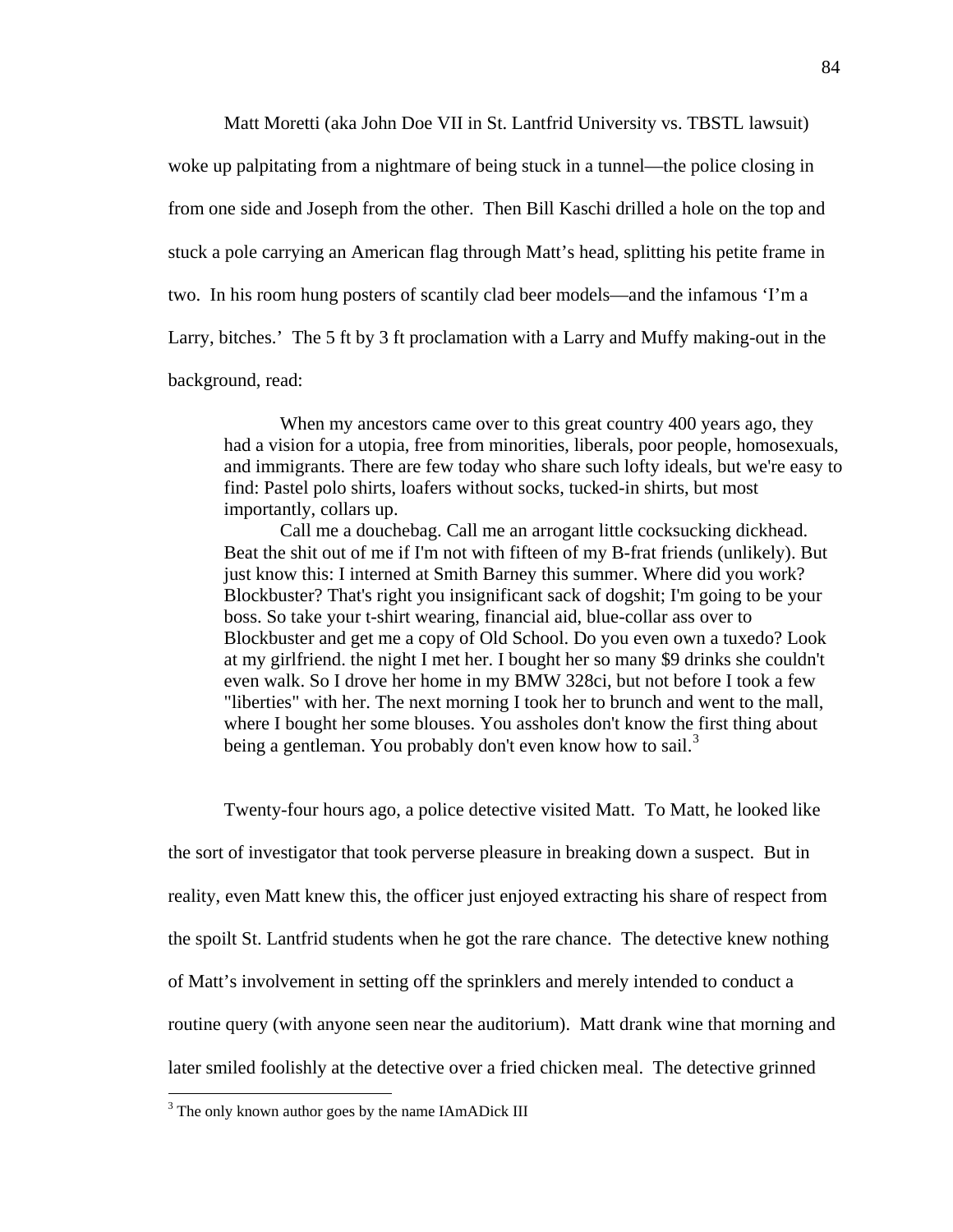back. Matt started off badly; he said he was "in the auditorium," instead of "on the way" as Joseph had instructed him to say. But the detective still didn't know anything in the absence of video footage. The questions carried on, back and forth, until he cast a sullen glance on Matt and asked, "How much have you drank today?" His legs told him to run, his liver begged for another drink, but his heart wanted to spill everything.

The police officer went away; he wasn't smart, he guessed nothing, yet Matt lowered his head and looked downward. He wanted to call Sullivan to share a deep dark secret. He'd already de-friended anyone to the left of George Bush on facebook. Sullivan's offer to pardon anybody who gave information seemed tempting. Matt thought, no matter what he did or didn't do, the others were likely to end up at the Haight-Ashbury St. crossing anyway. He'd often wondered how someone like him earned Joseph's trust. Style, gel, cologne, arrogant swagger. Matt fell on his knees, holding his phone as tears fell, soaking his security polo shirt, which he wore when he felt especially vulnerable. Then he had second thoughts, put away the phone, and instead caressed his hamster.

Matt hated the label of average. He spent his Sunday mornings in church and evenings at Dean Petty's *That's Life* talks, a get together to discuss legacy leadership. He even supported the 'bring back the double popped collar' initiative promoted by the slogan *when the collars pop, the panties drop*. Most of his friends described him as a prick who talked of himself in the third person. Yet, for whatever reason, at one point, he really did want to be a rebel (of the anonymous variety who'd go on and study medicine). Partially to impress a hippie girl, but mostly for the same reason the Maharajahs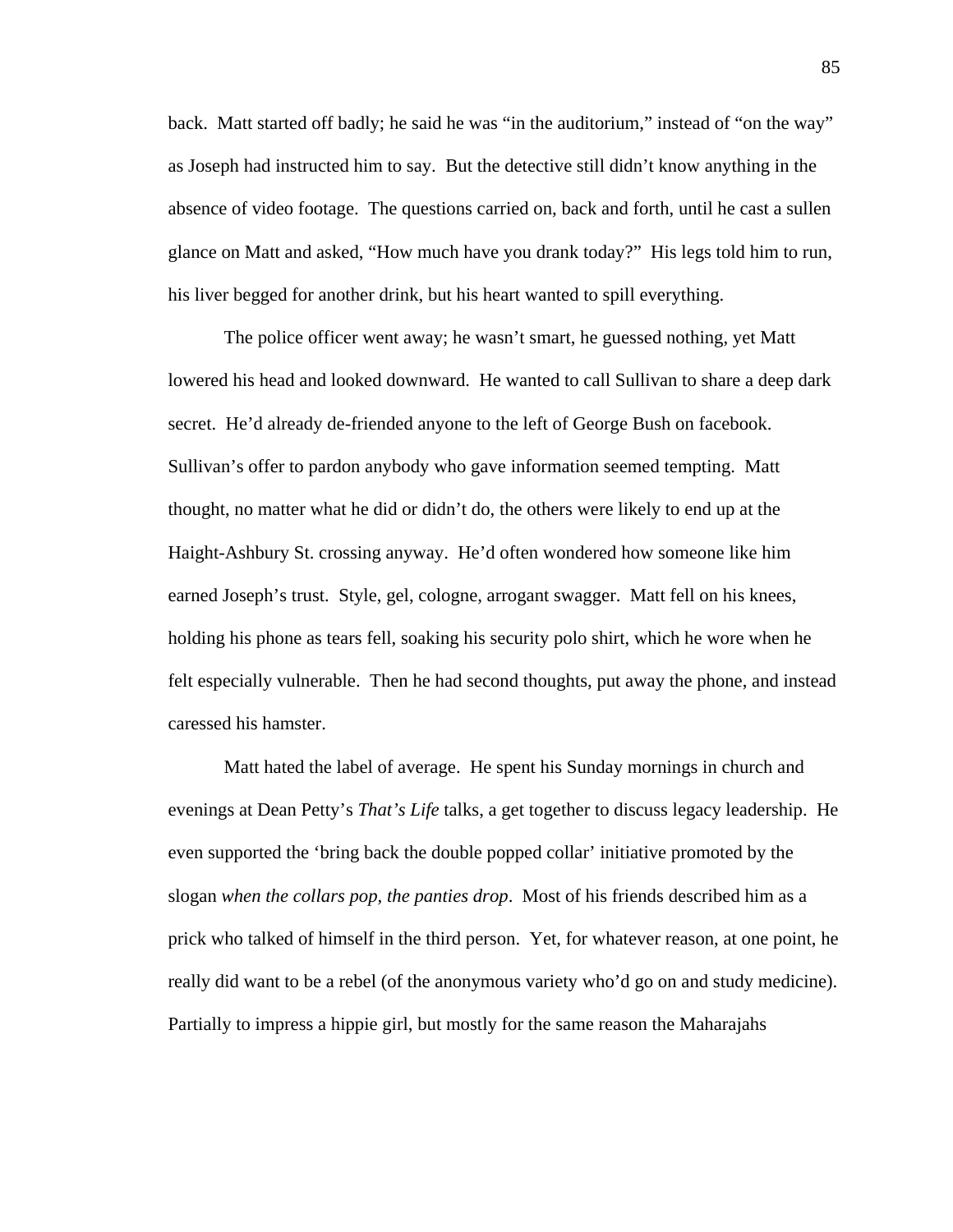hunted—an illusion of adventure to make his life unpredictable and worthwhile—he worked for Joseph.

Matt started dialing President Sullivan's number when someone banged on his door. With tears still rolling, he crawled to the sink and washed his face. He shaped his hair for a craggy look before covering it with an oily pink hat. He put on his snarky attitude, though his sarcasm lacked wit and humor. The banging got louder. He opened the door.

Joseph hurried in carrying a caged rat and shut the door behind him. "What did the cop ask you?"

"You shouldn't be here," Matt said. He'd perfected the art of crunching his nose when he spoke. He positioned his palms on his hips, trying perhaps to strike an arrogant pose but still cut a sorry frail figure compared to Joseph. "Just general stuff about whether Matt saw anyone suspicious."

"You were planning to tell me this—when?"

"Matt is done working for you," he said, flipping his collar straight and pointing at the door.

"But you keep messing shit up." Joseph opened the cage and let the rat out. "Not my idea, but some people said I should get you a hamster to say thanks for the sprinkler ordeal."

Matt screamed, jumped up on his desk, and watched the rat run around.

"This isn't a hamster," Matt said. "Matt hates rats."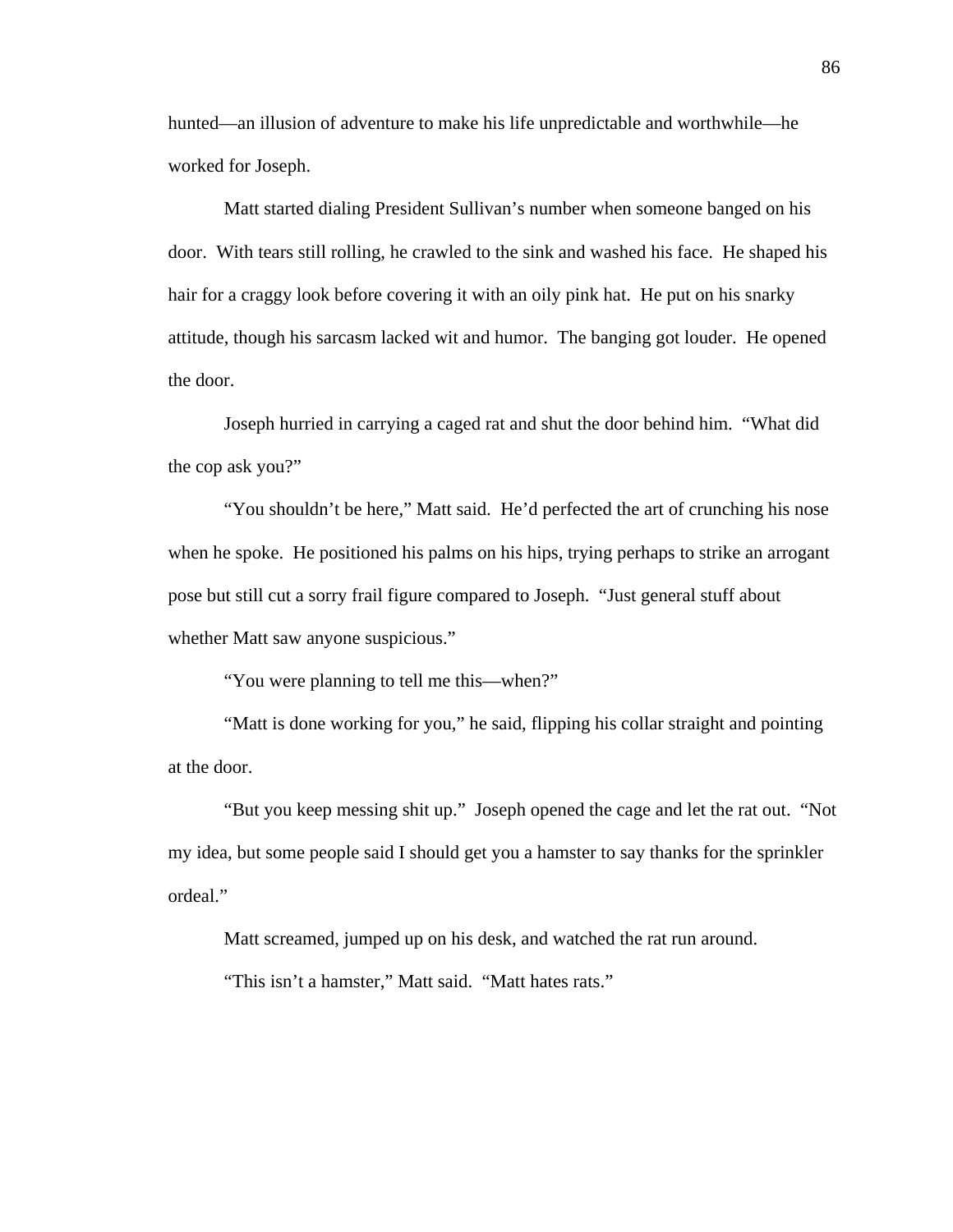"I like rats," Joseph said. He picked up Matt's cell phone and browsed through recent phone calls. "I get to gift what I like, right? Elizabeth doesn't think I'm scary enough."

"Take it away," Matt screamed.

"I'm feeling extra nice today," Joseph said, holding his rat next to Matt's face,

"but kindly refrain from speaking about the sprinkler." Matt stayed put on the desk.

"Try looking respectable, you're an ex-employee of the Enclave." Joseph un-flipped

Matt's collar. "And stop talking in the third person—you aren't the shit. You're just a

puny Larry."

# **Part E**

Ravi opened an enveloped letter printout Elizabeth had given him earlier.

Dear Kids,

I'm sure my name needs no introduction. I'm an intelligence heavyweight. I ask that you cease operating your blog. I'd be a happier man if it were to disappear. I'll give you an opportunity to save face—claim there was a terrible hurricane that destroyed your servers. I wouldn't expect you to shut it down immediately and thus lose your numerous fans and well-wishers. Is a week enough time to bid farewell?

I, myself, enjoyed reading some of the entries, especially about my brother-in-law! I do realize it can be tough living with him—trust me, I know it better than most. You can continue to send witty posts to me via e-mail.

Hope you understand. A pleasure knowing all of you. Do say hello if you see me around campus. I'm especially inclined to meet revolutionaries of the fairer sex. Is there anyone more attractive than an empowered woman?

Sincerely, Andy Pickling

## MI-5, Retd.

Ravi tore the letter and threw it in the trash. "Retard," he murmured. He stared at

the pile of open newspapers on his bed. The heat from the duct caused a slight ripple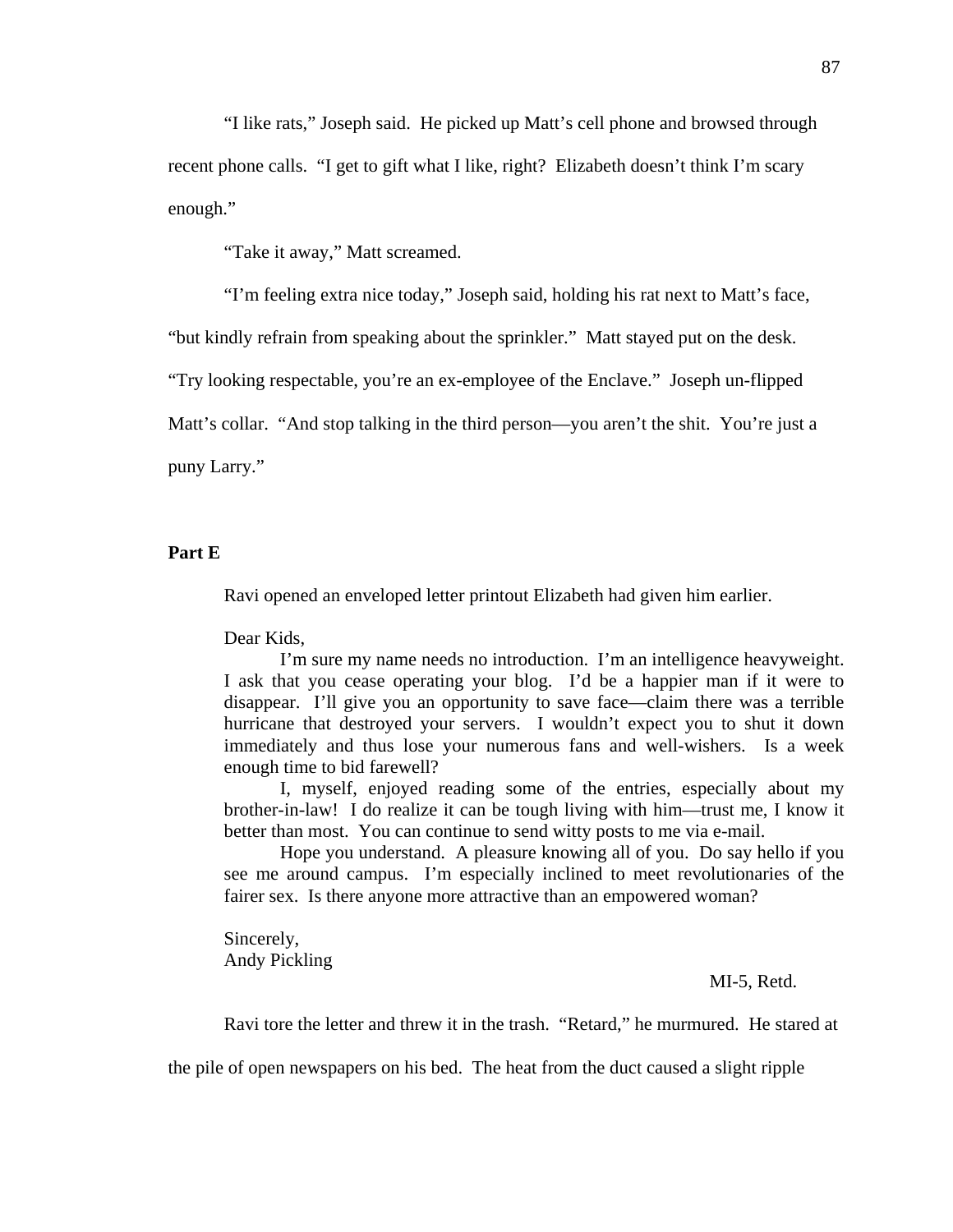through the pages. He marked a paragraph on the *New York Times'* opinion page. He went through other dailies and highlighted stories featuring TakeBackStLantfrid.com, and then kicked a pair of dirty underwear, which had become stuck to his Sketchers, toward the general direction of a large mount of laundry. Ashley gave him much grief regarding the messiness, but he didn't believe the opportunity cost associated with the cleanup justified the time spent doing it. Unlike other humans, he'd evolved for better things. The TV, on the school channel, televised a special program celebrating the antisexual harassment week.

 Sophocles and his ladylove, Audrey, occupied the other side of the room, working on the final draft of *The Revolution: A Manual* on his laptop. The e-book, once ready, would be distributed to every college and leftist organization. And Ravi sincerely hoped the manual would take into account the human readers, not just the robotic ones.

 Ravi turned his attention to a chess set on the bedside table and moved a pawn. Then he said to Sophocles, "Do we have reports from all dorm chiefs?" Twenty dorm chiefs worked to promote the Enclave's goals.

 "Your firebrand, steely-eyed friend David Quinn is planting seeds of rebellion," Sophocles said. "Now some others are also wondering if it isn't stupid to keep pursuing plans for May Day given the lawsuit and the British agent. Of course, this development would be more worrisome if David weren't so charismatically challenged."

"Of course, it is silly to continue. Are they looking for reaffirmation of their stupidity?"

"I place full faith in your ability to navigate us through the treacherous cocainefilled waters."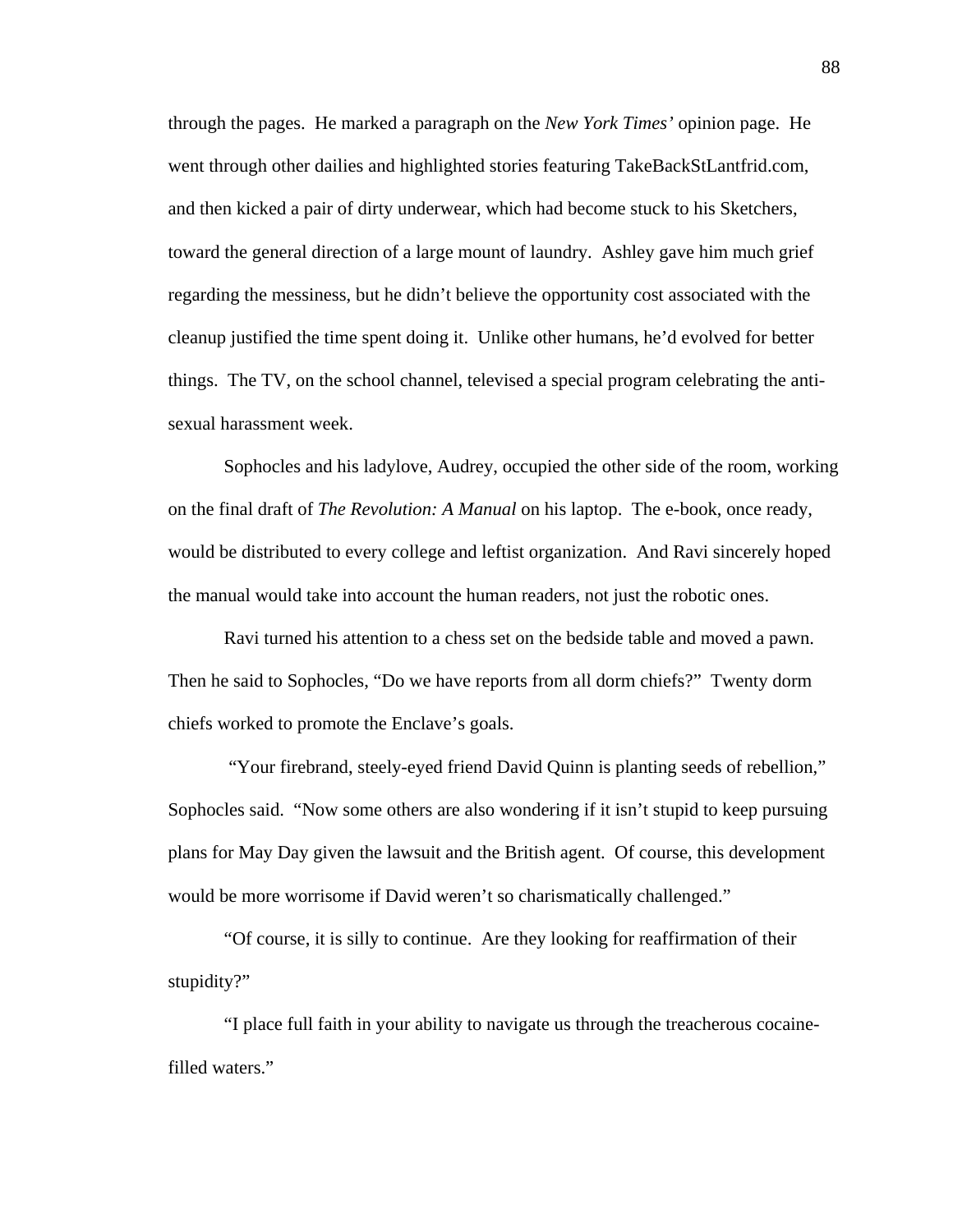Ravi didn't reply though he knew with only twenty-five-hundred students, Sullivan would eventually get them despite the low IQs of the search party. But if the revolution started to spread, he'd be unable to take action. "Joseph said something about Matt Moretti having guilt pangs. Track him. Go through his e-mail, put him under surveillance."

"Ah, the lowly mortals are never free! There's a price for freedom, isn't there?"

"Blame capitalism. It is eroding our values and *making* our men corrupt, necessitating us to curtail their freedom."

Ashley entered the room and dragged her shoes on the carpet, which added more muddied snow to it, and threw her North Face jacket on the floor. Ravi would've pointed out the hypocrisy in her complaints about cleanliness if he didn't care about his sanity. "I'll be on TV today—they're going to feature my resolution condemning rape," she said, flipping channels. "Yay!"

"Please stop wearing your North Face jacket; it reminds me of your mother, which is not a pleasant image."

"She has always been nice to you." Ashley kept browsing the channels and stopped at the local news station featuring Dr. Jazmin Bass. Ashley raised the volume and poked Ravi. Dr. Bass appeared genuinely depressed over TakeBackStLantfrid when she declared it worse than the Klan because "the Klan actually acted on its conviction unlike a bunch of smart ass spoilt rich cowards masquerading as revolutionaries—if you want to see *real* hardships, look no further than my life."

 "Oh my gosh," Audrey said, "a black woman calling us worse than the Klan. Hell, I'm half-black! This totally sucks."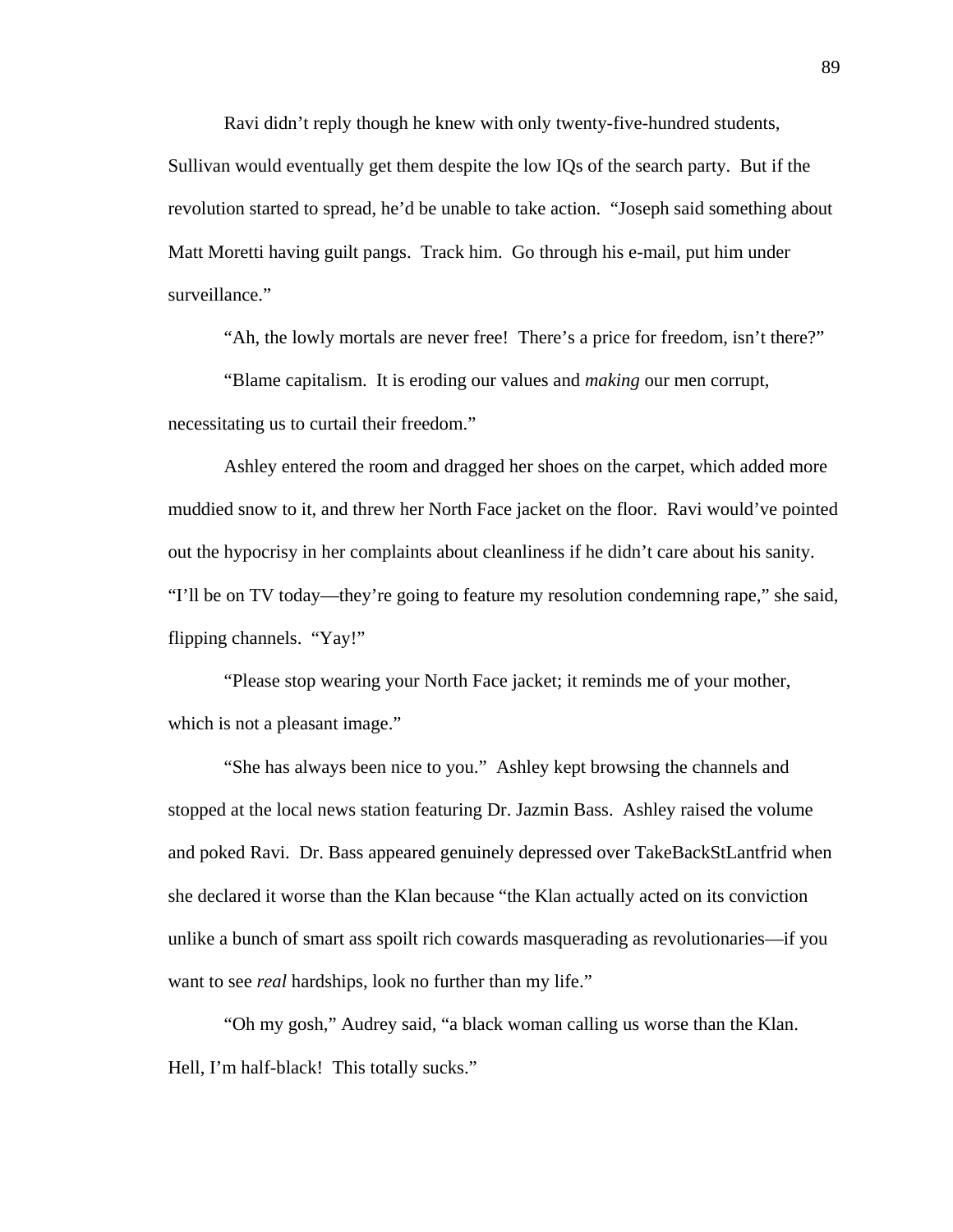Ravi moved another chess piece and decided he needed carrot juice. He noticed Ashley drinking Coke. If only she stopped drinking Coca-Cola and started consuming carrot juice, she'd lose the omnipresent ten pounds she always incessantly complained about.

 "The offer of the local CBS News affiliate still stands," Sophocles said. "They'll black out the video and scramble the voice if TBSTL wants."

 "No, we need a face," Ravi said. He'd seen the use of the word coward in association with his brave martyrs because they preferred to be anonymous. They, who were fighting for a better future for everyone! It hurt, but the scars weren't deep because Ravi knew of common sense's theft. He sat down on the newspaper spread, picked up a rubix cube and began moving the blocks around. "We need someone people can cheer."

 "But that can't happen, right?" Ashley said, rubbing Ravi's hair gently, "Because then they'll throw the person out of the university."

 "You're absolutely correct," Ravi said. A knock on the door interrupted Ravi. He looked outside the window—barely any visibility due to copious amounts of snow blowing in every direction. He did not want strangers coming in and sent Sophocles to talk to them. Sophocles stepped outside and then pulled the door shut behind him. When he returned, two scrawny boys, wearing thick glasses, tried to follow him in, but he told them to wait.

"They want us to sign petitions," Sophocles whispered.

 "Please tell me there are finally angry bloggers who're demanding free speech?" Ravi said. "They're probably upset they cannot share their insignificant lives with the world." Oliver Merill, the IT vice-president, unsure of how to prevent students from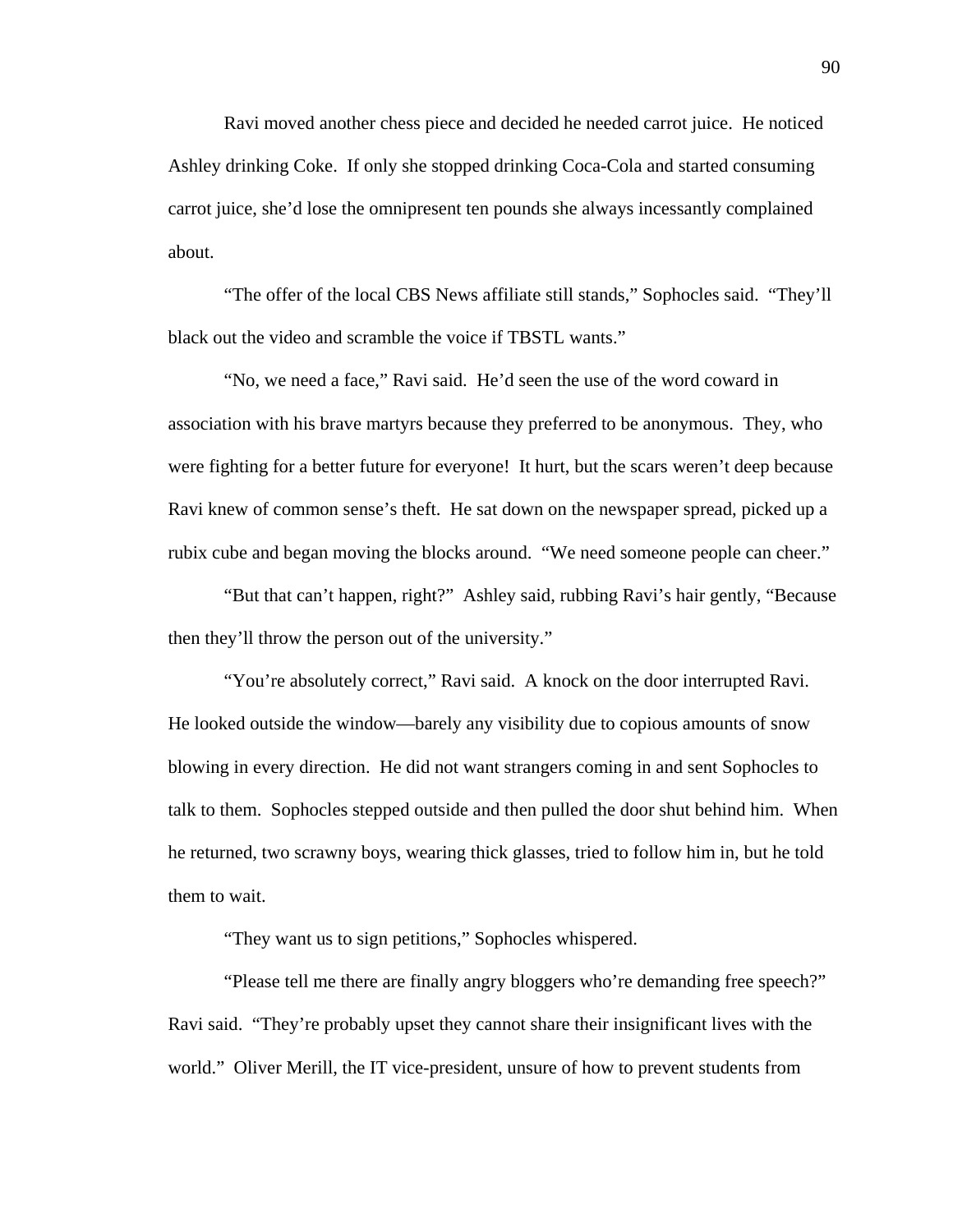accessing TBSTL, censored all blogs, which was much simpler to do and only involved checking a box.

 "No," Sophocles said. "Something regarding restoring Pluto's planetary status at the next IAU meeting."

"IAU?" Audrey said. "That's hot. What is it?"

"Let me ask," Sophocles said.

 "Hey," Ravi said. "Who cares? Get them out of here. Pluto? What's wrong with these people?"

"Anyway, I guess, this is it," Ashley said, her lips breaking into a bright smile. "Mr. John Doe. I mean, we don't want get involved with cops and secret service and whatnot. Might affect your—*our*—political future. Right, sweetheart?"

Ravi stared at his newspaper spread again. Ashley snatched the rubix cube from him. He moved his fingers around the papers, occasionally stopping to read a line aloud here and there. "Other than *Wall Street Journal* and *Watertown Times,* which is run by a Sullivan crony, the editorials and the articles are very much in our favor. Of course, this new hysterical performance by Jazmin Bass changes the equation a little. So where does that leave us, Ashley?" He wanted to share some ideas for May Day, but he doubted she'd understand the finer aspects of his plan in her excitable state. She continued her struggle with the cube.

 "Why haven't you shaved," Ashley said, pressing her hands on the stubble on his face. "Please shave. We're having dinner with Uncle John today. He likes you."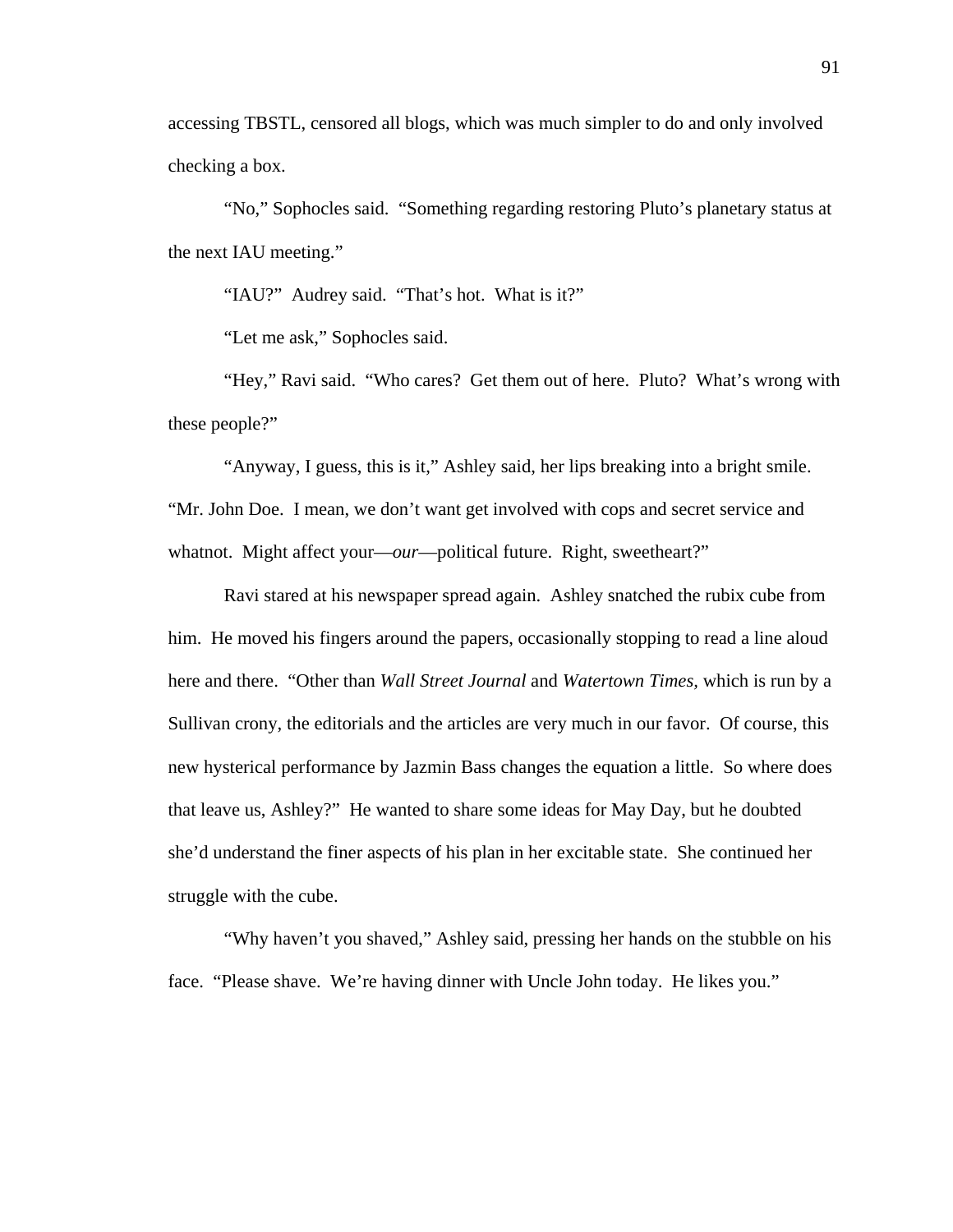"Mistakenly so," Ravi said, pressing his thumb against the lose end of a Che Guevera poster that'd started to fall off the wall. "He has a proclivity to take my sarcasm straight."

"He wants you to join his Hedge fund firm."

"Enterprise Funds?" Ravi said, smirking, sure that the pinnacle of his greatness couldn't be reached at that company. Surely, he thought, Ashley believed in him more than to suggest working at a non-Forbes 100 firm if she wanted him to be become a corporate whore. "What do you want in life? A house in sub-urban Boston, two nice cars, a big TV, a kid?" He wished she'd become more phlegmatic when it came worrying about the future.

"Two kids, at least," Ashley said. "And a nanny to deal with our child prodigies."

"So a McMansion in suburban Boston, two nice cars, a big TV, *two* kids."

"And how about a dog, definitely a dog."

"For argument's sake, we'll say two dogs. Isn't the final goal still dull?"

"I don't know about dull," she said. "But people actively voting against their own economic interest are committing a sin…"

Buoyed by the lift in her intellect, he cut her off and said, "Precisely!" With quick, deft motions, he solved the rubix cube. "Our task, then, should be to make them see where they've erred. To live for *that* cause…that's something worth living for."

"I get what you're trying to do. We can give money—a lot—to cure AIDS in Africa or something and save lives. Then you can run for political office. We're the perfect couple, you know—the new America."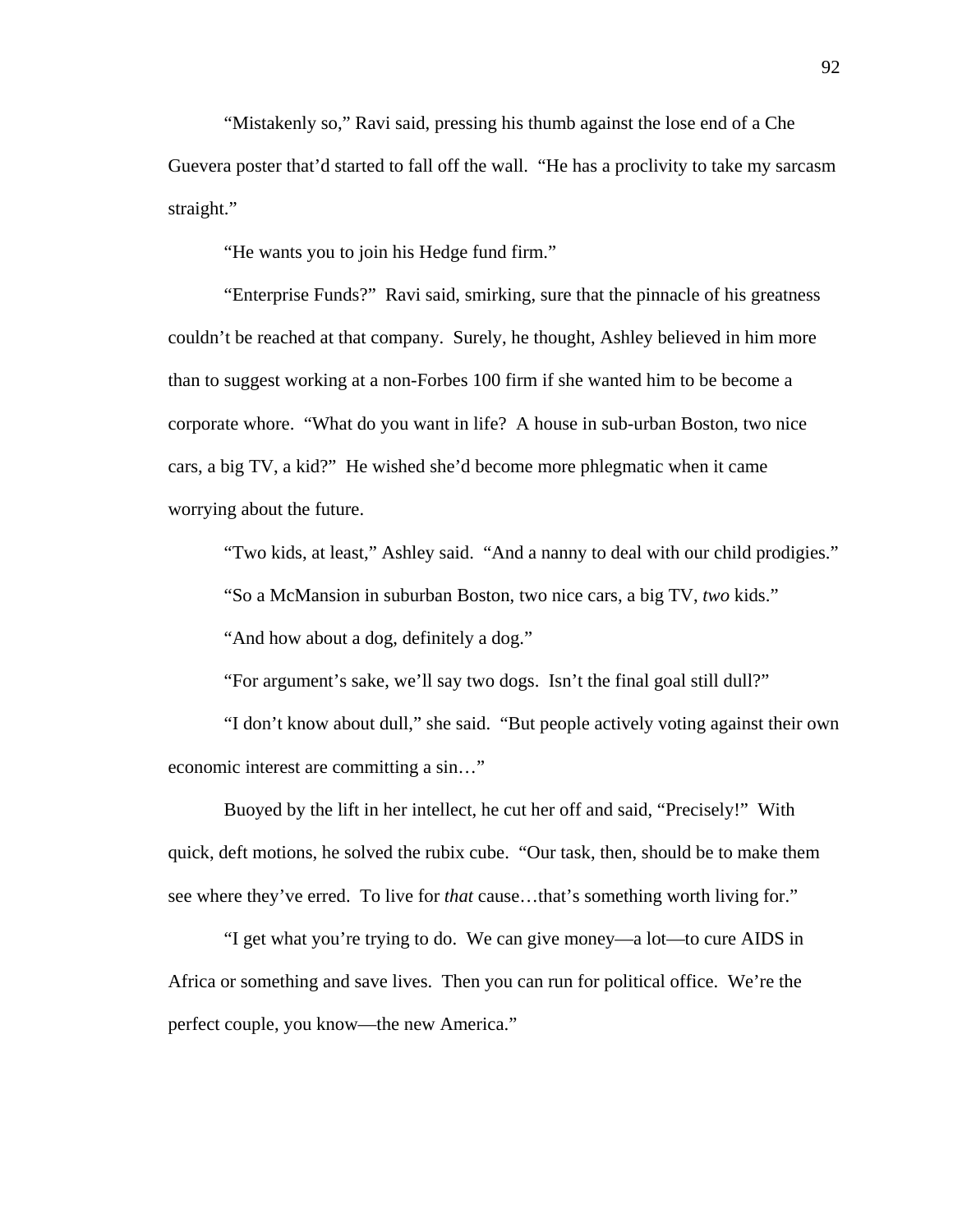"No, no," Ravi said. He held her and stared into her eyes. Active rebellion was the need of the hour and the only path to freedom.

"You haven't stopped shopping at Wal-Mart," Ashley said. "You don't even give to charity. I give to an Indian charity! I buy sheep for farmers through my donation."

 "Those are little things. Too little. This is the beginning of a glorious revolution."

"They're going to arrest you. You have to realize they'll open a federal investigation."

Ravi laughed. "How many can they arrest? America is on the verge of an uprising."

"I'm going to tell Uncle John you'll be happy to join his firm in June. He has no kids, doesn't care about my cousins or me much, but he likes you. You got any idea how rich he is?"

"And do you have any idea what Marx would say to you?"

Ashley stormed out of the room.

"Who is this clown?" Ravi said, pointing at the TV. A guy with cropped hair and a particularly intense face stood in front of the college auditorium and yelled, "Now raise your hand and join me when I say, 'I will never rape a woman.'" The crowd roared; the anti-rape energy spread.

"A yuppie," Sophocles said. "President of Men Against Sexual Violence. They're Christian Knights more than anything else."

"Protesting rape is the flavor of the month," Ravi said. The torchbearers for an administration known to suppress victims had become the central figures of the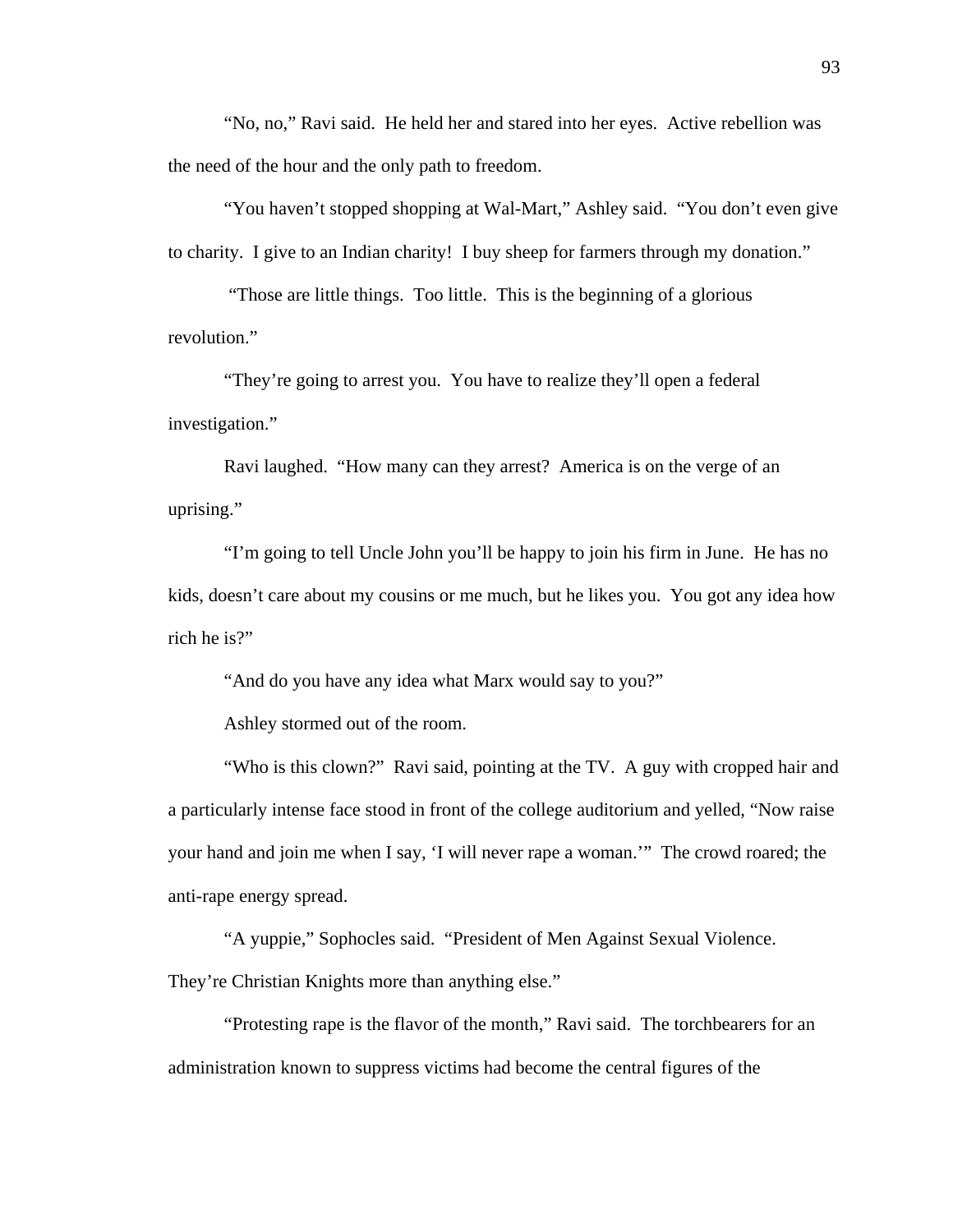celebration. Very clever. "This is interesting. Dean Petty and Dr. Bass's office handles

rape cases."

"Take a look at this. Here's the response Joseph wants to post on TBSTL about

Jazmin Bass," Sophocles said, pulling up his e-mail on the screen.

She has straight hair, an elegant blue and red top, along with a golf hat, slightly twisted, and a scarf around her neck. Her face is soaked in a layer of white powder. She almost looks white and would shed the Blackness in her, if she could. However, when she talks, her English is thick and heavy, rubbing against her Blackness at every juncture.

Ravi stopped reading there. "Tell Joseph, we can't run the story. We can't attack

her. Write this down." Ravi dictated; Sophocles typed.

Her story begins like the story of every black conservative. It begins in a small town somewhere in the Deep South. She grows up in a small happy family with a proud father, a deeply religious man, who wears a suit to his clerical job because he wants to be more than the animal those racist southerners make him out to be. Her mother works at a café. The mother answers prejudice with a smile. And then there's the grandmother, an illiterate woman never allowed to go to school. She's a caricature almost; she walks around in an apron and oven mitts. But she's proud. The whole family is ecstatic because Jazmin Bass has the ability to do something that nobody has been allowed to do before—get a good education. The father works harder. The mother works longer. Together they ensure that Jazmin Bass gets the best education. Jazmin studies intensely, goes to church every Sunday, and perhaps is even moved by racial discrimination she faces. But she doesn't act out against it. She wants to focus on her studies; she assumes that everyone will eventually receive equal treatment. She finds it unfair that she has to fight for her rights at every step. Eventually, she moves to the North, things are slightly better, though not perfect, but it isn't her home and she gets disconnected from her roots. She's frustrated, she cannot write. She dabbles in fan fiction and empowers herself by creating a strong female superhero that does everything Jazmin can't.

In the process, she becomes a poster child for the conservative movement. It is the first time she has it easy in life. Then one day, out of nowhere, she's made an offer by President Sullivan. She is asked to present herself as a victim, for which she will be rewarded with a promotion to the job of Associate Dean. She's perfect for playing the victim. She's not a white man or a rich woman. She's humble, she's poor, she can come across as a crusader. She's the kind of person that people expect to support TBSTL. As the story becomes bigger, as the national newspapers pick it up, those unaware of the site will begin to get confused about what TBSTL stands for.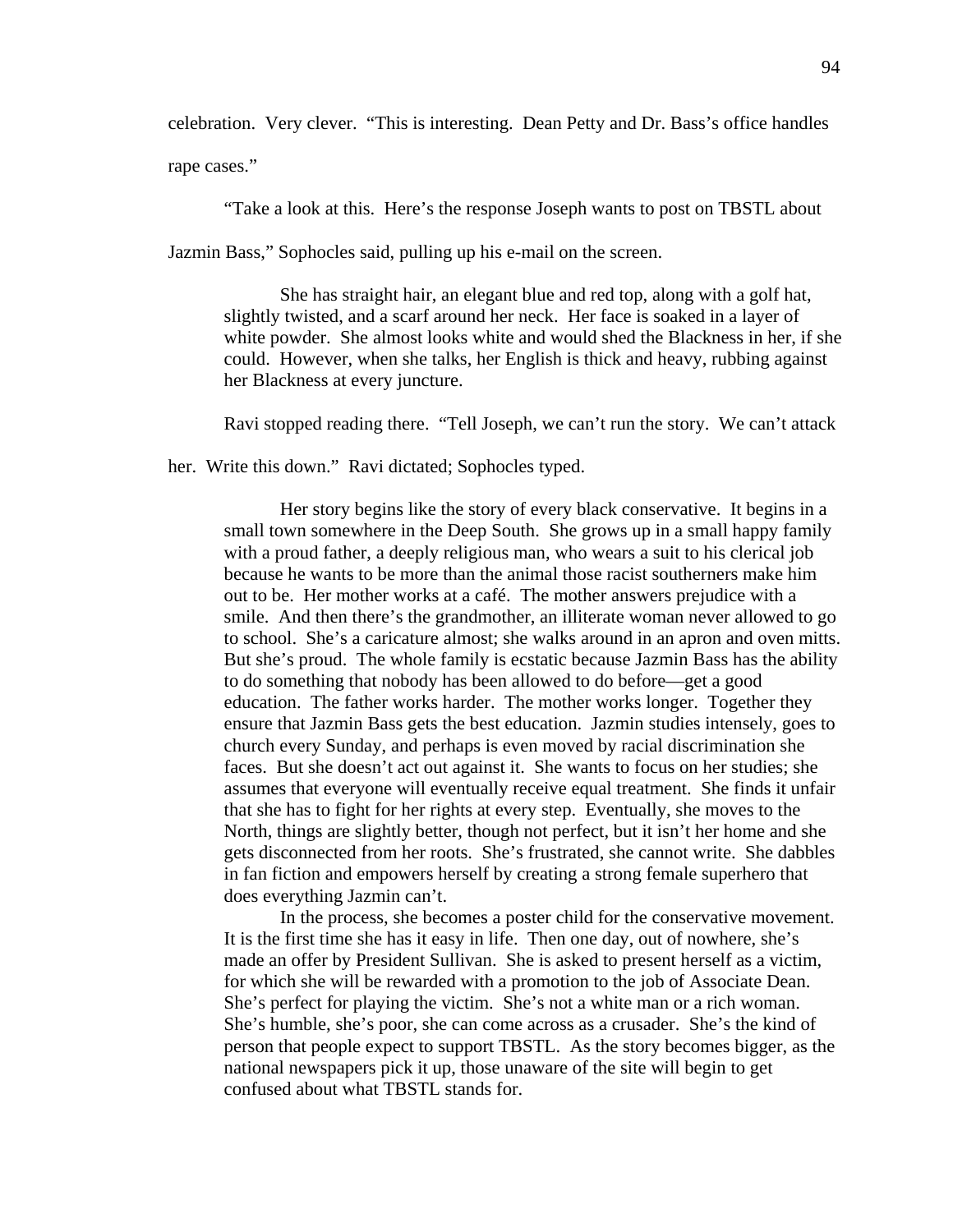We understand why you did it, Jazmin. We even sympathize. You deserved better. You deserved better than to end up as a pawn, glued to the hands of President Sullivan. You have our sympathies. But that's not all. You also have our promise that we, of all races and social classes, will continue to fight for the future so tomorrow a Jazmin Bass doesn't have to sell her pride to get ahead.

"This tragedy moves my heart," Sophocles said. How do you know so much about her life?"

"I understand the psychology behind the making of a conservative monster," Ravi said. He wished Sophocles would develop the same keenness in analyzing the human psyche. He walked back and forth in the small room, occasionally glancing at the TV, which continued to show clips of anti-sexual harassment speeches. He needed a cause; something crisp like a bite into a fresh carrot. Juicy as a tropical mango. Aromatic as the smell of chai prepared in an iron kettle over a live fire. He'd served cocoa leaves to SLU students when they needed to be fed sugarcoated chocolate. Ravi desired mass hysteria about something on May Day if St. Lantfrid were to succeed. Gandhi's experiment with truth started in South Africa during his Johannesburg address when he successfully used the honor of women as the stump point to rile the apathetic masses into action, though his real goal was much larger—to end apartheid. Ravi too needed to focus on a catalyst issue that didn't have anything to do with the liberation of county. "We have been focusing on freedom, but people do not realize they're not free. We'll open the war on a new front. We need a black girl. Someone who has been a victim and now wants to avenge the system that failed to bring the perpetrators to justice." All eyes turned to Audrey.

"No, haven't been raped," Audrey said. "Should I be, like, sorry?"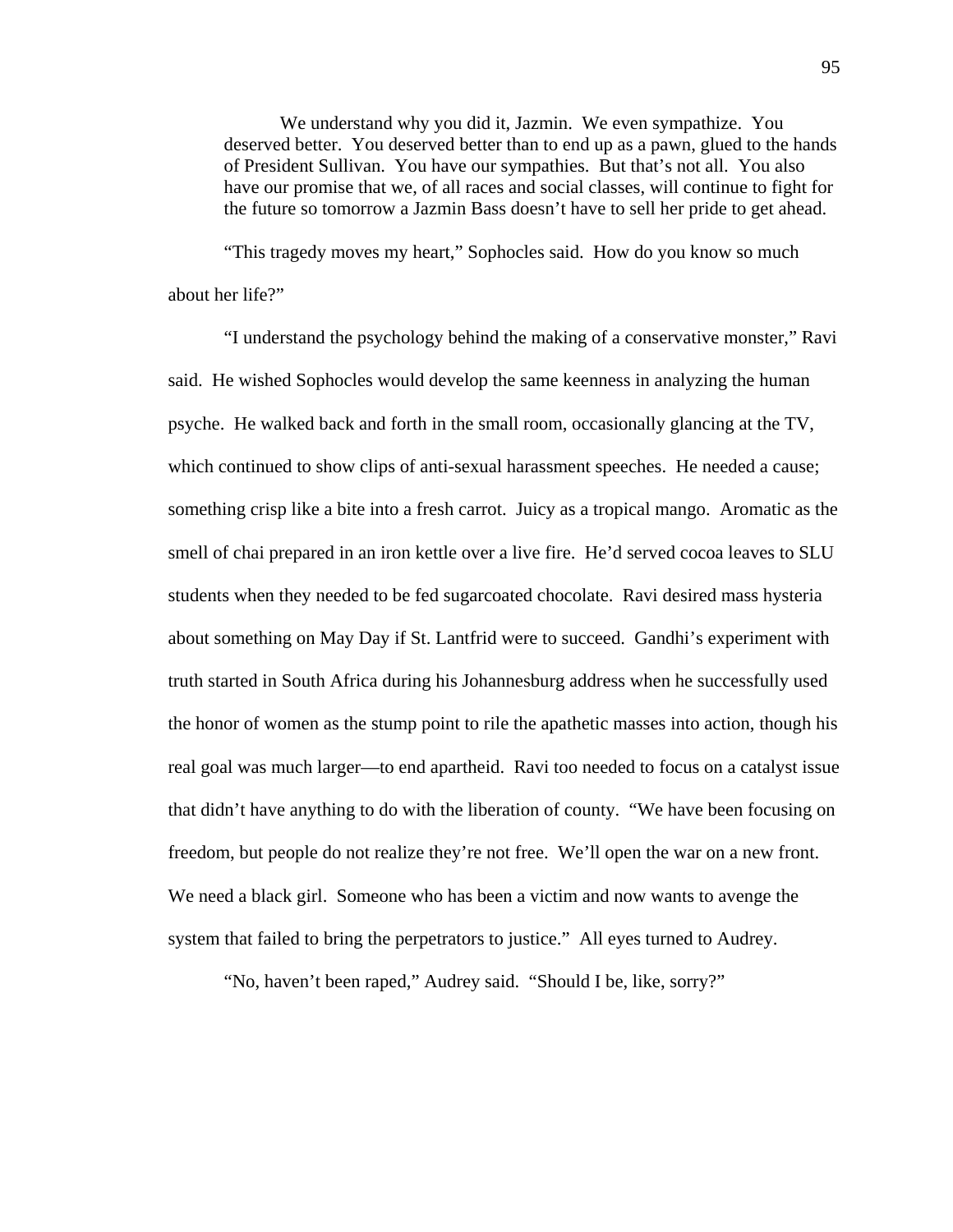"That's okay," Ravi said. "Or at least a good actor. Pretty but not sexy. The cause for freedom comes across as abstract, but this will be real. She must have a melancholy face with the slightest hint of Shakespearean tragedy written on it."

"Hello!" Ashley said, walking back into the room. "What do you want another girl for?"

"Because you haven't been raped. You can't act. You're not black," Ravi said. Ashley gave him the finger. He continued, "We'll publish the first letter from a fictional black woman. The simple story of injustice will go something like this—a rich frat boy raped her and when she turned to Dean Petty and Associate Dean Bass, they did nothing." Ravi looked at his chessboard again. He said, "It is silly to use a queen, the most powerful piece in the game, to fend off a check. Not only does it raise the stake and expose the defender's helplessness, it can also lead to the queen's elimination from the game. But that's not all, when the other player attacks again, the queen finds herself engaged in an ongoing battle and the defending player finds himself crippled without his most potent weapon. Checkmate," he said, striking down the white king. "We need a girl."

"Yes, this is good," Ashley said, "a non-controversial topic finally. Maybe next time we can do a speech or a resolution or something together?"

Ravi nodded. That's not exactly what he'd meant. "I also need information on the British agent. The man is an imperialist who claims on his resume to be quite a cricket player. We should test him out with some short-pitch bowling, perhaps a few beamers, to see how well he bats."